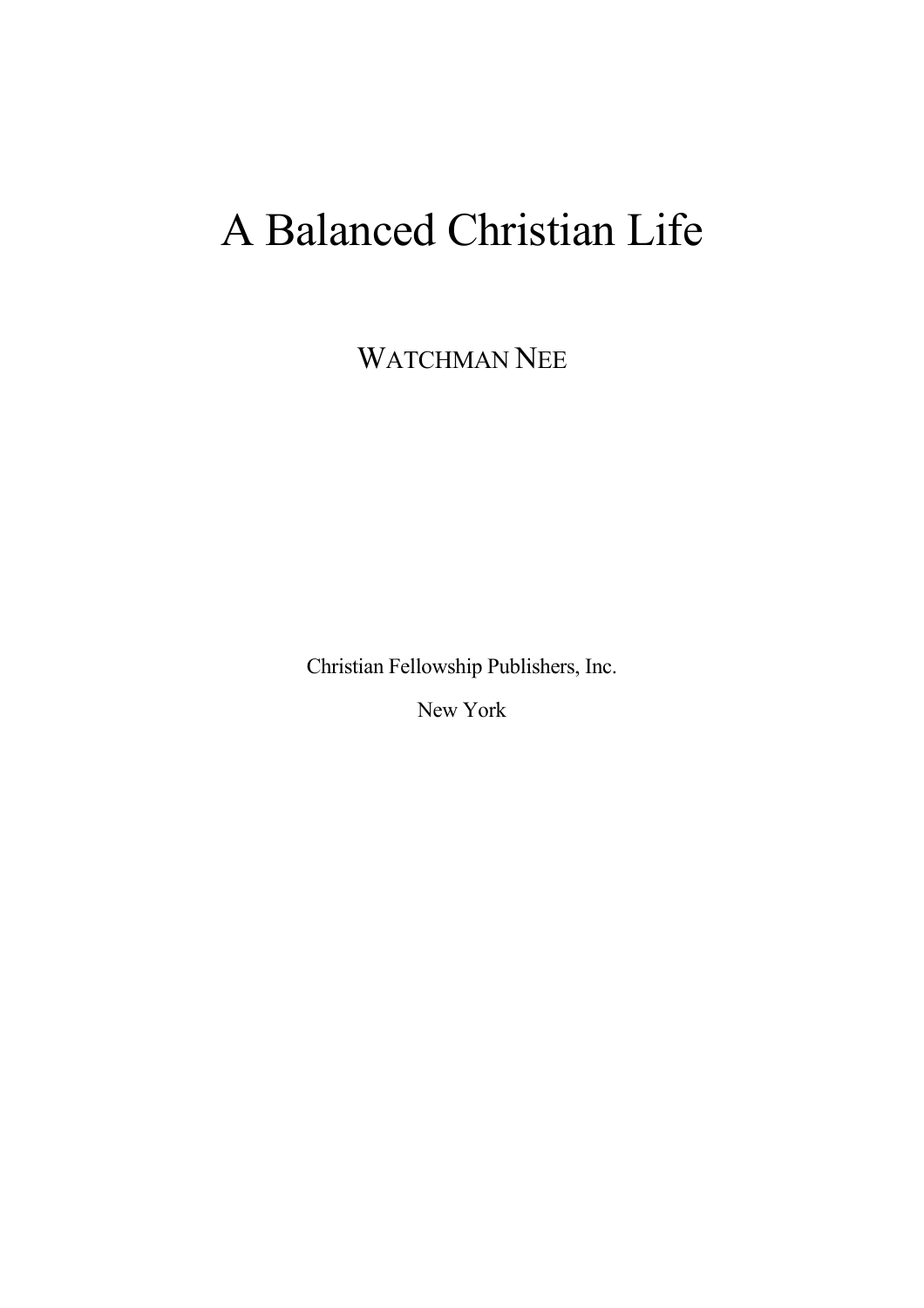Copyright ©1981 Christian Fellowship Publishers, Inc. New York All Rights Reserved

ISBN 0-935008-53-5

Available from the Publishers at:

11515 Allecingie Parkway Richmond, Virginia 23235

PRINTED IN U.S.A.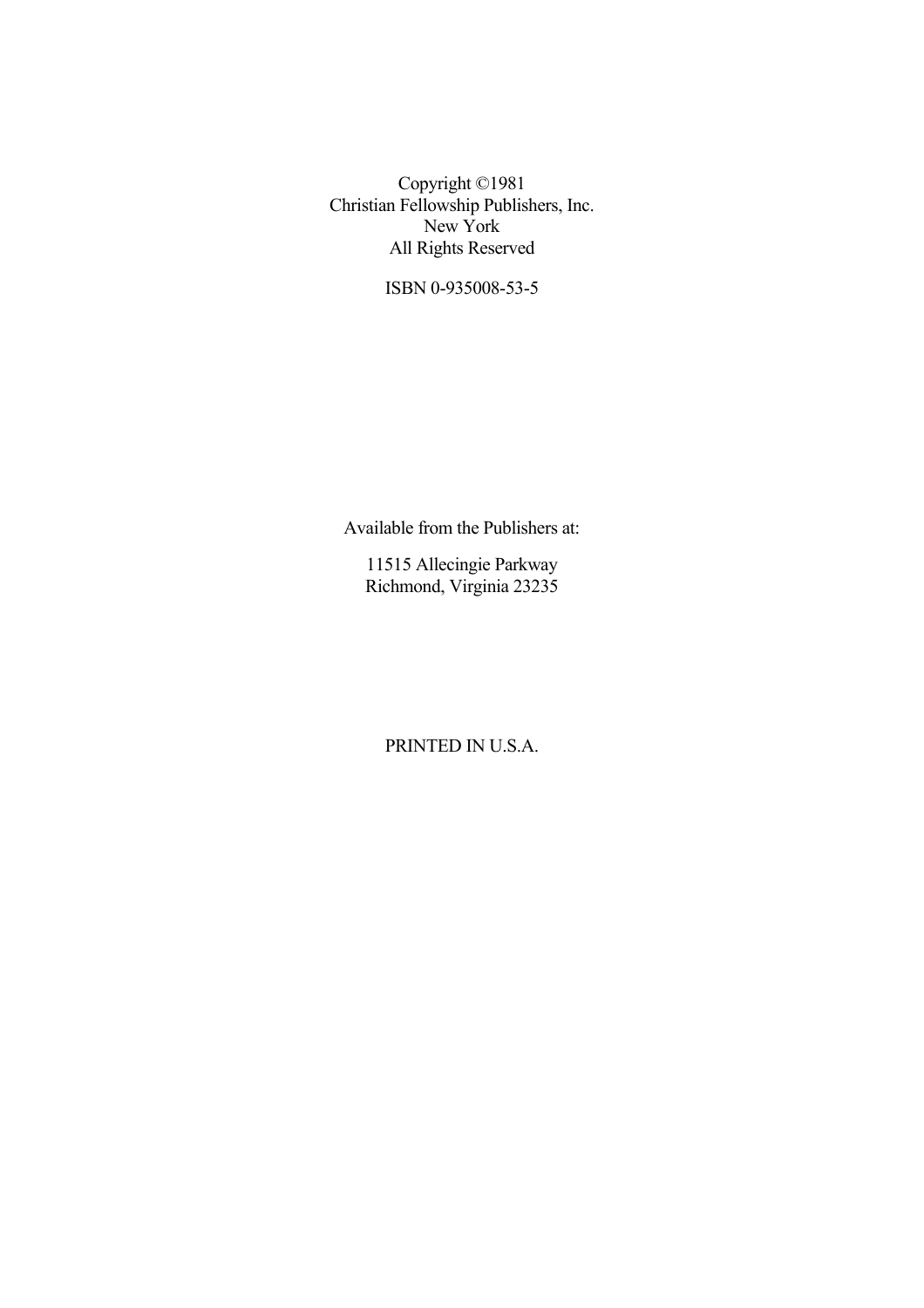### **TRANSLATOR'S PREFACE**

"Ephraim is a cake not turned" (Hosea 7.8). This is a figurative way of saying "not balanced." The cake is burned on the one side, uncooked on the other; on one side it is overdone, on the other, totally undone. The cake is unfit to be eaten and is thus destined to be cast out.

Our God is most balanced. He is love and He is light. Our Lord Jesus is full of grace and full of truth. The Holy Spirit is the Spirit of wisdom as well as of revelation. In creation, God "hath measured the waters in the hollow of his hand, and meted out heaven with a span, and comprehended the dust of the earth in a measure, and the hills in a balance" (Is. 40.12). Concerning redemption, it is said that "mercy and truth are met together, righteousness and peace have kissed each other. Truth springeth out of the earth; and righteousness hath looked down from heaven" (Ps. 85.10,11). The new creation, therefore, must be well balanced.

In this present volume, Watchman Nee attempts to show from God's word the perfect equilibrium of divine truth. Human nature, however, is prone to emphasize one side to the exclusion of the other side of truth. This has caused much confusion and many problems among God's people. It is essential that we know the balance of truth and hold on to both sides so that our Christian life may be wellrounded as God has ordained.

The contents of the book opens with a treatment of the balance between the gate and the way; continues with a presentation of the balance between the objective and the subjective; includes a discussion on the work inward and the work outward in the Christian life, as well as on the rest given and the rest found as promised by Christ; contemplates the other side of prayer frequently neglected, namely, to watch; and concentrates on the other less emphasized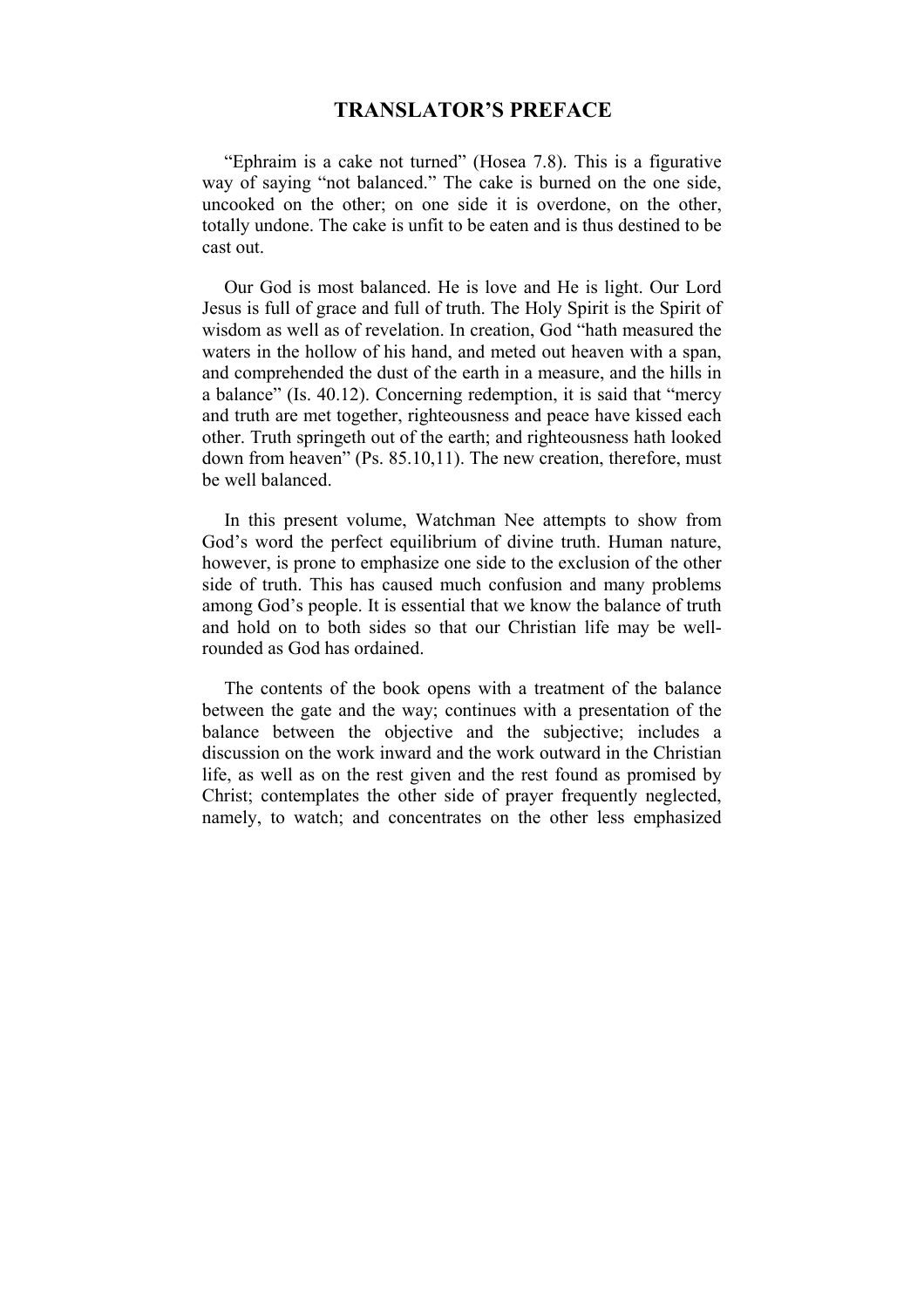aspect of the trespass-offering, that of restoration. The book then provides a commentary on the contrast between the truly meek and the spiritually poor, and finally concludes with a consideration of the equilibrium that is so necessary between the believer's faith and the believer's walk.

May all who read this volume be brought into a balanced Christian life.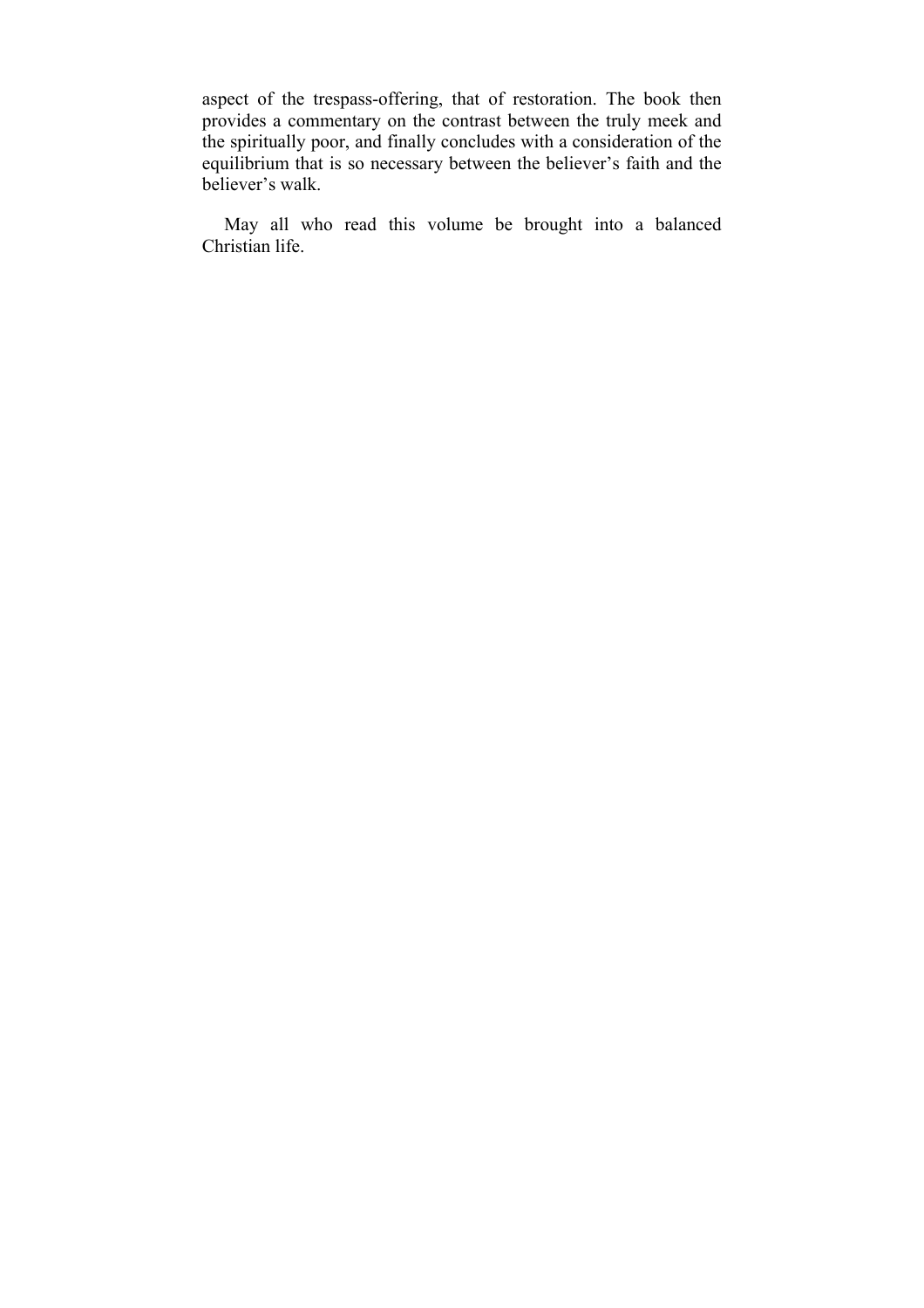### **CONTENTS**

| 1 The Gate and the Way                       | 7   |
|----------------------------------------------|-----|
| 2 The Objective and the Subjective           | 23  |
| 3 Work In and Work Out                       | 37  |
| 4 Rest Given and Rest Found                  | 49  |
| 5 Watch and Pray                             | 65  |
| 6 The Other Aspect of the Trespass-Offering  | 79  |
| 7 Blessed Are the Meek                       | 95  |
| 8 Poor Indeed                                | 113 |
| 9 The Significance of Faith                  | 121 |
| 10 Four Significant Stages in Life's Journey | 133 |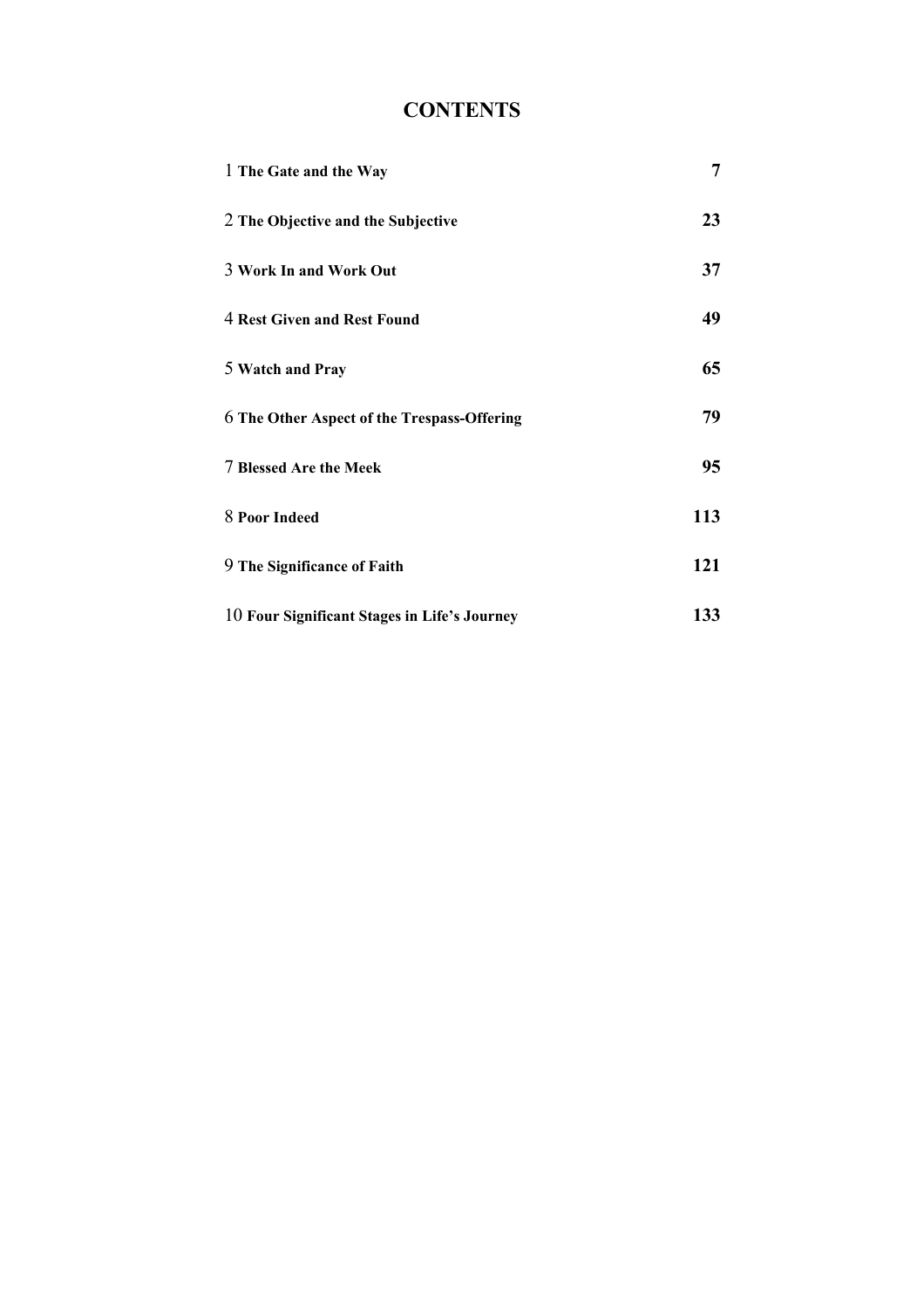This is a collection of ten messages given by the author at one time or another throughout the years of his fruitful ministry. Because of the relatedness of their content in terms of balance in the Christian life, they are now being translated and published together in English as a single volume.

> Scripture quotations are from the American Standard Version of the Bible (1901), unless otherwise indicated.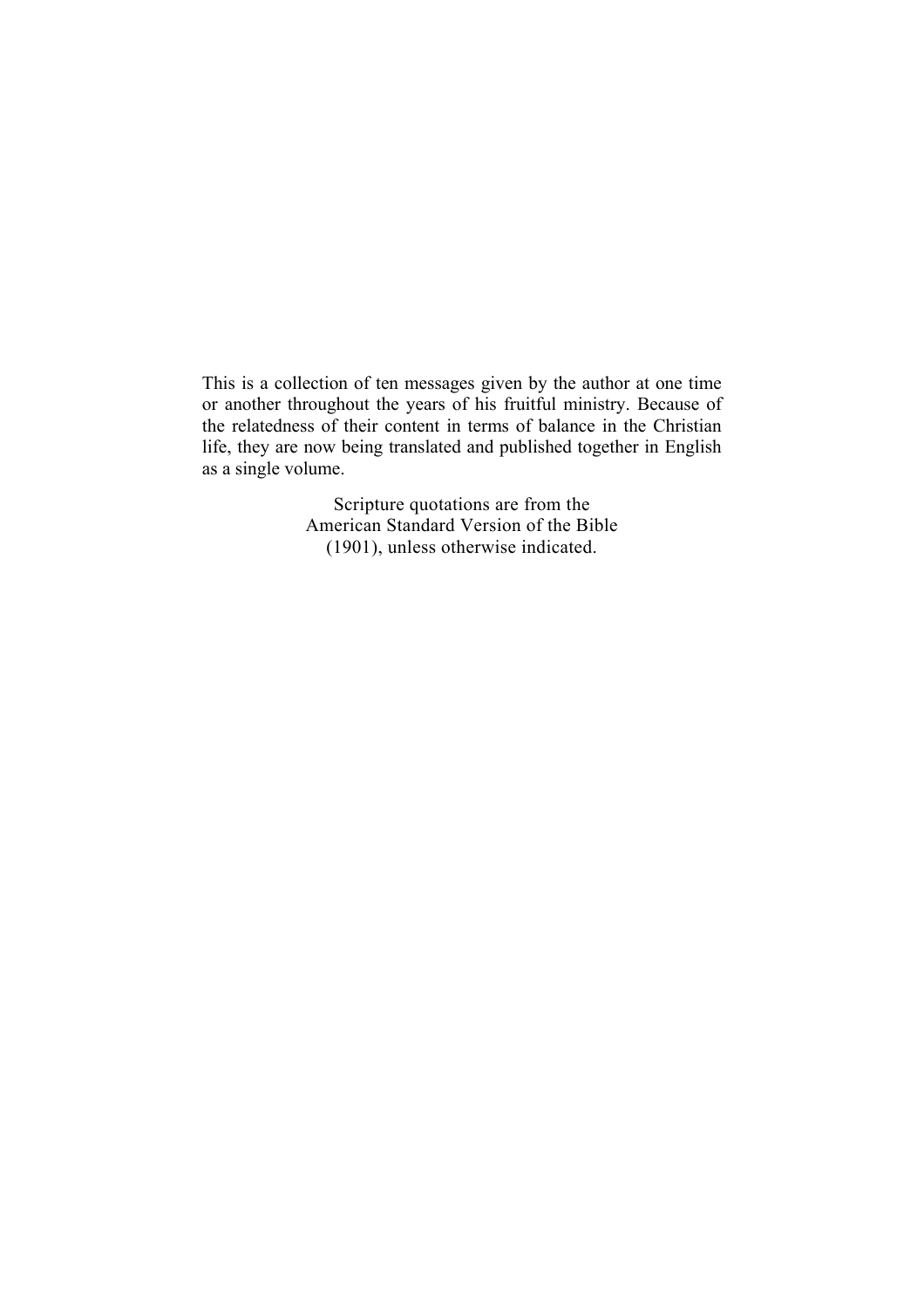

<span id="page-6-0"></span>**1The Gate and the Way**<br> **1The Gate and the Way**<br> *Enter ye in by the narrow gate: for wide is the gate, and broad is the way, that leadeth to destruction, and many are they that enter in thereby. For narrow is the gate, a Enter ye in by the narrow gate: for wide is the gate, and broad is the way, that leadeth to destruction, and many are they that enter in thereby. For narrow is the gate, and straitened the way, that leadeth unto life, and few are they that find it. (Matt. 7.13,14)*

Our purpose today is not to explain the above passage but to show instead the course of the Christian life. For these two verses touch upon two great principles: (1) entering the gate, and (2) walking in the way. To emphasize either one of them to the exclusion of the other will result in an extreme. God puts before the Christian a gate and a way or a way and a gate in order to keep him in balance.

What is the meaning of entering the gate? To enter the gate is to pass through a crisis. Just as a gateway has a gate which stands against your progress, so passing through that gate means getting through to something which you have never experienced before. No matter how thick is the gate, it does not take five minutes to pass through it. As soon as a person passes through, he is immediately in a different environment. There is a vast difference between what is the scene before he passes through the door and what it is afterwards. Five minutes ago he was in one particular world; but now he is in a different world. Formerly the person was outside the gate, currently he is within it. For example, outside Jessfield Park<sup>\*</sup> can be seen dust and cars. But once a person enters the park gate, he instantaneously senses he is in a totally different realm. Hence, spiritually speaking, entering the gate signifies that within a very brief period of time there comes a tremendous difference. In that very short duration, a

-

<sup>∗</sup> A public park in a suburb of Shanghai.—*Translator*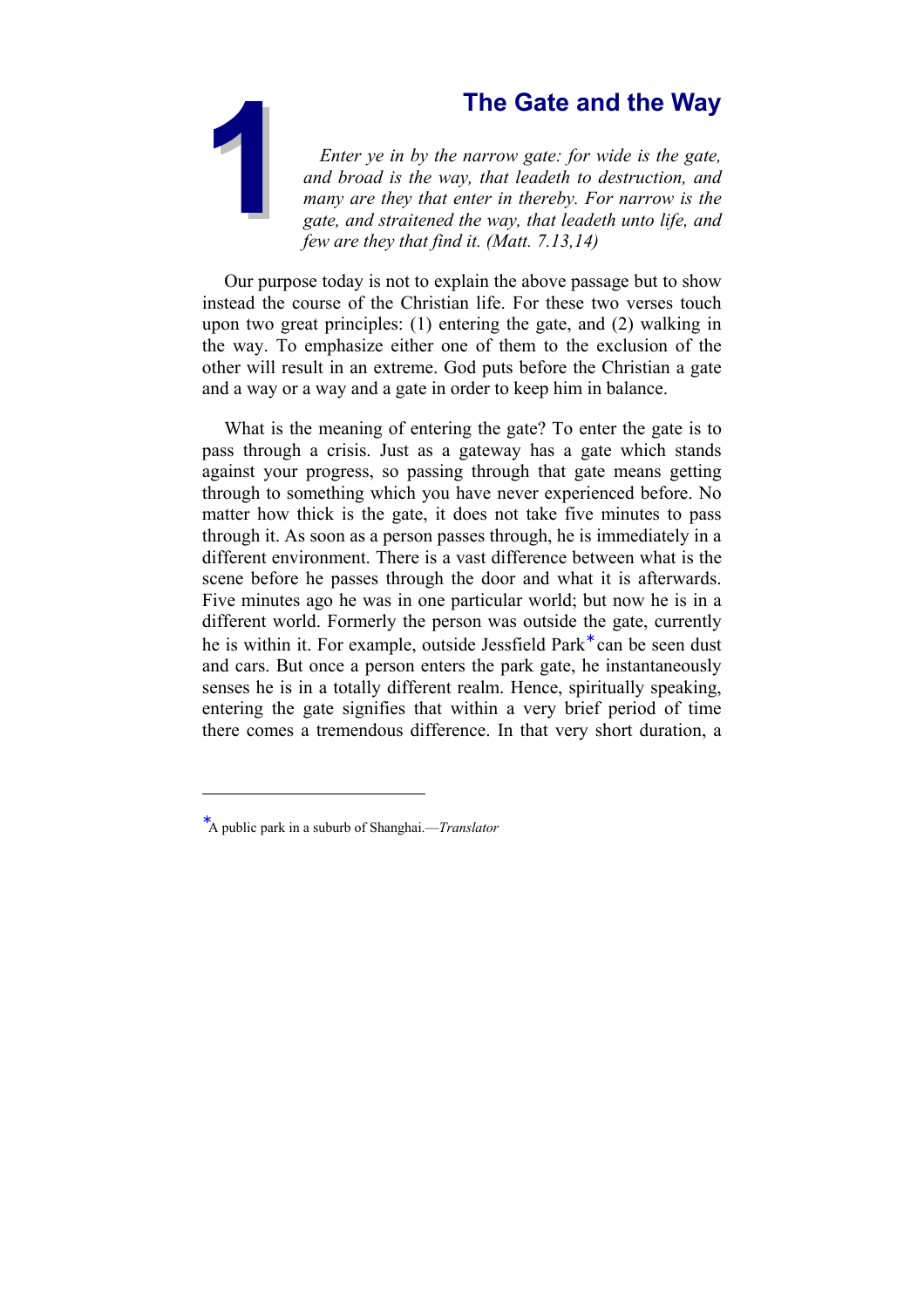Christian has passed through a crisis and his spiritual condition takes instantly a different turn.

A Christian has not only to go through a crisis, he has a way to walk along as well. The way is long and requires much time to walk along it. Does it take much time to enter the gate? Obviously, it can be passed through in swift order. Which, then, requires the longer time—to enter the gate or to walk in the way? Naturally, walking in the way requires more time. It becomes highly unbalanced if one enters the gate without taking any step along the way thereafter. After the Christian enters the gate, he must walk forward step by step. Walking in the way means to proceed gradually one step after another. To enter the gate needs only one step, but to walk in the way cannot be done in just one step. Upon entering the gate, therefore, the Christian immediately senses a distinctive change. He goes forward, perhaps a hundred steps more, and then he may have to pass through another gate. Perhaps a thousand steps farther, and still another crisis awaits him. A Christian must therefore be prepared to walk the way whenever he decides to enter a gate. Hence to enter the gate means to go through a crisis, while to walk in the way means to make progress.

Today there is much controversy among Christians on this matter. Some emphasize crisis, whereas others emphasize progress. Some consider entering the gate to be the supreme experience, while others assume they may proceed without any need of entering the gate. Both are unbalanced positions. We ought to know that on the one hand we need to go through a crisis and on the other hand we need to proceed on the way. Entering the gate and walking in the way are two important principles in the Bible. They must be equally stressed.

According to God's word, in our spiritual course, entering the gate precedes walking in the way. First the crisis, then the progress. Yet this is the very opposite to most any earthly journey, for the latter usually calls for walking before entering. For instance, you must first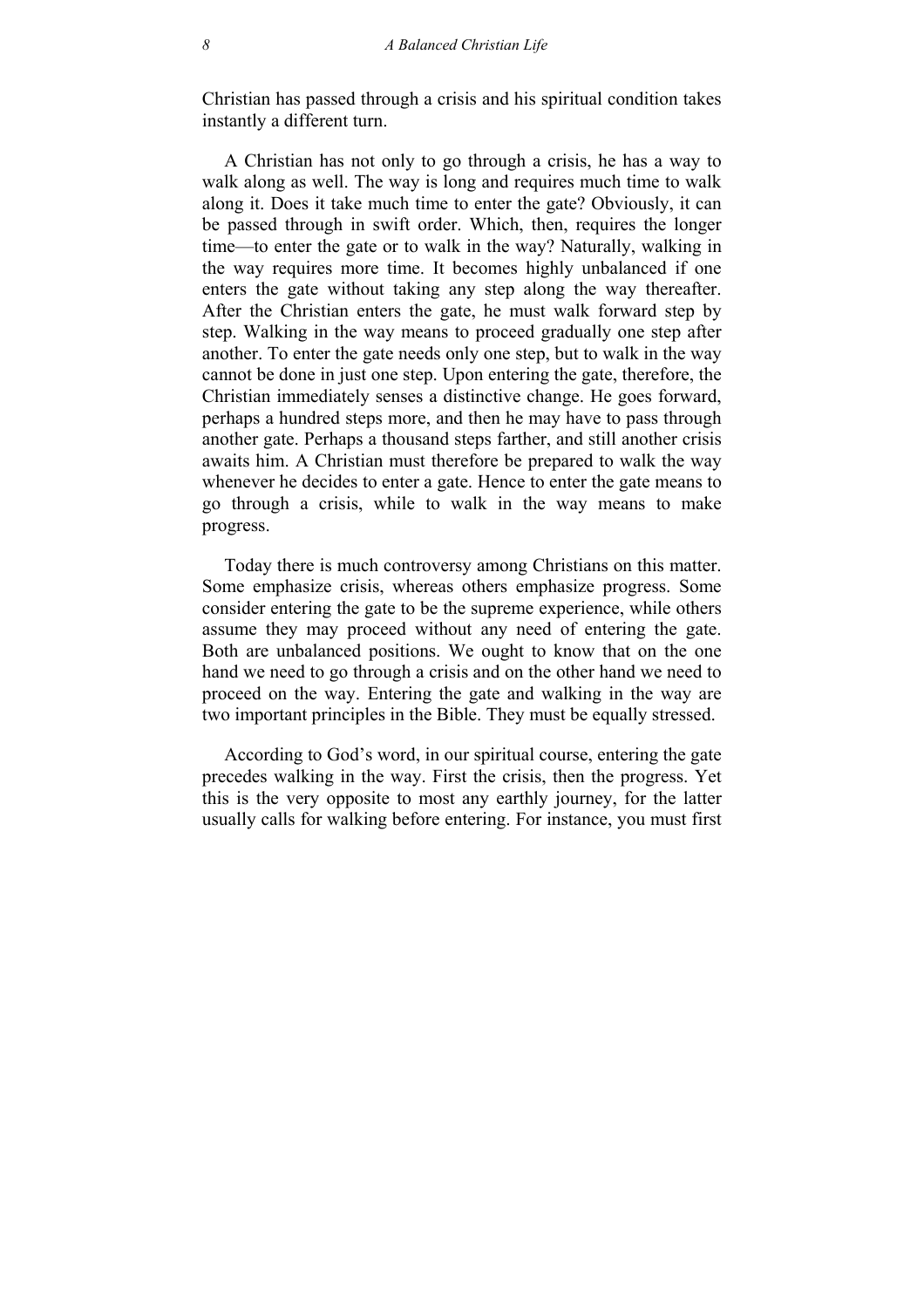walk along Hardoon Road before you enter the gate of Wen Teh

Lane and arrive at the meeting place for worship. In the spiritual journey, however, this is not the case. It can instead be likened to a journey towards a palace or a royal mausoleum that has a tremendous wall around it You need to enter the gate first, then advance along a lengthy pathway before you reach your destination. Since the Bible always puts the gate and the way together, we may see them at work in both "faith" and "obedience"—two key principles of the Christian life.

#### *Faith*

Faith is a principle of our Christian walk. Faith is governed by two rules that are represented by a gate and a way. All who are familiar with spiritual experience know that faith is composed of "believe" and "trust." There is a difference between the *act* of faith and the *attitude* of faith. To believe once and for all is what we call passing through a crisis, but to trust continuously afterwards is what we call making progress. Exercising a single-minded act of faith is entering the gate, but maintaining an attitude of faith thereafter is walking in the way. In order for a Christian to truly believe in God in a particular matter, he must with singleness of heart first exercise an act of faith by which he truly believes in God before he can ever walk the way of faith. In entering the gate of faith he crosses a threshold of doubt, and thus with single-heartedness he receives from God a promise. This is passing through the gate or going through a crisis. Please remember that believers must first enter through such a gate of faith, and then they may advance in the walk of faith by maintaining an attitude of faith.

Many people speculate that they can trust God by maintaining an attitude of faith without ever crossing the threshold of faith by means of a single-minded act of faith. They do not know that without entering the gate there is absolutely no possibility of their walking in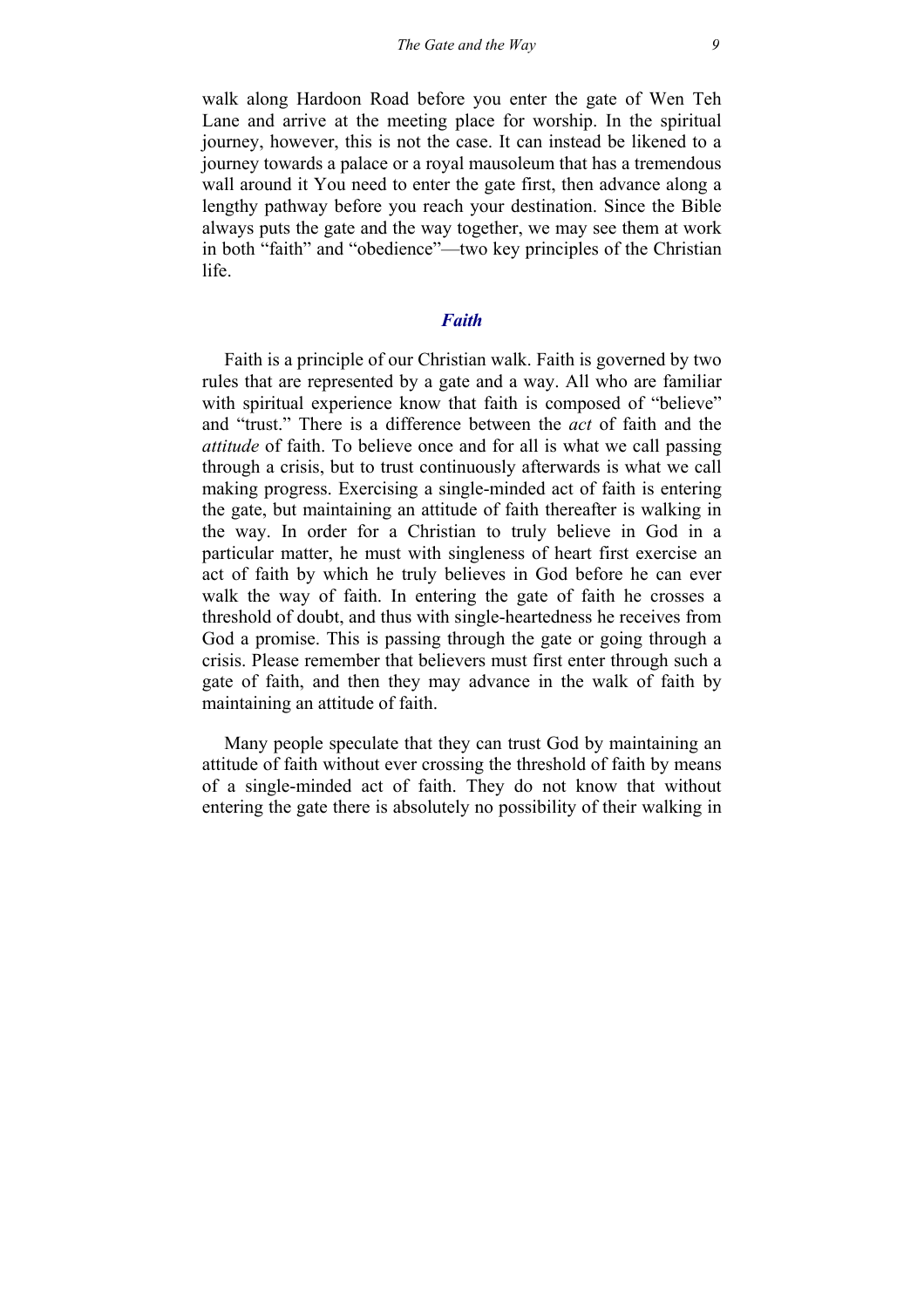the way. Without going through a crisis there can be no opportunity for making progress. It is imperative that there be a clear break with the past and a definite acceptance of the testimony of God. This is entering the gate; otherwise, there can never be any spiritual advancement. Hence in the area of faith, first enter the gate, then walk along the way.

Among the many truths which we have come to believe, there is none higher than that of our being "in Christ." This is the position the redeemed of the Lord obtain, according to the teaching of the New Testament. Nothing can be higher than this position, since the forgiveness of sins is in Christ, justification is in Christ, and sanctification is also in Christ. All spiritual blessings are in Christ. Everything is in Him. So that our being placed in Christ is a higher grace than any other we can ever receive. All that God gives to us is in His Son.

The most important question for us today, then, is how can we be in Christ? The English missionary to China, Hudson Taylor, admired the victorious life, and he knew that all was to be found in Christ. Yet in the beginning of his Christian walk, he struggled to abide in Christ, and found that he could not do so because he often seemed to fall out of Christ. This struggle went on until one day God gave Hudson Taylor a revelation that showed him he was already in Christ. His need was not going to be remedied by his asking to be put in Christ. On the contrary, he was a regenerated person and therefore he was already in Christ. The answer to his need was simply to rest upon this fact, for such was the meaning of abiding in Christ. Since he was already in Christ, he had no way of being more in Him. Thus he entered into victory. And such is the gate of faith. Hudson Taylor now entered the gate. And after such an entry by the act of faith, he could learn to lay hold of this fact day by day and trust God with an attitude of faith. Otherwise, even if he wished to trust in God, he would find no strength to so trust in Him.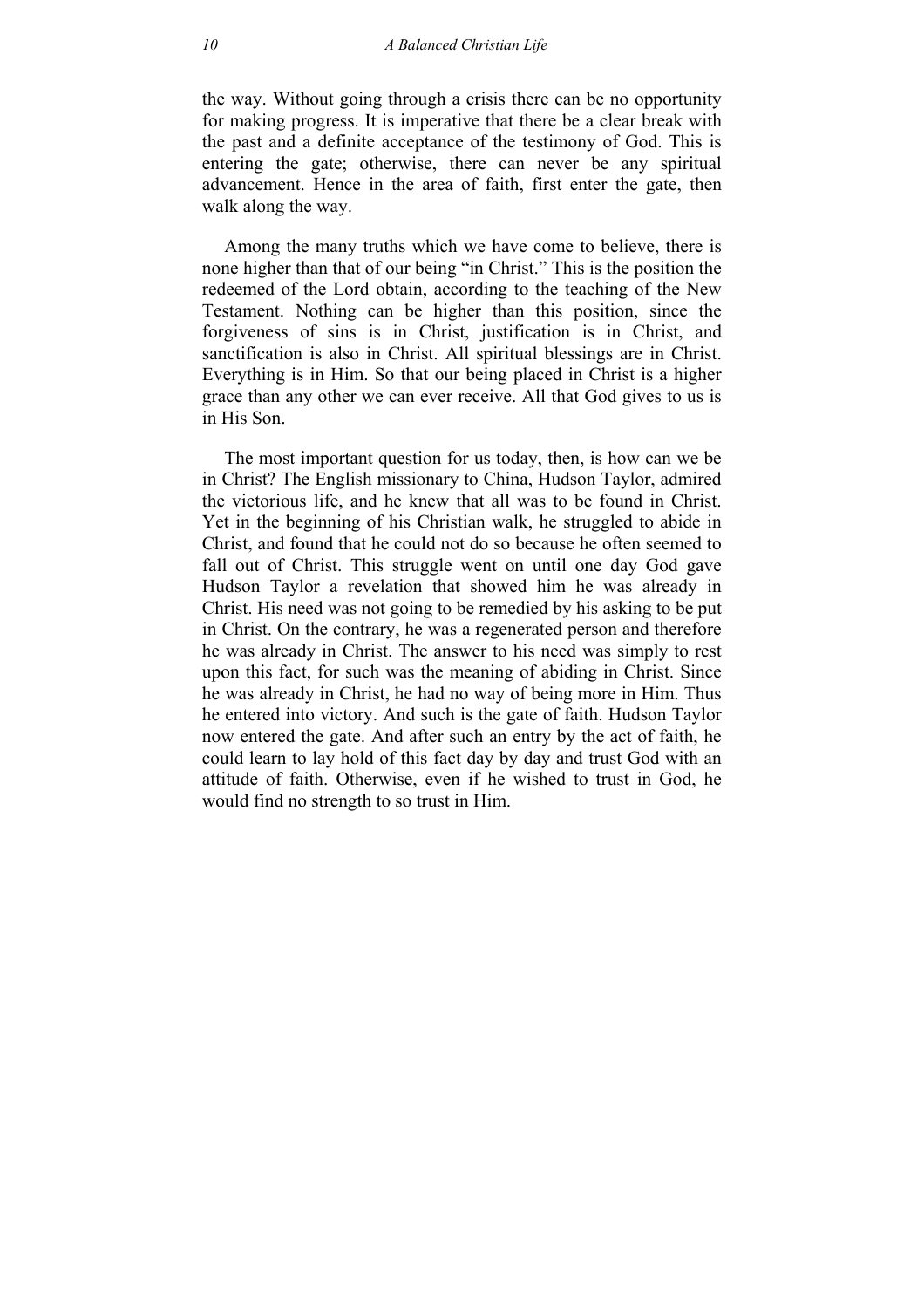Though "in Christ" is such a simple phrase, its truth is exceedingly vast. It is so all-encompassing that it is almost beyond measurement. God "hath blessed us with every spiritual blessing in the heavenly places in Christ" (Eph. 1.3). All the blessings are in Him. Since the blessings in Him are so abundant, why is it that many who seemingly believe do not obtain these blessings? This is because they are ignorant of the two aspects of faith. There must be the act of faith as well as the attitude of faith. Many may have believed and seemingly have exhibited the attitude of faith, yet they lack the act of faith. In other words, they have not crossed the threshold of faith at one time and with singleness of mind believed in God's fact. They mistake the attitude of faith for faith itself. If they pass through the crisis of faith, however, they shall experience many of the blessings in Christ by thereafter maintaining this attitude of faith. This does not mean they obtain everything on the day they pass through the gate. In a sense they do possess all; nevertheless, they have not yet experienced all. It is similar to our entering a garden, wherein all is before our eyes; but we have to walk through this garden to experience everything in it. Upon entry, we may possess all by claiming them all as ours. First the gate, then the way.

When God commanded the children of Israel to cross the river Jordan, He first told Joshua: "Now therefore arise, go over this Jordan, thou, and all this people, unto the land which I do give to them, even to the children of Israel. Every place that the sole of your foot shall tread upon, to you have I given it, as I spake unto Moses" (Joshua 1.2,3). Before they crossed the Jordan, God had said He had given the land of Canaan to them. They simply needed to go over and possess. Did they have faith? They *did* have faith, for those who did not believe had already died in the wilderness. And all who were now to enter Canaan were people of faith. They crossed the Jordan River by laying hold of God's word. They held on to His word and declared that thereafter the land of Canaan was theirs. Hence they went through the Jordan to possess it.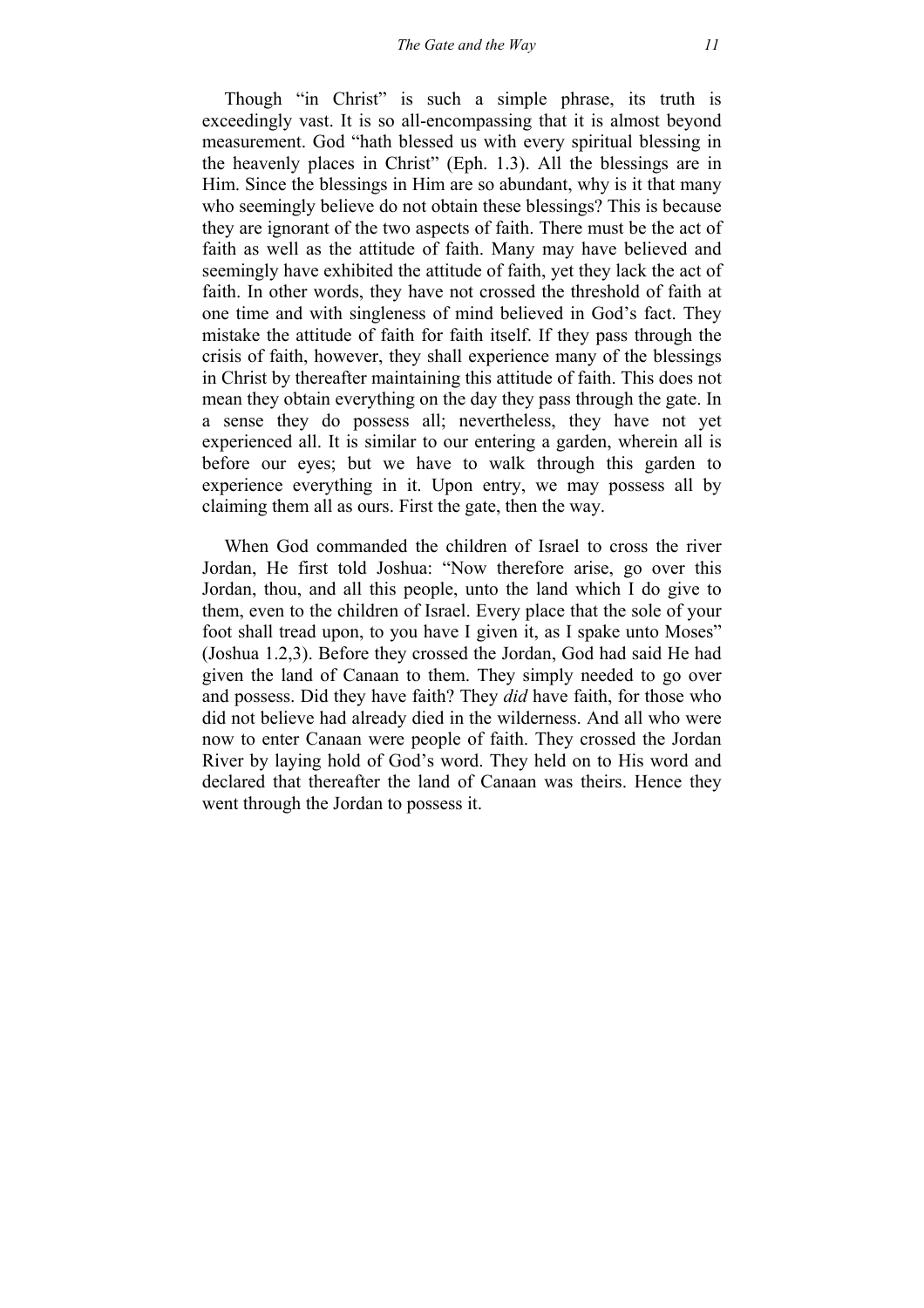But after they crossed Jordan, did they immediately possess all the land? Satan will never make such a concession to God's people. The walls of Jericho were tall and the gates of the city were tightly shut. Had we been there in such a situation, we would probably have gone to God and complained, saying: "You said You had given us the land of Canaan. We have crossed the River, but now the walls of Jericho are so tall and the gates of the city are so securely shut. Has not Your word fallen short?" The children of Israel, however, did nothing of the sort. They believed in God's word and laid hold of His promise. They encircled the city once every day till on the seventh day they encircled it seven times; then they shouted, and in response the walls of Jericho collapsed. And thereafter they conquered one city after another. Although they had their failures and they failed to completely drive out the seven tribes of Canaan, they nonetheless took actual possession of more than half the cities in Canaan.

We must exercise faith to possess all the spiritual blessings in Christ, even as the children of Israel had laid hold of God's word in crossing the river Jordan and possessing the land. This matter can also be likened to title deeds which a dying father gives to his son to inherit, with his son needing to find the lands as described in the deeds and then needing to manage his inheritance. The inheritance is his, yet he has not seen it nor managed it. He must therefore go to investigate and subsequently to manage his properties according to what has been written in the deeds. Hence receiving the title deeds can be viewed as an act of faith, that is to say, a crisis; and enjoying the properties of his inheritance according to the deeds can be viewed as the attitude of faith (or trust)—that is to say, progress.

"Go over this Jordan, thou, and all this people," God had said. This, for the people, constituted a crossing the threshold of faith. And after passing through this crisis, they destroyed one city after another according to God's word. This, for the people, was walking in the way of faith. In reading the New Testament, you see that everything in Christ is yours. But if you have not possessed anything, it is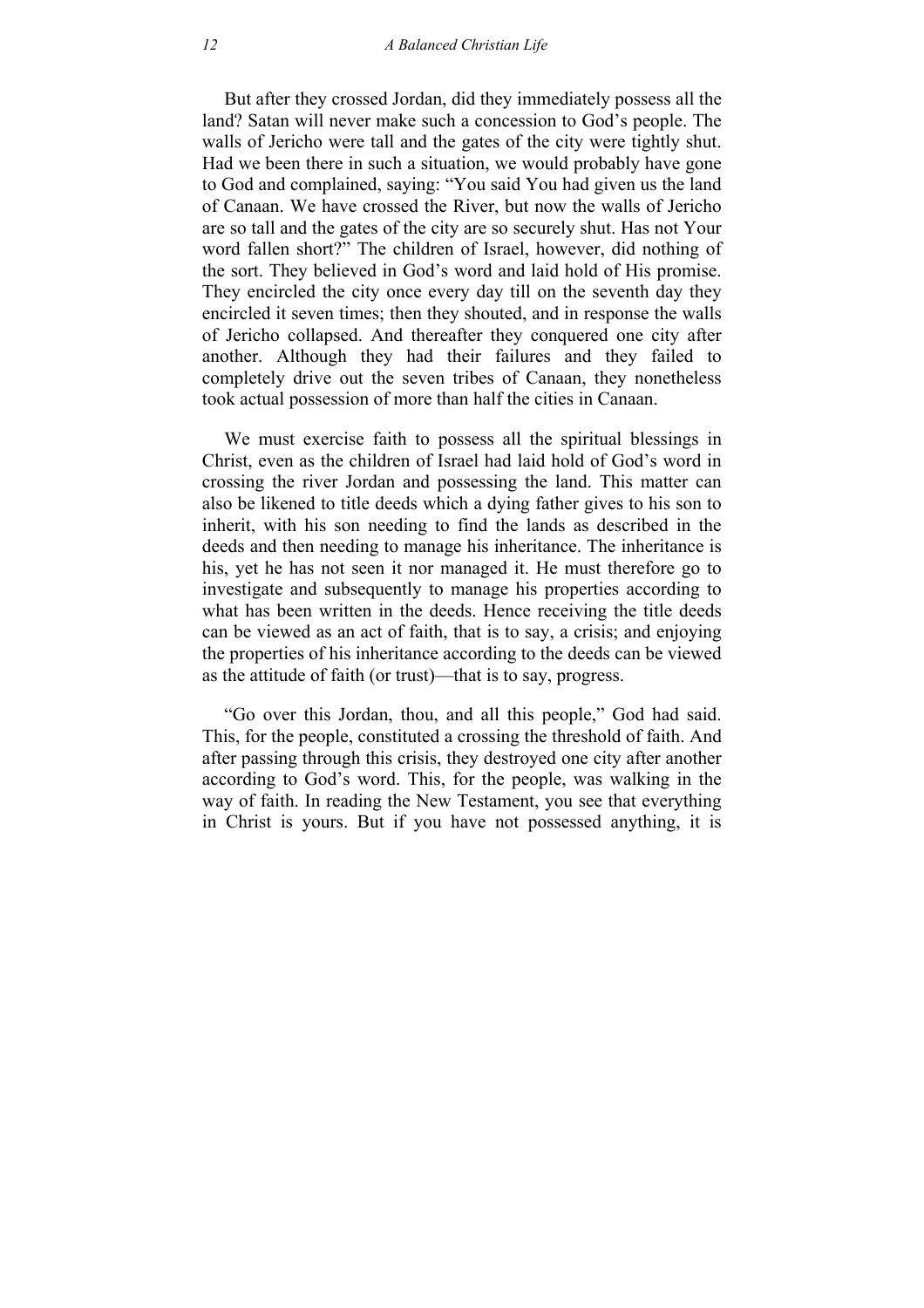because you have not experienced the crisis of faith. Without passing through the threshold of faith, you will never be able to traverse the way of faith, and your spiritual life will make little progress. Even though you have heard much teaching on faith, you will not be profited. You must go through this crisis, saying, "Oh God, I thank You for You have indeed given the land of Canaan to me. This land is mine." You need to possess the land by holding on to the title deeds. You do not go and investigate to determine if the land is truly yours; on the contrary, you go to claim it because it is yours.

Taking the title deeds and accepting the blessing which God in Christ has given to you—that is your experiencing the crisis of faith. There may come a day when on the one hand you sense jealousy and pride and lust within you and on the other hand you sense no love nor humility nor gentleness in you. You ask the Lord to deliver you. You ask Him once, twice, many times. Until one day you are given revelation concerning the riches of Christ, and you realize how foolish of you to have asked for deliverance. You are given to hear this word of God: "My grace is sufficient for thee" (2 Cor. 12.9). And thus there is no need to ask, for the Lord says, "I am holiness, I am gentleness, I am full of grace." Everything is in Him. As God shows you the riches in Christ, you pass through a crisis. Then you will experience more and more of the grace in Christ.

T. Austin-Sparks<sup>∗</sup> is a servant of God who has been greatly used in our time. The most precious truth in his entire life is that of his being "in Christ." His life has been completely changed ever since the day his eyes were opened by God to see the riches that are his in Christ. He was made to realize that he had previously become a poor rich man because he had forgotten the exceeding riches which is the believer's inheritance in Christ. Let us realize today that we must all go through this crisis of faith. May God give us the spirit of wisdom

-

<sup>∗</sup> He died in 1970 in London, England.—*Translator*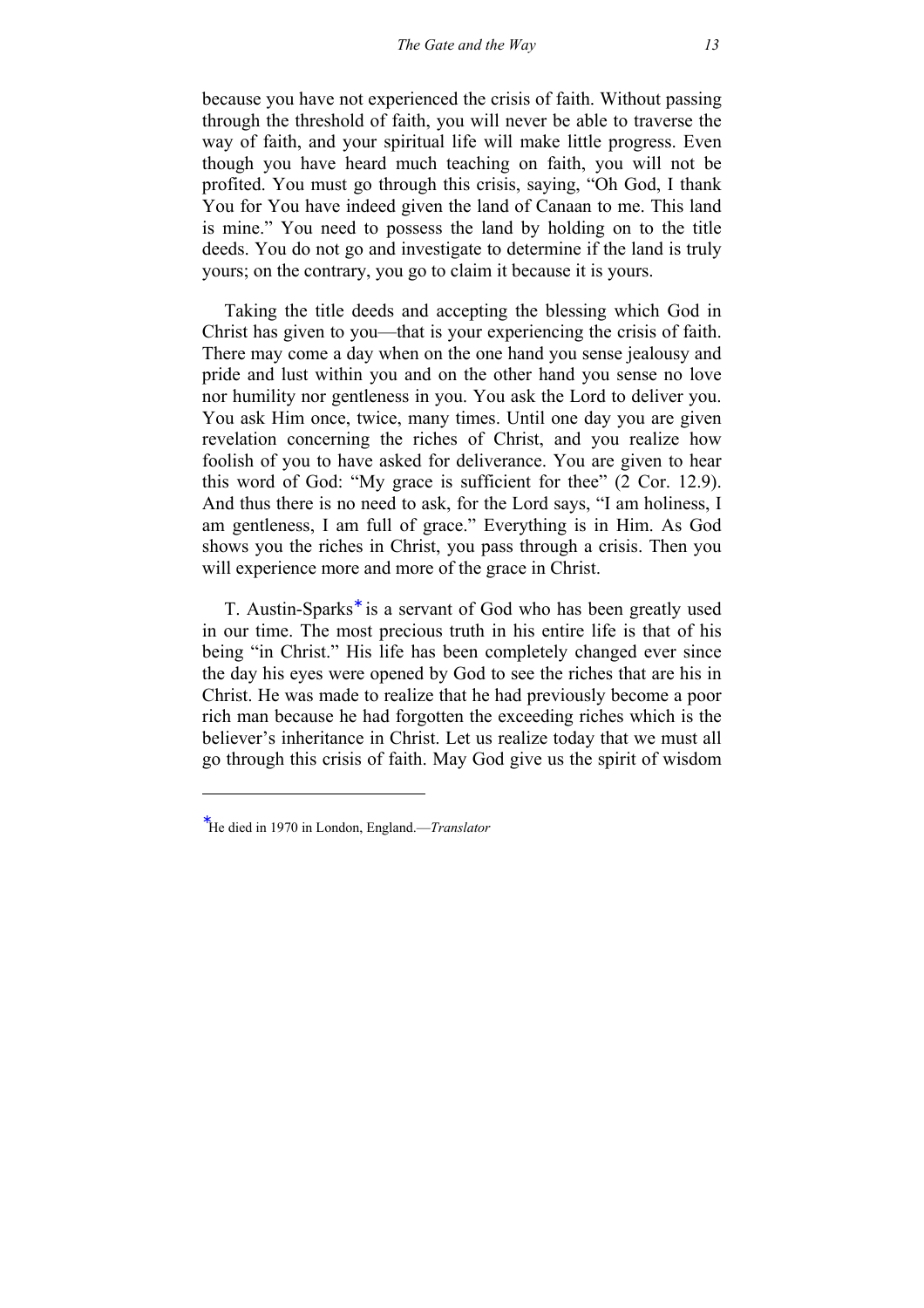and revelation and have our eyes opened to see our union with Christ.

After you have seen your union with Christ, will you never afterwards lose your temper or have jealousy stirred up within you? Is it that hereafter you exhibit only gentleness and love? May I remind you that the devil is as stubborn today as were the Canaanites in their day. He will resist you at every step of your way. Unless you stand in the victory of Christ, you will see defeat. Whoever has not passed through the crisis of faith will never be able to walk the way of faith. Yet once you have your eyes opened to see the riches in Christ, you will immediately be tempted by the devil; he will insinuate as follows: "You say all blessings are in Christ, yet why is it you will still lose your temper and be angry? You say all blessings are yours, but do you have any within you? The revelation you say you received is not true, you are instead deceived. You say God has given you the land of Canaan; if that be the case, then how is it that the walls of Jericho remain so high and the gates remain so tight? How, then, can you believe you can drive out the seven tribes of Canaan? No, what God has said to you is merely empty word. It is better for you to return to the *eastern shore* of the Jordan River!"

Believers must recognize that crossing the Jordan River but not encircling the city of Jericho is only entering the gate of faith without walking in the way of faith. Crossing the Jordan alone without next encircling Jericho will never cause the walls to fall. Entering the gate of faith without walking in the way of faith will not result in spiritual progress. On the contrary, the spiritual experience of every advancing Christian attests to the *footprints* of faith.

Satan will not easily let go and let you take things with you. You have heard that all things are in Christ. But as soon as you arrive home, Satan will say to you, Love is not yours—gentleness is not yours—nothing is really yours. Is it because of Satan's lie that you give in and give up? You ought to act as landlords do, who manage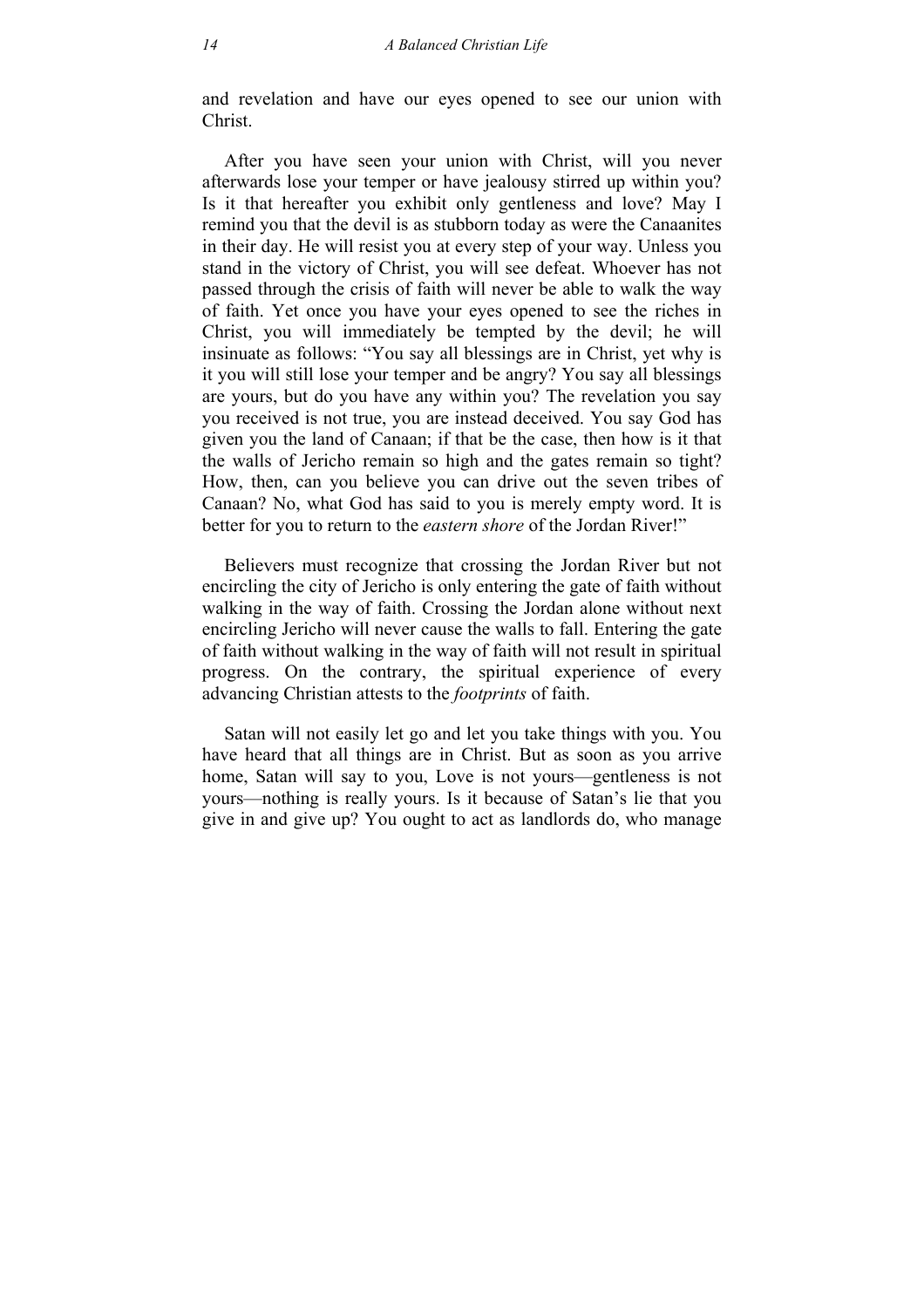their lands according to their title deeds. Like them, you ought to take care of your land to the full extent of what is described in the deed. You have no need to ask or to strive. All you need to do is take the deed with you and claim it. And in the event of temptation, you simply need to use the Scripture passage suitable for that occasion. If it is temper, use the applicable Scripture in dealing with temper. If it is love, use the appropriate Scripture verses on love. Finding the proper Scriptures you then can declare: "This is my inheritance, therefore I claim it as my own." You notify Satan that he is a liar, so he must depart from you. You exercise your faith, saying, "I live by the grace of Christ. I can be patient and gentle."

Please note carefully, though, that what should be removed is the temper and not faith. The mountain, not faith. It is not for faith to yield, but for the temper to yield. Stand by faith; no wall is too tall that it cannot fall. The children of Israel did not fight with rods. They simply encircled the city on the first day and went home. And for the next five days they did the same thing. In the eyes of the people of Jericho, it was like child's play. On the seventh day, though, they encircled the city seven times, then shouted with faith that the walls of Jericho would fall, and the walls did indeed fall.

A given Christian may have passed through the crisis of faith, but he has not walked in the way of faith. He laments that his temper, his jealousy, his pride, his lust, and all things else are still with him. He does not know what to do. For the moment, please recall this: that first you must see the riches that are yours in Christ. This is entering the gate of faith. But then upon entering, you must stand into your new position by dealing with whatever temptation comes your way be it pride or jealousy or whatever. You stand in faith and declare that all these temptations must fall. And fall they will. Hallelujah! The children of Israel surrounded the city of Jericho and shouted the shout of faith that the walls of Jericho would fall. From the human viewpoint, such action was plain foolishness. But as they shouted, the city of Jericho fell. Similarly today, if we cry aloud in faith, then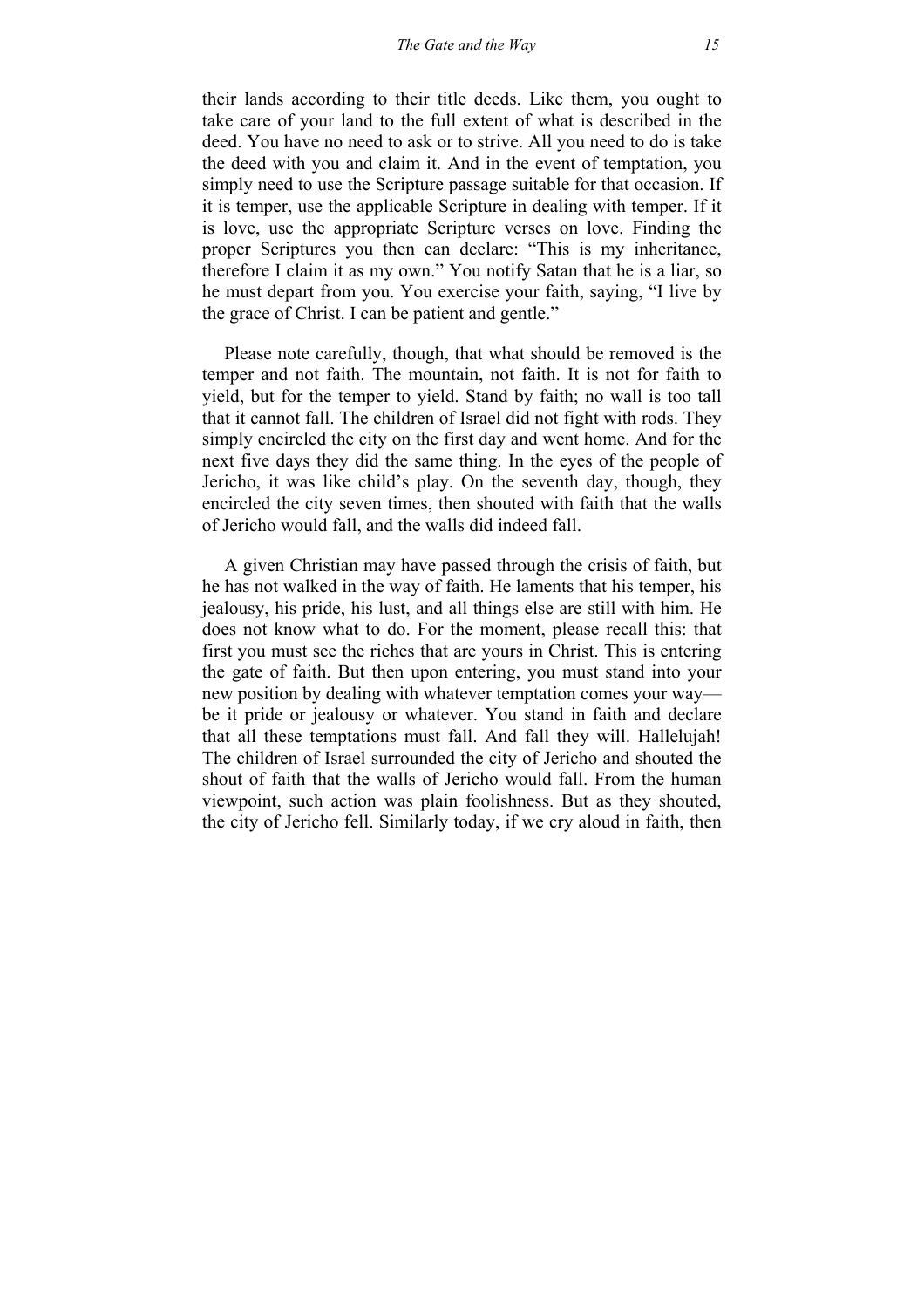our temper, lust, pride and jealousy will likewise fall. Passing through a crisis means seeing all that is ours in Christ. This constitutes the first step of faith. Then lay hold of all that is in Christ, even as you would hold on to a title deed.

"For ye died" (Col. 3.3). God shows you that you are dead; therefore you should not lose your temper. As you by faith believe in what God in His word says, you enter the gate. But then Satan will come immediately and may cause you to lose your temper either through the provocation of your wife or children or fellow-student or whoever it may be. Naturally you will conclude that probably this word "ye died" in the Bible does not apply to you. And thus you trust in your feeling, and your faith vanishes. Suppose, for example, my father bought some land and gave me the deed to it. He tells me to go and manage this estate. So I go to the country where the land is. I meet a vagabond who asks why I am coming there. "I have come to find my father's land," I reply. "This is not your father's land; it is my father's land," the vagabond protests. Now if I at that moment were to doubt my father's word, I probably would return home. But if I say, "No, no, my father has made no mistake; for according to this title deed in my hand, this land is ours," the vagabond would have to go away. Hence, it is either he or I who must go.

Now with us, it is the same way. For God the Father has already given you all blessings in Christ Jesus. And the Bible is the title deed which the Father gives you. If you believe what is written in the Bible, Satan will have to go. How sad that many people are unable to endure Satanic temptations. They give up the word of God and lose their faith. We must therefore receive the word of God not just once but whenever afterwards we are tempted. We must be strong through God's word. This is walking in the way of faith.

Someone may have declared yesterday that in Christ he had overcome his temper. Yet today his pride comes back. He is puzzled over the fact that he did overcome his temper yesterday but he has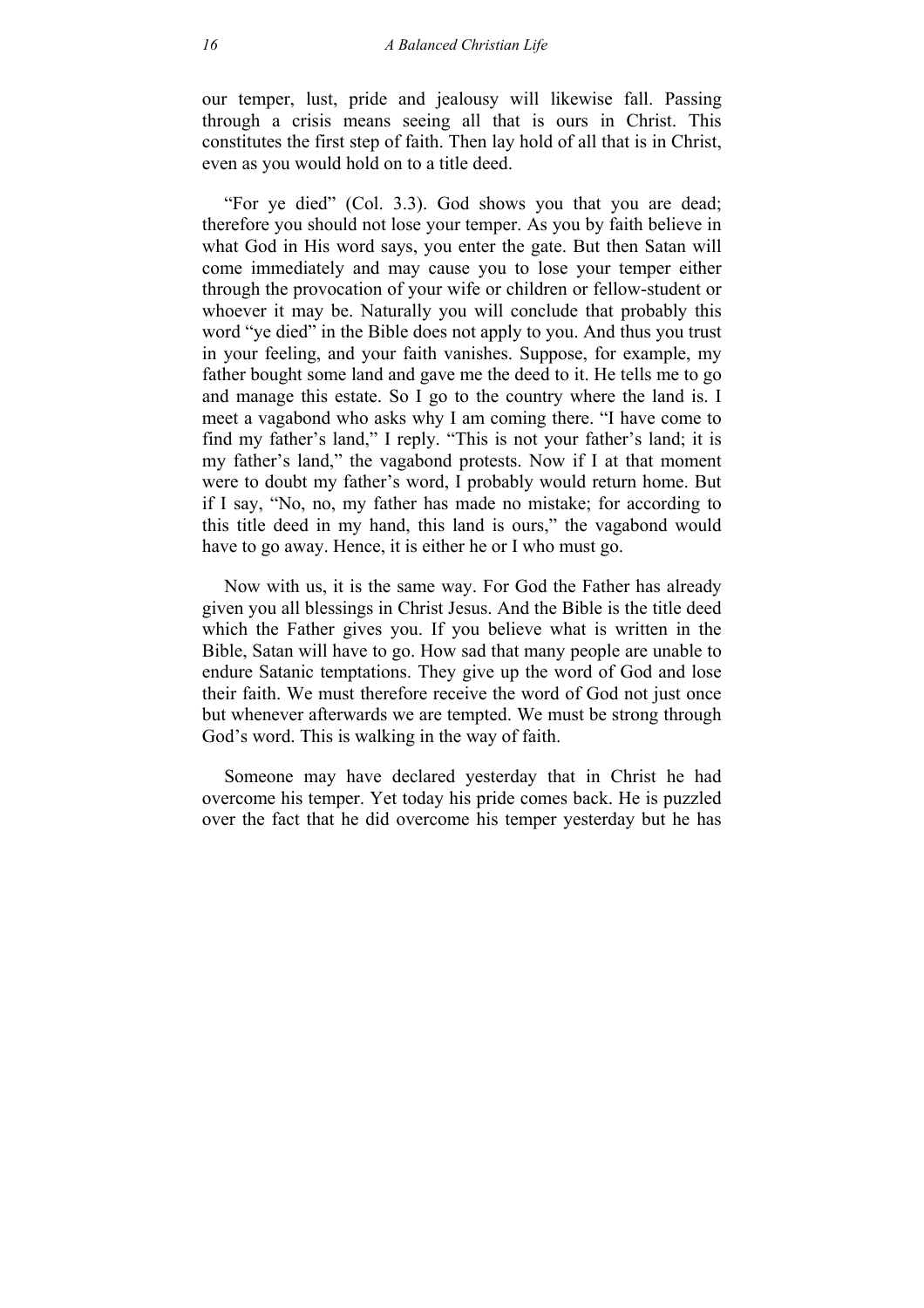today become proud again. Can it be that the Biblical word "for ye died" is not totally dependable? No. It merely means that he should walk in the way of faith. After the victory over Jericho, the children of Israel suffered defeat at Ai. If we depend on ourselves, we will fail right away. But by trusting the word of God, we may overcome all enemies. Do not entertain the thought of living leisurely. We must deal with our temper as well as our pride whenever they arise. The fight of faith is inevitable; the way of faith is invaluable. Each step of our way needs to be taken with "the sole" of faith (see again Joshua 1.3).

A gate and a way—these are the principles of spiritual living. Formerly I had no idea what "all spiritual blessings in Christ" meant. Today I see it. It is passing through a crisis. But after the crisis gate has been entered I need to walk step by step on the ground of what God's word has shown me. This is walking in the way. Both the gate and the way must be taken into account. Without going through the gate, none can walk in the way. Yet by the same token, if the gate is experienced but a person is too lazy to walk, he can make no progress. He must walk step by step and capture city after city with singleness of mind. The enemy will never surrender without a fight. We must fight the spiritual battle.

### *Obedience*

In this matter of obedience, even as in that of faith just discussed, there are also both the gate and the way. First enter the gate of obedience, then walk the way of obedience. Once a few sisters told me that for them obedience was most difficult. Other sisters, they said, seemed to be able to obey easily, but for them to do so, it was like bearing the sufferings of the entire world. My answer to them was this: if you have never entered the gate of obedience, how can you walk in the way of obedience? Let me say here and now that if you have never laid down your will and surrendered to God with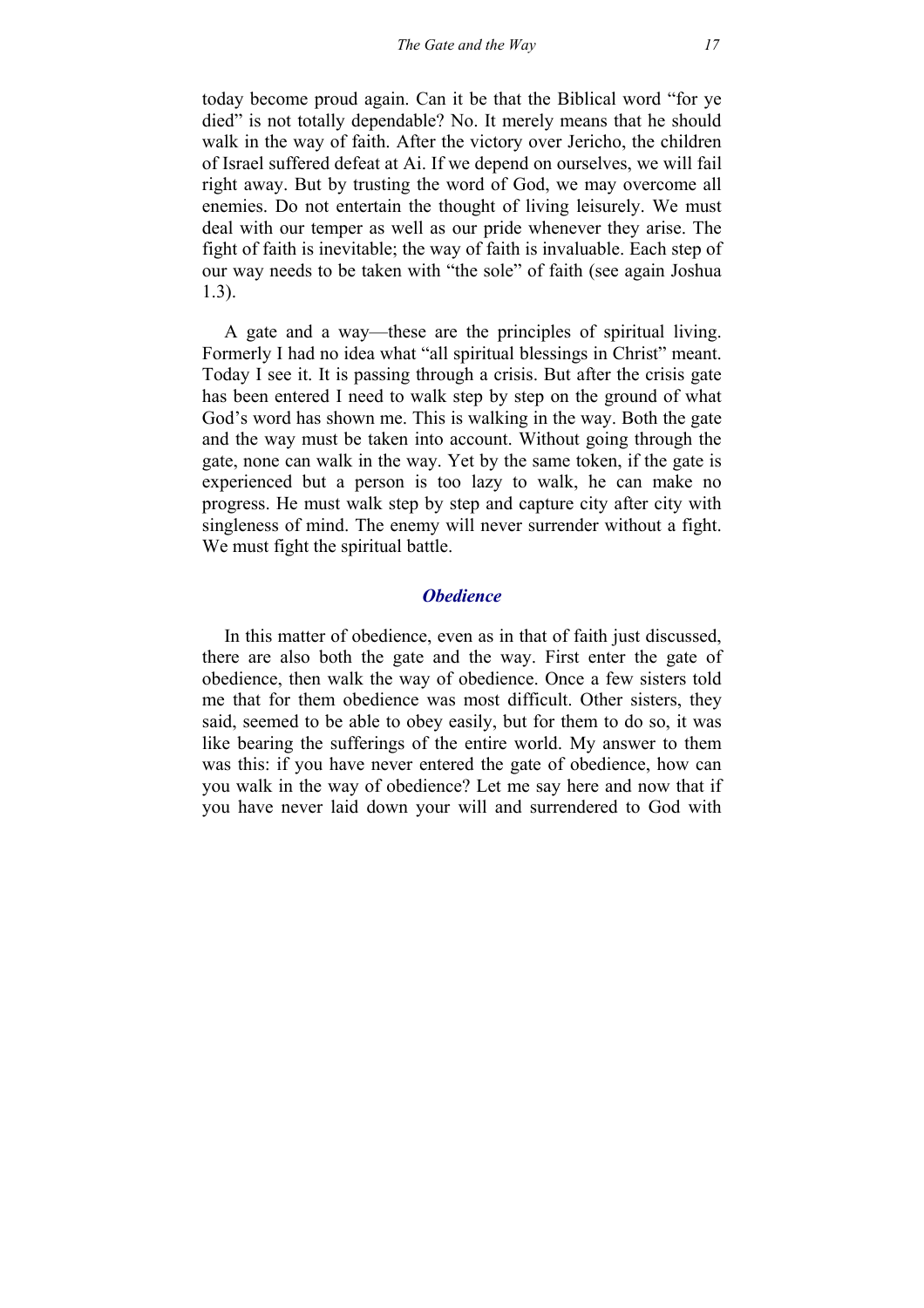singlemindedness, if you have never cast aside what you treasure most and denied what you like best, it is futile for you to think of walking in the way of obedience. If a person remains outside the gate, it is a waste of effort trying to persuade him to obey the Lord. Lead him first through the gate, and then help him to obey God one item after another, thus assisting him in the walk of obedience.

Have you ever once said goodbye to your past? Have you ever once cut out your hardness of heart? Have you ever once denied your quest for self-glory? Unless you have had such a definite experience, you will not be able to walk in the way of obedience because you have not entered its gate yet.

When Rebecca was asked if she would go with the steward of Abraham, she answered: "I will go" (Gen. 24.58). She thus left her father's house. After leaving her father's house, Rebecca rode on a camel and journeyed through the wilderness. This signifies the way of suffering (the camel here signifies suffering). Only thus could she have helped Isaac and pleased him. All Christians should tell the Lord: "Henceforth I am willing to lay down everything, including any person, event or thing, for Your sake." Otherwise, when God says to us today to forsake a certain thing, we shall reply that we cannot for it is too painful. Tomorrow if He would challenge with another matter, we could again respond with: "No, I cannot because that is too painful." It may appear that God is very hard on us. Why? Because we have never left our father's house. "Forget also thine own people, and thy father's house: so will the king desire thy beauty" (Ps. 45.10,11). In the course of obedience, a Christian, like a virgin who is to be married, must first depart from his father's house and remove himself from his father's protection. Had we thus made such a decision before, we would be able to walk in the way of obedience.

I often say that many people have never suffered as Christians because God has never required it of them. Some Christians do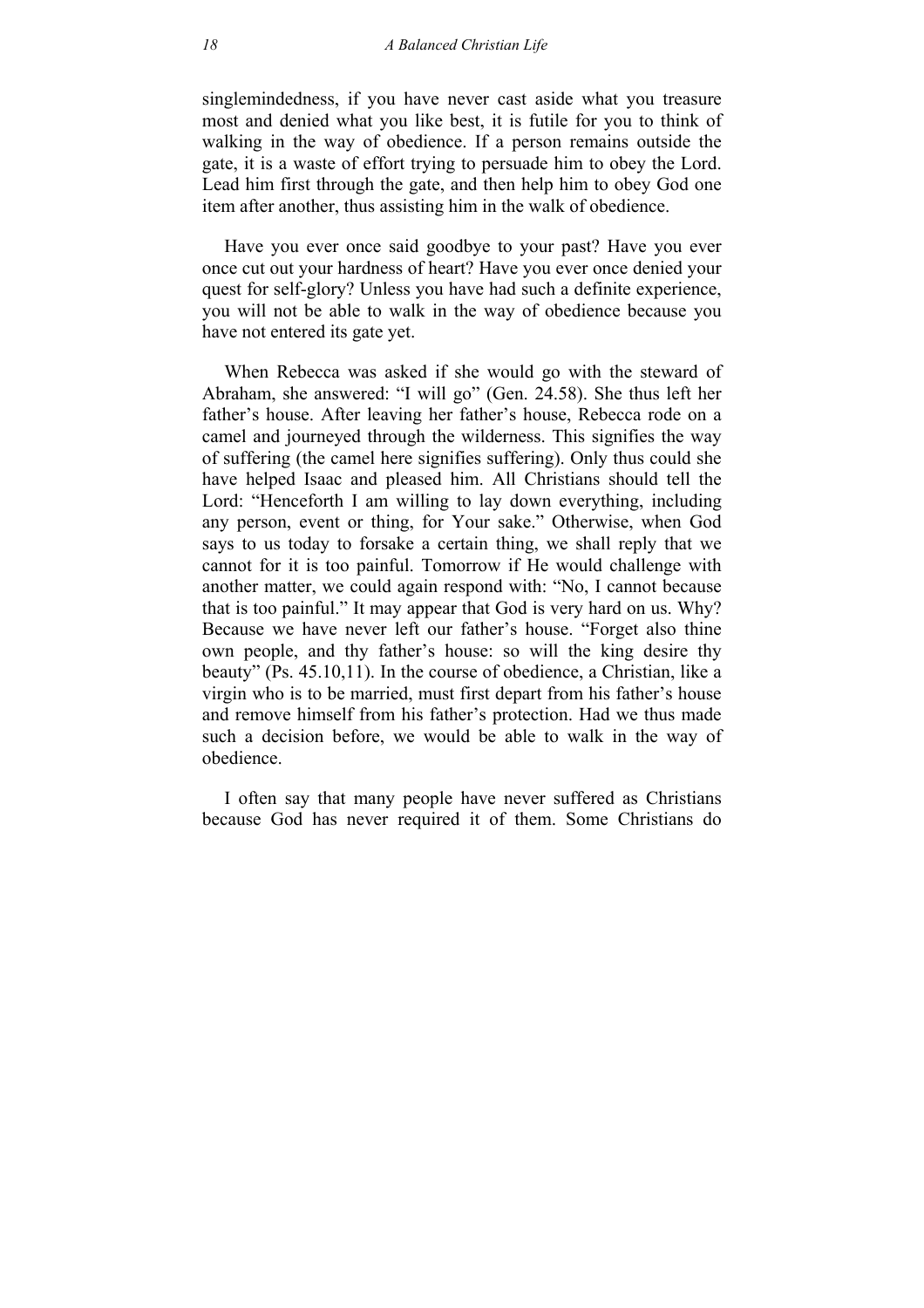suffer, but they are not happy about it. They have not learned. We ought to be sufficiently joyful in suffering. In case you are still ignorant of what God requires of you or what He expects of you, if you do not know what God's attitude is towards certain matters concerning you, then you have not yet entered the gate of obedience. There must be a time when you say to God with singlemindedness: "Oh God, hereafter I am willing to lay aside my own idea, expectation, ambition and plan. I will cut them off for Your sake." Otherwise, God will not make any request of you. Could Isaac have made request of an unfamiliar woman had Rebecca not yet been married to him? God will not ask you for a penny if you have not yielded yourself to Him with singleness of heart. You may give offerings for the sake of your conscience, but you have not been asked of God.

Let all of us remember that if we expect to walk in the way of obedience, we must pass through the crisis of consecration. Whether we are brothers or sisters, we will make no spiritual progress without consecration. It is imperative that we be disarmed by God. We should not dream of walking in the way of obedience if we have never walked through the gate of obedience. When we are redeemed, we no doubt belong to God. But beginning from the moment of our consecration we shall *experience* that we really do belong to Him.

Is there anyone who has not consecrated himself yet? Have you obeyed because God has touched you on this matter? Are you afraid of His demand? Perhaps the very matter of which you are afraid is that which God requests of you. Whatever you dare not think or touch, whatever you tend to avoid may very well be the matter about which God will speak to you. Oftentimes the Holy Spirit works in you, but you dare not consider; instead, you try to escape. You think of other things, you talk of other things. You may even go read the Bible in order to flee from His voice. Some people flee away when God calls them to preach the gospel. Some people are touched by Him on the matter of money or their relationship with other people or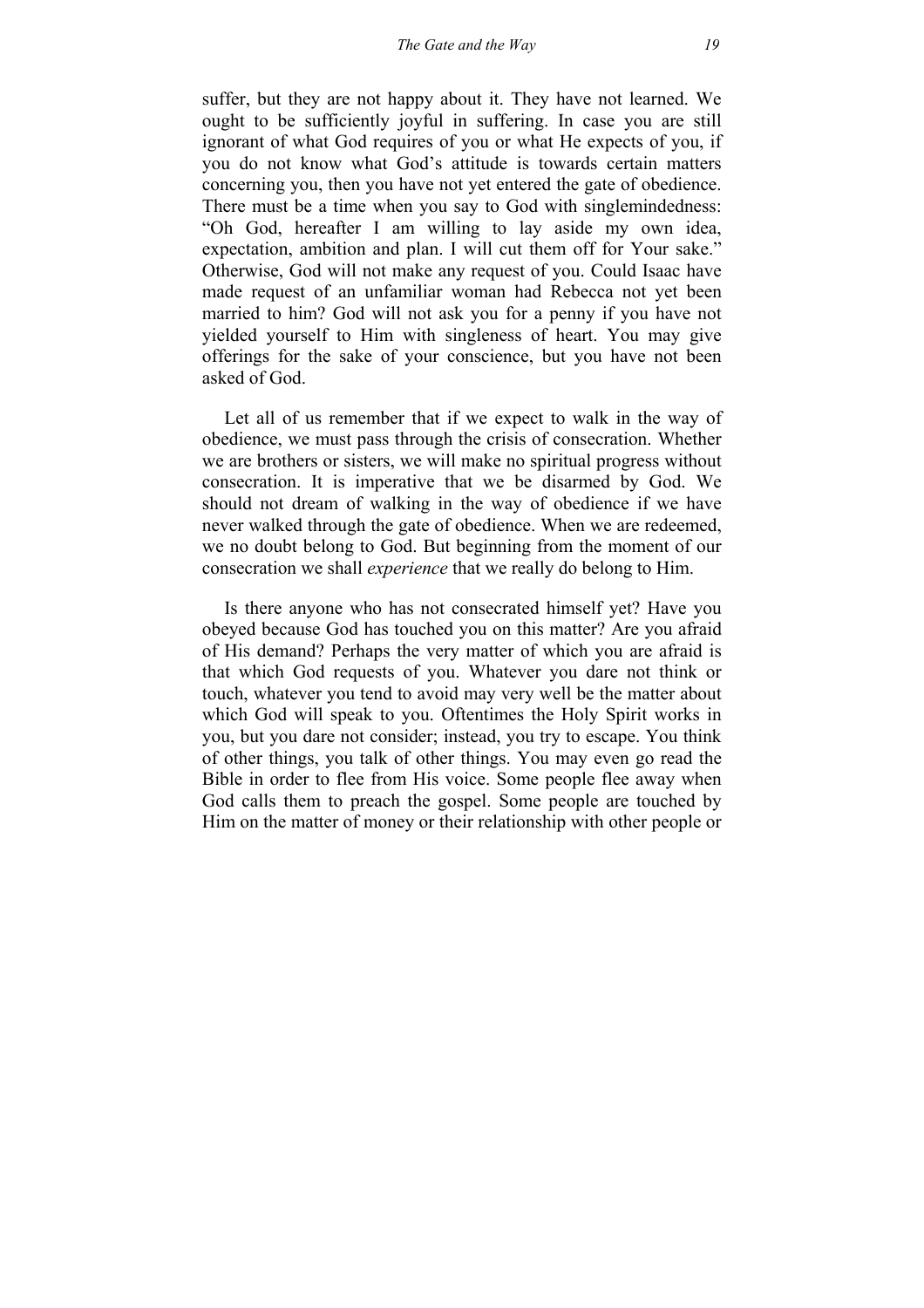with those in the church. Such divine touch, if accepted, is quite painful to the flesh; yet it is a most blessed touch.

Do not harbor the thought that God does not see the recesses of our hearts. For we are naked and fully exposed before Him. It is best that we say to Him with single-mindedness: "Oh God, hereafter I belong to the Lord Jesus. Hereafter my vision is the Lord Jesus. Hereafter I have nothing to desire on earth but the Lord Jesus." And as we do this, we shall pass through the crisis of obedience. No normal Christian fails to enter this crisis, no good servant of the Lord fails to pass through this gate.

After you have truly entered this gate by consecrating yourself and laying down everything, you then will be tested by the Lord. You will be tested till He is satisfied that you are really His as well as that you are satisfied that you truly are for Him. After Abraham had crossed the River and arrived at Canaan, he was tested by God again and again until finally he offered Isaac. God wanted to prove that Abraham really feared Him. He also wanted Abraham to know that he did fear God. Likewise with us, after we have passed through the crisis, we may have something besides the Lord we still secretly love and admire. If God tells us to deny it, we will deny it if we are faithful. In case we are not so faithful, we will see the cross and bypass it. There are too many Christians today who take the by-pass. This will only extend the distance of the course. Our course shall be much shorter if we are faithful. It will be longer if we are not faithful, because we will circle around it.

My burden has been to show you that in these two areas of "trust" and "obey," the gate always comes first and then the way follows. Both the gate and the way must be equally stressed. The gate needs to be entered first, then the walk in the way is made possible. Otherwise, all will be in vain, for then all the teachings on faith and obedience will become impractical.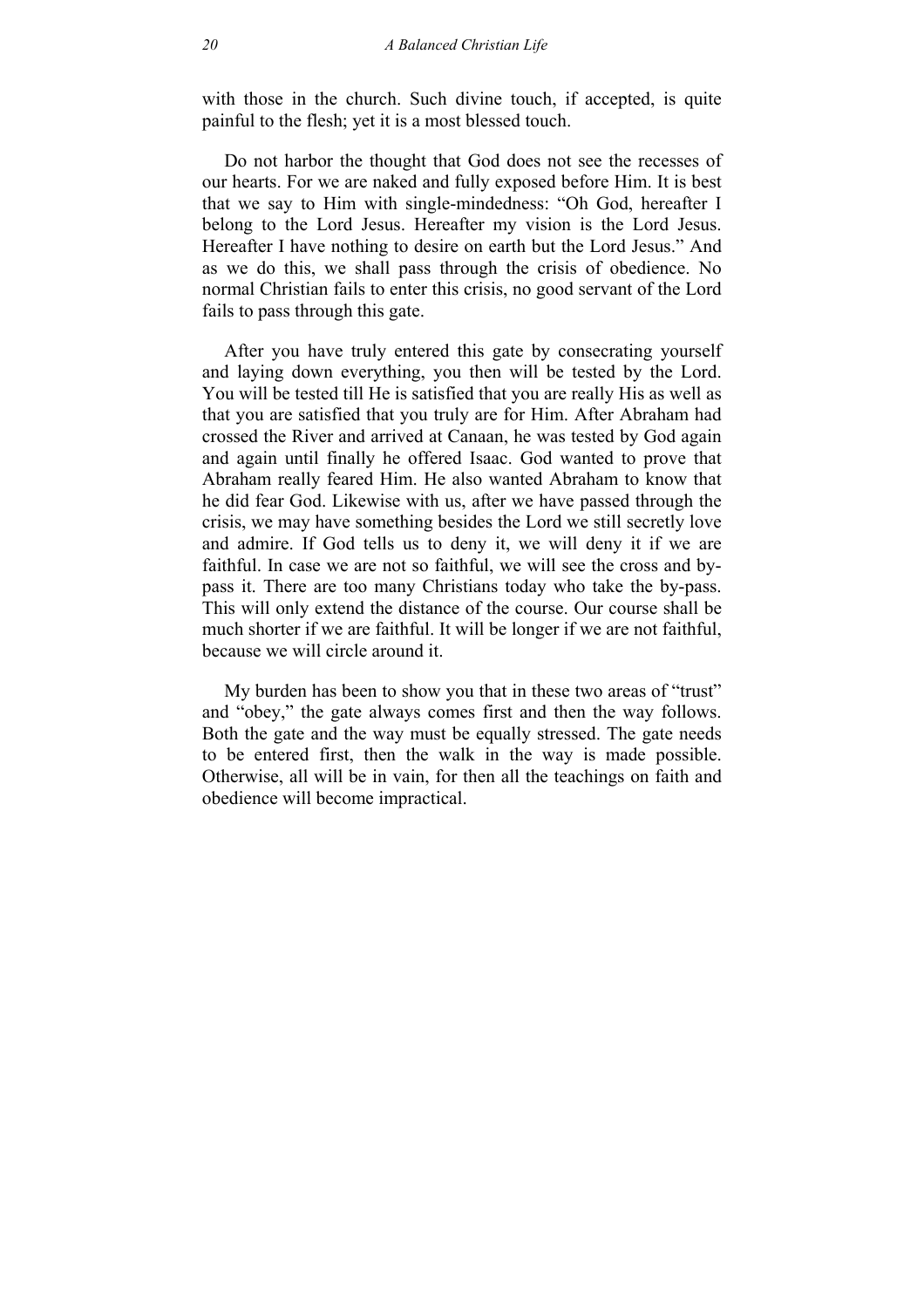May God bless us today by opening our eyes to see that nothing is too hard for Him, no cost is too great for Him, and no consecration is too much for Him. We believe Him, therefore we enter the gate of faith. We love Him, therefore we enter the gate of obedience. Because He is faithful, we will walk the way of faith. Because He loves, we will tread the way of obedience. "The path of the righteous is as the dawning light, that shineth more and more unto the perfect day" (Prov. 4.18).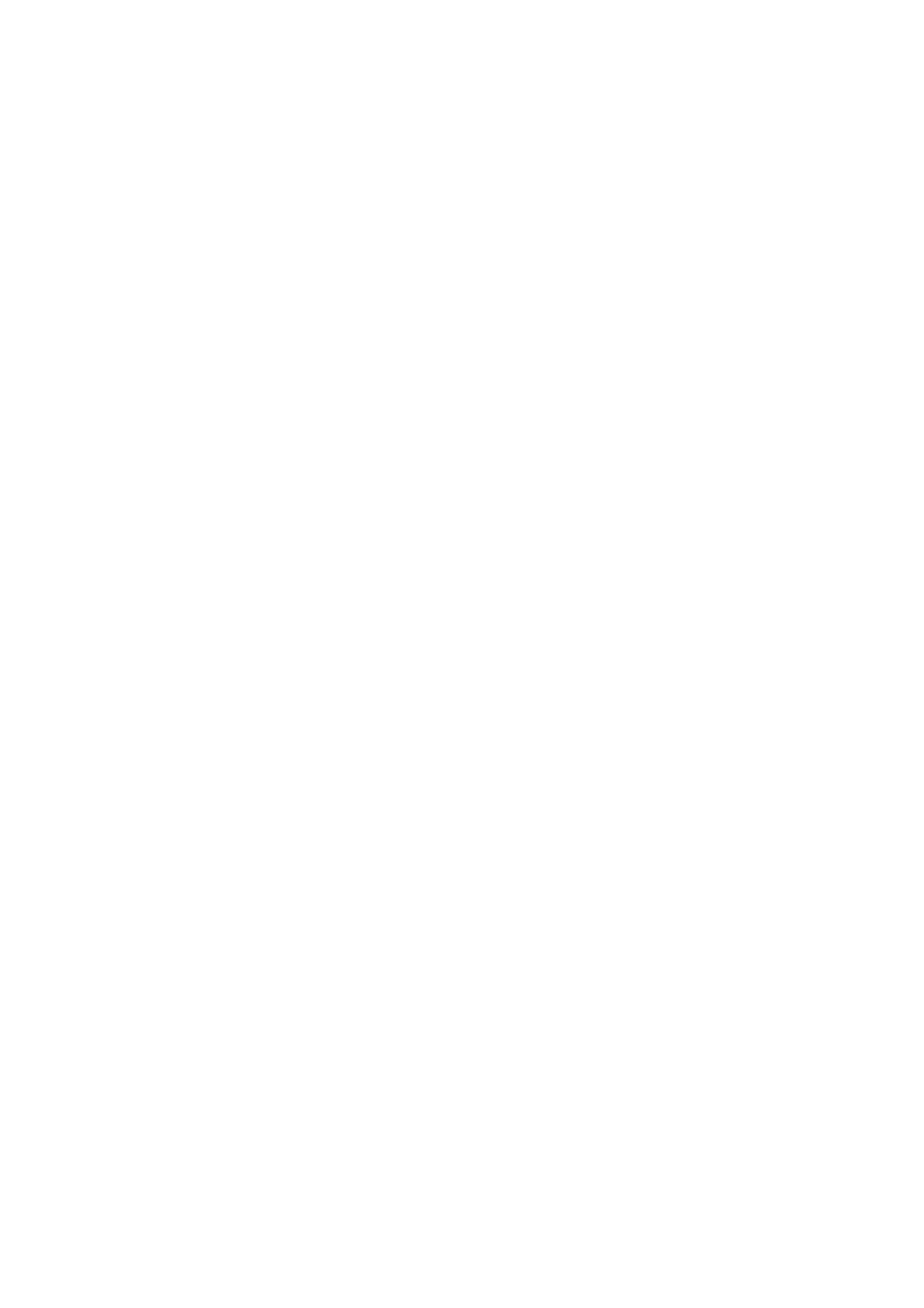<span id="page-22-0"></span>

## **2The Objective and the Subjective**

*God so loved the world, that he gave his only begotten Son, that whosoever believeth on him should not perish, but have eternal life. (John 3.16)*

*And I will pray the Father, and he shall give you another Comforter, that he may be with you forever. (John 14.16)*

*As the branch cannot bear fruit of itself, except it abides in the vine; so neither can ye, except ye abide in me. I am the vine, ye are the branches: he that abideth in me, and I in him, the same beareth much fruit: for apart from me ye can do nothing. (John 15.4b,5)*

*Even the Spirit of truth: whom this world cannot receive; for it beholdeth him not, neither knoweth him: ye know him; for he abideth with you, and shall be in you. (John 14.17)*

*Verily, verily, I say unto you, He that believeth hath eternal life. (John 6.47)*

*Whosoever drinketh of the water that I shall give him shall never thirst; but the water that I shall give him shall become in him a well of water springing up unto eternal life. (John 4.14)*

*Again, a new commandment write I unto you, which thing is true in him and in you; because the darkness is passing away, and the true light already shineth. (1 John 2.8)*

*For to me to live is Christ, and to die is gain. (Phil. 1.21)*

*According to my earnest expectation and hope, that in nothing shall I be put to shame, but that with all boldness, as always, so now also Christ shall be magnified in my body, whether by life, or by death. (Phil. 1.20)*

*But of him are ye in Christ Jesus, who was made unto us wisdom from God, and righteousness and sanctification, and redemption. (1 Cor. 1.30)*

*To whom God was pleased to make known what is the riches of the glory of this mystery among the Gentiles, which is Christ in you, the hope of glory. (Col. 1.27)*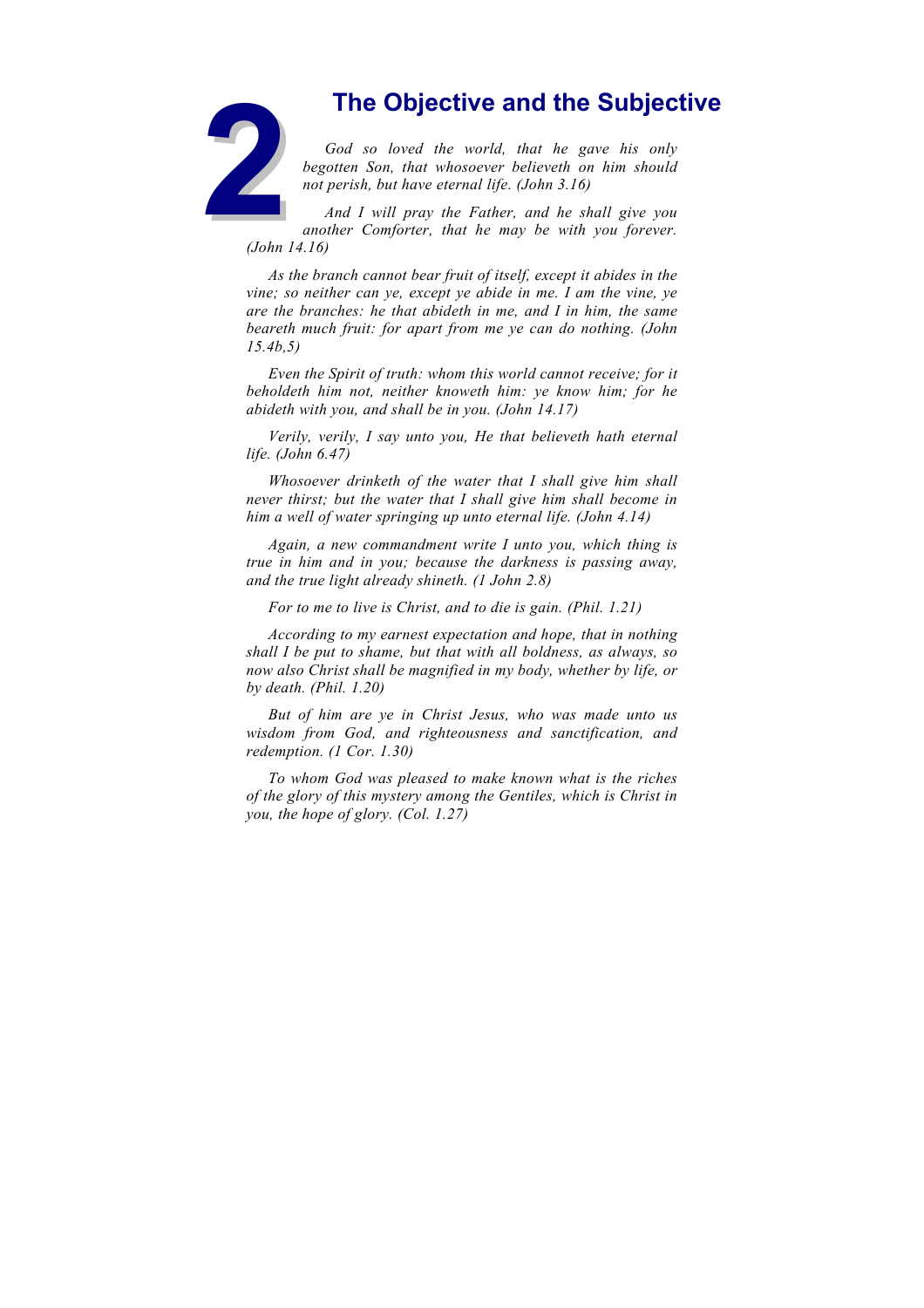### *Two Categories of Truth*

The truths to be found in both the New Testament and the Old can be grouped under two categories of truth: the subjective and the objective. For the sake of better understanding, I will first explain what is meant by these two terms. And perhaps the analogy of guest and house owner could be helpful to such understanding. Looking at something from a guest's point of view can be labeled objective; seeing from one's point of view as owner of the house can be labeled subjective. That is objective to the beholder which happens in another's life; that is subjective which happens in one's own life. Hence, all the truths which have not been experienced in one's own life are considered to be objective truths; and all the truths that one *has* experienced in himself are reckoned to be subjective truths. Whatever is outside a person is objective to that person. And yet, though it is outside him, it is still truth nonetheless. The Bible lays equal emphasis on both these sides. We can illustrate this matter by means of the following examples.

"God so loved the world, that he gave his only begotten Son" (John 3.16). "And I will pray the Father, and he shall give you another Comforter" (John 14.16). Many people can recite the first of these two passages from memory, but they cannot recite the second. Actually both these passages are equally valuable. God bestows two gifts: in John 3.16 He is said to give us the Son; in John 14.16 He is said to give us the Holy Spirit. God grants His Son to sinners, and the Holy Spirit to all those who believe in His Son. He gives His Son to the world that they may be saved through Him; He gives the Holy Spirit to the believers that they may have the power to overcome. All things done in the Son are objective truths; all things accomplished in me by the Holy Spirit are subjective truths. Accordingly, all that is done in Christ is objective; all that is done in me by the Holy Spirit is subjective.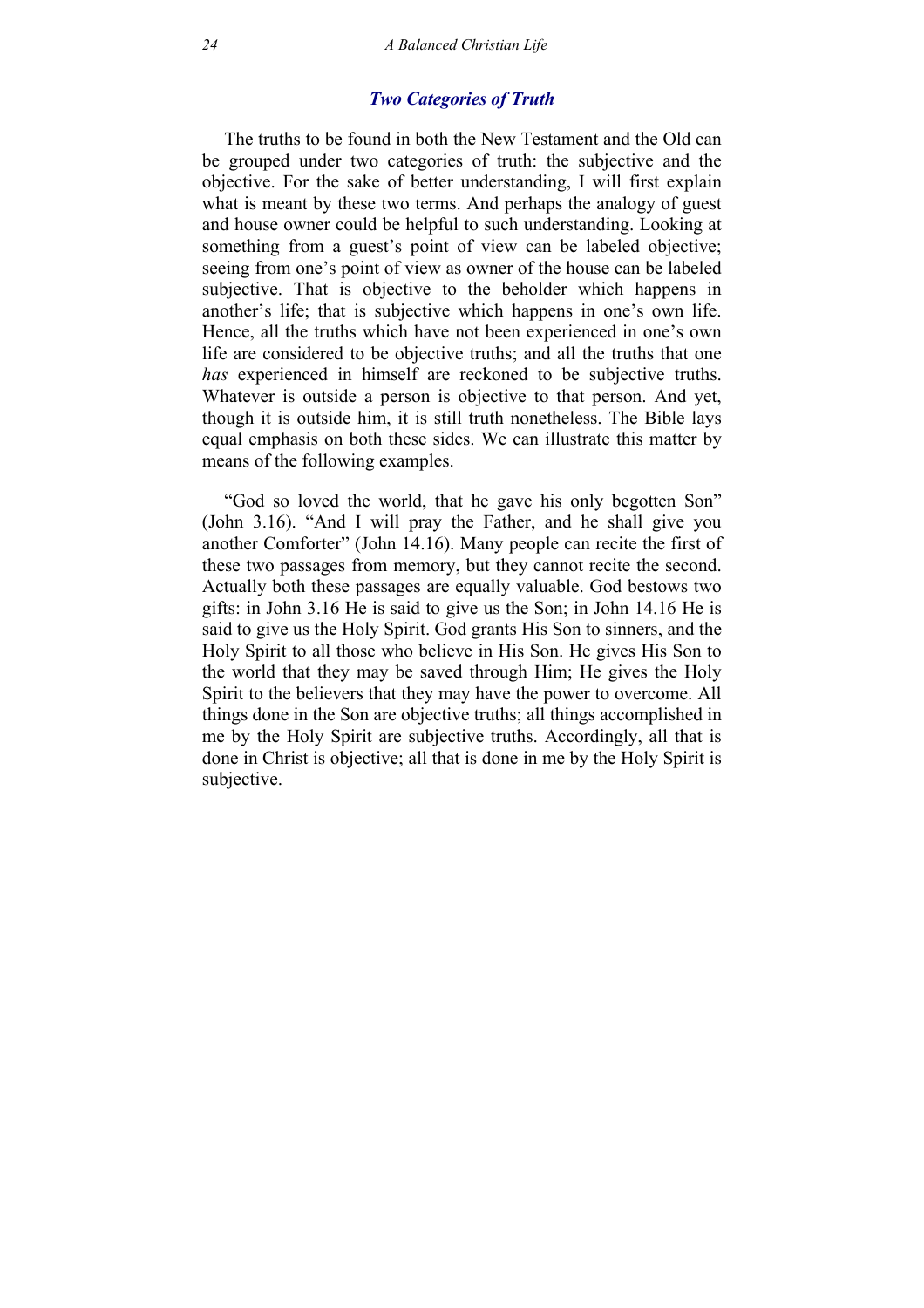When Christ died on the cross, I died with Him—and this is an objective fact. Yet if I were to touch myself to find out if I were dead indeed, I would most certainly not feel myself to be dead. When I preach the gospel to a person, telling him that he is a sinner but that Christ has died for him, can he at all possibly see that he did die with Christ? No, for everything in *Christ* is objective to us and outside us. But all the works of the Holy Spirit are wrought in *us*, and therefore they are subjective in nature. The Holy Spirit does nothing within himself but does all in us. Let us therefore remember that whatever is done in Christ is objective and whatever is done in us is subjective.

In John 15.4,5 our Lord mentions "abide in me" twice. What is meant by "abide in me," which phrase, of course, has reference to our being "in Christ"? That which is in Christ, we will recall, is objective. Hence first is mentioned the objective side, and then the subjective experience of "I in [you]." The "I in [you]" follows upon the "abide in me." From this we can see that all subjective experiences are based on objective facts. If there is only the work of the Holy Spirit without the work of Christ, no one can be saved; but neither will anyone be saved if there is only the work of Christ and not the work of the Holy Spirit as well. Just as we are able to stand firmly on our two feet and see clearly with our two eyes, and just as the birds can fly comfortably with their two wings, so we need to abide in Christ and Christ will abide in us.

"He that believeth hath eternal life" (John 6.47). All who believe in the Lord know this. But who can touch the eternal life without Him? It is a matter of faith. In truth, he who believes has eternal life. Yet there is another passage in the Gospel according to John, which says this: "Whosoever drinketh of the water that I shall give him shall never thirst; but the water that I shall give him shall become in him a well of water springing up unto eternal life" (4.14). This water which the Lord gives is the water of life. It shall become a well of water that shall keep springing up within you so that you may taste its sweetness. John 6.47 presents the objective side which speaks of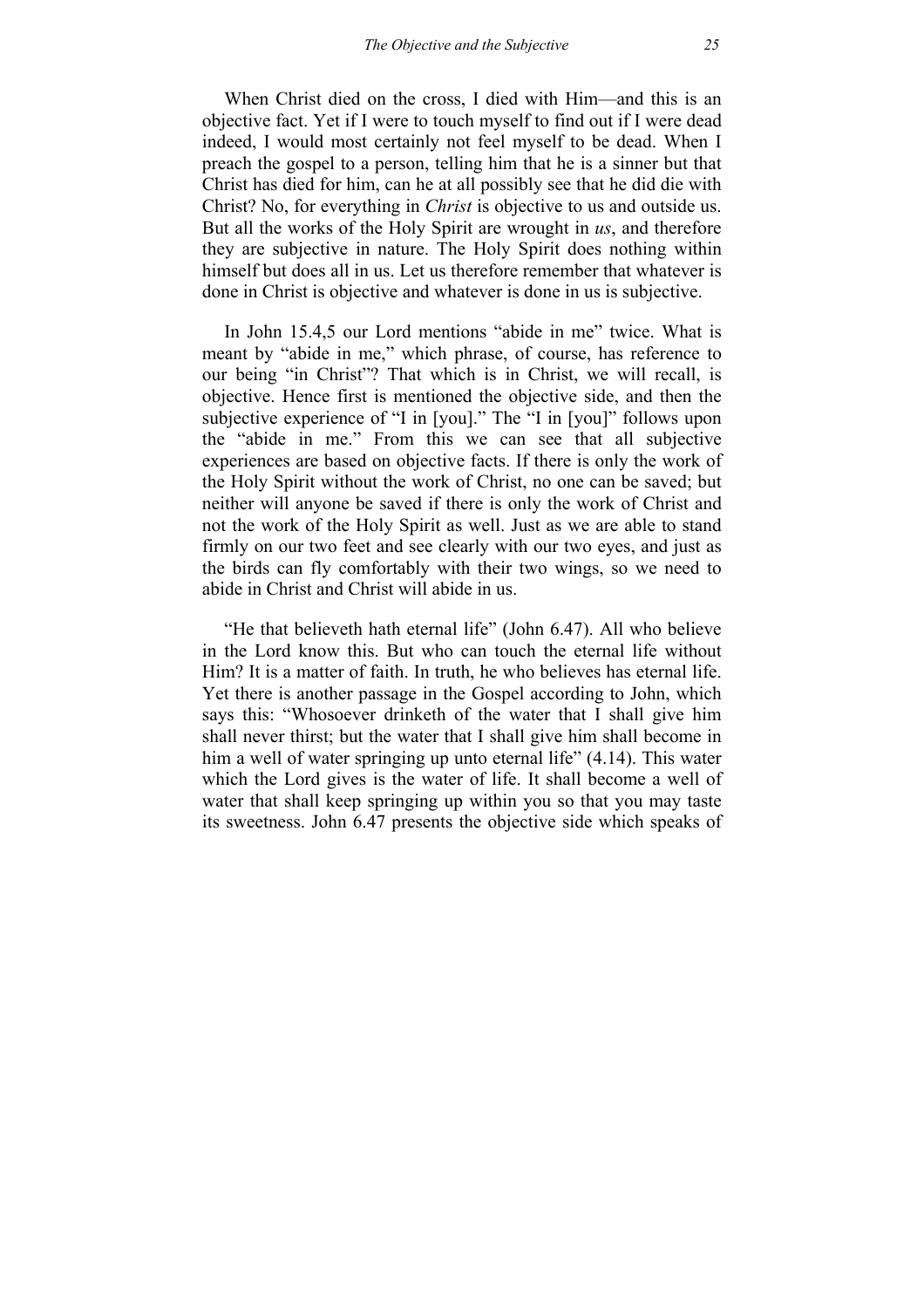having eternal life, while John 4.14 presents the subjective side which speaks of tasting eternal life as water which keeps springing up.

It is stated in 1 John 2.8: "which thing is true in him and in you." Some truths are true in Christ, some truths are true in you. Both are truths; and they need to be equally emphasized. How does the Lord speak of bearing fruit? "He that abideth in me, and I in him, the same beareth much fruit" (John 15.5). In other words, when the objective truth maintains equilibrium with the subjective truth (and vice versa), there comes forth much fruit.

The same balance is found in John 14.17, which reads in part: "the Spirit of truth: . . . for he abideth with you, and shall be in you." "Abide with you" is objective in nature. This refers to the presence of Christ being *with* His disciples through the Holy Spirit. "In you," on the other hand, is subjective in nature. This alludes to the indwelling of Christ *in* the disciples by the Holy Spirit. What is now objective, being outside the believer, will become subjective through the indwelling of the Holy Spirit.

Paul declared, on the one hand, that "of [God] are ye in Christ Jesus" (1 Cor. 1.30). On the other hand he declared this: "Christ in you, the hope of glory" (Col. 1.27). Our being in Christ is something objective; Christ being in us is something subjective.

We may discover hundreds of passages in the Bible which speak of both the objective and the subjective realm of truth. By laying hold of these two realms together, we may say we have laid down the tracks of God's word. A train travels on a double track, it being rather dangerous for it to run on a single one; but on a double track it can run safely. Likewise, if we pay equal attention to the objective and subjective sides of Christian truth, we shall not fall into danger but shall be greatly helped. Here I have no intention of discussing theology; I would instead rather speak a little on practical living. Let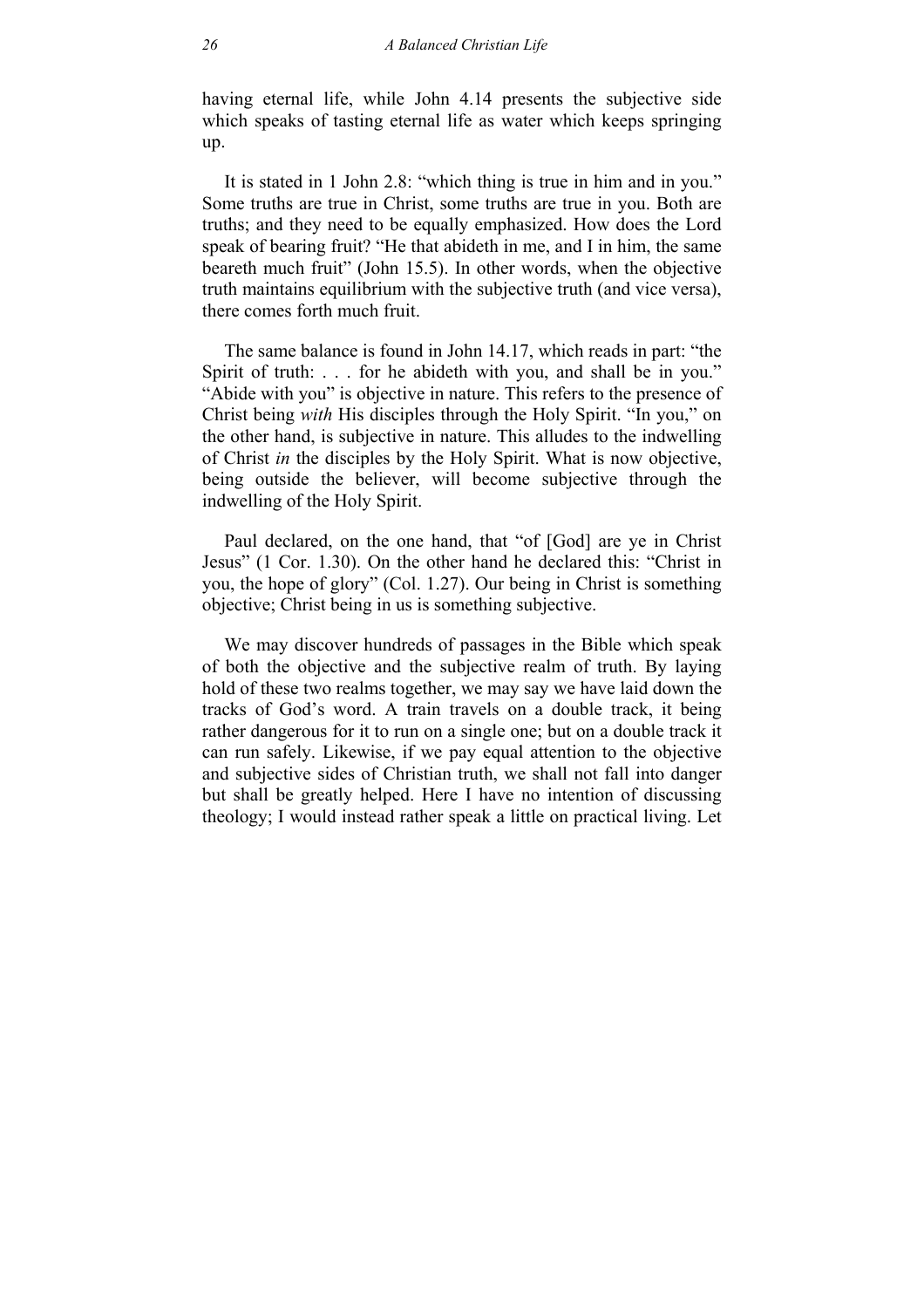me mention some of the greatest facts which have been accomplished objectively in Christ, and also their corresponding experiences that are produced subjectively in us through the working of the Holy Spirit.

### *Fact One*

First and foremost is the fact that Christ has died on the cross for our sins. This is the center of all objective truths in the Bible. In reading the Scriptures we will discover everywhere how Christ died, how He atoned for our sins and how He is our propitiation. There on the cross He bore in His body our sins. Redemption has already been accomplished. And this is now a fact.

Since the Lord Jesus has borne the sin of the whole world, why is the whole world not saved? Moreover, why is it that some who have believed and are saved do not have the joy of salvation? Why do they still worry about their sins? All this is because people only look at the subjective side. How can anyone be saved if all he sees are the sins and uncleanness in himself? We ought to realize that what Christ has done is on the objective side. It cannot be found on the subjective side. For what the Lord has done was done *at Calvary*, not in us. How can we ever find it in us? But the moment we all realize it was on the cross that Christ died for our sins, we will shout, Hallelujah! He has borne our sins, and therefore we can be saved! Whenever faith reaches out to the objective truth, the Holy Spirit will work in people to give them the peace of forgiveness and the joy of salvation. We can never find such solace on the subjective side, because that is not the way of God. God gives first His Son to men, then He gives the Holy Spirit. The bestowing of the Holy Spirit follows the bestowing of the Son. First Christ, and then the Holy Spirit. The Holy Spirit works *in* us all which the Lord has done *outside* us.

The letter to the Hebrews tells us that faith is like "an anchor of the soul, both sure and stedfast and entering into that which is within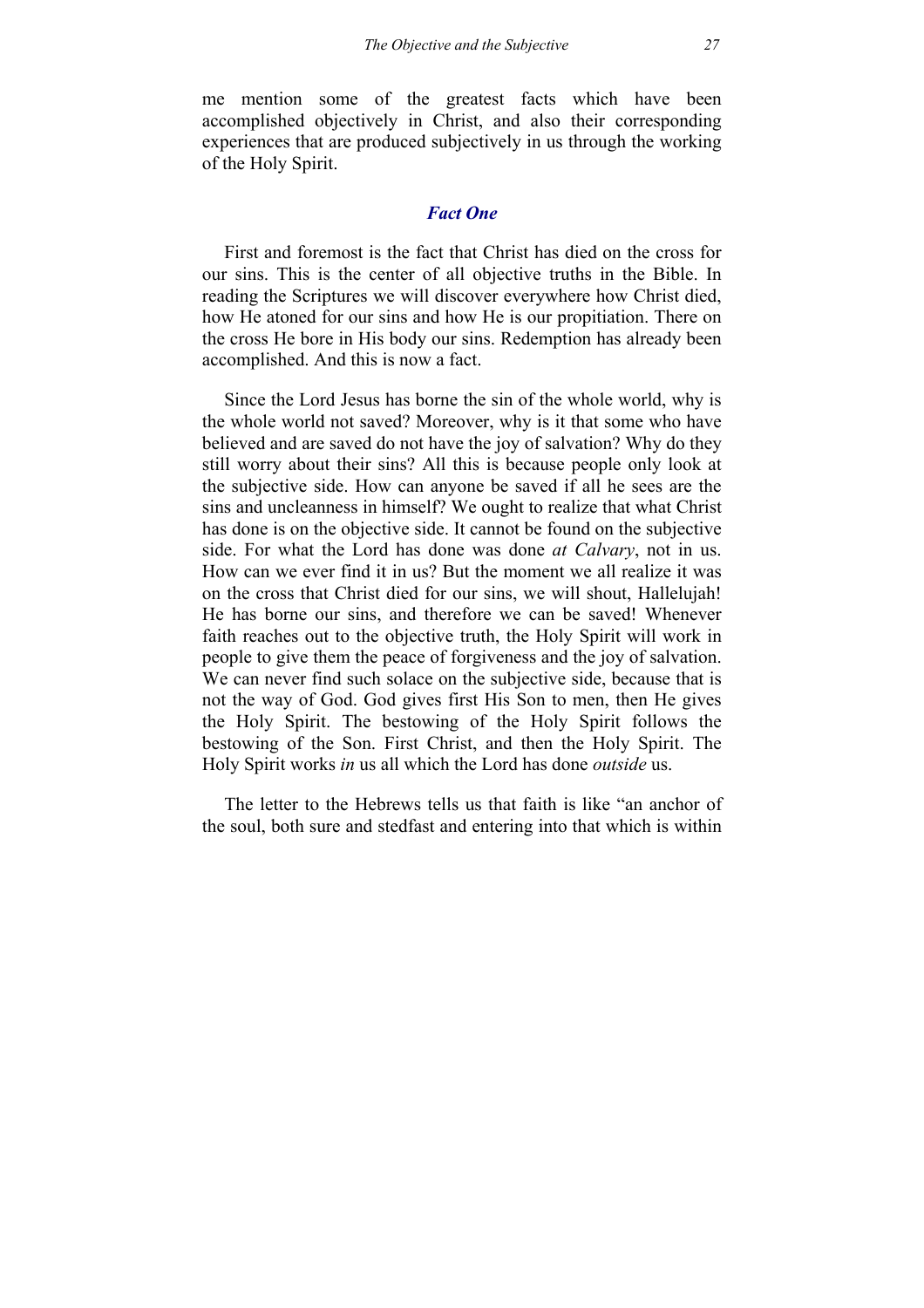the veil" (6.19). Suppose we are on a steamer which has a huge anchor. What is the use of the anchor if it stays on the steamer? It is to be cast into the water so as to stabilize the vessel. It is not to stay put on the steamer. Likewise is it with faith. Faith never believes in what is in us; faith casts itself upon the Lord Jesus. It is cast from us to Christ. Whenever faith holds on to the objective, it holds fast to the subjective. If the anchor remains on the steamer, it will not help to stabilize the ship. If there are more anchors on the steamer, will they help in steadying the ship? Let me tell you, should the steamer be loaded with even larger anchors, it will still not be steadied unless those anchors are thrown into the water. The more we look at ourselves, the more disappointed we become. But if we cast the anchor of faith onto the cross of the Lord Jesus we shall have peace. We should always commence with the objective, and then conclude with the subjective. So here are the two sides: we will never be benefited if we only pay attention to the indwelling Holy Spirit without first noticing the finished work of Christ on the cross; yet neither will we have any experience if we look exclusively at what Christ has accomplished on the cross without looking as well at what the Holy Spirit will do in us.

Another case will be this matter of our co-crucifixion with Christ. Do we crucify ourselves? No. "Knowing this, that our old man was crucified with him, that the body of sin might be done away, that so we should no longer be in bondage to sin" (Rom. 6.6). It is not that we crucify ourselves, but that our old man *was* crucified with Christ at the time He himself was crucified. This is an objective fact. Your eyes must be fixed on the Lord. Were you to try to crucify yourself, you would discover how wicked you are and how impossible it is for you to die. The greatest mistake made by believers is right here: although the Bible says that I was crucified with Christ, I look at myself and find myself as hard and corrupted and undisciplined as I ever was. Even so, I try to crucify myself; yet I cannot make myself die. And that is where the mistake begins: you begin with yourself. You should keep in mind, instead, that all real beginnings lie with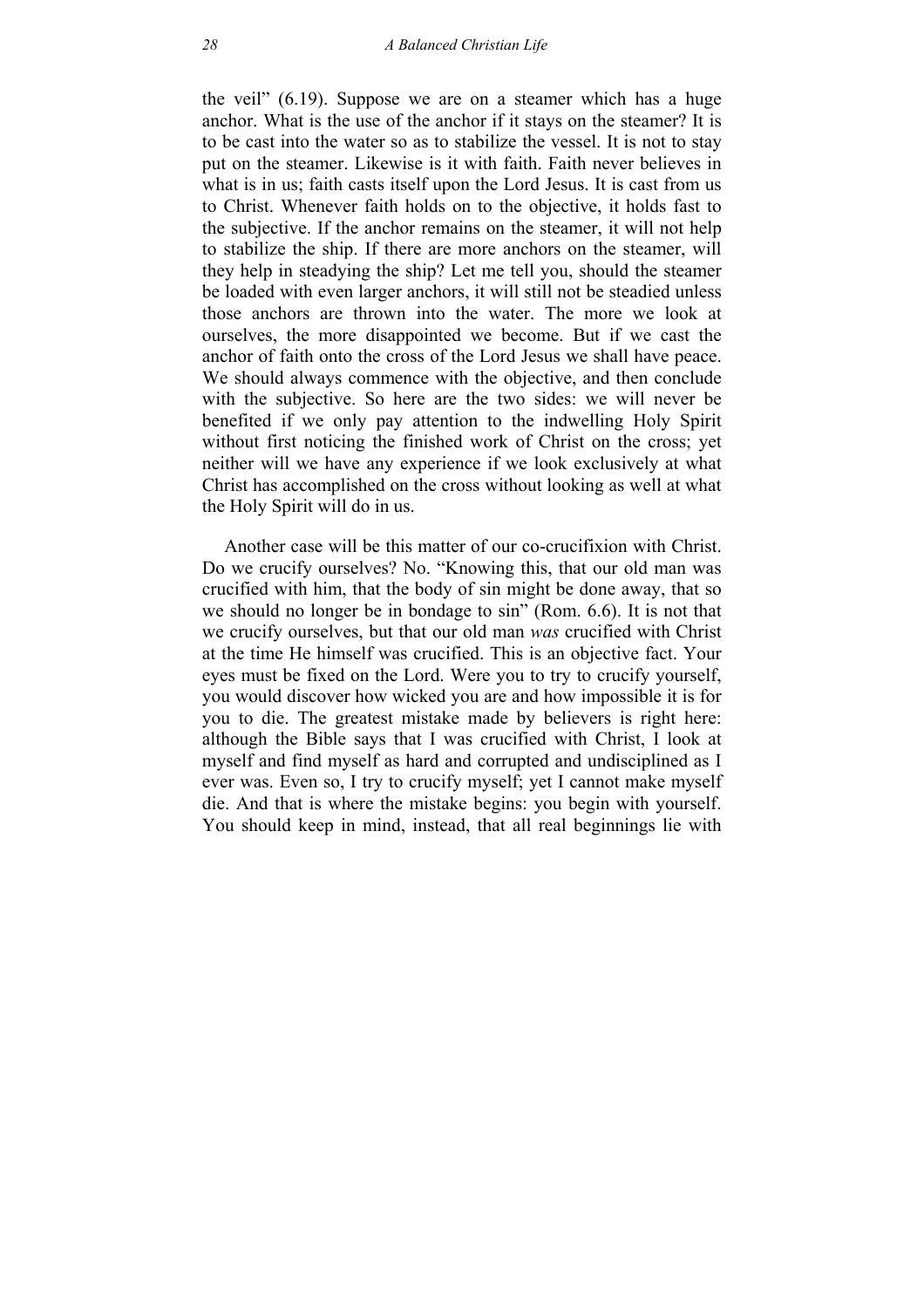Christ. You do not die because you have seen yourself dead. You only become dead because you died when Christ died. The anchor is only effective when it is cast forth. Faith is not operative till it is cast towards Christ. How can you make yourself die if you always look at yourself and pretend to die? Let us ever keep in mind that you and I became dead with Christ when He died on the cross. And this is what Christ has done. Objectively, He has died, and hence you too have died.

"If ye live after the flesh, ye must die; but if by the Spirit ye put to death the deeds of the body, ye shall live" (Rom. 8.13). This is a perfect complement to Romans 6.6. There it is speaking of cocrucifixion with Christ; here, however, it speaks of our putting to death the deeds of the body by the Holy Spirit. Crucifixion is that which is finished in Christ; mortification is that which is to be done by the Holy Spirit. To be crucified with Christ is what I believe and is objective. I can shout Hallelujah!, because when Christ died, my old man was crucified with Him. But on the subjective side, if I today am willing to obey by responding affirmatively as the Holy Spirit reminds me that a certain thing has already been crucified, I am dead indeed to that particular thing. Tomorrow the Holy Spirit will mention to me another thing about myself that was already crucified, and it will indeed be crucified experientially if I am willing to let it go. The Holy Spirit tells me my temper has been crucified, and therefore I need not lose my temper; if I say, I am willing not to lose my temper, I will be given strength by the Holy Spirit not to lose it. The Holy Spirit says that my pride has already been crucified, so I have no obligation to be proud; if I say, I am willing not to be proud, I will be granted power by the Holy Spirit not to be. As I am willing to obey in one thing after another, the Holy Spirit will work out God's salvation in me one by one. In case I attempt to suppress my temper by my own effort, however, I will not succeed even if I try my utmost. By looking first at what Christ in His death has done, I find the Holy Spirit is applying that death in me.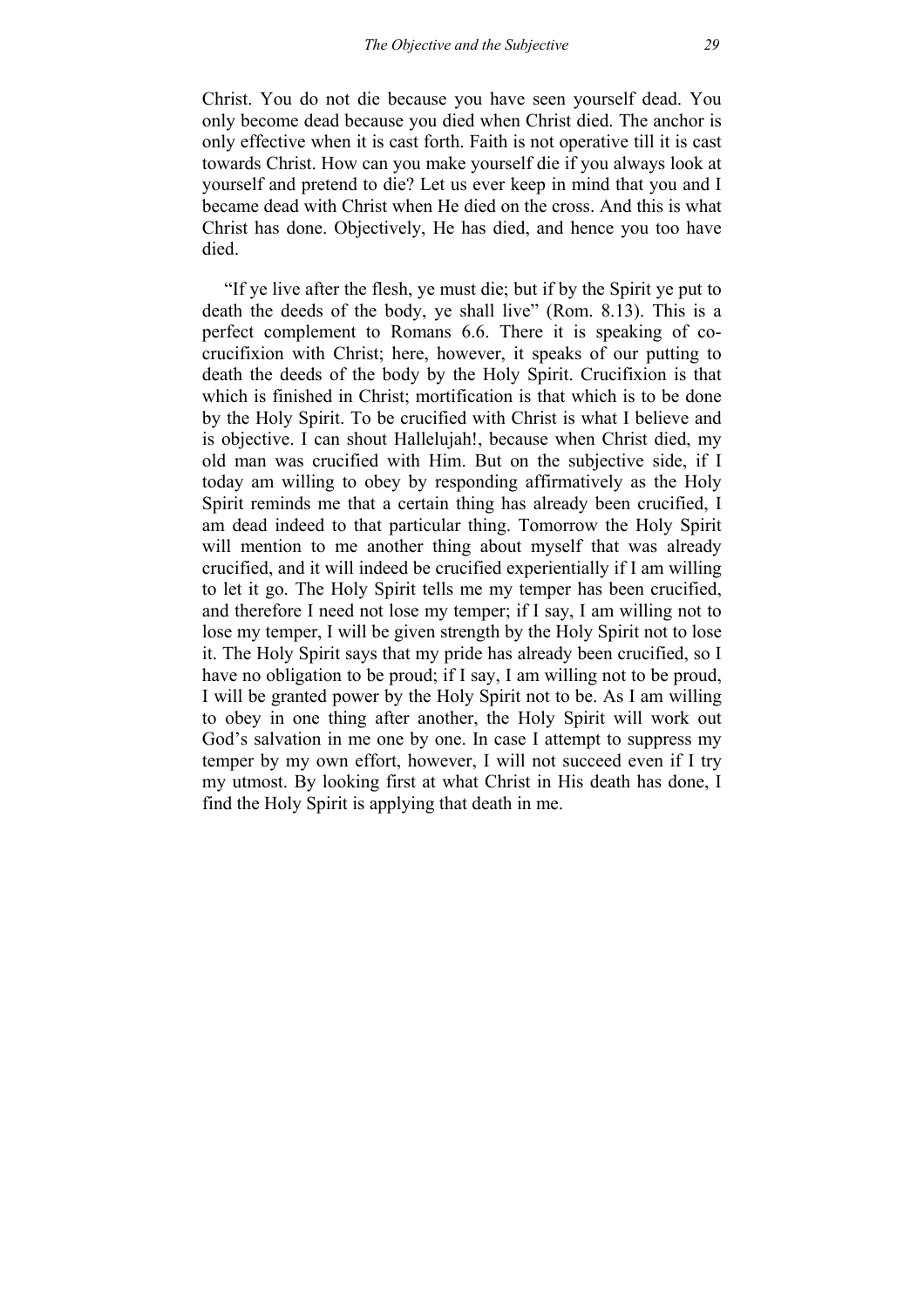During the first two Christian centuries, the believers greeted one another with either "The Lord is coming" or "In Christ." How sweet and precious to be in Christ. And the Holy Spirit in you will put to death the deeds of your body. Today, Christians stress too much either the objective or the subjective truth. Too much emphasis laid on the subjective side will result in self-suppression, which is as futile as not casting the anchor into the water. Yet it will be equally futile if any should be careless in his spiritual walk because he reckons Christ has already died. Christ has indeed died on the cross, but a person will still perish unless he believes—unless he casts the anchor of faith onto Christ. If he is willing to believe in the death of Christ on the cross, he will be saved. In like manner, the Holy Spirit tells you that your temper, your lust, your pride or your jealousy were crucified, and if you are willing to accept this fact, you will be given power by the Holy Spirit to overcome. You on your side believe in the objective truth, and the Holy Spirit on His side will translate what is objective into your subjective experience. You believe in truth outside you, and the Holy Spirit will make it operative within you. You believe in the finished work of Calvary, and the Holy Spirit will make it real in you.

### *Fact Two*

This is not only the case with the truth of co-death; it also is the case with the truth of co-resurrection. "And raised us up with him [Christ]" (Eph. 2.6). How are we raised up? Raised up with Christ. See once again that it is Christ. Once more it is objective fact that we see. "Begat us again unto a living hope by the resurrection of Jesus Christ from the dead" (1 Peter 1.3). In other words, when a person is born again, he is at the same moment raised up with Christ. Every born-again Christian has been resurrected with Christ, and vice versa. Raised with Him, for it is He who has raised us up.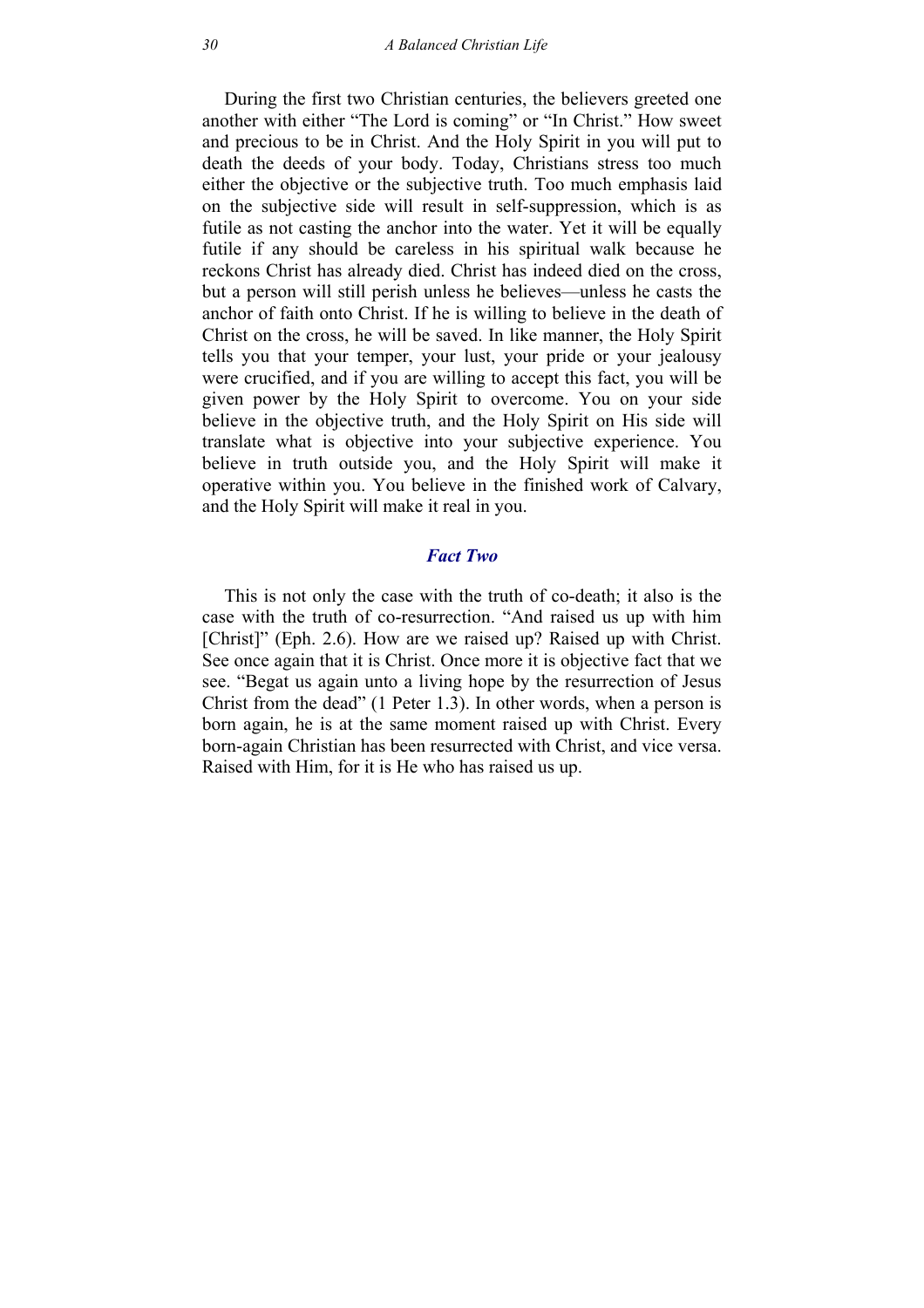What is meant by resurrection? The Lord Jesus had died. His body was there, but all His blood had drained out. There were numerous wounds in His head due to His having worn the thorny crown; there were nail prints in His hands and feet as well as a spear wound in His side. The power of death had seized His body. But lo and behold, the life of God entered this body and He now lives. This life in the Lord Jesus overcomes all the powers of death and resurrects His body. In death His eyes could not see, His ears could not hear, nor could His hands and feet move. But now He can. Death in the Bible means being absolutely powerless and weak. Death is a spiritual inability and a spiritual impossibility. Previously, Jesus' body had been bound around with layers of linen; what happened, though, at His resurrection? The resurrection of our Lord Jesus was different from that of Lazarus. In Lazarus' case, when he came out of the tomb, his hands and feet were bound with gravecloths and his face was bound about with a napkin. He needed people to loosen him. But in the resurrection of our Lord, the Bible records: "the linen cloths lying, and the napkin, that was upon his head, not lying with the linen cloths, but rolled up in a place by itself" (John 20.6b, 7). He did not need to have the linen cloths and napkin gradually unloosed or cut. As the powerful life of God flowed into Him, both the legitimate and the illegitimate bondages lost their power. Once His body was a corpse; but now it is alive and active. Such is the resurrection of our Lord Jesus.

I recall when I first began to serve the Lord that I prayed He would raise me up with Him. I thought at the time that if the Lord should raise me up with Him I would then have the power to do God's will. It was wrong for me to pray like this, for once again I had started from myself. The Bible says that I have been raised with Christ. This is an accomplished fact. Remember that the more we turn in to look at ourselves, the worse we become. Please understand, here, that it is not that we should not have subjective experience, it is simply that we must first believe in objective truth. Now I can say, "Lord, I thank You for You have already risen, and I have been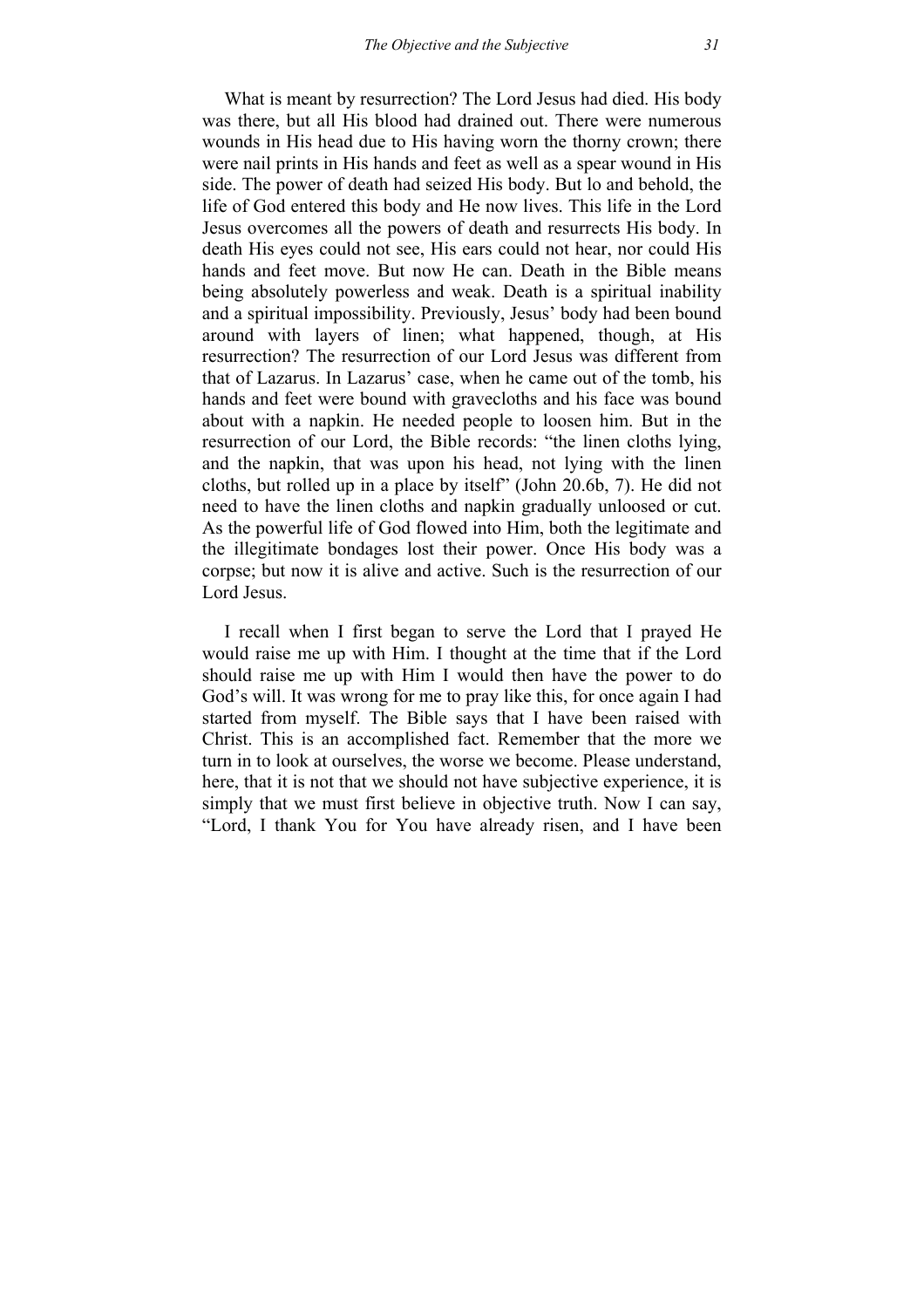raised with You." We need first to believe the fact that I am raised from the dead. Yet how am I raised? Is it because I *feel* I am resurrected? No, it is Christ who has raised me up.

We may ask the same about our salvation. When we were yet sinners, did we not hear the gospel wherein was proclaimed that the Lord Jesus had already died for us and that His blood had already been shed for the remission of our sins? We believe, and so we are saved. We do not look at our side to see if we are good enough, we instead look at the other side wherein the Lord has accomplished redemption on the cross. By laying hold of this fact, we receive peace. Were we to look only on the subjective side of the truth without equally applying the objective side, we would not be able "to" fly" because we have but "one wing." We must look at one half and not overlook the other half.

Ephesians 2.6 declares that God has "raised us up with him"; whereas Ephesians 1.19,20 declares: "what is the exceeding greatness of his power to us-ward who believe, according to that working of the strength of his might which he wrought in Christ, when he raised him from the dead . . ." Though the believers in Ephesus already knew they were raised up with Christ from among the dead, they were nonetheless urged by the apostle Paul to know the exceeding greatness of the manifested power of God. In other words, though we know resurrection, we need also the *power* of resurrection. On the objective side, there is already resurrection; but on the subjective side, there is still the need of knowing the power of resurrection. No one should say because his temper has been crucified he therefore has lost his temper. On the objective side, his temper was indeed crucified, but on the subjective side he must put to death his temper by the power of the Holy Spirit. Having the objective truth, there must also be the subjective experience.

An unfortunate situation exists today, which is, that people either do not believe in objective truth yet attempt to get subjective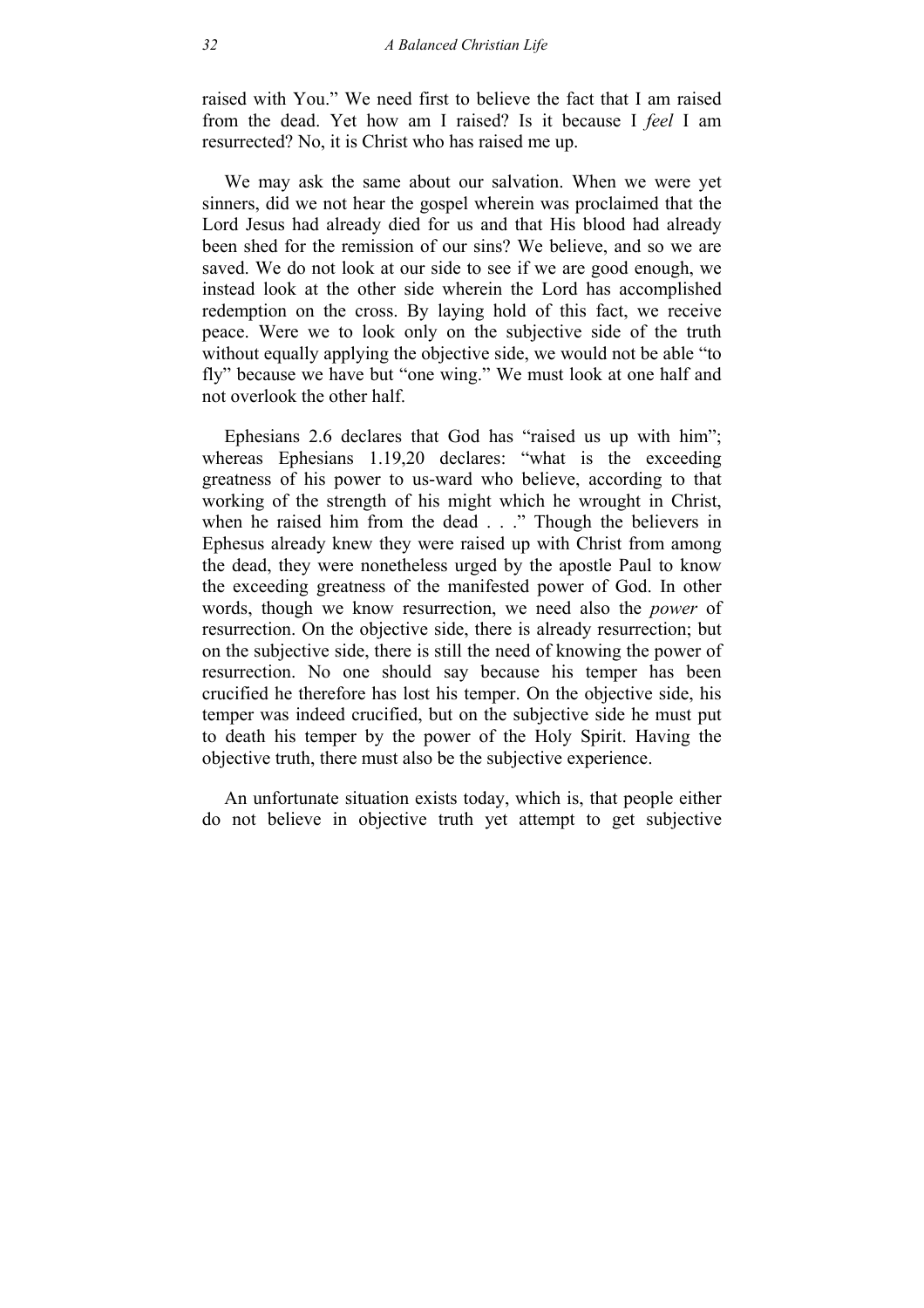experience, or else believe in objective truth but totally ignore subjective experience. According to the word of God, however, without faith people can never be saved, and without obedience they will not be delivered. Faith is towards the finished work of Christ, while obedience is towards the current work of the Holy Spirit. Faith towards Christ and obedience towards the Holy Spirit. How essential are these two elements of faith and obedience.

"That I may know him, and the power of his resurrection" (Phil. 3.10). Paul declared that the one reason for his counting all things as loss was to know the power of resurrection. He did not say to know resurrection because resurrection was known at the moment he believed in the Lord. Rather, on the subjective side, he knew he must forsake all things before he could know the *power* of the resurrection of Christ.

### *Fact Three*

Ascension is the last accomplished objective truth concerning Christ mentioned in the New Testament. The birth, the suffering, the resurrection and the ascension of our Lord are together the greatest of all truths. Concerning this final matter of ascension, I spent many hours when first believing in the Lord trying to figure out how blessed it would be if I could sit in the heavenly places daily and have sins under my feet. But as with flying an airplane, I could not endure for very long up above. I soon fell down. I prayed and prayed, hoping that one day I could sit securely in the heavenly places and break my old record of ascension. One day as I read Ephesians 2.6 (which says, "and raised us up with him, and made us to sit with him in the heavenly places in Christ Jesus"), I began to understand. At the time a Christian is raised together with Christ, he is also made to sit with Christ in the heavenly places. He sits there with Christ not because of his diligence or because of his prayer, but because he was taken to the heavenly places at the time Christ himself ascended to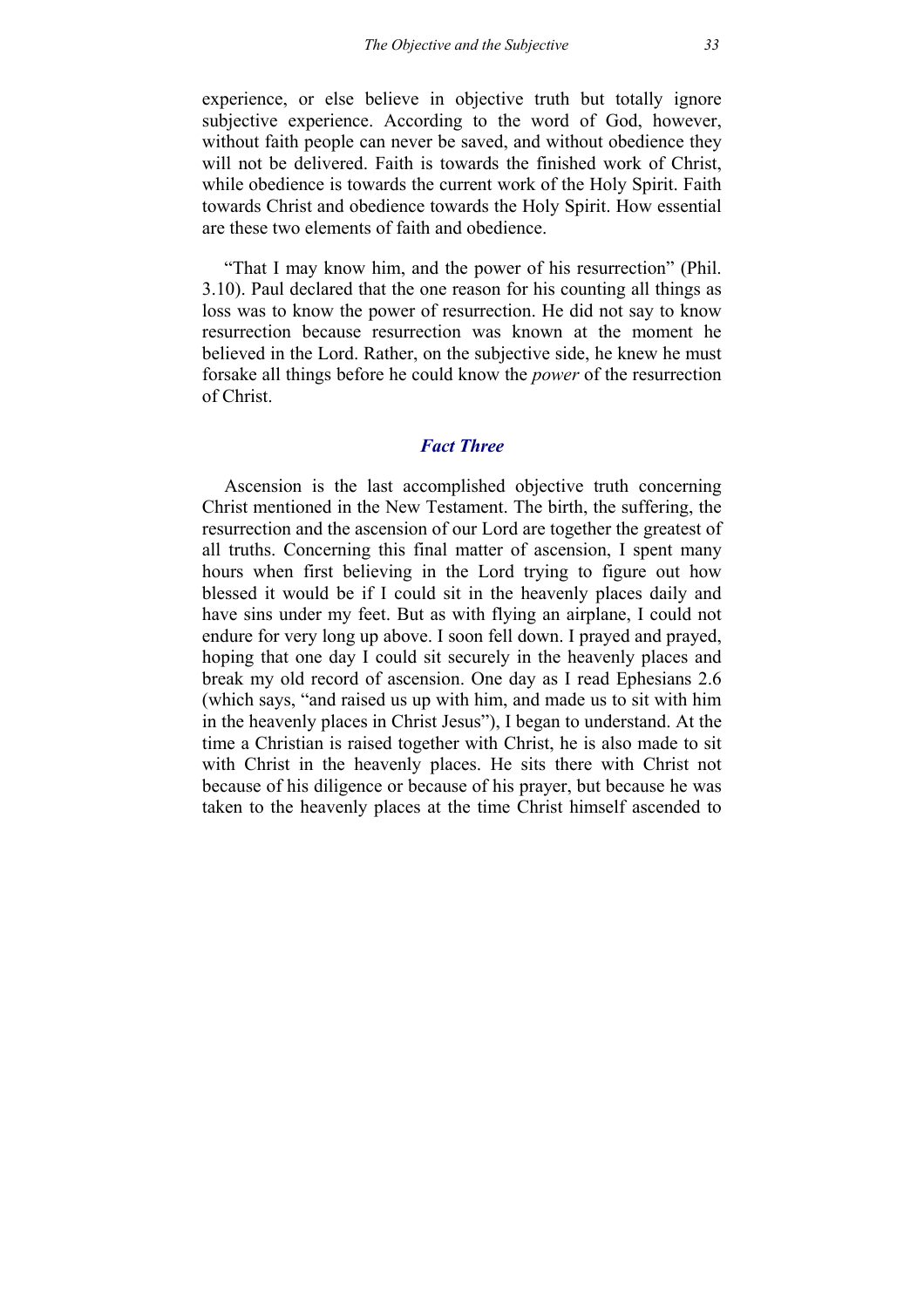heaven. Christ is in the heavenly places, and therefore I too am in the heavenly places.

Yet I need to allow the power of His ascension to be manifested through me, for on the other hand, in the Bible we also see this: "If then ye were raised together with Christ, seek the things that are above, where Christ is, seated on the right hand of God. Set your mind on the things that are above, not on the things that are upon the earth. For ye died, and your life is hid with Christ in God" (Col. 3.1- 3). This is the subjective side of the matter. "Your life is hid with Christ in God"—such is ascension. Since you have died, been raised and ascended, you ought to seek the things above. You ought to think of these things daily. Suppose a sinner, for example, heard that the Lord Jesus has died for his sins. He should not think that since the Lord has died for his sins, he could go on sinning. In spite of the fact that we have the ascended position, we will not be profited by it if we set our mind on the things here below. Only when on the one hand we believe that when Christ ascended we too ascended and on the other hand set our mind on the things above will we truly be in the heavenly places both objectively and subjectively.

### *Fruit-Bearing*

Our having objective fact but not having the corresponding subjective experience approaches the realm of idealism without eliciting any favor from heaven. On the objective side, Christ has done it all; so He must be trusted wholeheartedly. On the subjective side, the Holy Spirit will do the work; and therefore He must be obeyed absolutely. All spiritual experiences commence with our believing what Christ has accomplished, and they conclude with our obeying what the Holy Spirit commands us to do. What Christ has accomplished gives us the position; what the Holy Spirit commands causes us to have experience. What Christ has accomplished is fact that must be received; what the Holy Spirit leads us into is principle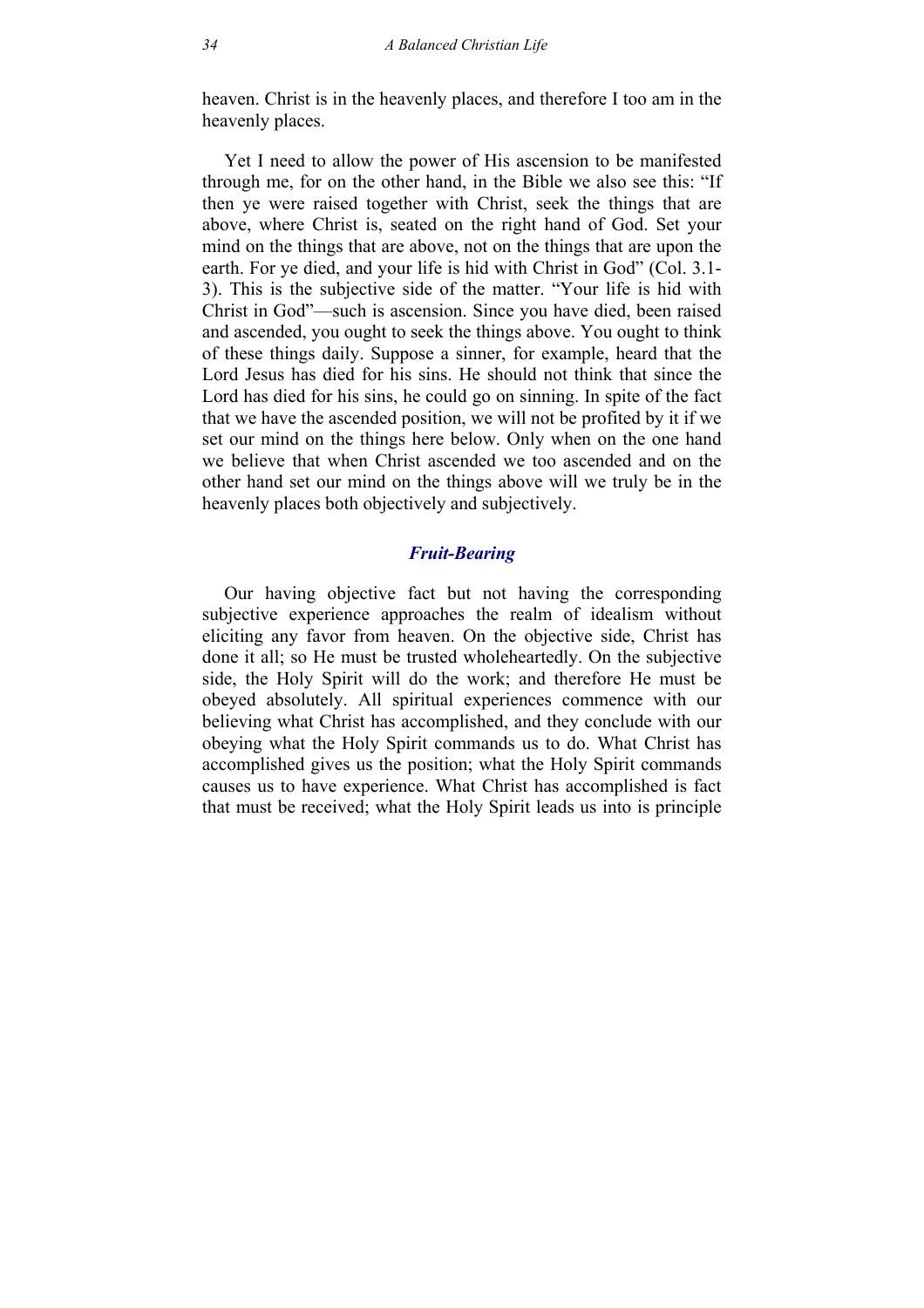which requires our obedience. All spiritual experiences begin from the objective; there is no exception to the rule. The anchor of faith must be cast upon the death, the resurrection, and the ascension of Christ.

"Abide in me, and I in you. As the branch cannot bear fruit of itself, except it abides in the vine; so neither can ye, except ye abide in me. I am the vine, ye are the branches: he that abideth in me, and I in him, the same beareth much fruit: for apart from me ye can do nothing" (John 15.4,5). The order here is very important. First, "in me"—the "me" being Christ. First, abide in Christ. This is objective. Next, "I in him"—that is, Christ abides in you and me. This is subjective. With the objective comes the subjective. And finally, the promise of bearing much fruit. As we believe in the objective fact, we find it is being incorporated into us. And ultimately, the objective plus the subjective shall result in fruit-bearing. Having the objective alone will not produce fruit, yet neither will only having the subjective ever bear fruit. The combination of both these realms brings in fruit.

In the upper room in Jerusalem in the early days after Christ's ascension there were men and women gathered together for prayer. In typology, we can say that man here represents objective truth, while woman represents subjective truth. The presence of men signifies the presence of objective truth, that is to say, the presence of truth is there. The presence of women signifies the presence of subjective truth, which means that the presence of experience is there. And the result of both was that three thousand and later five thousand souls were added to the church (Acts 2.41; 4.4). That is how the church began. At the time of the second coming of the Lord, there will be on the one hand the Lamb of God—the objective element; and on the other hand, there will be the Bride of the Lamb—the subjective element, who through God's grace shall be clothed, bright and pure, with fine linen—the fine linen being the righteous acts of the saints (Rev. 19.8).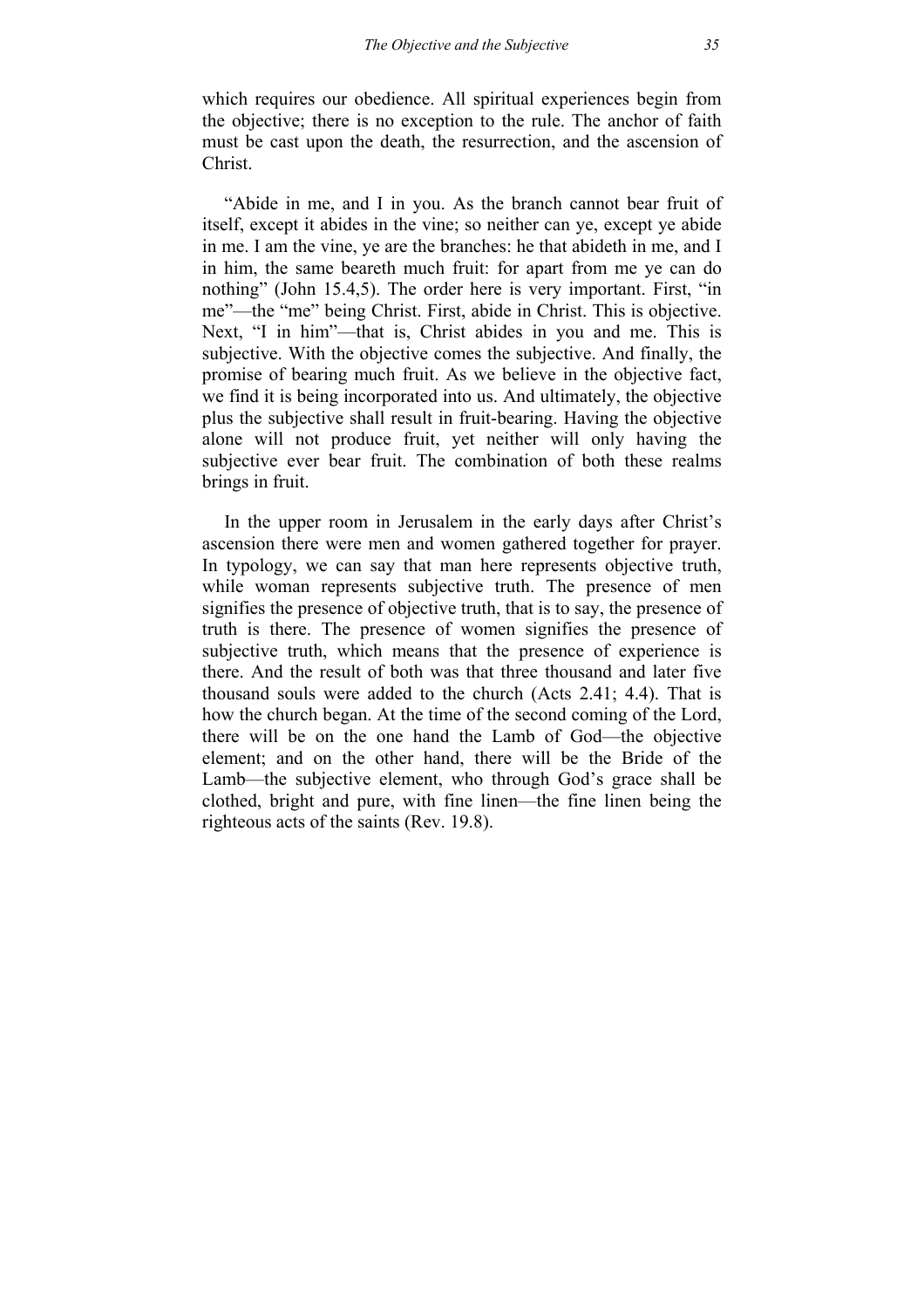Whether or not a Christian lives to please the Lord depends on whether or not he is balanced in these two sides of the objective and the subjective. Today in the church some specialize on teaching subjective truth, such as the Holiness people; in that case, typologically speaking, you have only the women. Some others, however, are only interested in advocating objective truth, such as the Brethren; and in that case, you have only the men. Both suffer loss. Stressing only the subjective will not produce the right experience; it instead will bring in much unnecessary hardship. On the other hand, emphasizing the objective alone will not produce the corresponding experience either, but will result in self-deception. Hence the unbalanced attention paid to either is not God's way. According to the principle of the Bible, the order is first the objective, then the subjective. First the fact of Christ, then the leading of the Holy Spirit. And the result is bearing much fruit.

May God enable us to know how to obey and serve Him more in His way.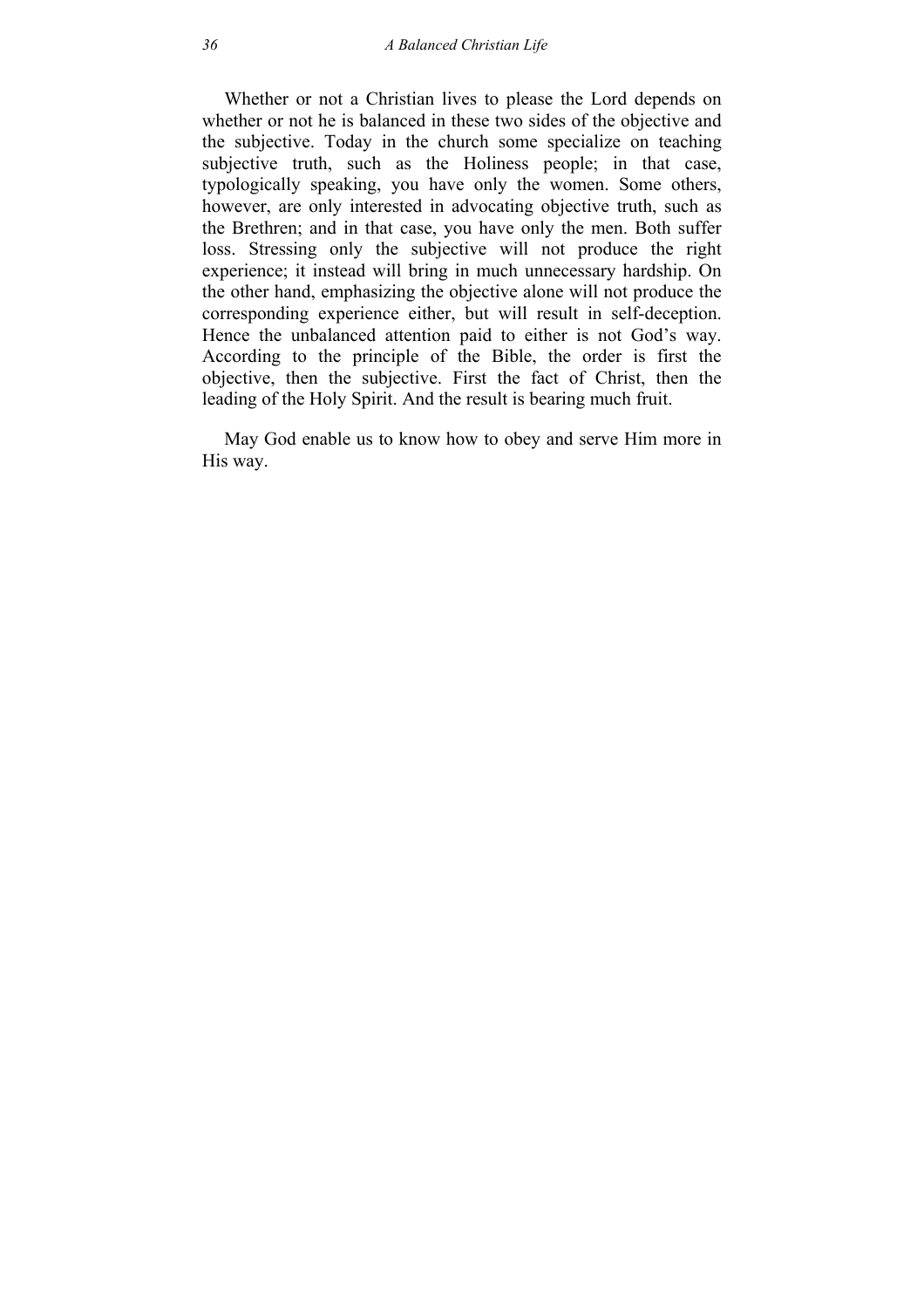**38 So then, my beloved, even as ye have always obeyed,**<br>
38 then, my beloved, even as ye have always obeyed,<br>
not as in my presence only, but now much more in my<br>
absence, work out your own salvation with fear and<br>
trembl *So then, my beloved, even as ye have always obeyed, not as in my presence only, but now much more in my absence, work out your own salvation with fear and trembling; for it is God who worketh in you both to will and to work, for his good pleasure. Do all things without murmurings and questionings; that ye may become blameless and harmless, children of God without blemish, in the midst of a crooked and perverse generation, among whom ye are seen as lights in the world, holding forth the word of life; that I may have whereof to glory in the day of Christ, that I did not run in vain neither labor in vain. Yea, and if I am offered upon the sacrifice and service of your faith, I joy, and rejoice with you all: and in the same manner do ye also joy, and rejoice with me. (Phil. 2.12-18)*

We all know that the letter to the Philippians was written by Paul in a Roman prison. He wrote not only this letter from there but also the letters to the Ephesians and to the Colossians. Each of these three letters he wrote has its own emphasis. The one to the Ephesians speaks on the church as being the body of Christ; the one to the Colossians speaks of what Christ is to the church. But the one to the Philippians does not deal with such deep doctrines as found in the other two letters; it instead shares, among other things, some personal words of Paul on ending a contention between two sisters in the Philippian church: "I exhort Euodia, and I exhort Syntyche, to be of the same mind in the Lord" (4.2). These two serving sisters were at odds with each other, so Paul gave them a special exhortation.

The letter to the Philippians pays particular attention to humility, peace, and mutual love. It can be said that this epistle is a kind of commentary on First Corinthians chapter 13. Paul in chapter 2 of his letter admonishes the Philippian believers to be in lowliness of mind, each counting the other better than himself; not looking each to his own things but also to the things of others. He followed up such admonitions with the example of the Lord Jesus and how he emptied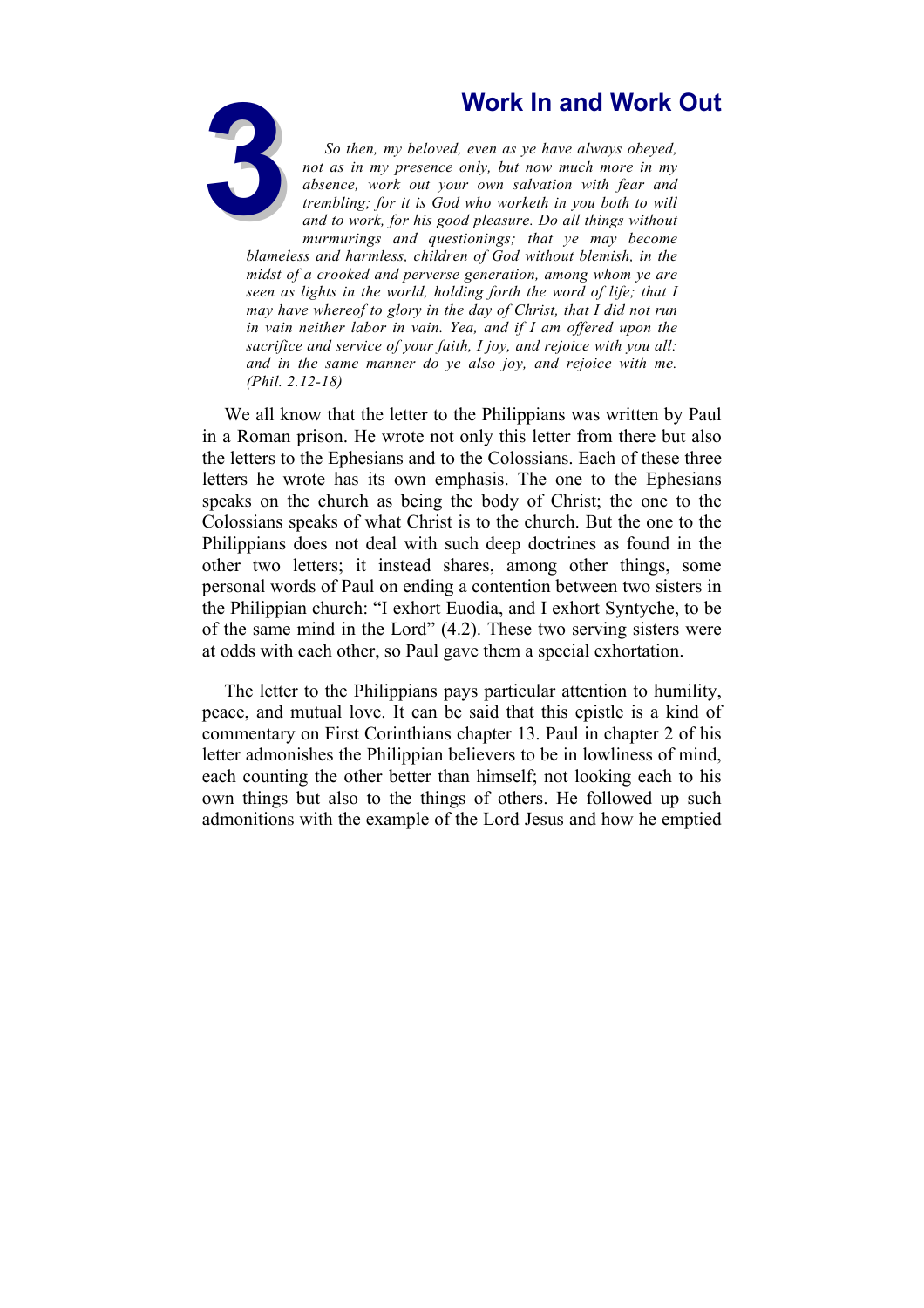himself, taking the form of a servant, being made in the likeness of a man, and how He humbled himself, becoming obedient to death, even that of the cross. He told them that such was the mind of Christ which they too ought to have.

Yet with such a word as this, a problem immediately arises. Though the heart is willing, the power to comply is absent. To listen is one thing, to do is another. As the apostle Paul spoke of how the Lord emptied himself and humbled himself—becoming obedient to death, even the death of the cross—the two contentious sisters might likely think, How can we possibly arrive at such a high and noble place? And for this reason, Paul continued to write further in chapter 2 and with verses 12 to 18 in order to show them how this could be achieved.

"So then, my beloved, even as ye have always obeyed, not as in my presence only, but now much more in my absence, work out your salvation with fear and trembling" (v.12). "So then" indicates a continuation in the mind of the writer of what precedes it. "My beloved" is a title which Paul uses whenever he is going to mention something of vital importance. "Even as ye have always obeyed, not as in my presence only, but now much more in my absence." What is the meaning of these words? Paul meant that when he formerly preached the gospel in their midst they had always been obedient to him; and now that there is a problem they should be even more obedient to him: you were obedient to me not only when I preached the gospel in your midst, not only when I was an example to you while with you, and not only when you were in constant contact with me; but you are going to be obedient to me even now. These words therefore include three things: (1) you were obedient to me when I was with you because you were in contact with me; (2) you should be even more obedient now that I am not with you, for I have committed you entirely to God; and (3) one thing you must now obey and perform, which is, to work out your salvation with fear and trembling.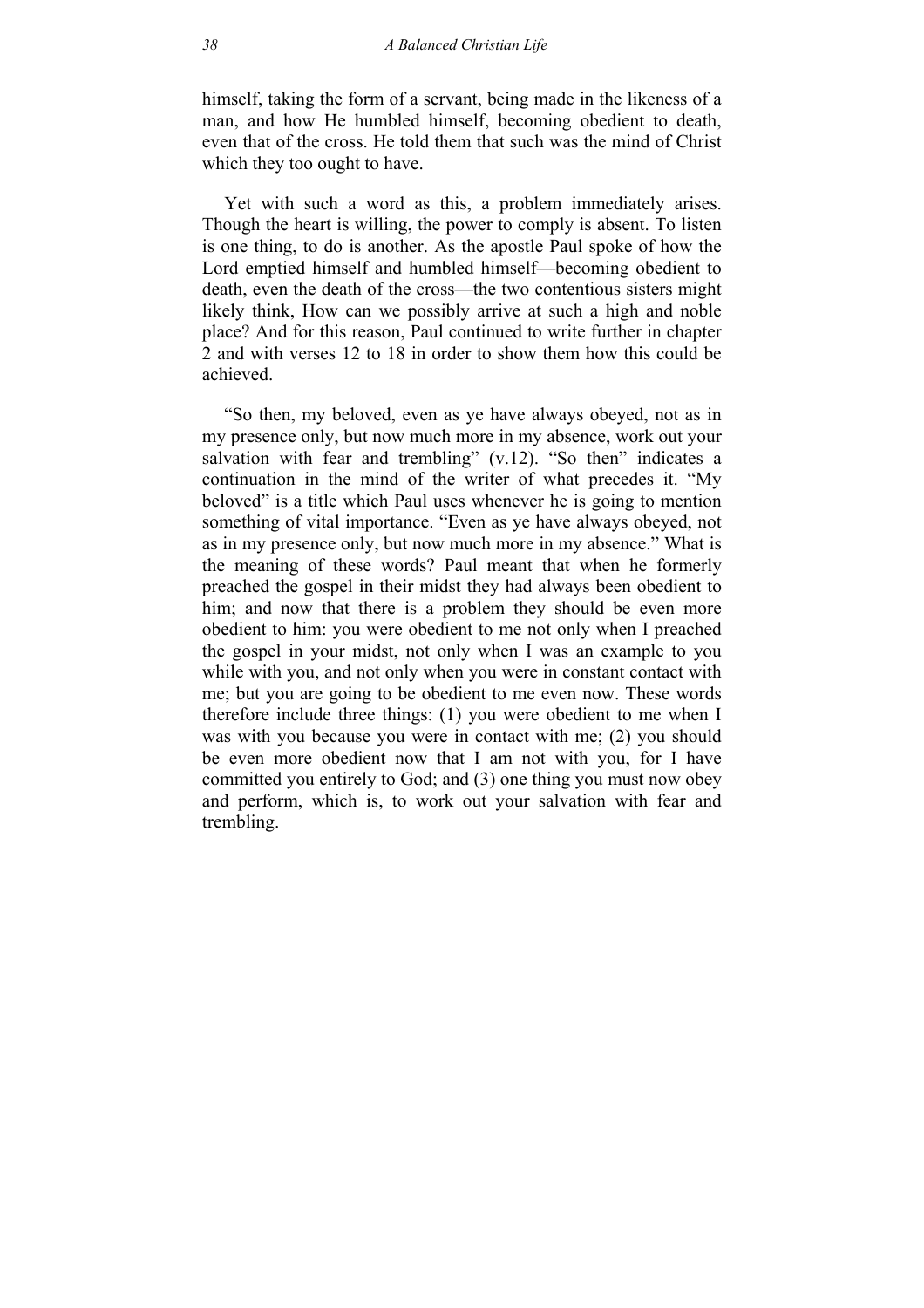"Work out your own salvation with fear and trembling." Let us read this word many times. "Fear" is towards God while "trembling" is towards oneself. We must fear God on the one hand, we must tremble towards ourselves on the other. God is so high, and hence we must fear Him. Temptation is so severe, and so we must tremble at ourselves. But how is this work of salvation to be worked out? We thank God, for He has a way to work it out.

The Bible divides the matter of salvation into three periods. The first period is the past when God saved us from the penalty of sin which is hell. The second period is the present in which God is saving us from the power of sin. The third period is the future when God will save us from the presence of sin to enter the kingdom and to reign with Christ. Let me illustrate each of them with a pertinent verse:

(1) "Who [God] *saved* us, and called us . . ." (2 Tim. 1.9). This is the past experience which everyone who believes has had.

(2) "Wherefore also [Christ] is able to save to the *uttermost* them that draw near unto God through him . . ." (Heb. 7.25). This is present salvation which we may obtain today.

(3) "So Christ also, having been once offered to bear the sins of many, shall appear a second time, apart from sin, to them that wait for him, *unto salvation*" (Heb. 9.28). This is future and complete salvation.

Thus it is evident that the Scriptures speak of these three periods of salvation. All Christians may have the salvation past, but they may not have the salvation present and future. Some may have the salvation past and present, and they are looking for the salvation future. A person may be saved from the penalty of hell, yet he may still sin daily. A person may be saved from the penalty of hell, but he may not necessarily reign in the future.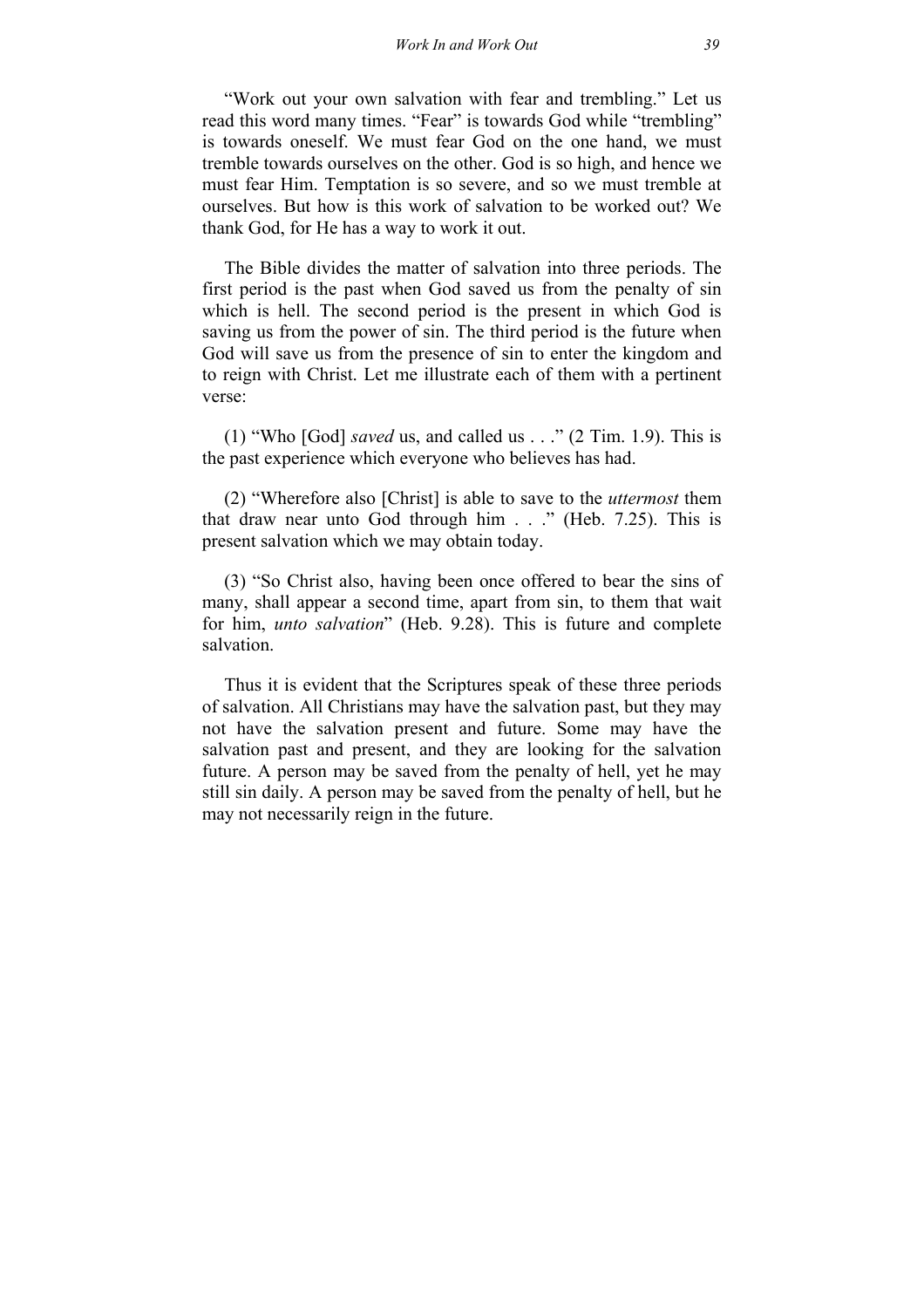I will quote three more Scriptures to prove the validity of these three periods of salvation.

(1) "By grace have ye been saved. . ." (Eph. 2.8). This refers to salvation past.

(2) "If, while we were enemies, we were reconciled to God through the death of his Son, much more, being reconciled, shall we be saved by his life" (Rom. 5.10). This speaks of how we now are saved by the Lord's life.

(3) "In hope were we saved" (Rom. 8.24). This points to the future salvation.

We thank and praise God, for we were saved! Nevertheless, there are two periods of salvation yet to be experienced. Hence we must earnestly pursue. To people who have not been saved, we should tell them to believe that they may be saved from the penalty of hell. But to us who are saved from hell, we need to be saved from the power of sin, as well as to seek after the glory of the kingdom to come. Let us accordingly work out our own salvation with fear and trembling.

Dwight L. Moody was a powerful evangelist, most wise in saving souls. He once said that in his whole life he had never seen a lazy person saved! It seems, therefore, that if a person is lazy, he may not even be delivered from the punishment of hell. "Wherefore he saith, Awake, thou that sleepest, and arise from the dead, and Christ shall shine upon thee" (Eph. 5.14).

Some time ago, I spoke on how we could do nothing to earn salvation from the penalty of hell. If we were to try to work for that, I said, it would be most agonizing. We need only to surrender and to believe, I affirmed, for Christ has done everything for us. All that is indeed true. Yet it is only one half of the truth. The other half is that we must work out our own salvation with fear and trembling. This is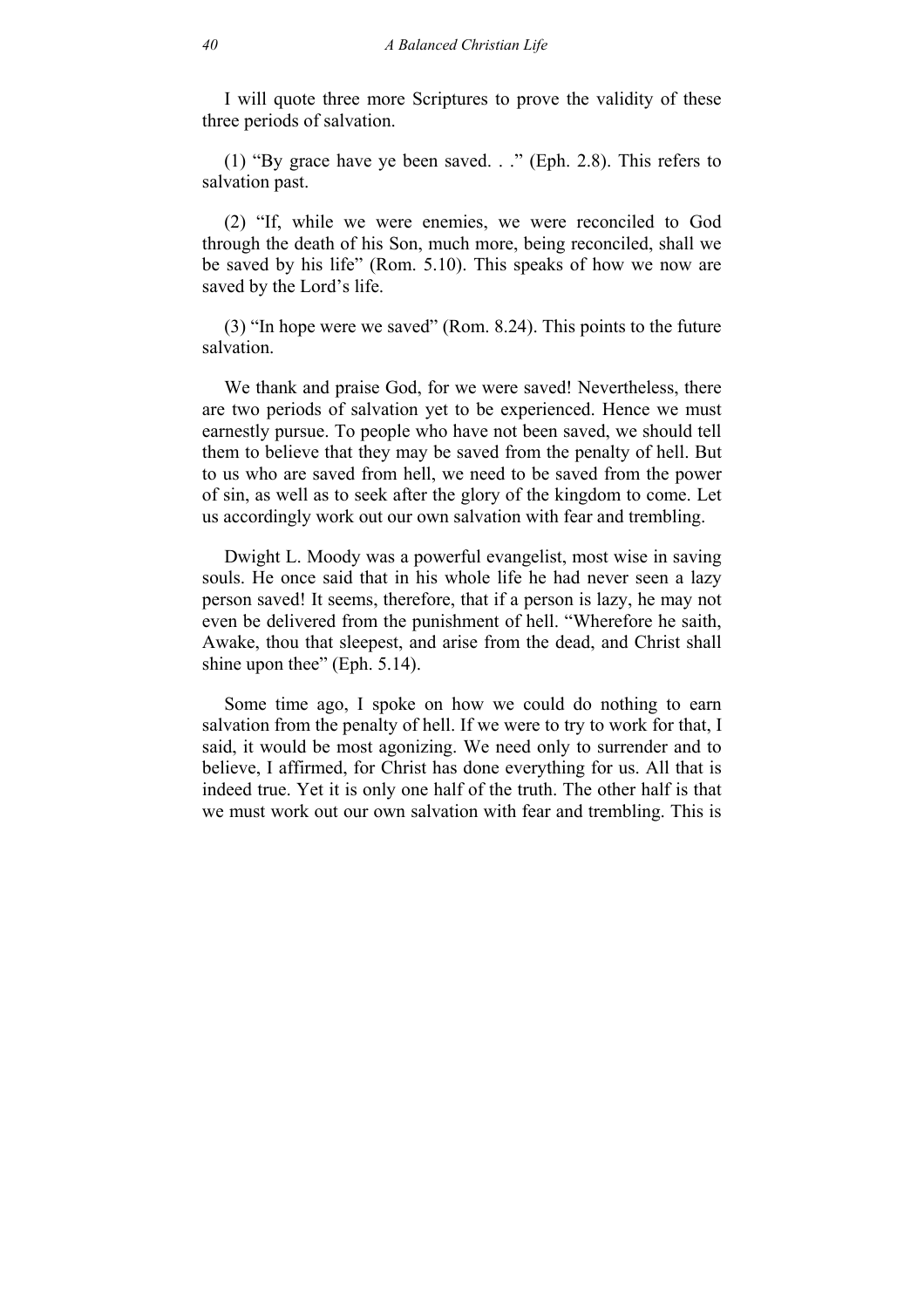something for which we ourselves must take responsibility. If we do not take the responsibility, we shall be lopsided in our Christian life. Christ has indeed died for us, shed His blood for us, been resurrected and ascended for us. Yet some people infer from this that such being the case, they have nothing to do but to worship. And thus they become absolutely passive. They feel no need for prayer or Bible reading or consecration. Let it be known, however, that since God has done all for us, we need to be even more zealous. Because God has already worked in, we must work it out. How are we able to work it out? The next verse in Philippians 2 tells us how.

"For it is God who worketh in you both to will and to work, for his good pleasure" (v.13). Philippians 2.12 and 2.13 show us the two sides of the one glorious truth. Considering verse 12, it would seem as though we have to do everything; but in considering verse 13, it would appear that *God* will do everything. One says *we* must work, the other says *God* will work. These two are not contradictory, rather they are complementary. For although verse 12 does indeed say we must work, verse 13 tells us that God will *enable* us to do what we ought to do.

These two verses go a long way in explaining to us a most important fact concerning the two sides of truth in Scripture. We see in the Bible the one side of God's many solemn commandments which He commands us to do as though He were putting an unbearable burden upon us. Not having the strength to bear it all, we are almost crushed under such burden. But we also see in God's word the other side of the many promises of the Lord: how He does everything, how all is of grace and all is of His work—it would appear we need not do anything. Now those individuals who do not perceive and understand these two sides of truth shall no doubt fall onto the one side or the other. One class of people will think that since these are God's commandments, they must do them by themselves. And consequently they look at them as heavy burdens which they must bear and yet cannot bear. They very likely will be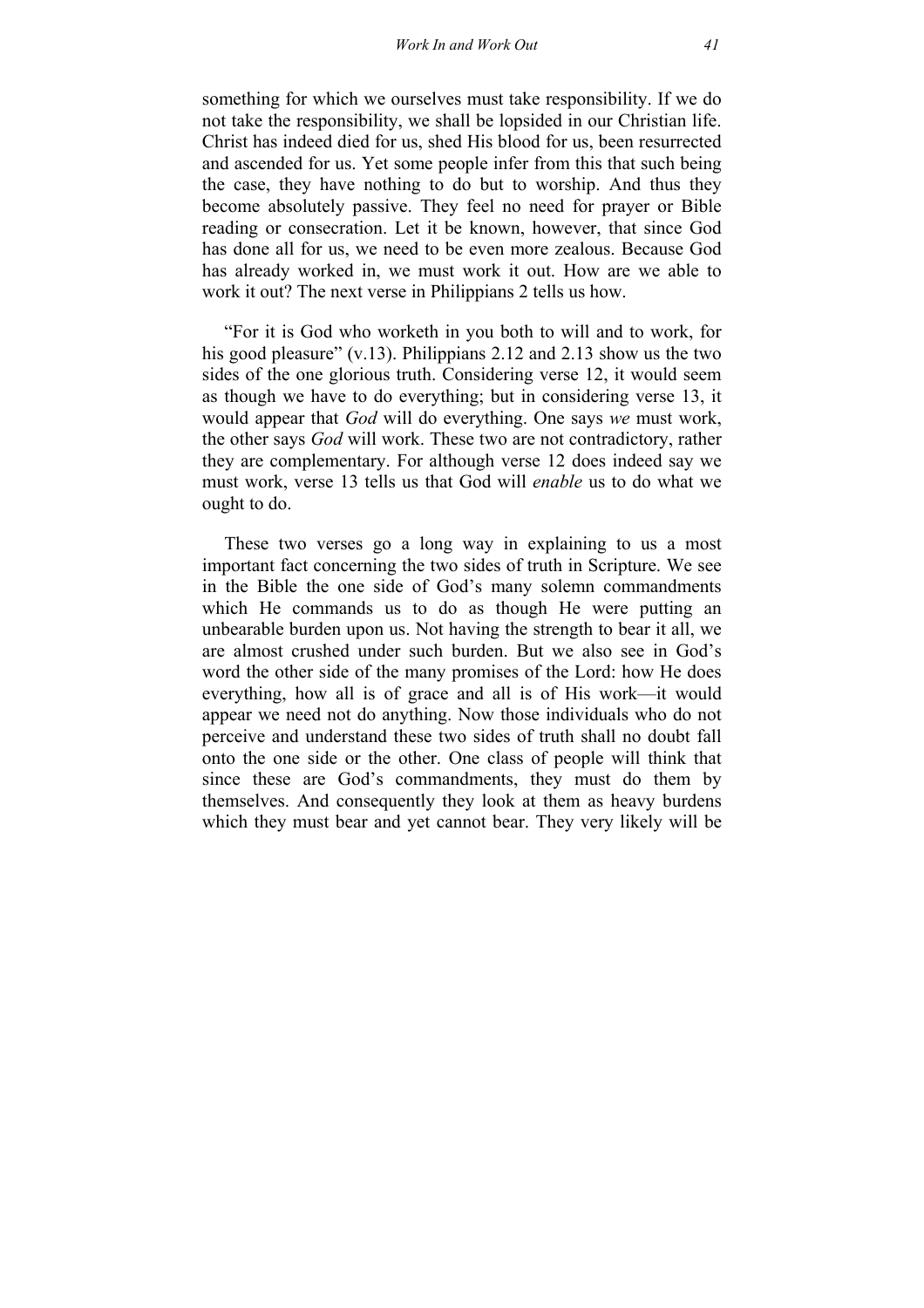completely crushed. Another class of people will view all as being God's grace and all as being His work, and hence they will have not the slightest sense of responsibility. And as a result, they become very loose in their Christian walk.

To be lopsided—disregarding which side one falls on—is perilous. It will result in neither keeping the commandments of God nor in obtaining the promises of God, because the truth of God is well balanced and stresses both sides equally. God works in, and we work out. If we only allow God to work His salvation into us and refuse to work it out, we will get nothing. Or if we try to work salvation out without God having worked it into us first, we will likewise accomplish nothing.

All the affairs of human life are summed up in the phrase "to will and to work." "To will" is the inward decision, while "to work" is the outward action. Whatever is inwardly decided is worked out outwardly. So that to will points to our heart condition and to work refers to our outward living. Nevertheless, whether we will inwardly or work outwardly, it is God who works in us till we accomplish His good pleasure. All our decisions come from the working of God, and all our actions are dependent on the working of God.

How frequently we intend on obeying God, yet we cannot. But God says: I work in you, therefore you can obey. Many Christians feel most miserable because they cannot do many things. Often we tell God: "It is so hard to obey You. I just cannot do it. For me to not love the world is an impossibility. It is equally difficult for me to not hate a certain person." Nevertheless, God does not want you to suffer. He works in you so as to enable you to obey His will. For this reason, you ought to say to God: Although I cannot obey, neither can I forsake the world, nor love people, I nonetheless ask You to so work in me that I may be willing to obey You, forsake the world, and love people. If you pray believing, you will be transformed. What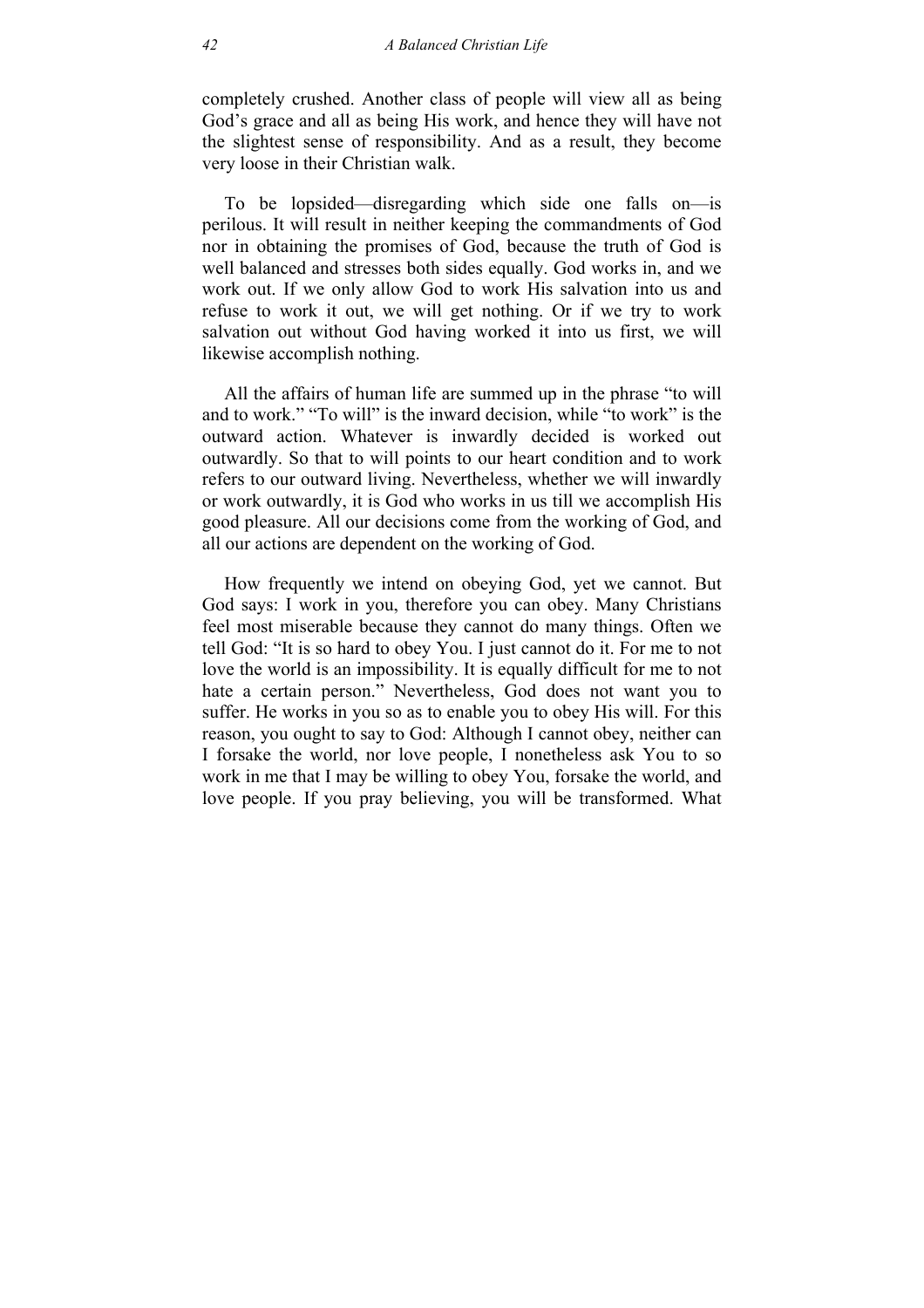you were unable to overcome in the last three or four years, you will overcome by simply committing and believing.

When Robert Chapman began to serve the Lord, his audience kept increasing. A big church building was put up. D. L. Moody heard of his fame, so he took the train one day and went to hear Chapman. He sat there quietly listening. When the meeting was over, Chapman recognized Moody and came to him to ask him to speak frankly if he had anything to say. "Brother," said Moody, "what you did was a failure and not a success because there is something wrong in your life." Upon hearing this, Chapman was rather unhappy. He felt Moody should not have criticized him in such a way, for what authority did Moody have to speak to him thus? Nevertheless, Moody had said it, and Chapman himself knew that there was in truth some imperfection in himself. He knew he could not give up his wife and children, and over this matter he struggled painfully during the next several weeks. Finally, he told God: "God, I cannot help loving my wife and children, but I ask You to work in me till I am able to give them up." From that day onward, he came to know how to really love his wife and children in the Lord. And from that moment Robert Chapman became very powerful in service. Once he was asked to give his testimony, and he spoke these words: "If there is any ability in me, I know where it comes from. It comes from that obedience."

God will work in us till we are able to work. For example, the man who was wounded by robbers on the way to Jericho was set by the Samaritan on his own beast and brought to an inn. We would like to walk but we have no strength because we have been wounded by sin. We ourselves can never have the strength to walk. Nevertheless, God works in us, really enabling us to will and to work out our own salvation. Whatever accomplishes the good pleasure of God is the result of His working in us both to will and to work. We would do well to remember this.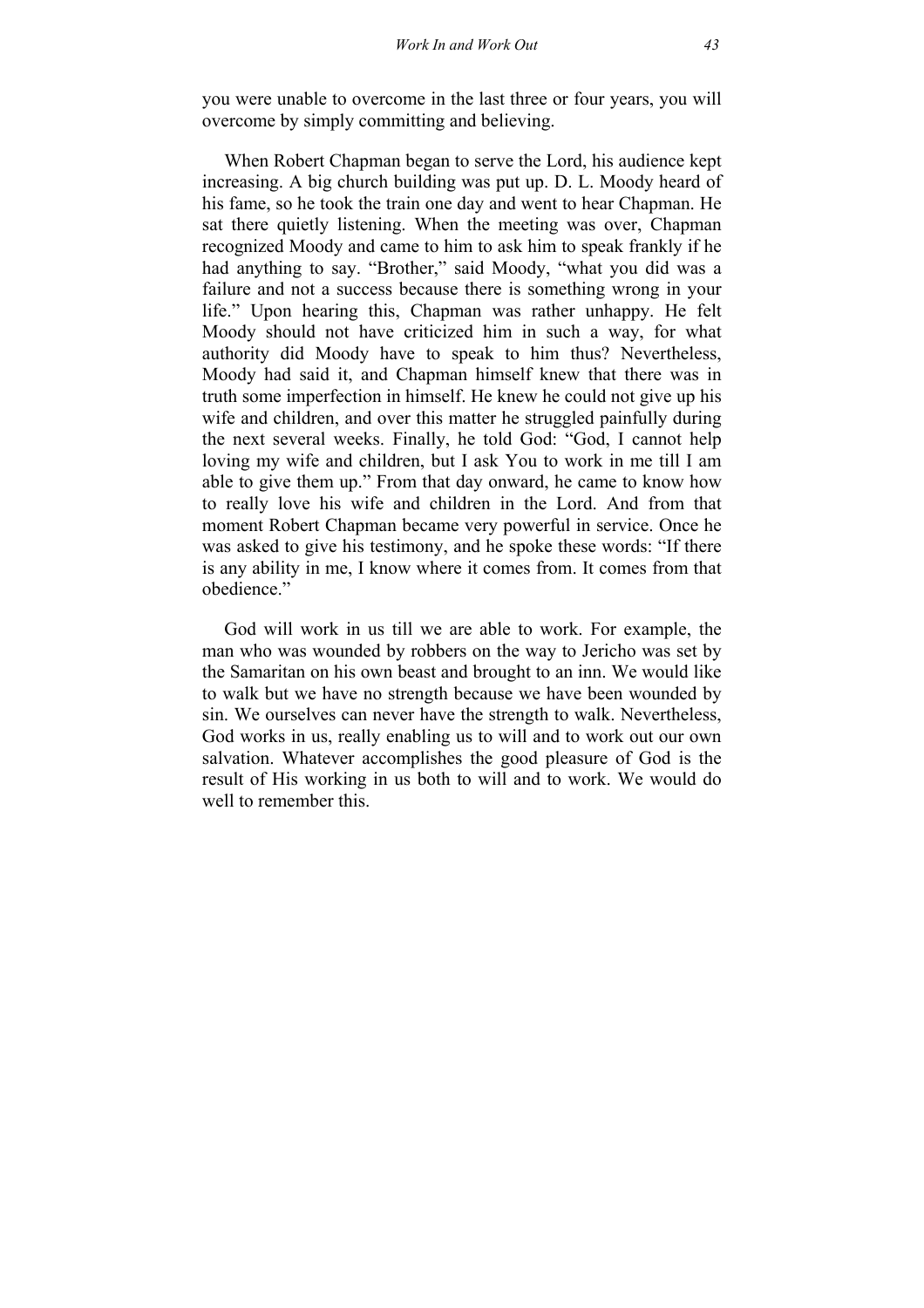D. M. Panton of England had this word to say: "Because God dwells in me, I can do all things that God himself can do." A lady once died, and on the tombstone were inscribed her own words: "She did what she could not do !"

Daily we live through impassable days. For us to obtain perfect salvation and live a clean life, it *has* to be the work of God. Many try to imitate Christ, which they will never succeed in doing. Yet because God does it, I can do it. Hold fast to the fact that He works in me. It is not I who work; I only work because God is first working. If I ever attempt to work out the lofty demands of the Bible by myself, I am destined for failure. All I must do is to ask God to work in me till I am willing.

The same Mr. Panton referred to earlier has told this story. Once a physician sent a nurse to tell a patient to do a certain thing. The nurse told the patient what the doctor had ordered, but the patient replied that he could not do it. The nurse reported back to the physician what he had said. So the physician went himself to examine the man in order to find out why he did not do as ordered. What the doctor found out was neither because the patient could nor would not, but because the patient could not *will*. Inside us we will not, and therefore outside us we cannot. Inwardly we will not forsake the world, outwardly we cannot forsake it. But God is able to work in us both to will and to work out His good pleasure.

Because God has worked in, we can work out. Since He has already worked in us, we ought to work it out. So that what we will now stress is the matter of how we can work God's salvation out. Not waiting, not praying, but actually the working out of it now. All who have believed in the Lord have Christ Jesus dwelling in them. "Know ye not as to your own selves, that Jesus Christ is in you? unless indeed ye be reprobate" (2 Cor. 13.5).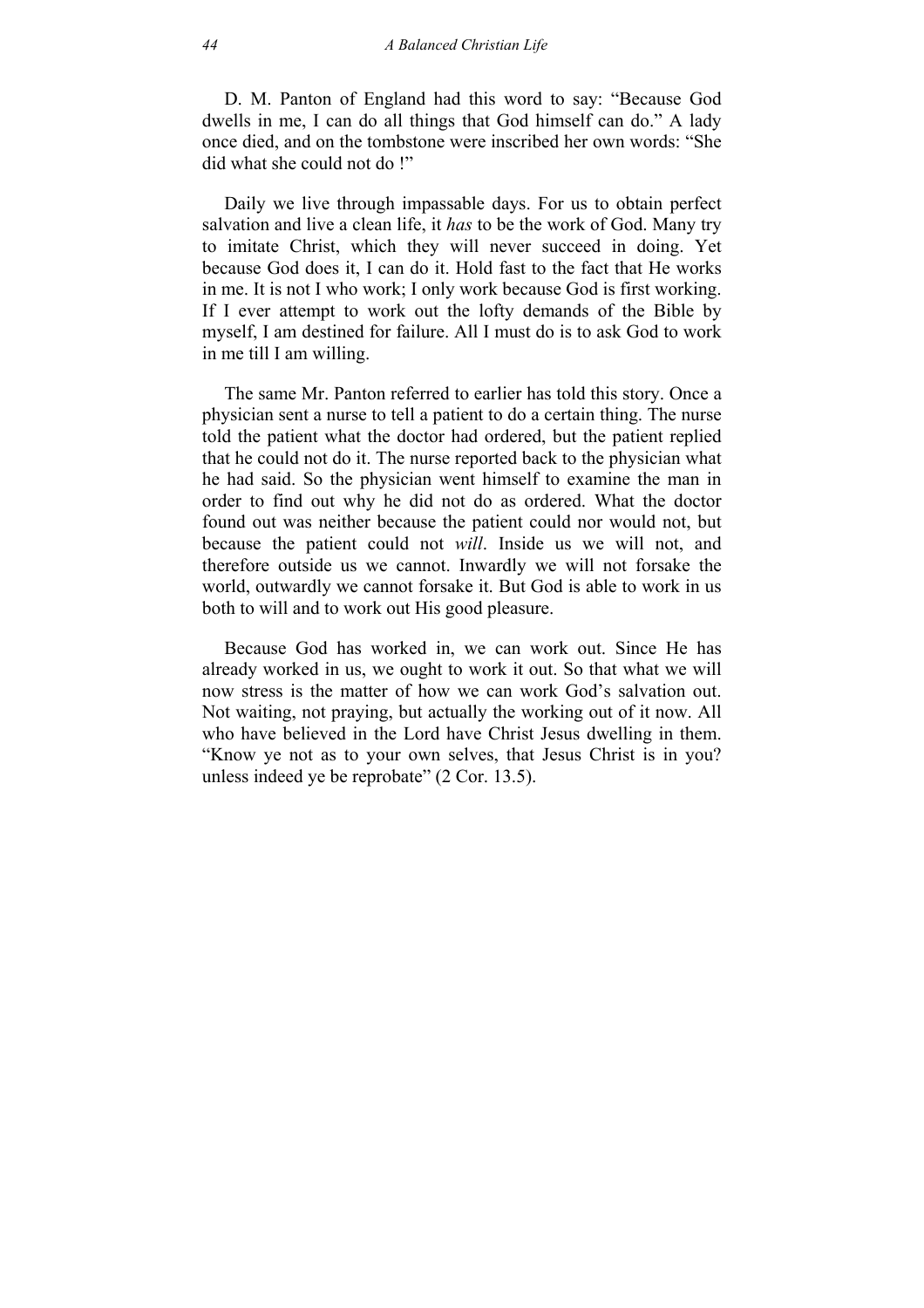There are two common errors in the thinking of many Christians: one is that I must do good, I expect to be good, and I hope to live a spiritual life; the other is that since I have been saved, I do not need to lift a finger in terms of prayer, reading the word of God, or consecrating myself—because Christ himself will make me zealous. The error of the first lies in trying to do good by depending on one's own self; the error of the second lies in the attitude of not seeking earnestly at all. The fact of the matter is that if a person is not diligent after he is saved from hell's penalty he will not live a spiritual life; but then too, neither will he be successful if he does not believe and depend on God. One must believe that it is God who works in him both to will and to work so that he may pray and read the Bible and bear witness. To believe comes first, and then the working out. The kingdom of heaven is to be entered by violence, and the violent take it by force (Matt. 11.12). Day by day we must diligently work out our own salvation. This is not an impossible thing because God has already worked in us. Since we have already obtained, we certainly are able. Let me give an illustration.

"Take heed to yourselves," said the Lord to His disciples; "if thy brother sin, rebuke him; and if he repent, forgive him. And if he sin against thee seven times in the day, and seven times turn again to thee, saying, I repent; thou shalt forgive him" (Luke 17.3,4). As soon as He finished uttering this word, the disciples instantly prayed: "Increase our faith"  $(v.5)$ . They knew that this one particular thing they could never possibly do in themselves. To forgive once, twice or thrice was something they were probably sufficiently equipped in themselves to perform. But to forgive seven times in one day was just *too* much. Who could be that patient in the face of such provocation? And hence they asked the Lord to increase their faith. How did He answer them? "And the Lord said, If ye have faith as a grain of mustard seed, ye would say unto this sycamine tree, Be thou rooted up, and be thou planted in the sea; and it would obey you." What relationship is that word of the Lord's to forgiving? Well, because you have faith within you, you can say to your heart of hate: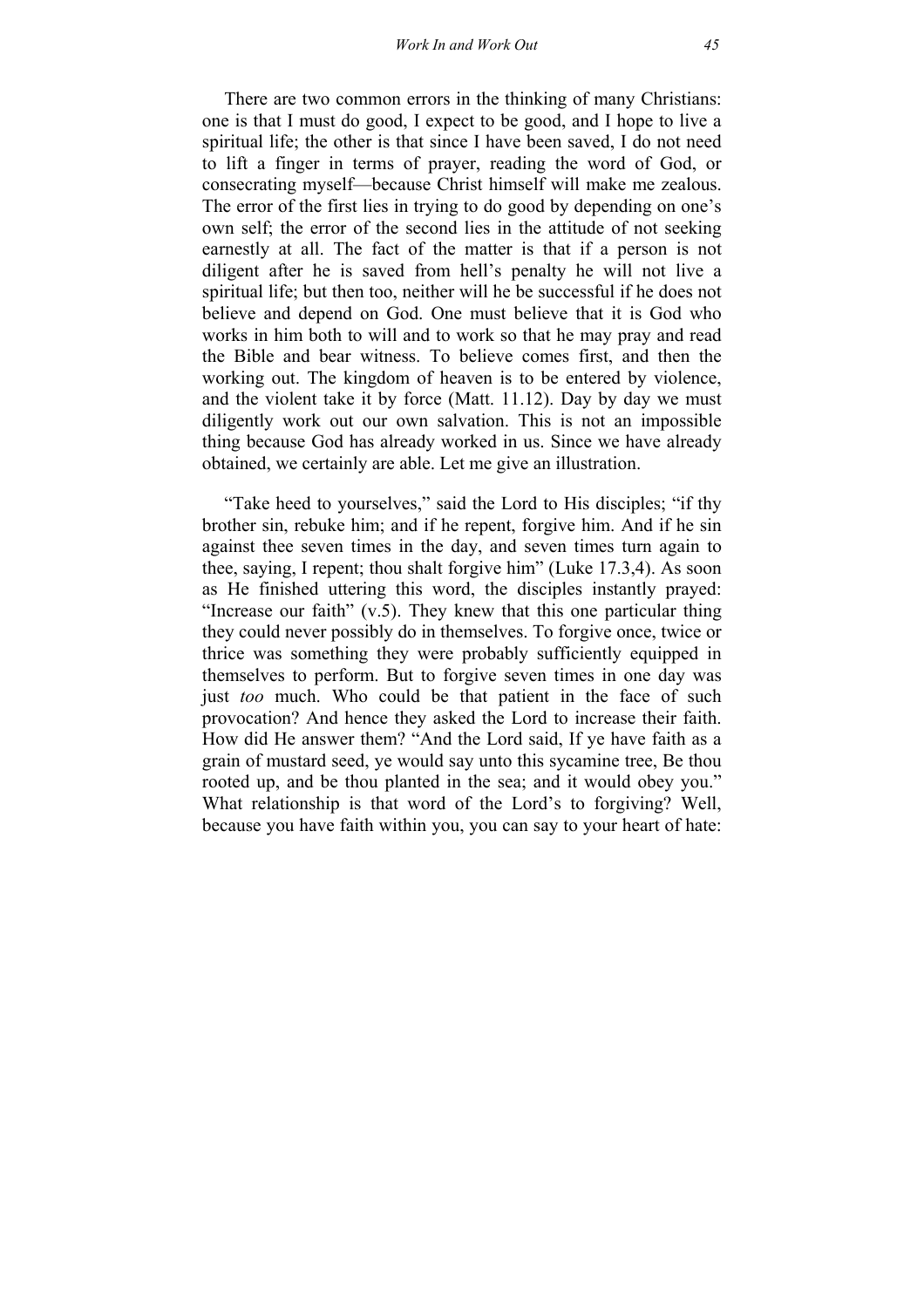Hate, I command you to leave me. Having such kind of faith, you can certainly forgive people when they ask for it. Believing God has done it, you too are able to do it. Not just in forgiveness, but likewise in prayer, in reading God's word and in not loving the world, faith must first be present. You are able because you believe God makes you able.

"Do all things without murmurings and questionings" (v.14). The apostle has already told them that it is God who works in them both to will and to work. The result of such working is most evident in that there will be peace without either fretfulness or friction. There will be no questioning for there is no doubting; no murmuring, for there is faith and love. Verse 13 speaks of the life of God working in me; verse 14 tells of the perfect harmony which can result.

Such manifestation is found not only in Philippians but also in Ephesians and Colossians. After Ephesians 3.19 speaks of how "ye may be filled unto all the fulness of God" (verses 20-21 being the words of a doxology), chapter 4.2-3 immediately afterwards dwells on "all lowliness and meekness, with longsuffering, forbearing one another in love; giving diligence to keep the unity of the Spirit in the bond of peace." As the power of God works within, peace and harmony are seen among believers. "Strengthened with all power, according to the might of his glory, unto all patience and longsuffering with joy" (Col. 1.11). The might of His glory is the greatest of God's power. Having obtained such glorious might, we are able to perform a rather miraculous feat beyond any human expectation: "unto all patience and longsuffering with joy" is the greatest manifestation of the power of God. To be patient with a troublesome believer is more difficult than to pray and receive an answer from God. It is hard to be patient, but the power of God enables us to do so. In all three Pauline letters, we see that when a Christian receives the working and the filling of the power of God, he is able to be at peace with people as well as to be patient and forbearing.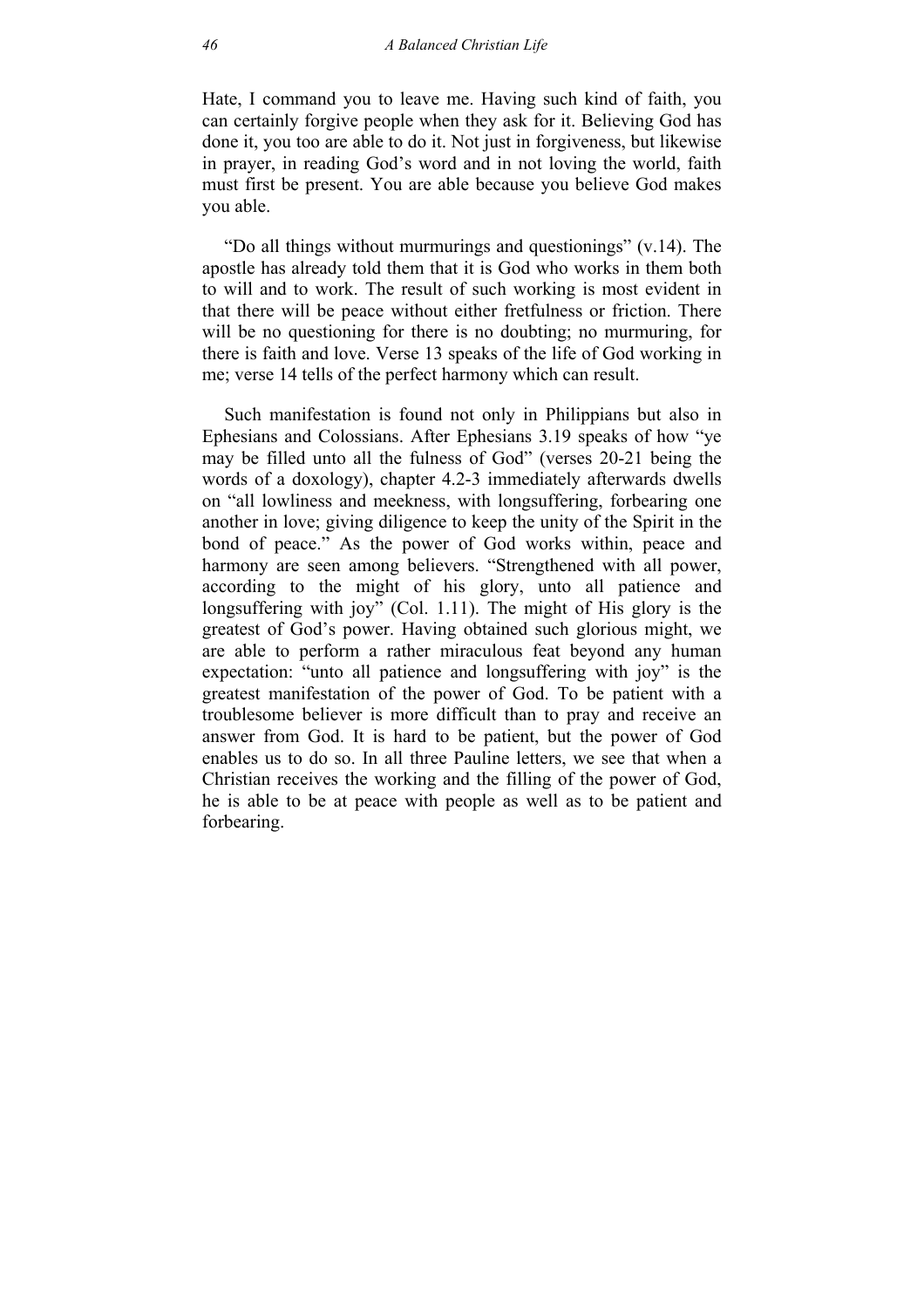"That ye may become blameless and harmless, children of God without blemish, in the midst of a crooked and perverse generation, among whom ye are seen as lights in the world" (v.15): "blameless" because people have nothing to speak of against you; "harmless" because there is simplicity and singleness of mind within you. "Crooked" means not straight, while "perverse" means out of joint. In this generation which is twisted and out of joint towards the will of God, a Christian is quite different because he is simple and blameless. He shines as a light in this world. Such is a manifestation of life.

"Holding forth the word of life; that I may have whereof to glory in the day of Christ, that I did not run in vain neither labor in vain" (v.16). Some believers think they do not need to open their mouths and testify as long as they maintain good conduct to attract people to the Lord. But these are ignorant believers. We need to testify with our mouths as well as with our life. We must hold forth the word of life. We must bring out the word of life and lift it up for people to see. The Bible never implies we can testify only with our life and not with the lips as well. We should open our mouth to testify among our relations, friends, and those with whom we are in contact. Otherwise we will not be able to hold forth the word of life. It is true that Jesus in the Gospel of Matthew says, "Ye are the light of the world" (5.14); but in the same Gospel He also declares: "Every one therefore who shall confess me before men, him will I also confess before my Father who is in heaven" (10.32). If you are able to believe and to do, then believe also that you can shine with your life and testify with your mouth in the midst of those among whom you live. In so doing, Paul says you are perfect.

"The day of Christ" refers to the day when He shall reign. The word "run" in the phrase "run in vain" refers to seeking out sinners and preaching the gospel. And "labor" in "labor in vain" refers to serving the believers—shepherding and teaching them. The apostle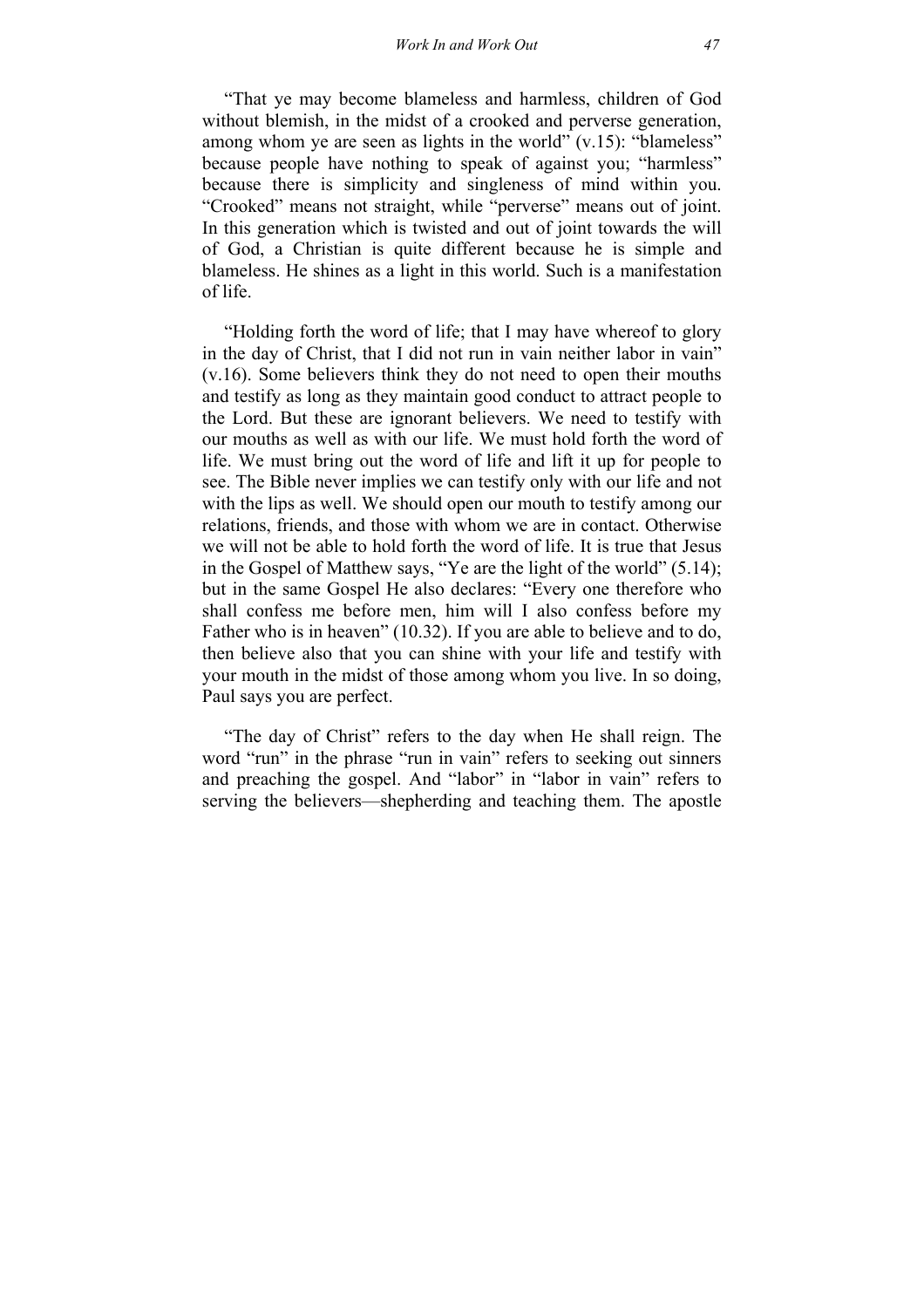considers himself as not running or laboring in vain if the believers can be seen as lights in the world.

"Yea, and if I am offered upon the sacrifice and service of your faith, I joy, and rejoice with you all" (v.17). "The sacrifice and service of your faith" reflects the same thought as is found in the words "present your bodies a living sacrifice" in Romans 12.1. What Paul means here in Philippians is simply this: if you Philippian believers will present yourselves as a living sacrifice, I am willing to pour out my life as a libation.

"I joy, and rejoice with you all"—Paul is joyous, and he will rejoice with them all.

"And in the same manner do ye also joy, and rejoice with me" (v.18). The preceding verse mentions how *Paul* is joyful and that he will rejoice with them all. Verse 18 says *they* are joyful and therefore rejoice with him. Oh, those who are truly moved by the power of God have nothing but joy.

We believe God has already worked, and therefore we also can work. All shall be well if we now are willing.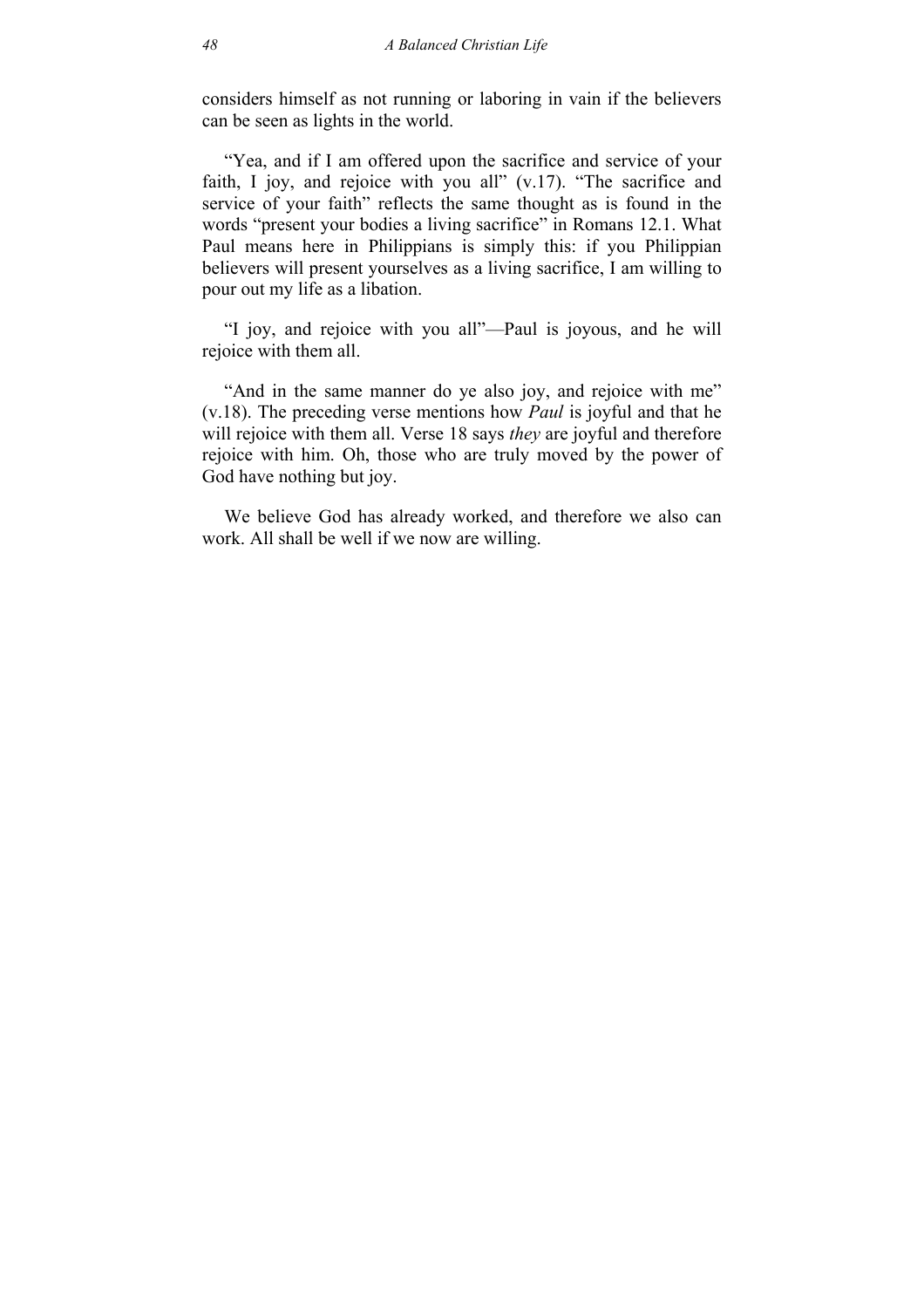

**4Rest Given and Rest Found Come unto me, all ye that labor and are heavy laden,**<br>and I will give you rest. Take my yoke upon you, and<br>learn of me; for I am meek and lowly in heart; and ye<br>shall find rest unto your souls. *Come unto me, all ye that labor and are heavy laden, and I will give you rest. Take my yoke upon you, and learn of me; for I am meek and lowly in heart; and ye shall find rest unto your souls. For my yoke is easy, and my burden is light. (Matt. 11.28-30)*

By reading the entire Scripture passage from Matthew 11.20-30, we can perceive that the Lord Jesus is expressing His inward feeling. Before He uttered these words, He had suffered great provocation. He was greatly provoked by the fact that in spite of His doing many mighty works in Chorazin, Bethsaida and Capernaum such as healing many sick people and helping many needy ones, the response He received was an unrepentant spirit. Notwithstanding what they had heard and seen, which testified to them that the Lord Jesus indeed came from heaven to be their Savior and Messiah, they would not believe. They might have given lip service to the Lord, yet their hearts remained hard and unrepentant. All that the Lord had done seemed to be in vain. Hence, Matthew records for us here the prayer of our Lord Jesus Christ.

Let us notice the first words of Matthew 11.25: "At that season." Our Lord prayed His prayer under this kind of circumstance. He prayed to His Father, saying, "I thank thee, O Father, Lord of heaven and earth that thou didst hide these things from the wise and understanding, and didst reveal them unto babes." The people in these larger communities regarded themselves as "the wise and understanding," and thus they could not bring themselves to accept the Lord Jesus. Though our Lord would like to have seen them saved, He loved even more to obey the will of God. Although He was rejected by them, He could nonetheless say to God, "I thank thee, O Father, . . . that thou didst hide these things from the wise and understanding, and didst reveal them unto babes" (v.25). Under a most difficult situation which normally would cause deep despair, He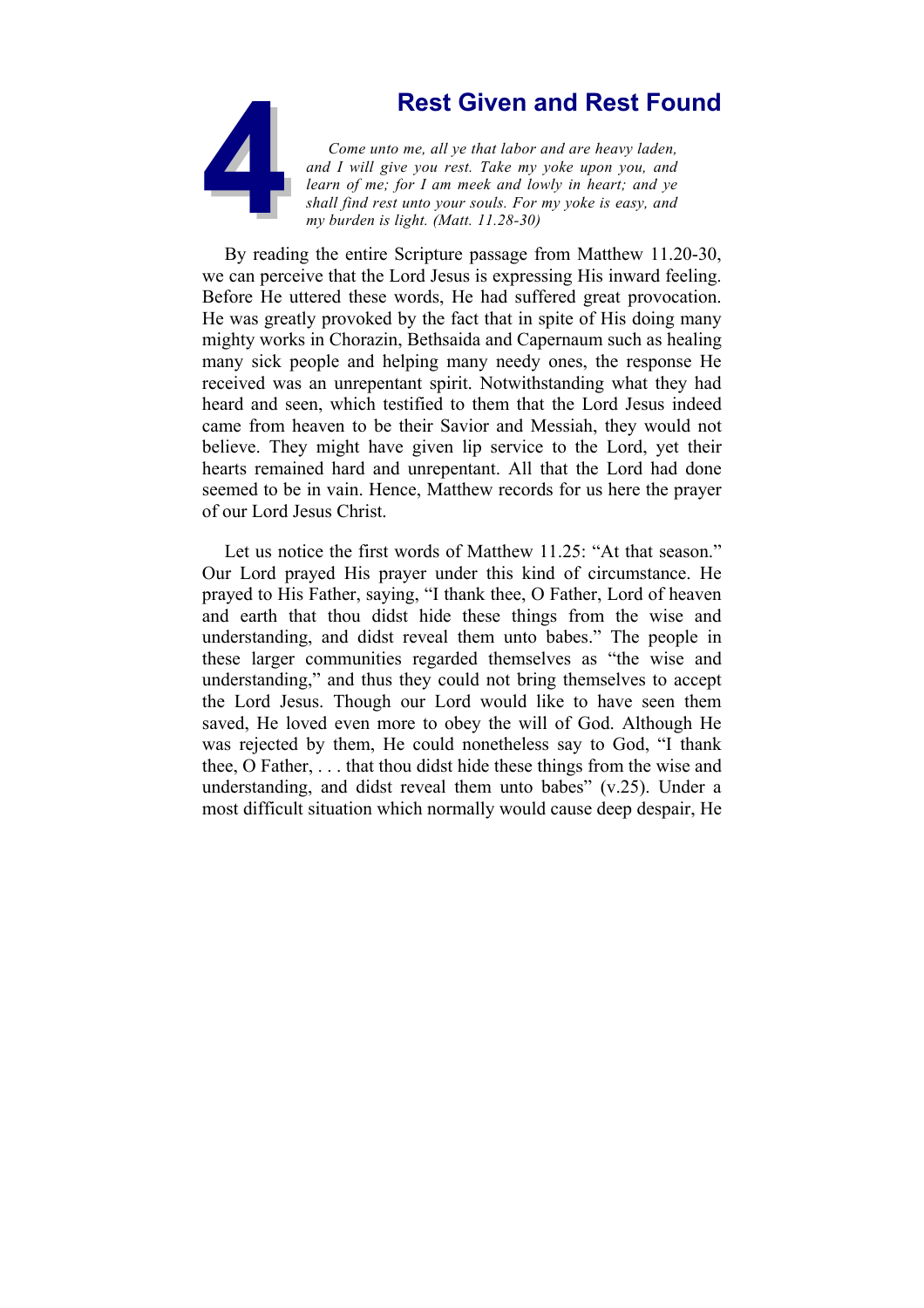honored God's will and deemed it His great joy. He ignored His own thought by saying, "Yea, Father, for so it was well-pleasing in thy sight" (v.26). He did not say, "Nay," He instead said, "Yea." He could say at any time, "Yea, Father." For He was always mindful of the good pleasures of the Father. He knew full well the substance of the next verse: "All things have been delivered unto me of my Father: and no one knoweth the Son, save the Father; neither doth any know the Father, save the Son, and he to whomsoever the Son willeth to reveal him" (v.27). People in the bigger towns might not know the Son nor repent; nonetheless, His heart was satisfied.

Here reveals the secret of the inward peace of our Lord under any kind of circumstance. He could rest on the basis of His relationship with the Father. As long as the Father knew, all was well with Him. The approval and the praise of His Father was all He sought after; He could not care less about the treatment He received from men. The Father's smile and the Father's will were sufficient for Him; He would not be mindful of the consequence of the world.

Before He had prayed, He found himself in a hard position. He suffered deep misunderstanding. Though He poured out all He had upon the people, He was not well received, and this for no good reason. If you and I had found ourselves in a similar situation, we would probably have called down fire from heaven to burn the people up, even as John and James had once asked be done. We would also have reflected upon the reason or reasons why we had been put into such hard circumstances. We would have murmured and fretted. But our Lord, after He had suffered all these things, said: "Yea, Father, for so it was well-pleasing in thy sight." We would no doubt have been confused and unhappy in such straits. Yet our Lord said, "I thank thee, O Father." His heart was not disturbed at all. In verse 27, He told us the secret of His peace. The preceding verses tell us of the background and how the Lord could rest and remain unmoved by such a situation. But now in verses 28 and 29 He will cause us to see that if we should encounter similar treatment we too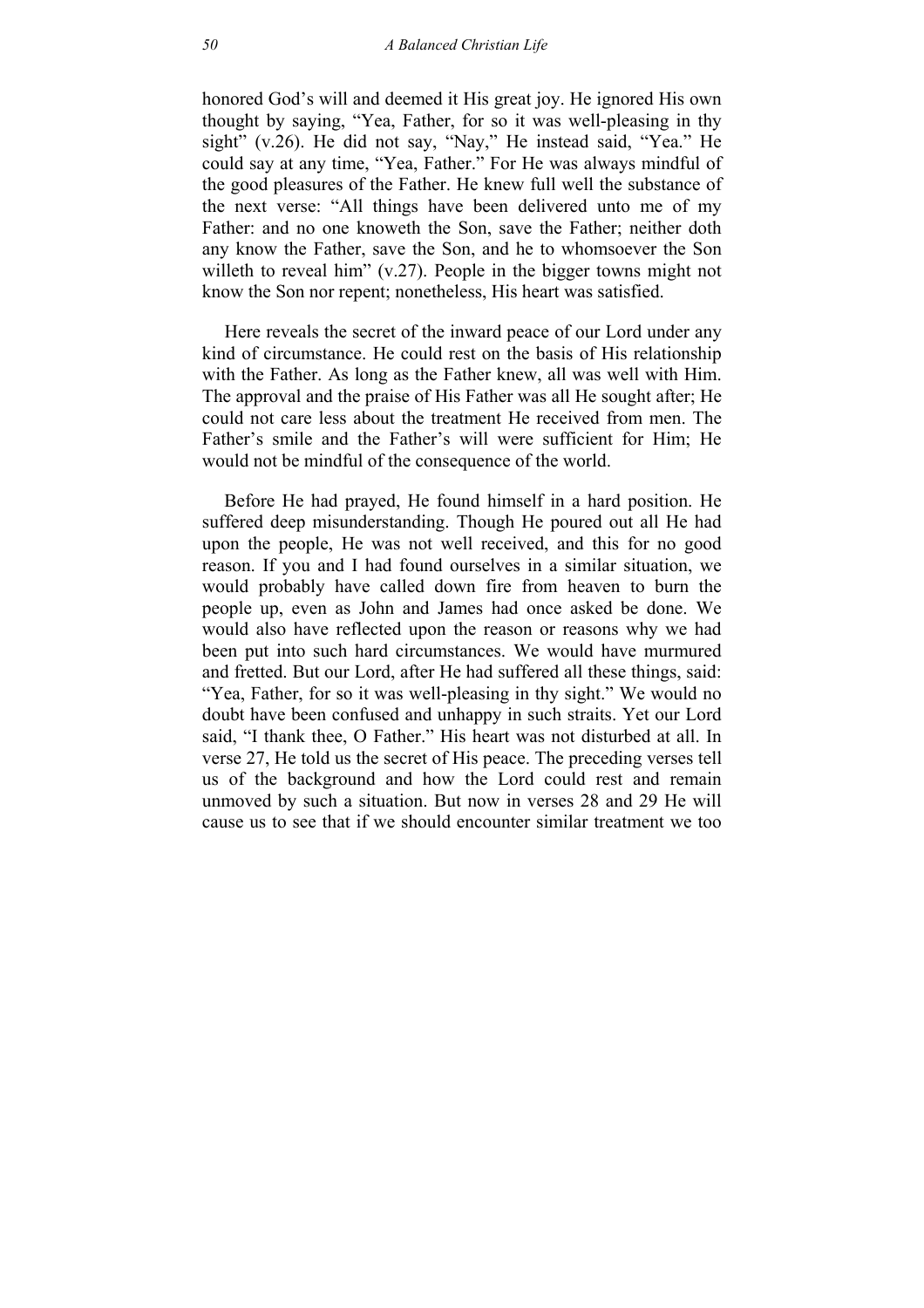can find rest and remain unaffected. We therefore wish at this time to concentrate on these two verses and to perceive how verse 28 and verse 29 speak of two different rests—the one being deeper than the other.

### *The Rest of Salvation*

"Come unto me, all ye that labor and are heavy laden, and I will give you rest" (v.28). This is the rest of salvation. But the one in verse 29 is the rest of victory. The first is that of reconciliation with God; the second is the inward rest of the soul. The first is the rest of salvation while the second is the rest in this world.

"Come unto me, all ye that labor and are heavy laden." How do you feel about the world? Many who have not yet lived a long life have already tasted the bitterness of this world. Such may say, "The world is feverish." When I notice people rubbing shoulders a great deal on a busy street, I begin to wonder what they are so busily occupied with. What are they doing? Are they mad? I do pity them. Let me declare to you that the world is indeed feverish. People have no rest. The Lord does not say, "Come unto me, all ye great sinners, and I will give you rest." The pleasure of sin is sweet, and sinners are anticipating even more pleasure; hence the Lord presents a far different description by saying, "Come unto me, all ye that labor and are heavy laden, and I will give you rest." You labor and you are heavy laden. Although many may enjoy the pleasure of sin, every one senses he is struggling in toil. Many may not sense the pain of sin, yet all acknowledge their life experiences are quite painful. Regardless whether one is a millionaire, a politician, or scholar, a student, a merchant, or a commoner, a laborer or even a beggar, he is not at all satisfied.

Sometimes I think it is quite reasonable for a rikisha man to sigh, but would a millionaire sigh too? Once I stayed in a millionaire's home, and I heard him sigh. Though there are pleasures of sin, life is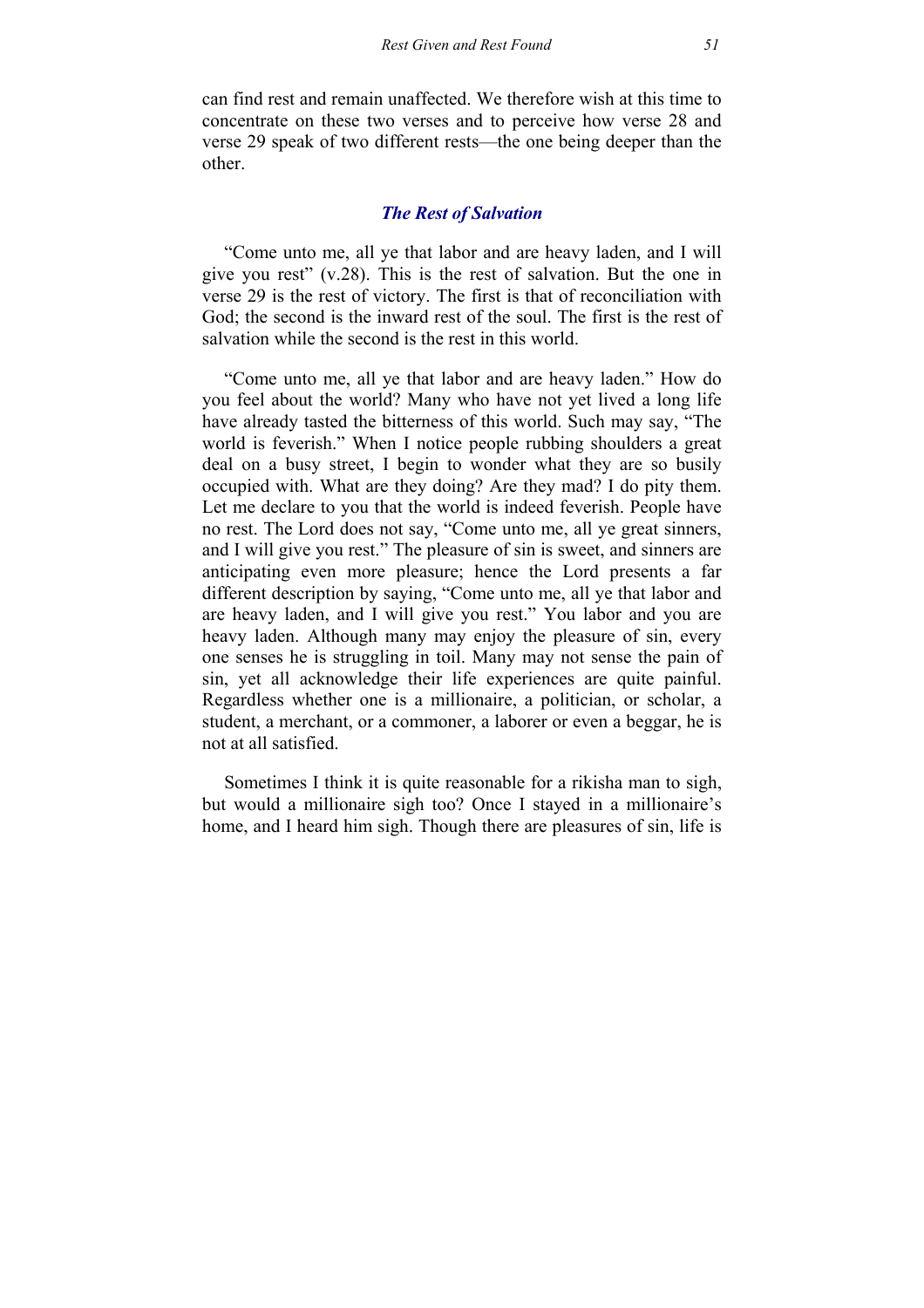nonetheless toilsome. On another occasion I was talking with an illiterate woman who exclaimed to me how unfortunate she was because she could not read; otherwise, she asserted, she would believe in Christ and read the Bible. I muse that it is but natural for an illiterate woman to sigh, yet it would not seem possible for a college professor to do so. Who knows that a college professor also sighs! There was once a college professor from abroad who, being very pessimistic, always sighed. On a particular day when the sun was shining brightly and the sky was azure blue, when the grass was very green and the birds on the campus were singing, some of his colleagues said to him, "Sir, observe what a beautiful day it is; certainly you will not sigh *today*!" He looked at the sky and the things around him, and indeed, there was nothing for him to moan about. But what did he say finally? "Alas, such a time does not last long!"

Everywhere you can see people who are laboring greatly and are also heavy laden. They have no rest. They wonder, too, where it will all end. But I am afraid you who read these words may also be toiling without rest. How many of you feel you are burdened beyond measure and have no rest!

Once I went to a village to preach, and there I learned the lesson of being heavy laden. The village I visited was on the other side of a hill, and was inaccessible by train or steamboat. I therefore took a steamboat to a certain point and from there walked uphill and then down to reach it. The day was hot. I carried with me many gospel booklets, pamphlets, some food and extra clothing. I had to transport them myself since I could not find anyone to carry them for me. I felt fine with the first twenty steps, but afterward I could hardly bear the burden. I thought if I could only arrive at my destination quickly I then could rest. But there was no tree on the hill to shade me from the hot sun. And at that moment I began to understand how sinners must labor and how they must be heavy laden. Some of you may not have yet believed in the Lord Jesus; you therefore have no rest.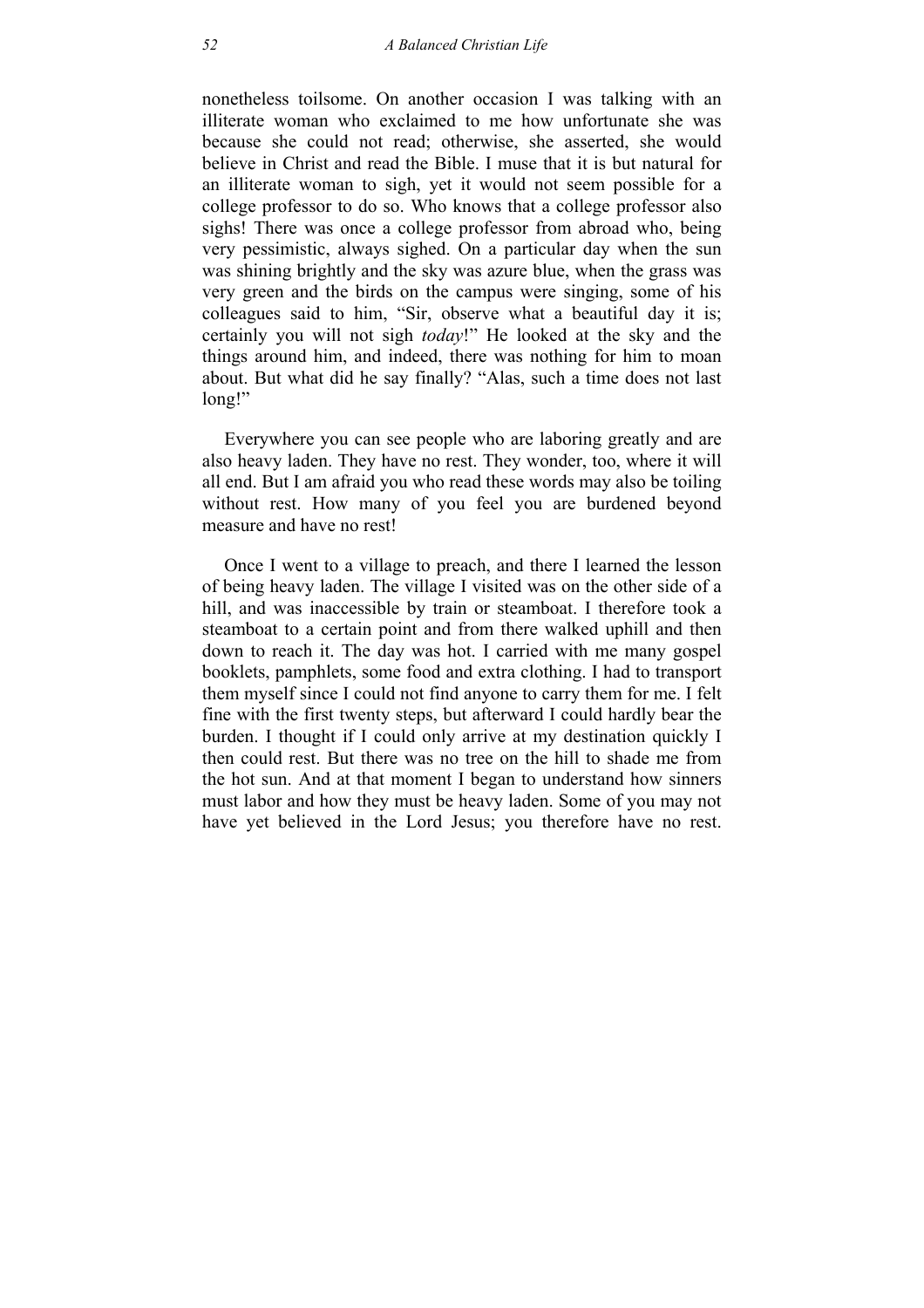Where, then, are you headed? Listen to the words of the Lord Jesus: "Come unto me, all ye that labor and are heavy laden, and I will give you rest."

This world is in truth a wearisome place. Many have money, but they confess they are tired. Many are in business; they also feel tired. Many possess fame and affection that the world gives, and they too are weary. If they cannot obtain what they seek for, they cannot rest. They know rest is good, but their burden is too heavy. They dare not ask for rest; they can only hope their burden will be lightened. Just like the Israelites in the ancient time who only expected to have their burden *lightened* by Pharaoh instead of expecting total rest from their burden. The condition of the Israelites may represent the condition of the people today. As they had only hoped for their burden to be lightened but not lifted, so men today ask merely for a lighter burden and less worry. Let me declare that what the Lord Jesus Christ gives is not less labor but total rest. Do you know what rest is? It means a ceasing from work. You who are bound by sins and pressed with many burdens have no rest. Then know that the Lord Jesus came to give you rest. You need not do anything; He will simply give it to you.

When I was young, my parents often told me how the Lord Jesus had come to be our Savior by propitiating the wrath of God. I imagined how much good work I must do before God would stop hating me and be willing to save me. Many people think the same way. But please note that the Lord Jesus says here: you do not need to do anything; you may simply come and obtain rest. Jesus does not command you to try hard in doing good, He will simply give you rest. Rest is something men desire, and yet they always assume they must do good before they can be accepted by God. The Lord Jesus, however, calls men to come and receive rest and not to work. As the Scriptures make clear, He has accomplished all works—be they in the area of eternal life, redemption, judgment, justification, or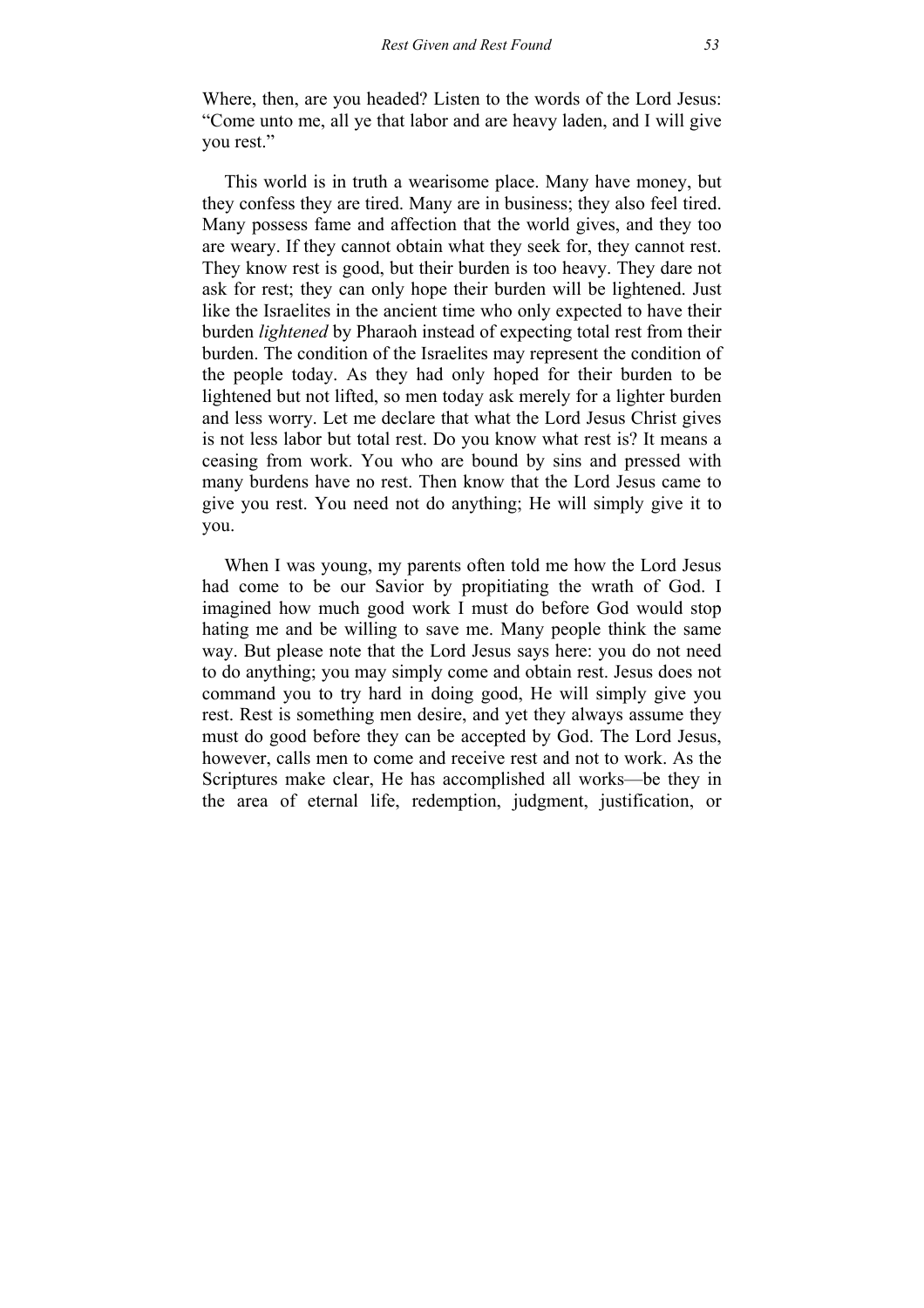whatever; the Lord Jesus has done them all. Hence now He invites you to come and obtain rest.

Let me tell you another story. In a certain village a Christian was neighbor to an unbelieving carpenter. The Christian knew the truth, and so he frequently attempted to persuade his neighbor to believe in Jesus. The carpenter, however, was obsessed with the idea that in spite of the fact that Jesus had accomplished the work of redemption, he must do good and reform himself before he could believe. No doubt Jesus did atone for his sins; nevertheless, he thought, he still needed to do something. For this reason, the carpenter did not believe.

One night a thief came to the Christian's home and tried to get in through the front door. The thief heard some noise in the house, and so he dared not enter the home but instead stole the door. The next morning the Christian found that his front door had been stolen! He asked his neighbor the carpenter to make another one for him. Being neighbor and friend, the carpenter chose the best material and rushed to finish the work on the same day. But when he was ready to install the door, the Christian, with a serious face, said to him: "Your door is not finished yet; it is not good enough." This naturally embarrassed the carpenter and made him very angry. He said to the Christian: "I chose the best material and rushed to finish the work. Tell me why it is not well done, tell me what I should do to make it good." "Go home and bring some pieces of wood, some nails, and the hammer. I will then show you what to do," answered the Christian.

The carpenter went home and brought the materials asked for. With the hammer, the Christian nailed at random the various pieces of wood onto the door. This made the carpenter even more angry. He thought his Christian neighbor must have lost his mind. Then the Christian began to explain, saying, "Friend, do not be angry at me. Let us talk. Did you indeed finish your door?" "Of course, I did!"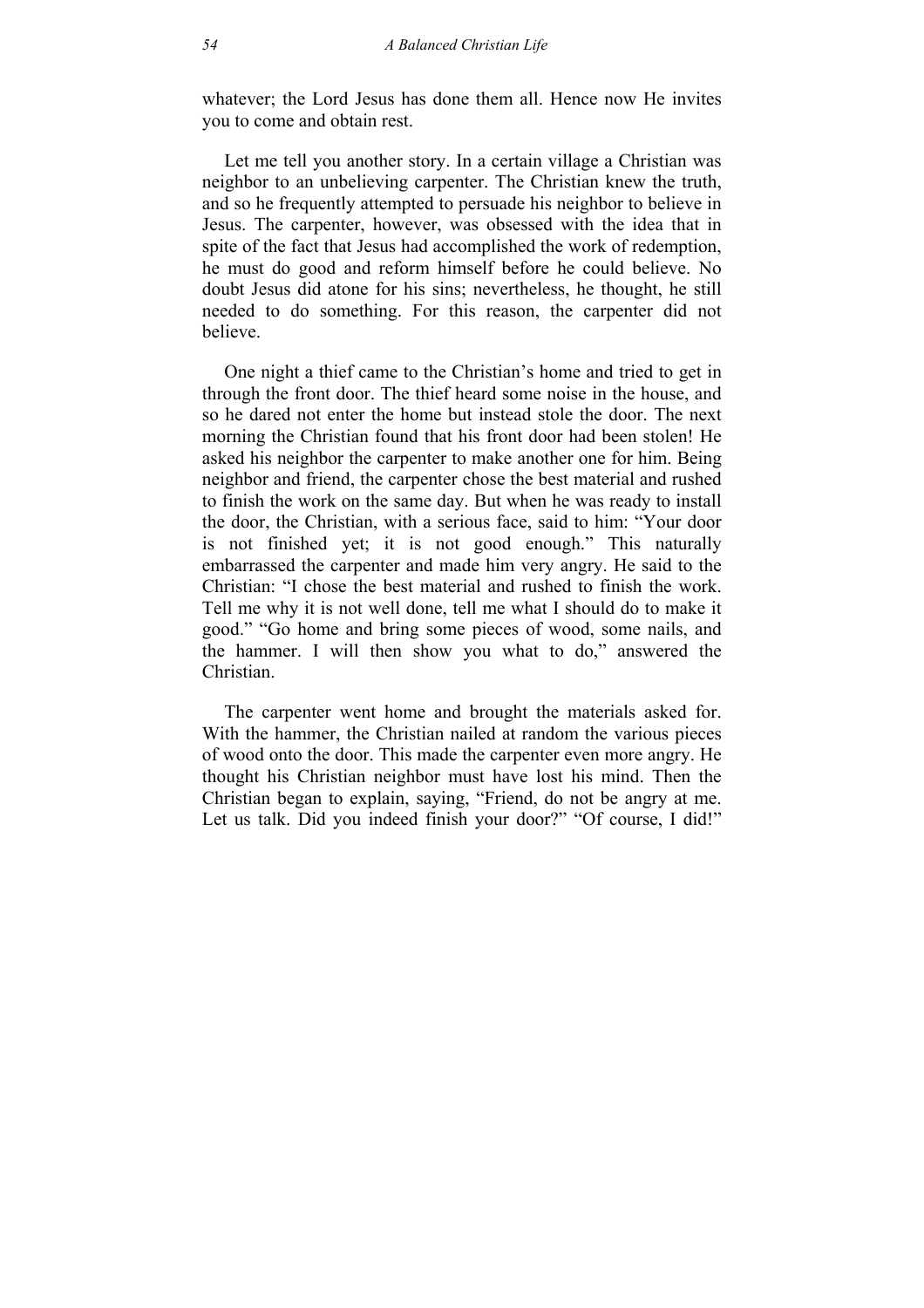answered the carpenter. "But does it not look better by my putting on these extra pieces of wood?" asked the Christian. "The door is already finished," responded the carpenter, "and you only spoil the work by nailing these additional pieces on!" So the Christian in reply said this to him: "The redemptive work of Christ has already been accomplished. In John 19.30 Jesus cried out from the cross: 'It is finished.' But you insist on saying that though the Lord Jesus has indeed done the work, you still want to add something more to it, to improve and to repair it. And so it was because of such reasoning that I decided to nail these pieces of wood to the door which you had finished." With this explanation by the Christian neighbor the carpenter now understood, and he immediately believed in the finished work of the Lord. Yesterday the Christian lost a door, but today God gained a sinner.

The Lord Jesus calls us to obtain rest without any labor because He has already borne our sins, died for us, and been raised from the dead that He might give us a new position before God. We do not need to do anything but merely go to Him for rest. This is the gospel.

Many people in the world labor under a heavy burden. Even in the matter of salvation, they are unable to think otherwise. They believe if they try their best to do good and suffer for it, God may have mercy upon them and save them. Oh, how many such people in Hinduism are doing just this! They lie on beds studded with nails that are pointed upward. They speculate that the unknown god may pity them because of their suffering and forgive their sins. Even our children think that way. Once a child said this: the first thing I did after I sinned was to inflict great pain on myself so that God would forgive my sin.

Oh, the whole world thinks in this fashion: to toil and suffer to whatever degree required so that God will forgive. But please understand that this is a lie, a self-deception, a way of thinking which is totally unrealistic. None can have rest before God through more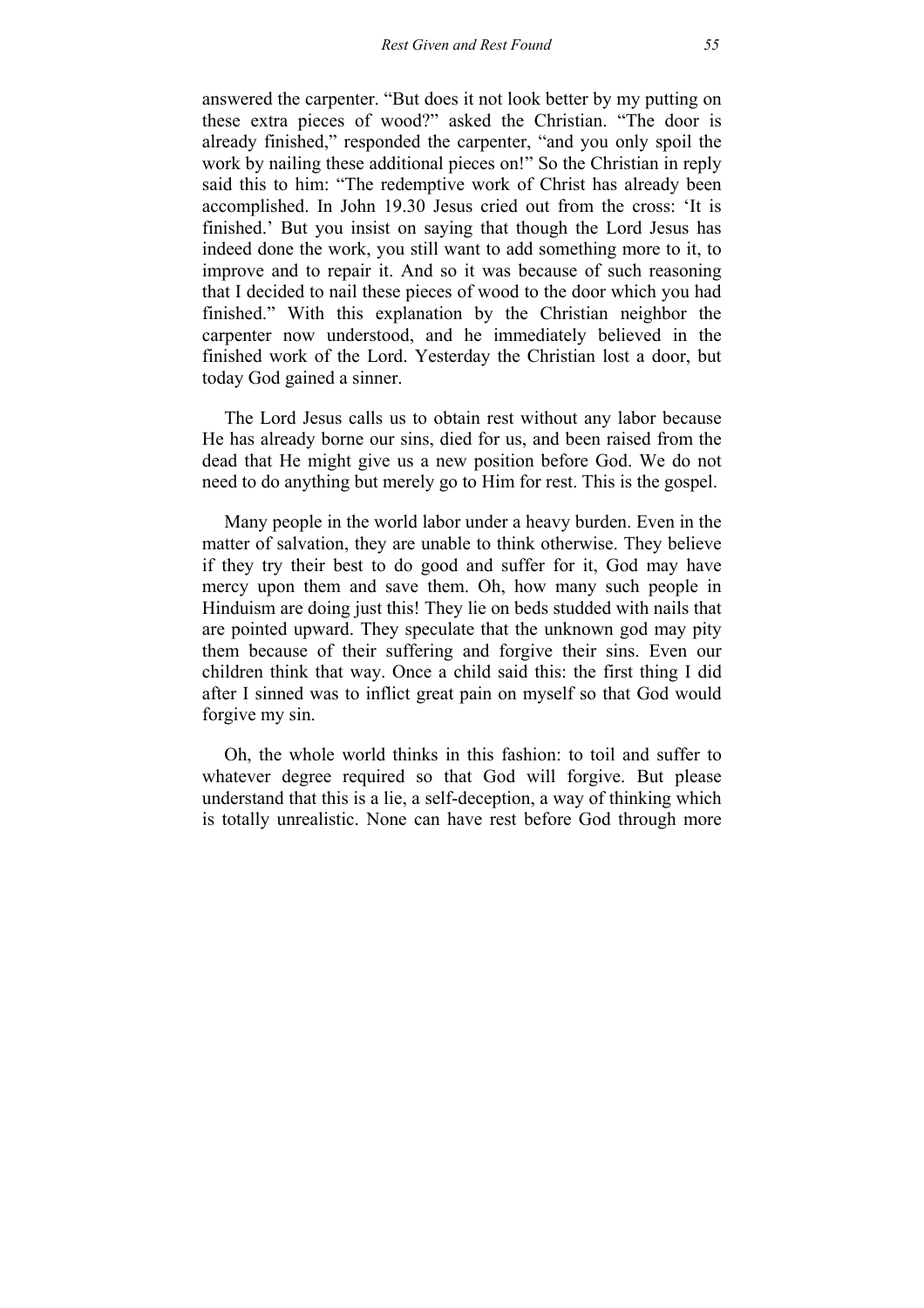labor and more burden. Today the call is: "Come unto me, all ye that labor and are heavy laden, and I will give you rest." This is because the work of redemption is finished, the Lord has borne our sins. Whosoever will may come to the Lord and receive rest. No sinner can obtain it by himself. Only by coming to the Lord can he have rest.

## *The Rest of Victory*

I will now speak, and this time to believers, about another rest: "Take my yoke upon you, and learn of me; for I am meek and lowly in heart: and ye shall find rest unto your souls." This rest is what a Christian ought to find. The first rest is what a sinner must have; he will not achieve that rest until he is accepted by God. But a believer has his sins already forgiven. He can rest because the problem of salvation is already solved. Yet sometimes, in spite of having the problem of justification and eternal life resolved, he still has no rest. True, the believer has rested in the Lamb and in His precious blood; nevertheless, he at times finds no rest in his life on earth. Something seems to be disturbing him in his heart. He has the rest of Matthew 11 verse 28, but not the one of verse 29.

The one in verse 29 is a special kind of rest. It is a rest in the soul, which is a rest in the inward being. Psalm 42.5 asks, "Why art thou cast down, O my soul? And why art thou disquieted within me?" The soul may cause us to be cast down and disquieted. But rest which the Lord will give us is that of the soul, enabling us to live in this world without worry and agitation.

The Lord continued by telling us the reasons for His own rest in the soul. "For I am meek and lowly in heart." The first reason is to be found in the word "meek"; the second reason is to be found in the word "lowly." What is meekness? It is a tenderness without any tinge of hardness. The Lord has nothing in Him which will irritate anybody. He is so tender and delicate that He will not refuse anyone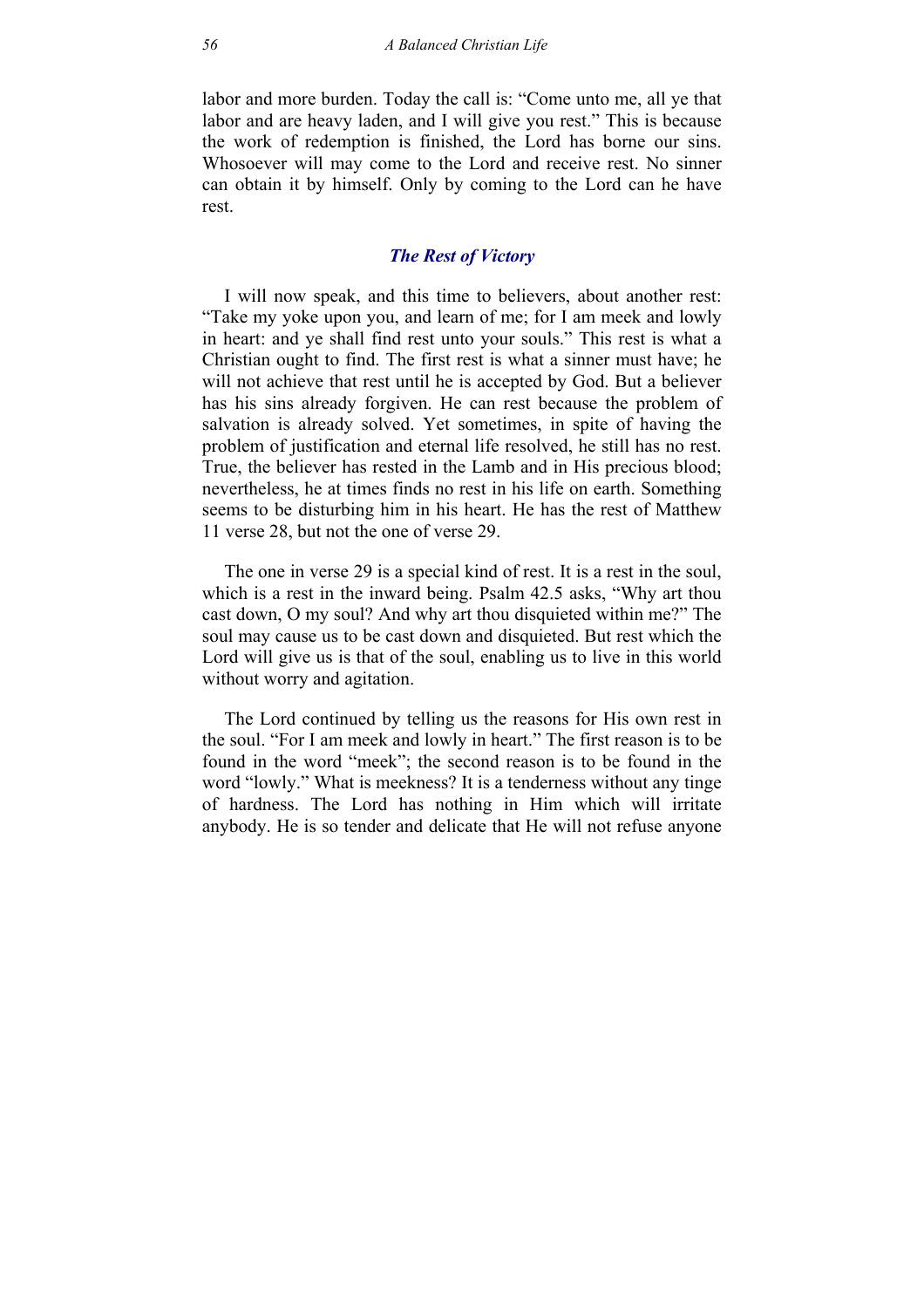nor think of himself. He is as soft as the touch of water. Such is the kind of life our Lord manifested in the world.

Yet, though many people may manifest meekness towards others, they are not lowly in their hearts. Outwardly they are meek, but in heart they are proud. To be lowly means to take the low position. The Lord is lowly in heart, which means, He considers himself to be deserving of such low treatment because He does not expect anything better. When He one day preached in His home town of Nazareth and was opposed and persecuted by the inhabitants, it was said of Him that He "passing through the midst of them went his way" (Luke 4.30). On earth Jesus was not only meek but He was also lowly. He knew that that was His portion on earth; He did not expect any higher treatment. Pride is in the heart as well as in appearance. If I esteem myself better than other people, if I covet that which God has not given me, if I seek something for myself, then I am proud.

The attitude our Lord continually maintained while on earth was one of meekness and lowliness. For us who are Christians to find that rest of which He spoke, we need to do two things: first, to "take my yoke upon you"; and second, to "learn of me." A yoke is a wooden rod placed upon the back of an ox to keep it from moving freely so that it may work diligently. In the land of Judea, the yoke was always shared by two oxen instead of it being placed on only one ox. The yoke was put on the ox by its master; and hence the Lord our Master says to us to "take His yoke upon us." This yoke is apportioned to us by God and not by man nor by the devil. It is given by God, and it is chosen by us.

## *Bear the Yoke of Christ*

Whatever is appointed by God, and if taken by us, shall make us happy. If I am satisfied, I will have peace. I have nothing to be unhappy about because I have not escaped from the yoke of God appointed to me.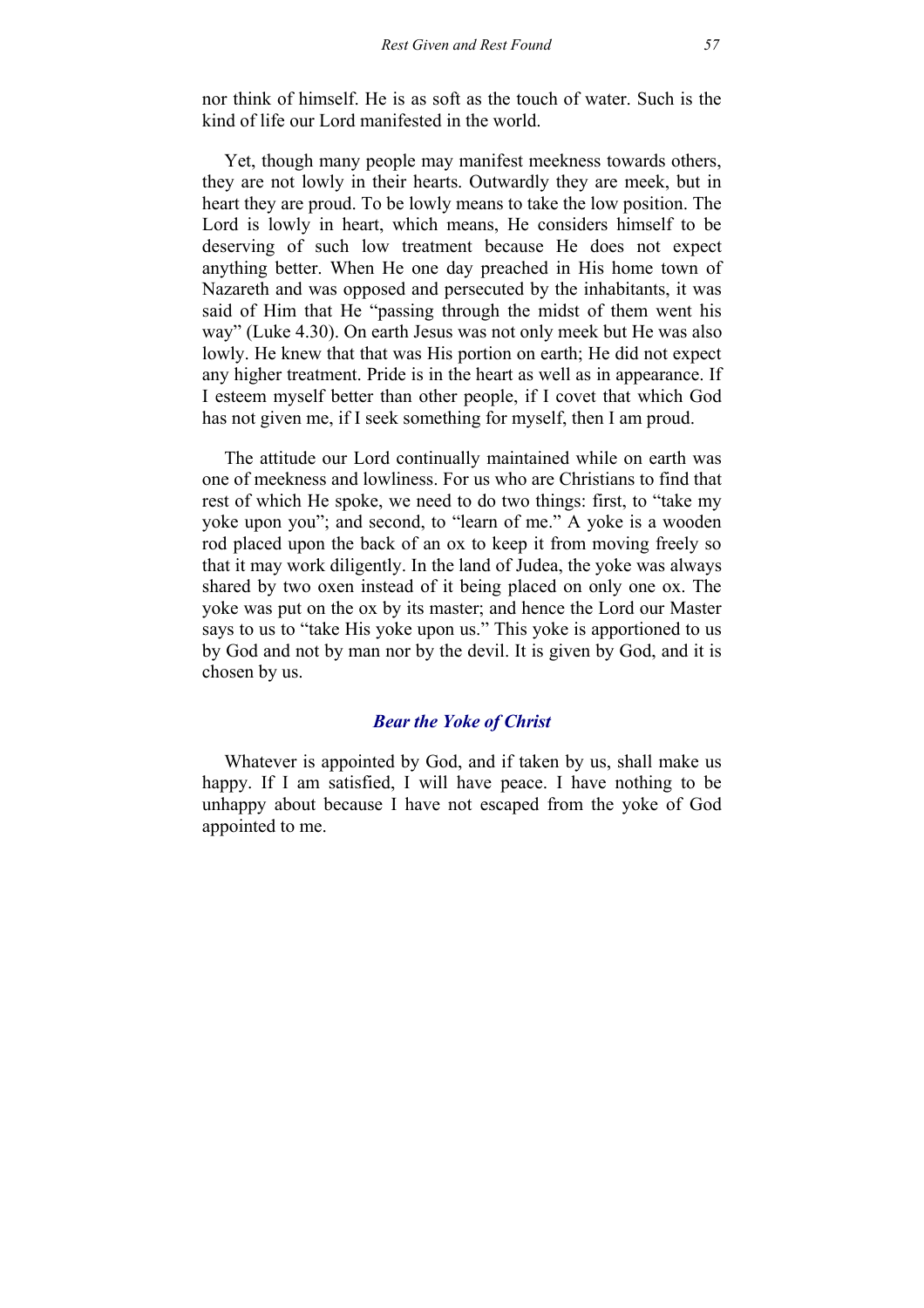I have a schoolmate who was reared in an orphanage. He was quite bright, and he studied well. He was a church member, yet he was not a born-again Christian. His ambition was to acquire a high degree of education, to attain great fame, and to earn big money. In the year of his graduation from Trinity College in Foochow, a missionary wanted to send him to the United States to study. But as a preparation, he was asked to first go to St. John's University to finish the two years' course which he still lacked. The school would provide a scholarship for him.

However, a few months ago he got saved, and he heard the call of God to preach the gospel. The yoke of the Lord came to him at that time. Yet he inwardly mused how miserable life would be if he became a preacher, especially a country preacher. He would have little income and his living would be rather poor. All his plans and ambition would disintegrate. The expectation of his mother as well as that of his uncle concerning him would come to nought. He did not want to bear the yoke which God gave to him. He thought of escaping. So he promised the principal that he would go to St. John's University.

One day I sought him out and asked him if he had decided on his future. He told me he had decided to go to University to study. I knew, of course, that God had called him. I therefore said to him quite frankly that he had chosen the wrong road, and how, then, could he expect to find rest? "The hope of my elderly mother and of my uncle is upon me," he replied; "I will study literature on the one hand and do research in theology on the other. I will also do some personal work for the Lord in school. Will not this thus accomplish a double purpose?" "To obey is better than sacrifice," I responded. "The Lord takes no pleasure in the cattle on a thousand hills or the sheep on a million hills. He does not delight in fat or burnt offerings, but in hearkening to His voice." "But I have already decided," retorted my friend. "You have nonetheless chosen the wrong way," I replied. "If you go to that university and become contaminated with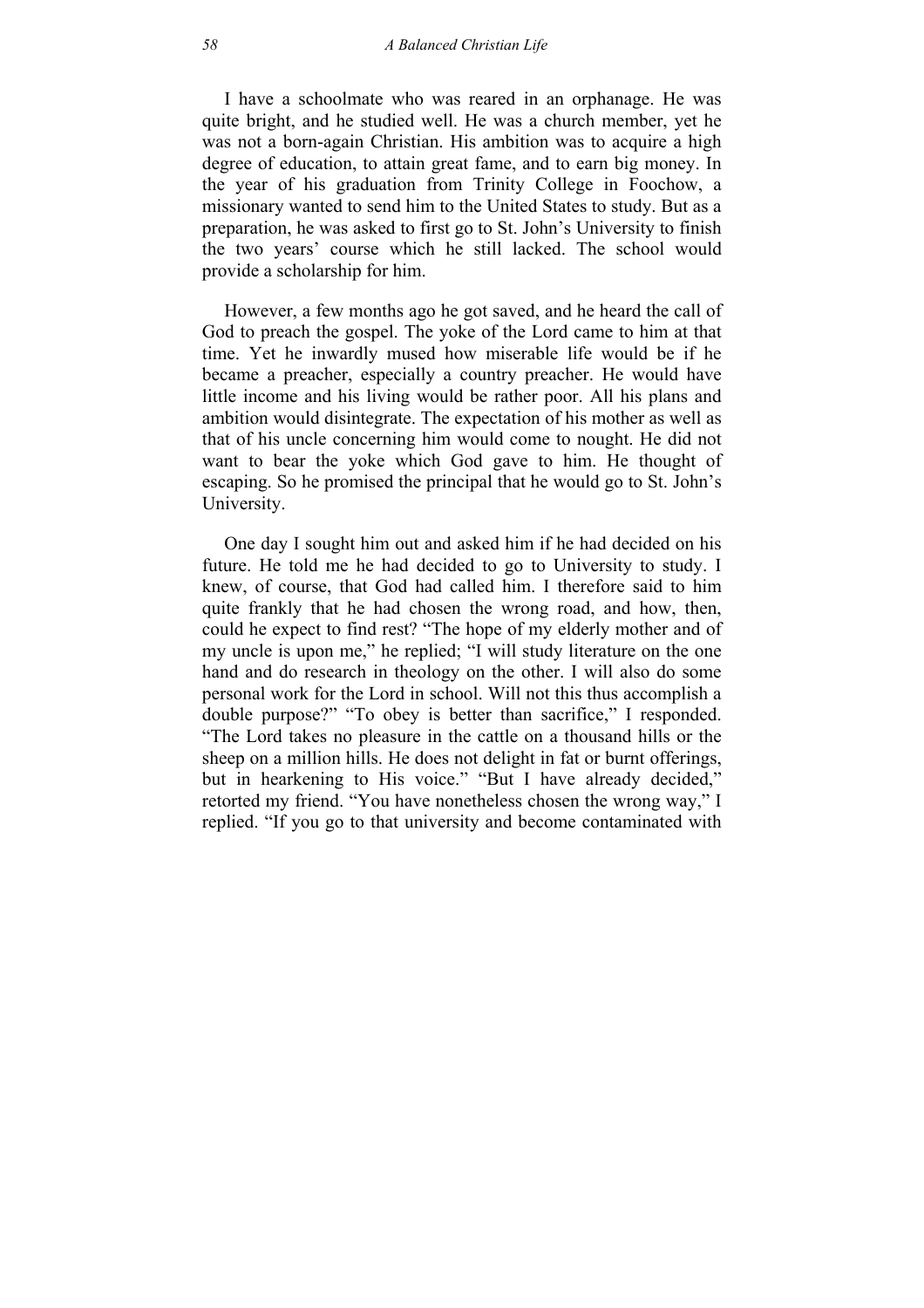the poison of the new theology, I am afraid your faith will be overturned and we can no longer walk together in the Way." I then said goodbye to him.

After I left him, my schoolmate walked around the athletic field with a heavy heart. He had no peace within. Later he went to the school chapel, knelt down and prayed. As he thought of his deceased father and widowed mother, as well as of his own future, he wept bitterly. He contemplated deserting the yoke of God, but he had no peace in his heart. Yet how difficult it was for him to obey. Finally, though, he realized he must obey the will of God; so he promised the Lord he would abandon the opportunity for further study and go and preach the gospel instead. After he prayed and obeyed, he got up and found peace and joy in his heart. He immediately sought out his principal and told him the reason for his change of mind. He rejected the offer of a scholarship as well as the help for study abroad promised him by the missionary. He moved out of school. He later testified that that night was the happiest in his life. (Please note that I have no intention of asking anyone not to study. But if God should call you to preach, then you must obey. And if you are not called to preach, you may study as long as you wish.)

I know many Christians who have had the same kind of experience just described. You have no rest when you debate with God, asking *Him* to compromise. Your conscience tells you that you are wrong. How miserable you are! But you find rest when you say to God, I will take up the yoke. What God is leading us into today is for us to be willing to take up His yoke in the small things of each day as well as in the big things in life. Some preachers find it hard to labor with their fellow-workers; some sisters find it arduous to live with their in-laws; some employees find it difficult to work with their colleagues; and some students become weary of their relationships with teachers as well as with other students. These are yokes to bear. You are of course tired of them. You wish you could leave them or that they would leave you. You feel cast down and have no peace.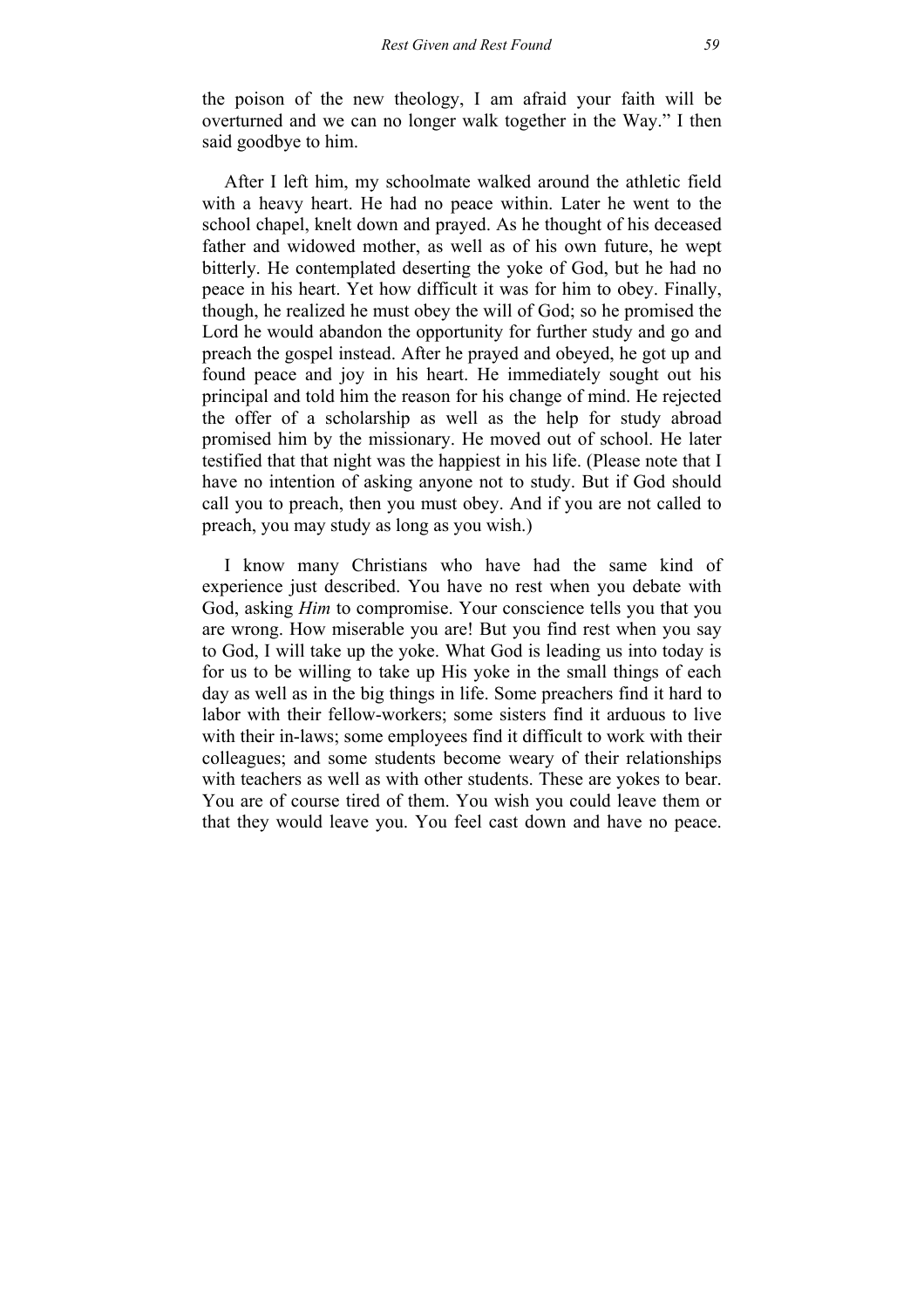Please understand, however, that this is the yoke which God has given you; this is the yoke that He wants you to bear; this is the portion God has appointed to you. He wants you to submit to such a circumstance because it is the best for you.

What is meant by taking up the cross? It is not the spending of thousands of dollars to purchase on the Mount of Olives in Jerusalem a wooden cross to bear. It is for each to bear the yoke in his or her particular situation, for this is God's given portion to you. You consider your environment as bad and wish you could change places with other people, but such would not constitute for you the bearing of a yoke. Sometimes God puts a careful person and a careless person together, or a strong person and a weak person together, or a healthy person and a sick person together, or a clever person and an ignorant person together, or a quick-tempered person and a slowtempered person together, or a tidy person and a sloppy person together. So that one will be the yoke to the other, and vice versa. This gives them both the opportunity to learn the nature of Christ. And if you struggle against it, you will have no rest. But if you say to God, "I will take up the yoke You give me, I am willing to take my place, I am willing to obey," you will find rest and joy.

The reason Christians today are weak in bearing a good testimony is because they resist the yoke of God. They want a change in their environment, not realizing that their Christian character is to be made manifest through such environment. The highest life we can live is to welcome all that we naturally dislike. Let me tell you that you will be filled with the deepest rest within if you will joyfully accept the yoke which God gives you. What I speak of here is not the rest of salvation which is given you through the accomplished redemption of Christ on Calvary's cross. This is instead a rest which depends on your obedience, your attitude of self-denying, and your taking up the cross yourself.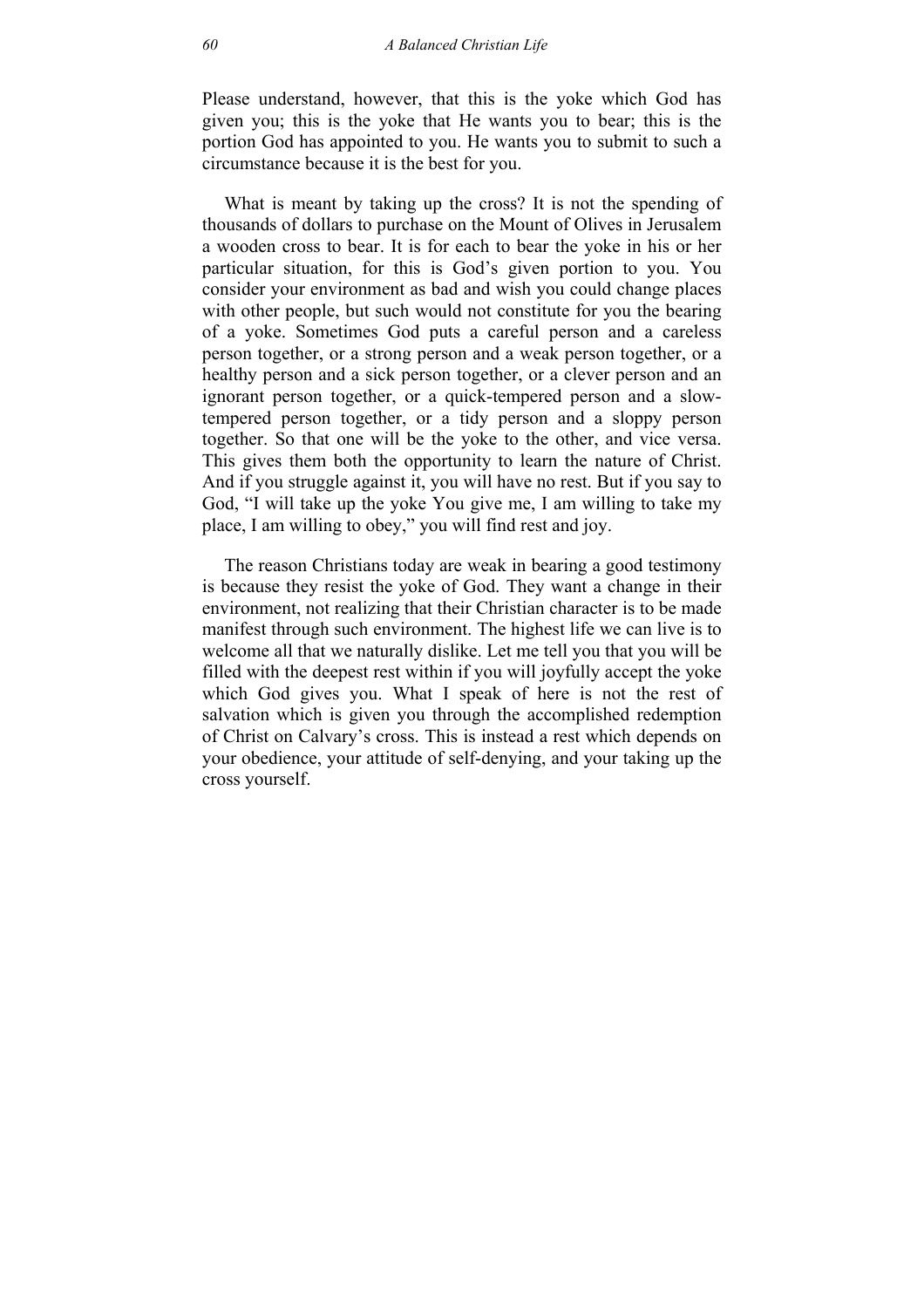I hope all of us will find such a new rest, which, unlike snow that can be quickly shaken off one's overcoat on a wintry day, we do not attempt to shy away from. You and I have no need to struggle over our environment appointed to us, for we can tell God, "I thank You, because this is Your yoke"; even as our Lord Jesus said: "Yea, Father, for so it was well-pleasing in thy sight." And thus will we have joy. Although what happened to the Lord Jesus was most trying, He did not murmur, nor worry, nor plot. He simply obeyed, and hence He could be joyful. We should obey God for the sake of joy, for in obeying Him we do indeed find joy. I know that all of us have many people around us whom we can neither love nor easily labor together with, but I hope henceforth we all will accept whatever comes from God's hand and take up that meek and lowly yoke.

### *Learn of the Lord*

We must not only take up the yoke but also learn from the Lord. His attitude is recorded in Philippians 2.6-8 which states: "who, existing in the form of God, counted not the being on an equality with God a thing to be grasped, but emptied himself, taking the form of a servant, being made in the likeness of men; and being found in fashion as a man, he humbled himself, becoming obedient even unto death, yea, the death of the cross." Two points need to be emphasized here.

*First*, the Lord never stands up for His own rights nor speaks for himself; "who, existing in the form of God, counted not the being on an equality with God a thing to be grasped, but emptied himself." Our Lord is equal with God, sharing equally with Him in His glory and power. The Lord Jesus is one with God. Yet, though it was His right to do so, He did not lift up himself; on the contrary, He emptied himself and took the form of a bondservant, rather than remain equal with God which was His right. How totally unlike the devil who,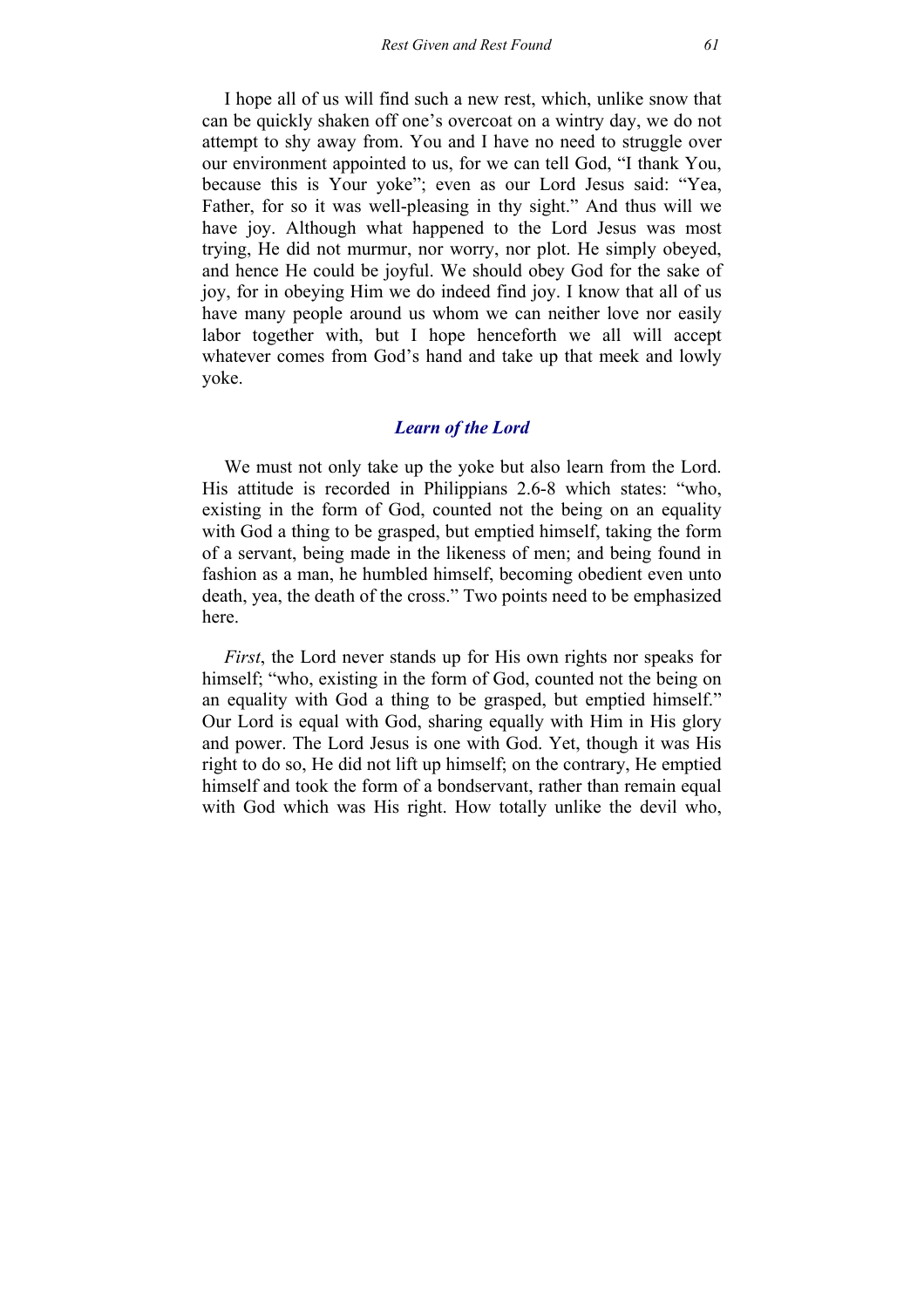being a created archangel, desired to raise himself up to be equal with God. Jesus was completely opposite from the devil. Instead of remaining equal with God, He emptied himself. Please remember, therefore, that none of us should speak on behalf of his or her own rights. Every one of us must be willing to forfeit his legitimate rights.

A sister once ruled her house like a queen, then got saved, and became almost like a maid. When she asked her parents for some pocket money and she was not given it as quickly as before, she was willing to lay aside her position and privilege as a daughter. Being now a Christian, you cannot expect your parents to necessarily treat you any more as their child or expect your friends to necessarily deal with you kindly as before. If they refuse to give you your rights, you should put yourself in God's hand and learn concerning the Lord, one "who, existing in the form of God, . . . [nevertheless] emptied himself." He never spoke for himself, therefore we should not speak for ourselves either.

The rest of a Christian lies not only in his not owing anything to anybody but also in enduring whatever he is owed. Many young Christians had defrauded others before they were saved. But afterwards they try to be fair with people. When Christians now experience any unfairness they feel angry. They do not know that believers must not only be fair to others but must also endure any unfairness meted out to them by others. What the Lord received from others was certainly not fairness. In all frankness and fairness, He had no need to come to this world to become a man in order to save us. But for our sake He was willing to endure all unfair treatment.

*Second*, "taking the form of a servant, being made in the likeness of men." This means He accepted limitation. In heaven, our Lord is free to move wherever He wishes; He could even appear to earthly men as the Angel of God as was often recorded in the Old Testament. But after He was incarnated and took upon himself the likeness of men, He grew up from babyhood to manhood. He grew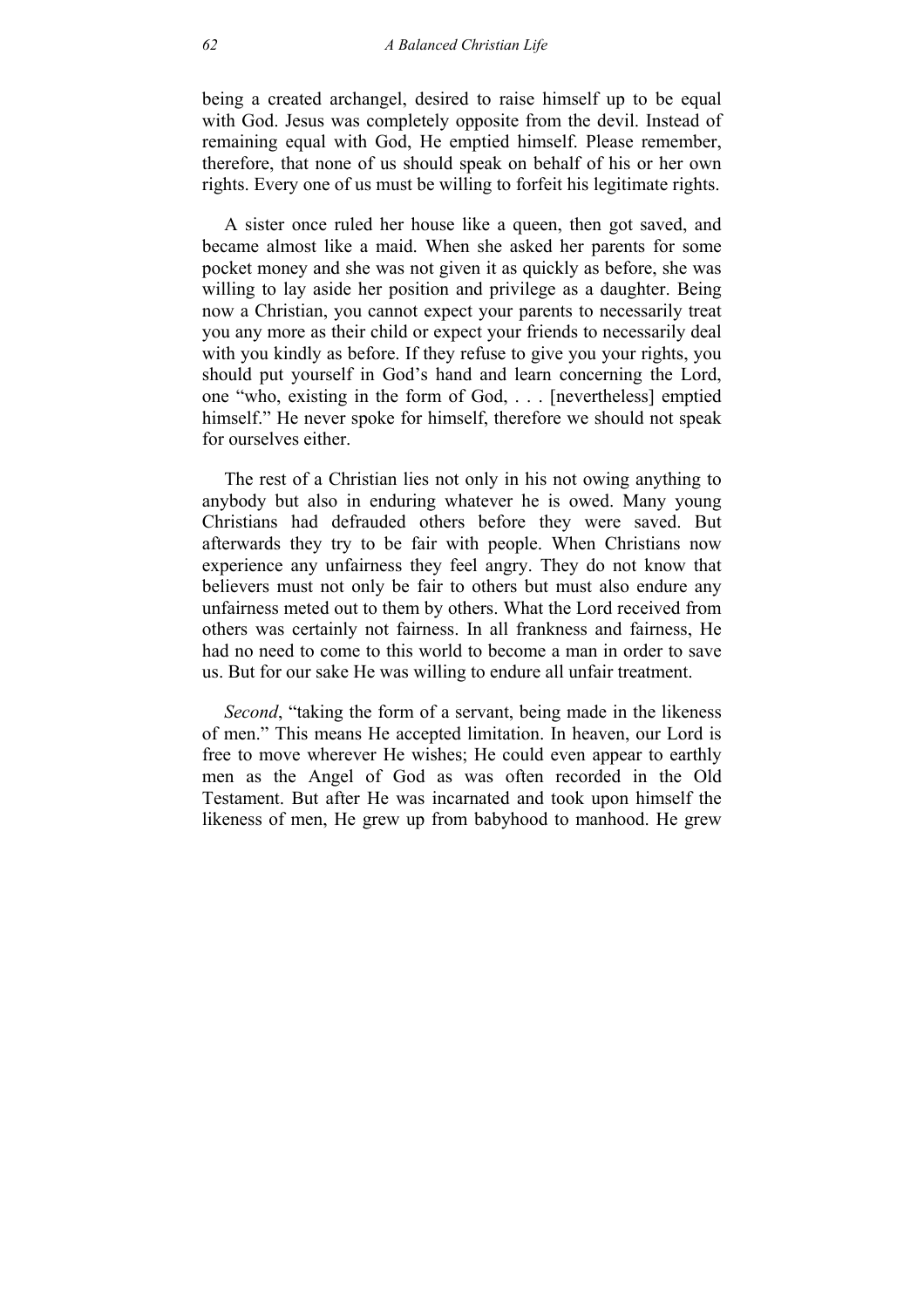according to the age of men, and as man He needed to eat and drink as well as to sleep and rest. This was a tremendous restriction to His Deity. Indeed, He became even more limited by taking the form of a bondservant. As a man, He might not have the freedom of God, yet He still had the freedom of men as well as experiencing the enjoyment that men have. Now, though, taking the form of a bondservant, He sacrificed even the freedom of an ordinary man. He was restricted and bound in all His ways; He knew nothing except His Father's will. What restriction He must have accepted in His humanity! Though being the infinite God, the Lord Jesus accepted finite limitation; and though He became man, He accepted even further restriction.

What about us? Oh, how our hearts rebel against any limitation. How we long to break every bondage and restriction that we may move freely. How we hope that the entire world, be it people or things or events, would submit to our will. How unlike Christ we are. Though He is God, yet He accepted limitation. Some mothers dream of not being mothers but preaching the gospel instead—once a sister told me that if her husband would permit it, she would leave her three children and go preach the gospel in Tibet. She yearned to have all bonds cut off that she might fly away. This, however, is not the Lord's attitude. He is God, yet He was obedient to His earthly parents and cared for His brothers and sisters in the flesh. How we too ought to learn to be obedient; we should not entertain any improper ambition for ourselves. We should submit joyfully if God uses family or children to limit us. It is wrong for merchants to think of not trading, for students to hope of not studying, for teachers to expect not to teach, and so forth. We shall find rest if like our Lord we are willing to accept all kinds of limitations without struggle.

To sum up, then, an unbeliever may receive rest and be reconciled to God. And a Christian will find rest in his soul if he is willing to take up the meek and lowly yoke and learn of the limitations of the Lord in not standing up for his own rights. Day by day the Christian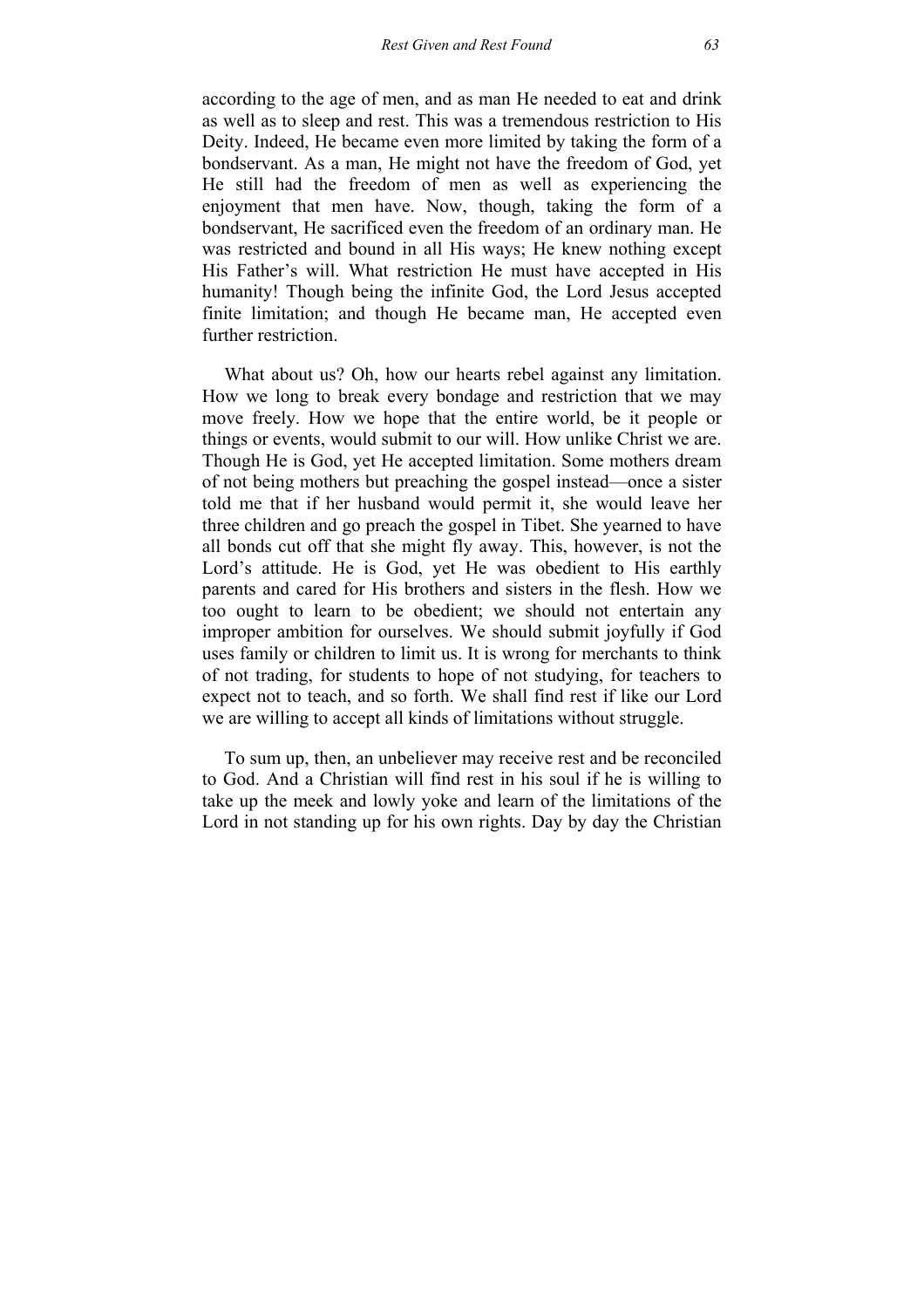accepts the yoke which God has apportioned to him and chooses to live a restricted life for the Lord.

"My yoke is easy, and my burden is light," said Jesus. All who are experienced in Christ will say, Amen. How uneven is the way we choose for ourselves! How troublesome are the things which we do according to our own thoughts! How heartbreaking are the consequences! How difficult for us to advance! But if we are willing to take up the Lord's yoke, and learn of Him, we shall truly see how easy and light are the things which God has given us. His demands as well as the environments He has arranged for us are both easy and light. He will not allow us to go through what we are unable to bear. He knows how to measure to us His burden, and He also knows our struggle. Let us rest in Him. He will not ask something of us which we cannot do. What He apportions to each is what each of us can take. Just as no one would place a heavy iron yoke on a calf three months old, so the Lord will not permit any unbearable circumstances to fall on one who cannot bear it.

Hence whatever befalls us, it has been approved by God as being something He knows we have the strength to bear. God makes no mistakes; therefore, let us not murmur. Even though many of the yokes and burdens He gives us we may not like, let us quietly, humbly, meekly and joyfully accept them all as truly from His hand.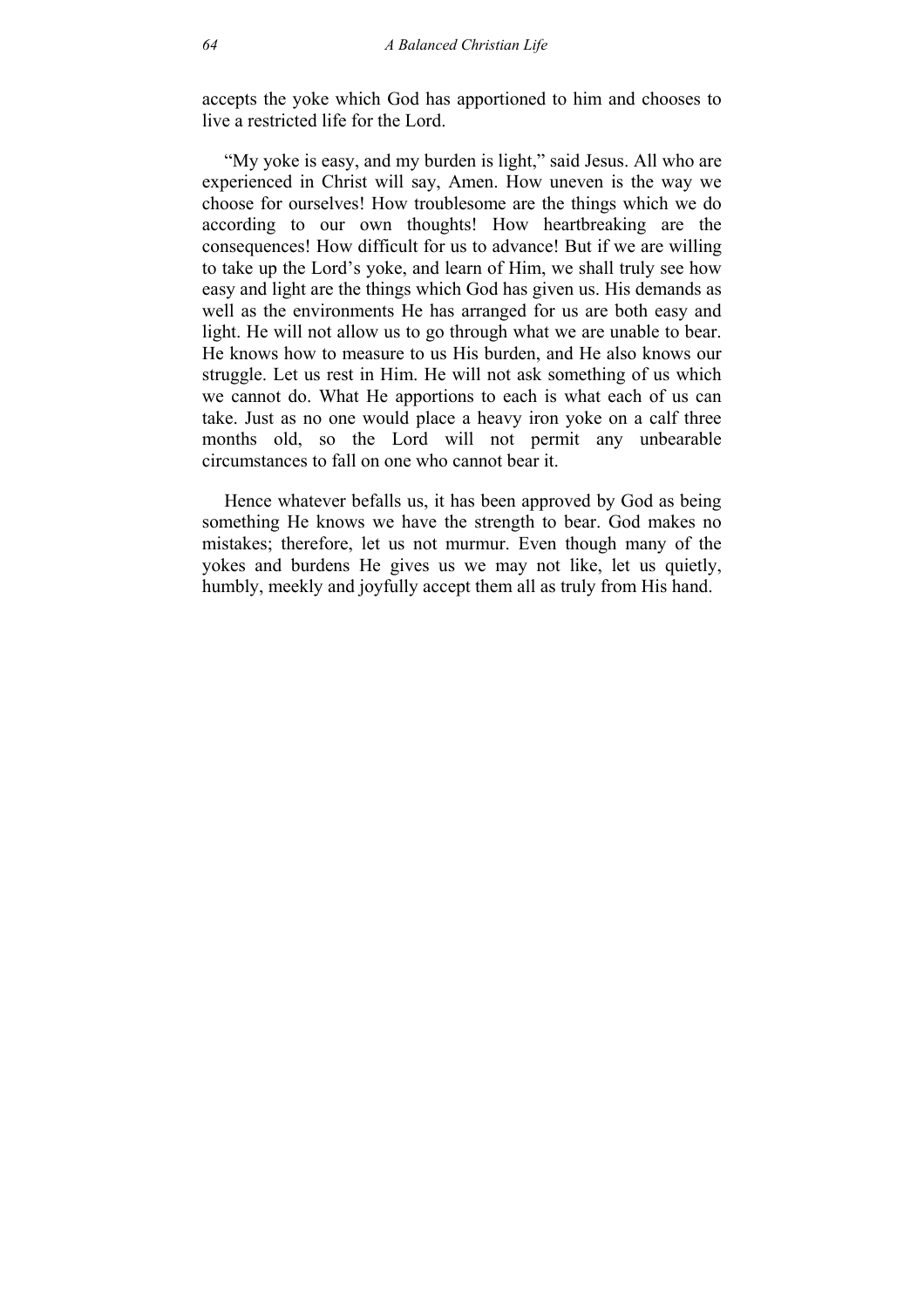

**5Watch and Pray**<br>
Finally, be strong in the Lord, and in the strength of<br>
his might. Put on the whole armor of God, that ye may<br>
be able to stand against the wiles of the devil. For our<br>
wrestling is not against flesh and *Finally, be strong in the Lord, and in the strength of his might. Put on the whole armor of God, that ye may be able to stand against the wiles of the devil. For our wrestling is not against flesh and blood, but against the principalities, against the powers, against the worldrulers of this darkness, against the spiritual hosts of*

*wickedness in the heavenly places. Wherefore take up the whole armor of God, that ye may be able to withstand in the evil day, and, having done all, to stand. Stand therefore, having girded your loins with truth, and having put on the breastplate of righteousness, and having shod your feet with the preparation of the gospel of peace; withal taking up the shield of faith, wherewith ye shall be able to quench all the fiery darts of the evil one. And take the helmet of salvation, and the sword of the Spirit, which is the word of God: with all prayer and supplication praying at all seasons in the Spirit, and watching thereunto in all perseverance and supplication for all the saints, and on my behalf, that utterance may be given unto me in opening my mouth, to make known with boldness the mystery of the gospel, for which I am an ambassador in chains; that in it I may speak boldly, as I ought to speak. (Eph. 6.10-20)*

We are all most familiar with this lengthy passage, and therefore I am not going to expound the entire paragraph but will instead focus only on verse 18, which reads: "with all prayer and supplication praying at all seasons in the Spirit, and watching thereunto in all perseverance and supplication for all the saints." Due to the lack of time, moreover, I will not even explain the first and last phrases of this verse 18. We will concentrate our attention only on the words found in the middle of the verse: "praying at all seasons in the Spirit, and watching thereunto in all perseverance."

The apostle says we should be in the Holy Spirit and should pray at all seasons in the Spirit. Even that is not enough, however, since Paul feels he must add one more thing, which is, watching in all perseverance. Now if I were to say you must be watchful because the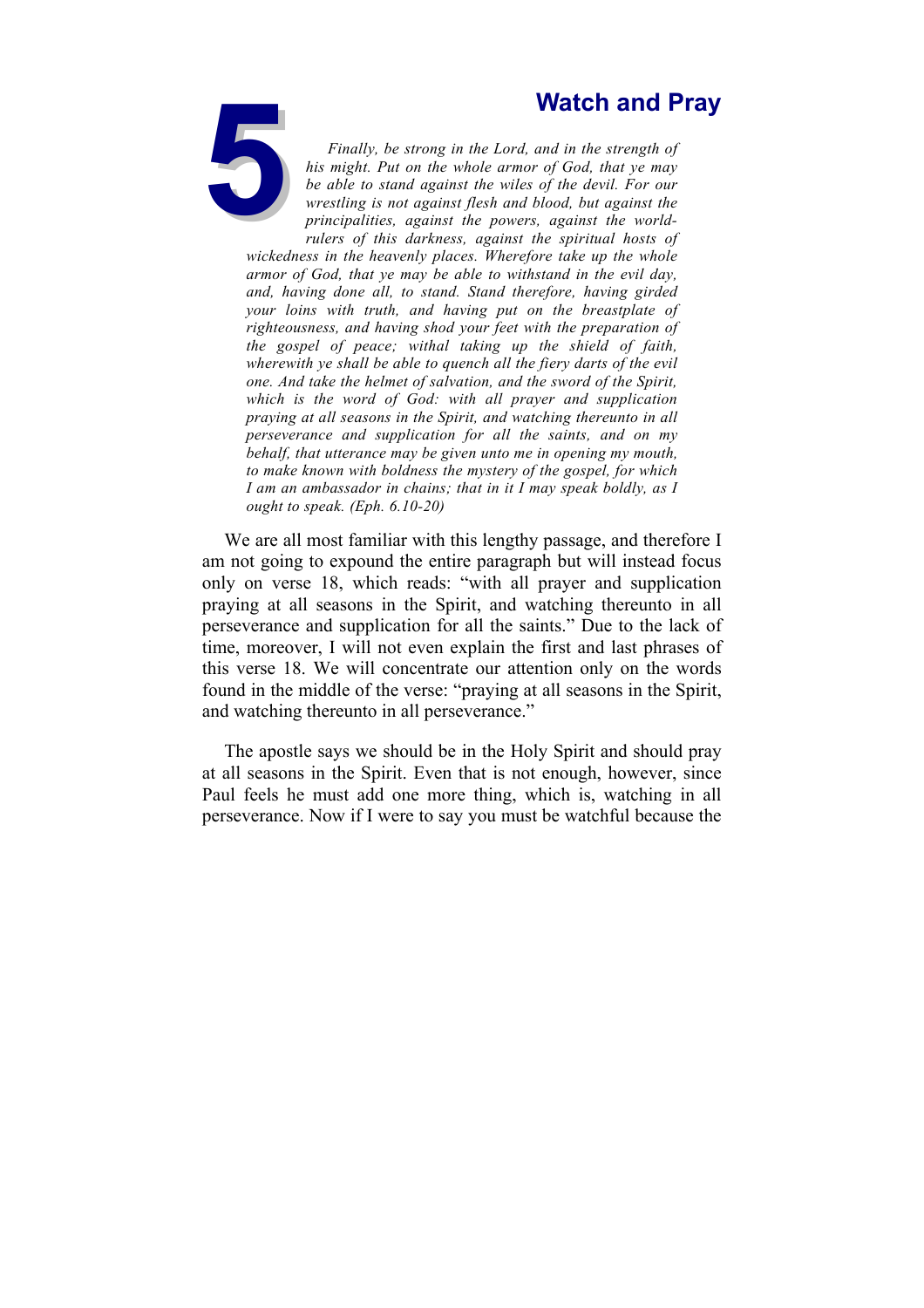Lord is coming soon, you would probably understand. If I were to suggest you need to watch when you are under trial, you would also understand. But here the "watching thereunto in all perseverance" of which Paul speaks may be hard for us to grasp. To what does the word "thereunto" point? It can point to but one thing, which is, that it refers back to the praying and supplication mentioned just before it. The apostle is exhorting us to do one thing—namely, that we be watchful with all perseverance in prayer and supplication. He does not say the Lord is coming soon, nor does he mention any trial. He merely speaks of watching with all perseverance in prayer and supplication.

Many readers do not understand what this means. Let us therefore ask God to give us light that we may know what is meant by watching in prayer and supplication. For if we learn how to watch, we have learned much in prayer. Oh, we must be watchful not only in regard to the Lord's second coming, not only in regard to the danger or trial we may be in, but also in regard to the area of prayer and supplication. Yet what does being watchful mean? It means to have the eyes open, to be vigilant lest anything slip away. The apostle here wishes us to be watchful in prayer and supplication and not only in trial and affliction—because nothing in a Christian's life is attacked more severely than is prayer. Hence we must learn much in prayer if we would advance spiritually.

## *First: The Time of Prayer*

In a Christian's life, no time is subject to attack more than is the time of prayer. It may easily be conceded that we literally cannot find the time to pray. For this reason, unless we are watchful, we simply will not pray.

How strange it is that you have time to eat, to entertain guests, to visit people, and to do many other things, but you cannot find time to pray. Last night, for instance, you acknowledged that a day had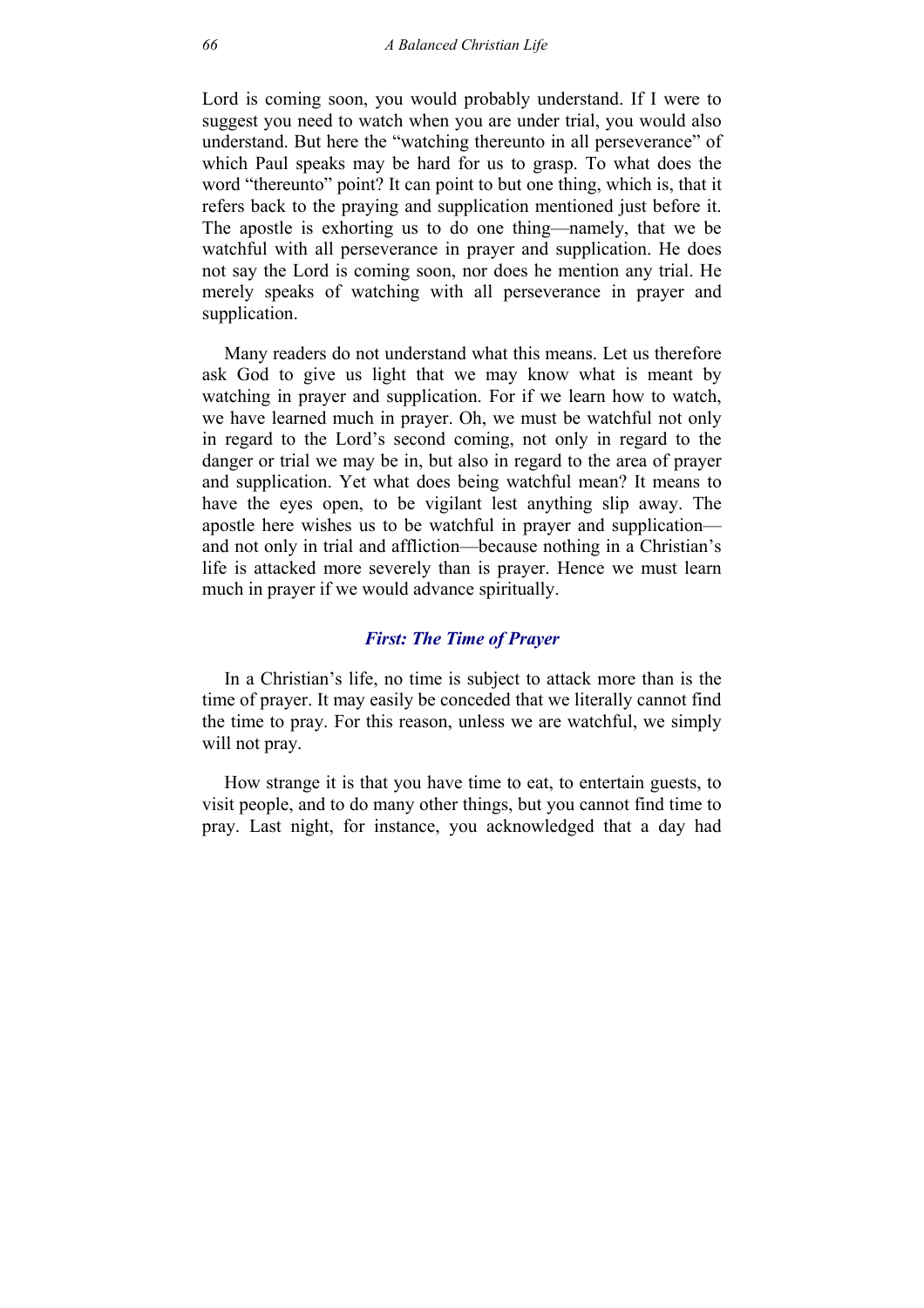passed without you having really prayed. And hence you decided you would find time the next day to give yourself to pray. But on the next day, at the appointed time of prayer, someone turns up knocking at your front door and someone else is looking for you at the back door. How strange that at other times everything is quiet, but at the time of prayer, many odd things begin to happen. If you want to find time for other things, you have the time. It is only when you attempt to find time to pray that you cannot find it. Many are surprised at such experience.

You must recognize the need to be watchful unto prayer. You need to open your eyes wide and be vigilant. You cannot let prayer go by because you do not have the time. You instead ought to investigate why this is so. Realize, please, that this is all the work of Satan. He is trying to disturb you; he purposely creates these obstacles to keep you from praying.

Let me speak most frankly, that the reason why Christians today do not pray well is because they have never examined this matter and kept a watchful eye not to let the time of prayer pass by. This is why Christians have time for Bible study or other work, but they can find no time for prayer. Just here is where Satan prevails. He knows that if believers do not have the time for prayer, they will not pray; and thus he will not be limited in any way.

We know that each time we are watchful it is because there is some danger ahead. Each time we are on guard it is due to an enemy being around. Without any danger or enemy lurking about we would have no need to be vigilant. In other words, whenever there is any need to watch, there must be an enemy or some kind of danger ahead. We must therefore be watchful over the time of prayer and supplication. We must find time to pray. If we wait until we are at leisure to pray, we will never have the opportunity to do so. All who desire to do intercessory work or to make progress in prayer life must "make" the time by setting aside a period for prayer. Let us guard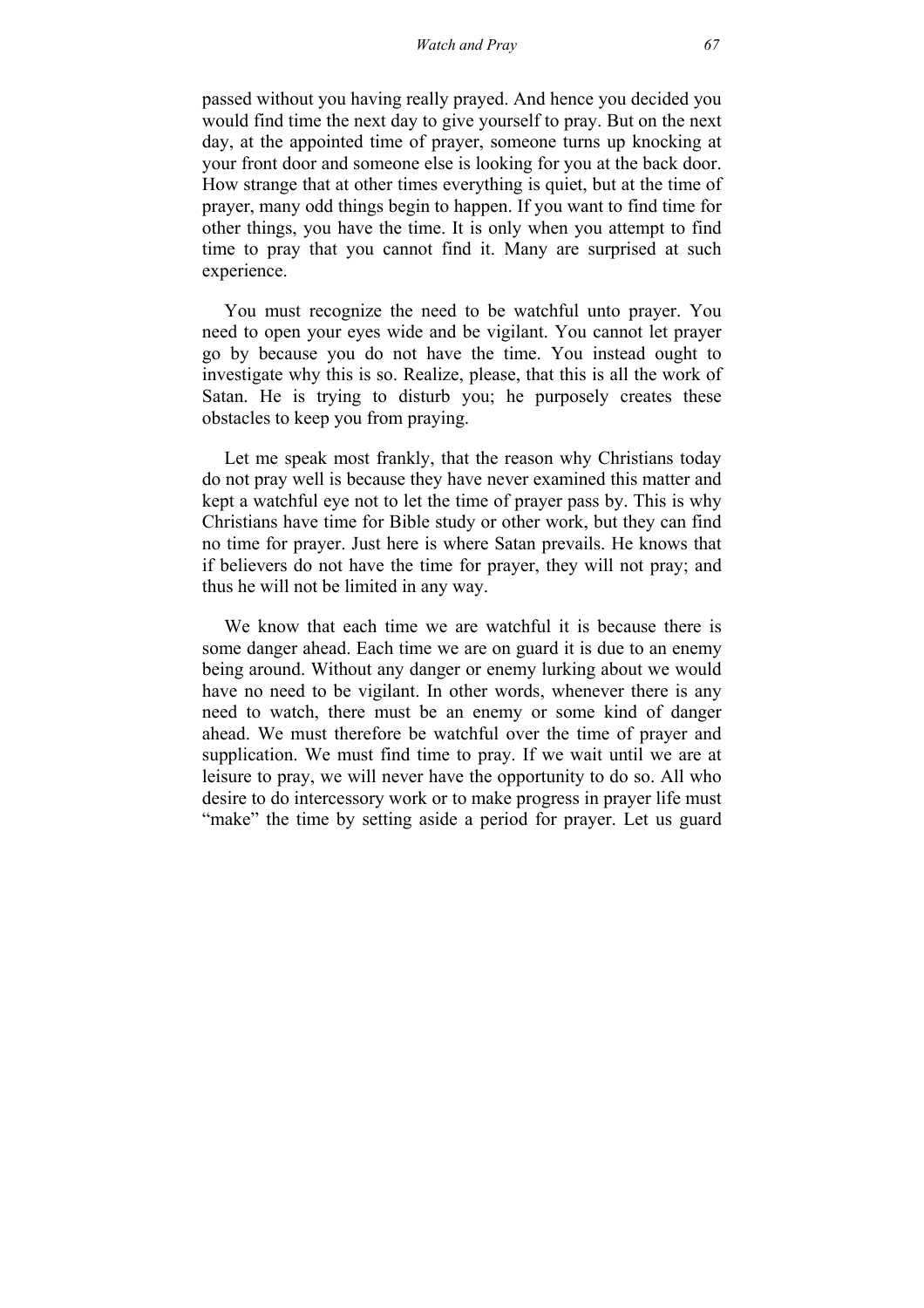this period and hold fast to it. Let us beseech God to give us the time to pray. We must pray the prayer of protection for our prayer time. Pray that the period of prayer may not be lost. For with any such loss we will pray no more.

May all who desire to serve God keep well in mind that their prayer time is the period they must themselves set aside. Andrew Murray once said that whoever does not have an appointed time of prayer has no prayer. Without setting aside a special period for prayer, no one will ever have the time to pray. Yet not only this, but even after a person *has* decided on a time, he must use prayer to protect that time. He must surround his time with prayer so that the enemy may not snatch it away. And this is what is thus meant by watching "thereunto." That which the Christian must watch concerns first of all the very time of prayer.

### *Second: At the Time of Prayer*

We must not only watch over the time of prayer but also guard vigilantly how best to use that time. We must not only look for time to pray, we must keep watch over that time as well. How do we explain this? Well, we realize that at no time is a Christian attacked more than at the time he is praying. During ordinary times, your head may be clear and your thought coherent. But during the time of prayer, your thoughts begin to wander and to become confused. You do not know where you are being drawn to. Initially your body is full of strength, but as you start to pray, your body immediately feels tired and drowsy. In other situations you can usually talk with people until eleven or twelve o'clock at night or you are able to work until a very late hour; but when at nine o'clock you try to pray, you sense a drag and want to go to sleep. You do not understand why initially you are well, but at the moment you begin to pray, you feel tired. You wonder why, if you do other things at that time your spirit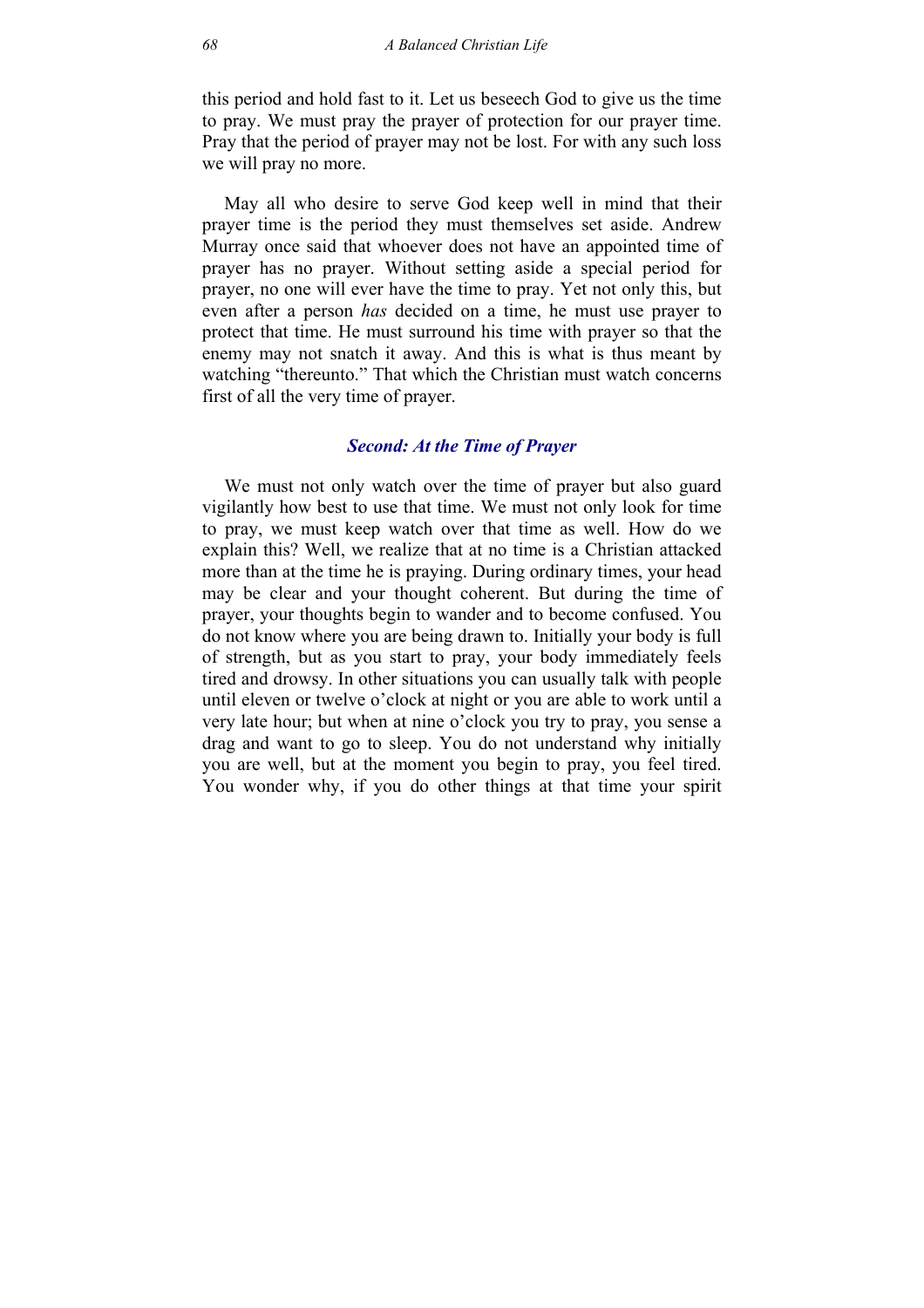seems strong, but that you lose your strong spirit in the moment of prayer.

The explanation for this is that the enemy is hindering you from praying. He wants to cut your line of heavenly communication because he knows the power of prayer. He realizes how prayer will restrict him and how it will bring down power from heaven. Accordingly, the enemy tries his best to attack your prayer. He realizes that unless he manages to cut this line of communication he will suffer loss. He reasons that he can do anything to you according to his whim if only he can hinder you from communing with God. As a consequence, you may do other things without any interference from him, but you will incur his inconvenient attacks once you launch into prayer.

How should we deal with this kind of situation? There is no other way but to be watchful. Hence we must guard the proper *use* of the prayer period as well as the period of prayer itself. Let us open our eyes wide lest we be deceived into thinking we cannot pray today because we do not feel well. We should be aware of the fact that this is but the enemy's attack. Let us not give in to the thought that we cannot pray because we are tired and that we will damage our health if we insist on praying. Such is but the deception of the enemy. If any of us feels weak at the time of prayer, we must not take it as being natural. Furthermore, if we find our thoughts wandering at prayer time, we must not accept this as being natural either. All these simply come from Satan to deceive as well as to attack us.

Therefore, be watchful: "watching thereunto in all perseverance." Use prayer to protect your prayer. Surround your prayer with prayers. Before you do the work of prayer, petition God to enable you to pray without being hindered, that you may pray without feeling weak and sleepy, that you may pray with spirit and concentration, and that you may be protected by the Blood. Tell the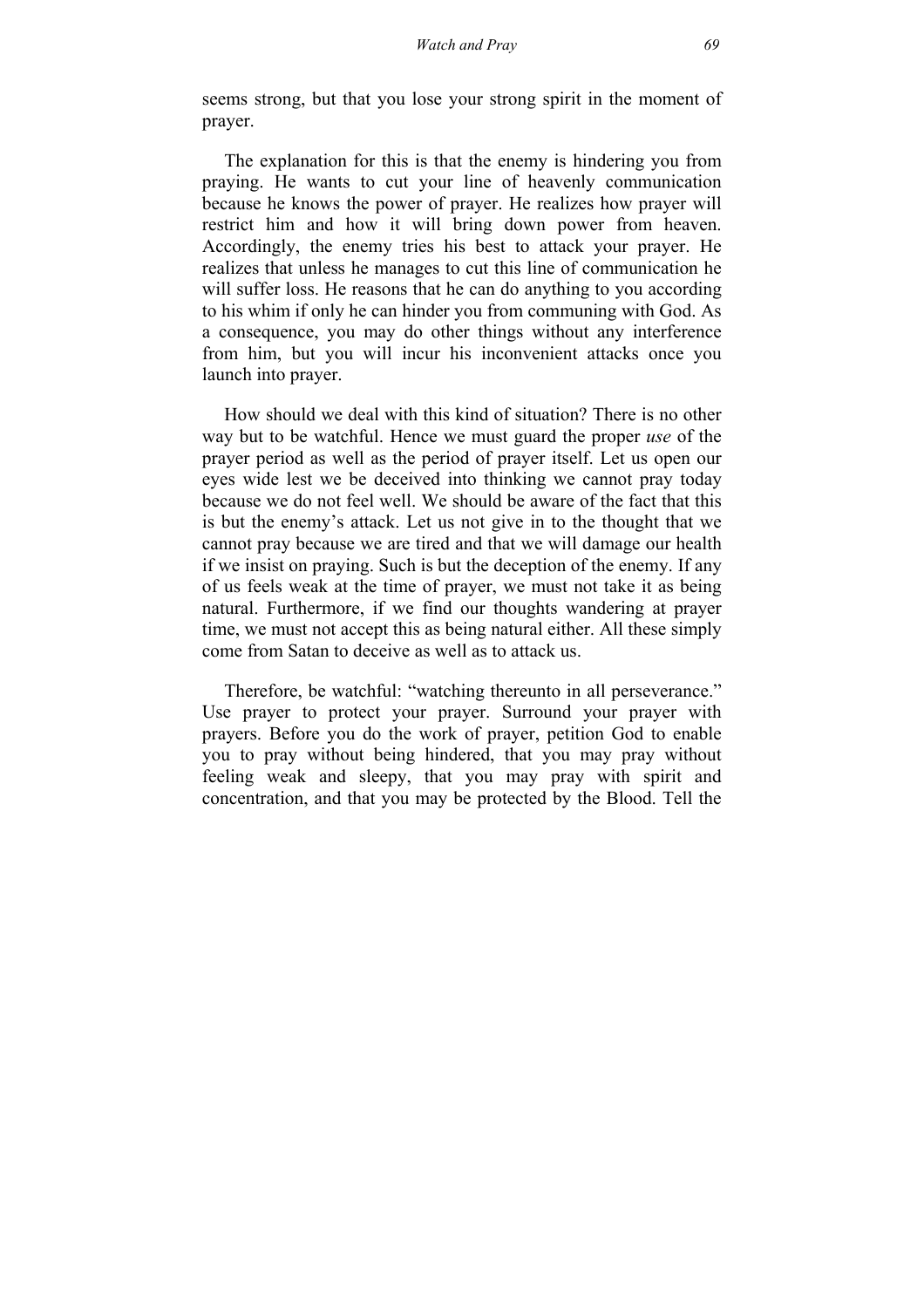Lord: "Lord, protect my prayer that I may concentrate and be powerful in it without being hindered by apparent natural weakness."

Take note that there are two kinds of soldiers on earth: one is the regular soldier who goes to the front to fight, and the other is the sentry. A sentry is not for fighting, he is instead used for selfprotection—that is to say, to guard those who are the fighting men. You may have observed a company of soldiers stationed in a compound. Invariably there will be some soldiers with weapons standing at the entrance. Why do these soldiers stand there? To guard the fighting men within lest the latter be attacked. We know that prayer is also fighting and attacking Satan. We need sentry prayer to protect our fighting prayer. To be watchful is to post a sentry. Hence "watching thereunto in all perseverance" means we must carefully set a watch lest the fighting men (that is to say, our prayers) suffer loss.

In short, we need to watch over two things: first, we must not allow Satan to rob us of our prayer time; and second, upon allocating the time, we must ask the Lord to so protect this time that we may have the strength to properly use it for the work of prayer. And never forget that these apparently adverse conditions are not real but false, they merely being the deceit of the enemy.

# *Third: Prevent All That Is Not Prayer*

In order to pray well, there are many things we have to do. Among them is preventing all that is not prayer. For the enemy will not only take away your energy as well as your time to pray, he will additionally induce you to use many empty words. This is also something to which you should have your eyes wide open. You must refuse to waste your prayer time. The prayers of a great number of people are not real; they use many vain words which fail to accomplish any work.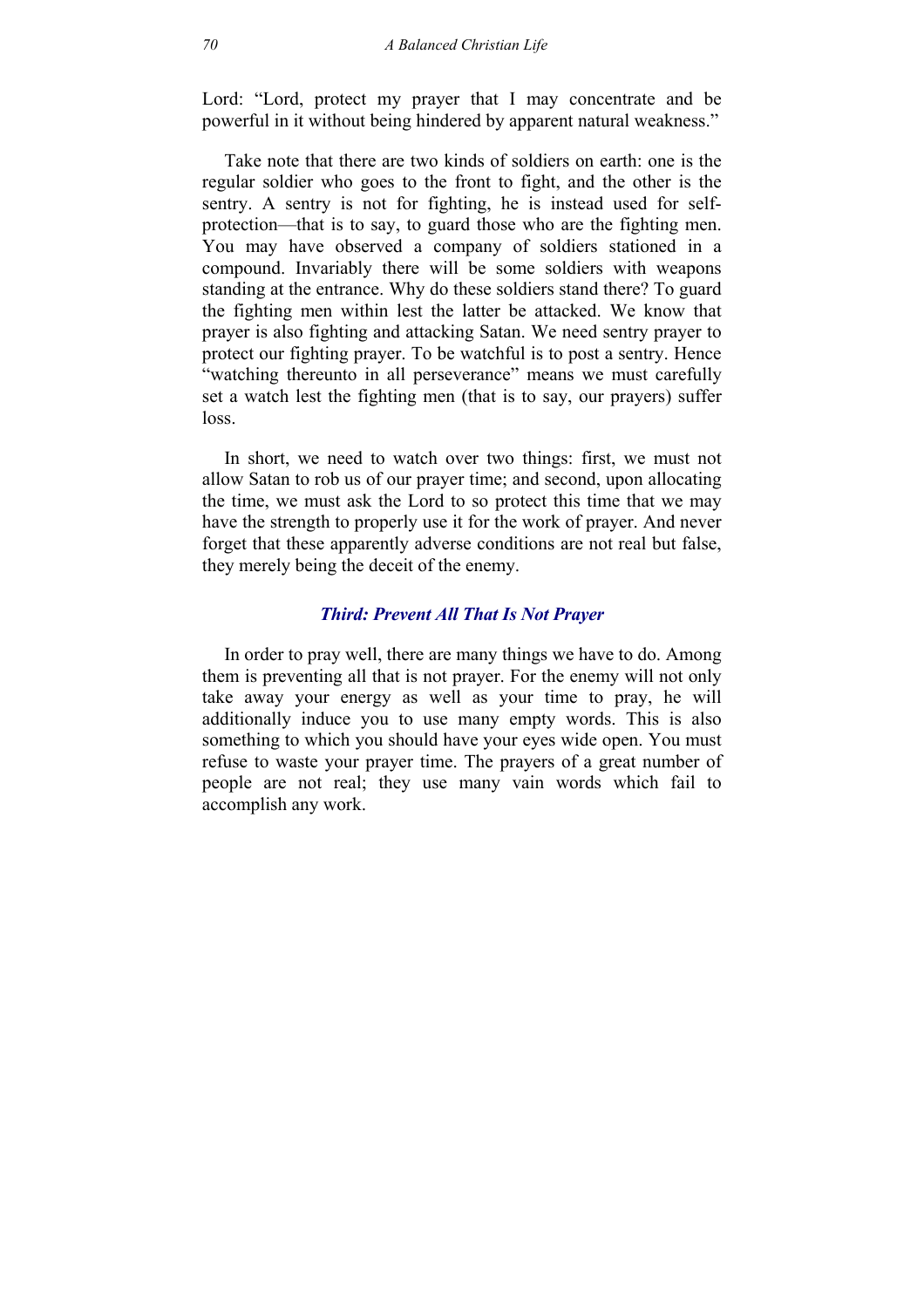Once I heard of an incident concerning Evan Roberts. At first I could hardly believe it. You may know that Mr. Roberts was the great revivalist in Wales. On one occasion there were a few believers praying in his parlor for a specific matter. When one of the brothers had prayed through half of his prayer, Mr. Roberts went over to him and with his hand stopped his mouth and said, "Brother, do not continue on, because you are not praying." When I read of this, I thought this was impossible, and yet Mr. Roberts had done it. I know now that he was right in so doing.

Many words in our prayer come from our flesh. Our prayer may be long-drawn-out with many words which are not real or effective. Frequently, in our time of prayer we circle around the world several times, using up time and energy without obtaining any answer to real prayer. Though you have prayed much, your prayer will not be answered nor will it be effective. You simply expend your time and strength ill-advisedly. Prayer need not be too long. There is no necessity to insert many speeches into it. Be careful lest you have too much argument in your prayer. We need only to present our heart desire before God. That alone is enough. We should not add many other things to it.

If what you say are empty words, you yourself know that God will not hear you. We must therefore take note and be watchful. What do we need to watch? Watch that we do not say any word carelessly before God. There was once a Christian who was quite powerful in prayer. He at one time wrote a hymn in which was found this sentiment: If you come to God, please prepare beforehand what you will ask. Let me inquire of you, How would you go to a judge to present your case? Would you go empty-handed? No, you first would prepare a petition. In a similar manner ought we to go to God. You and I must first prepare what we wish to pray. We ought not approach Him without having any idea what we want. Oftentimes prayers have no power and accomplish no work and therefore go unanswered. Such a result can frequently be attributed to the fact that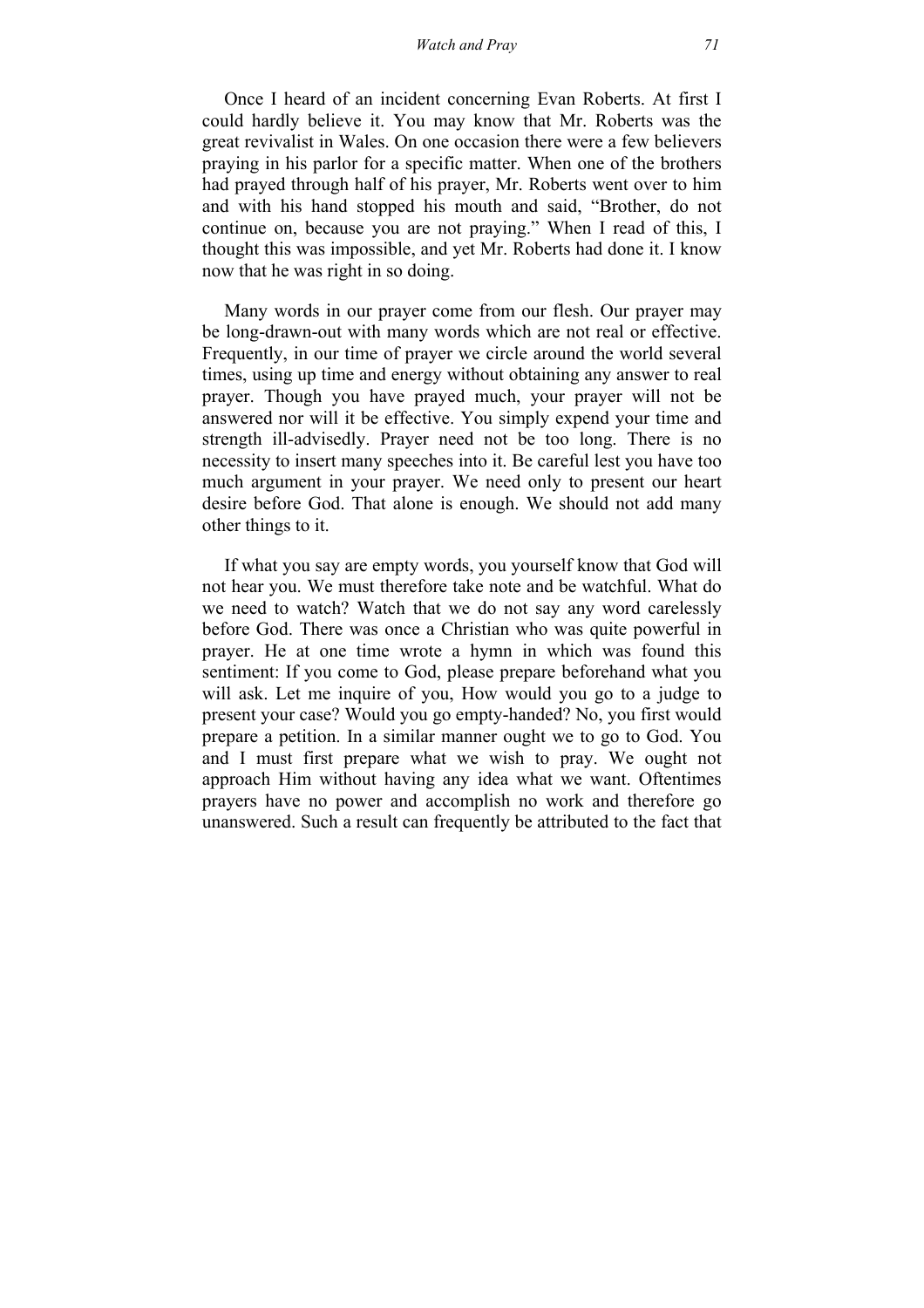our prayers are aimless because they are accompanied by idle words. This again is the wile of Satan. He gets us to utter idle words which are absolutely useless. Our prayers in such case will return to us without changing anything. For this reason, we must watch with vigilance in our prayer.

You thus must first know what your heart desire is. You need to be clear as to what you will ask of God. You cannot come without some aspiration. If there is no heart desire, there can be no real prayer, for all prayers are governed by heart desire. Once a blind man asked the Lord, "Jesus, thou Son of David, have mercy on me"! The Lord answered him, "What wilt thou that I should do unto thee?" (see Mark 10.46-52). Now the Lord today would also ask of you, "What do you want from Me in your prayer?" Many people may have prayed for fifteen or twenty minutes. If you were to pull them aside and ask them what they had asked of God, they would probably not be able to tell you anything exact. Though they have said much, they do not know what they want. There is no heart desire. How can you expect to be used by God in this work of prayer if there is no preparation of heart? We must pay attention to our heart desire before we ever come to pray. Let us search diligently as to what we really want.

There is another matter of equal importance in prayer. It concerns the phraseology we use in it. You will recall how one day a Syrophoenician woman came to the Lord asking for healing of her daughter. The Lord responded by saying: "It is not meet to take the children's bread and cast it to the dogs." Now the Gentiles were considered by the Jews to be dogs. This woman, though, did not mind being termed as such. If she was looked upon as a dog, then let her be viewed as a dog! So she replied, "Yea, Lord; even the dogs under the table eat of the children's crumbs." Now listen to what the Lord then answered her with: "For this saying go thy way; the demon is gone out of thy daughter" (see Mark 7.24-30). This incident indicates to us how important our phraseology before God is. The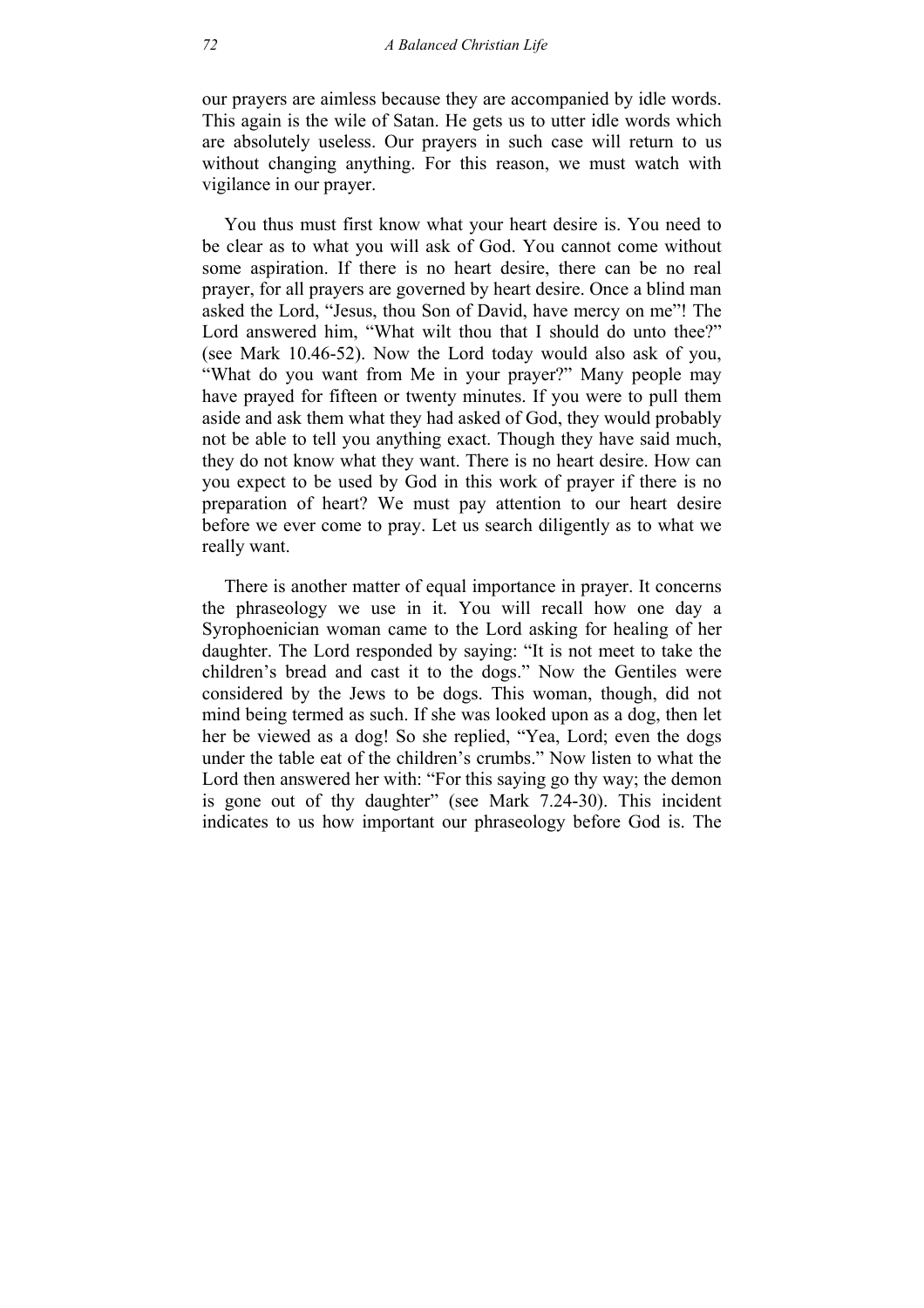Lord answered this woman's request because she has uttered the right phrase. Hence, besides having a proper heart desire before God, we must also see to it that we have the right words with which to express our desire. How often we truly have a heart aspiration within, yet after we pray for a while our words begin to drift away from the burden we have. Let us realize that all powerful prayers have excellent phraseology. Yet this observation is not meant to imply that we should in advance compose a good prayer and then recite it to God.

We have now come to understand two important things concerning prayer: we must pay attention to guard our heart desire and to use the proper words. We shall next notice a third thing. We need to watch as to how we ask. A most pitiful thing is that many who have a proper desire and the right words do not know how to watch themselves in prayer. So that before long their words have drifted far afield—way beyond the point of return. For this reason, in prayer we need to make sure our words do not run wild. Especially in loud prayers should we carefully examine to see if our words have wandered far from the subject. If so, we must draw them back. Such wandering can easily happen because although at the beginning we really have something in heart to ask, yet as we utter one sentence after another we can unconsciously leave the center and move the words of our prayer into other directions. If we realize we have indeed left the center, we must begin anew and redirect our words back to the subject. Let us be careful in having our prayer "hitched" to the goal we have in mind without any let up. It is important in prayer that it is maintained with vigilance and firmness so that no unnecessary words may filter in. What is being emphasized here is that we not allow any unnecessary or vain words to infiltrate our prayer. We must guard against many speeches and arguments invading our prayers.

In conclusion, then, the points we have just discussed include these three things: first, that in order to eliminate ineffective prayer,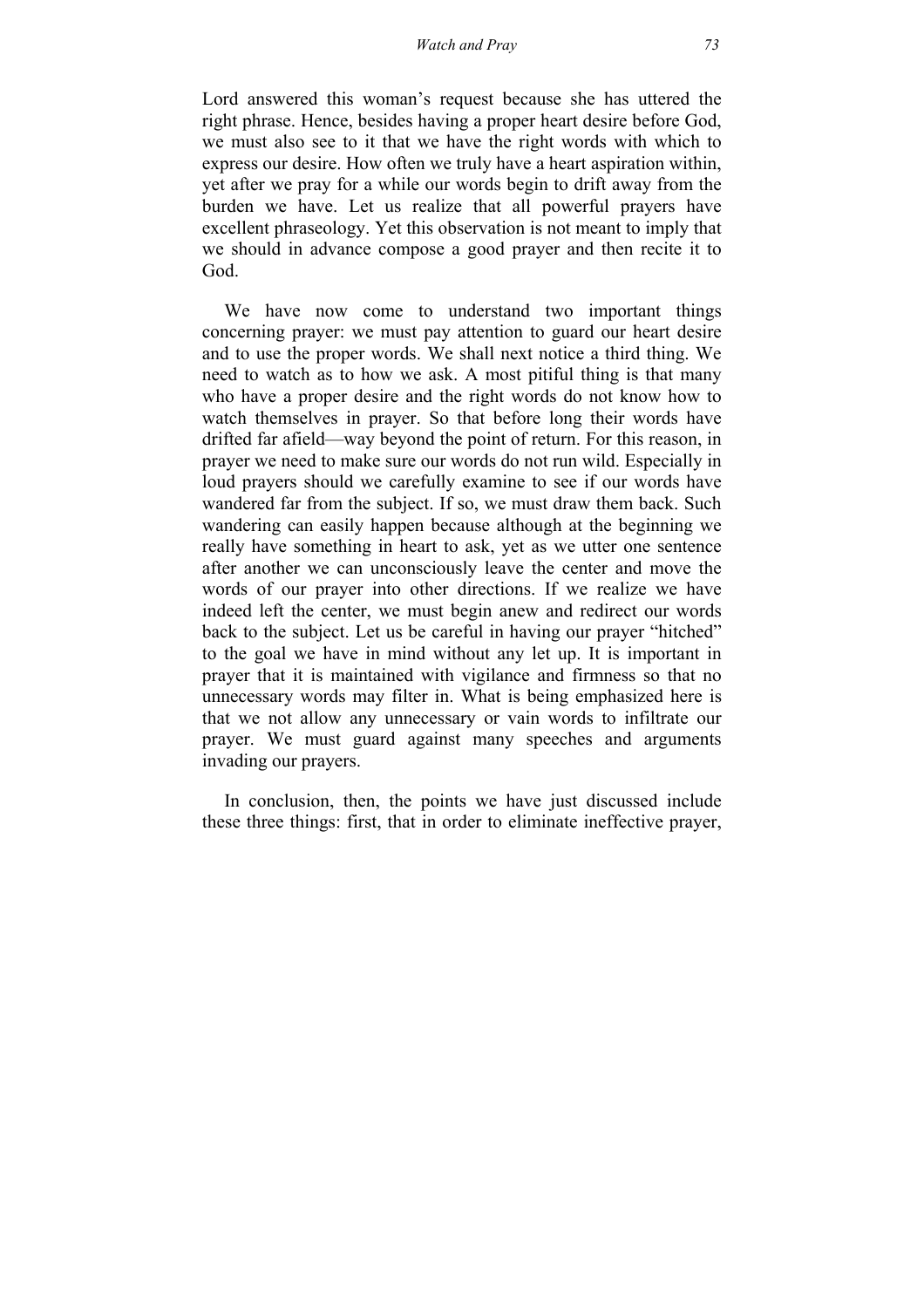we must have a heart desire, that is to say, we must have in view a specific object for which to ask; second, we need to have exact phraseology—our words must be right; and third, we should maintain a good condition during prayer by not allowing unimportant words to be added to our prayer so that we are kept from praying what is not prayer.

# *Fourth: Praying at All Seasons*

For our prayer to be truly effective, we must spread out our prayer like a net. What does this mean? It means we must pray with all prayers so that nothing is left out which should be prayed for. We will not allow anything to slip away. Without such a "prayer net" we will not be able to obtain good results. A person who knows how to pray knows how to pour out his heart desire completely before God. He will use all kinds of prayers to surround as with a net the thing he prays for so that the adversary can do absolutely nothing. Nowadays our prayers are too loose, they are not tight enough. Though we may use many words, our prayers are not well-rounded, thus providing the enemy loopholes through which to make his attack. But if our prayers are like spreading nets, the enemy will have no opening by which to get in. And thus shall our petitions before God be realized.

Let us take the following as an example of this. Suppose a brother situated locally goes to the borderland to preach the gospel. In support of him you have a heart to be responsible for him in prayer. With such an earnest desire, you must lay before God in prayer everything you can think of in connection with this brother's mission to the borderland. You pray for his needs, the train he must take, the rail tracks of the train, his ticket, porters, luggage, lodging on the way, food, health, and the people he will meet on the train. You pray for the house in which he will stay after his arrival, the local people, his manners and attitude among the people he will serve, his preaching, his first work, and his needs for food and clothing in the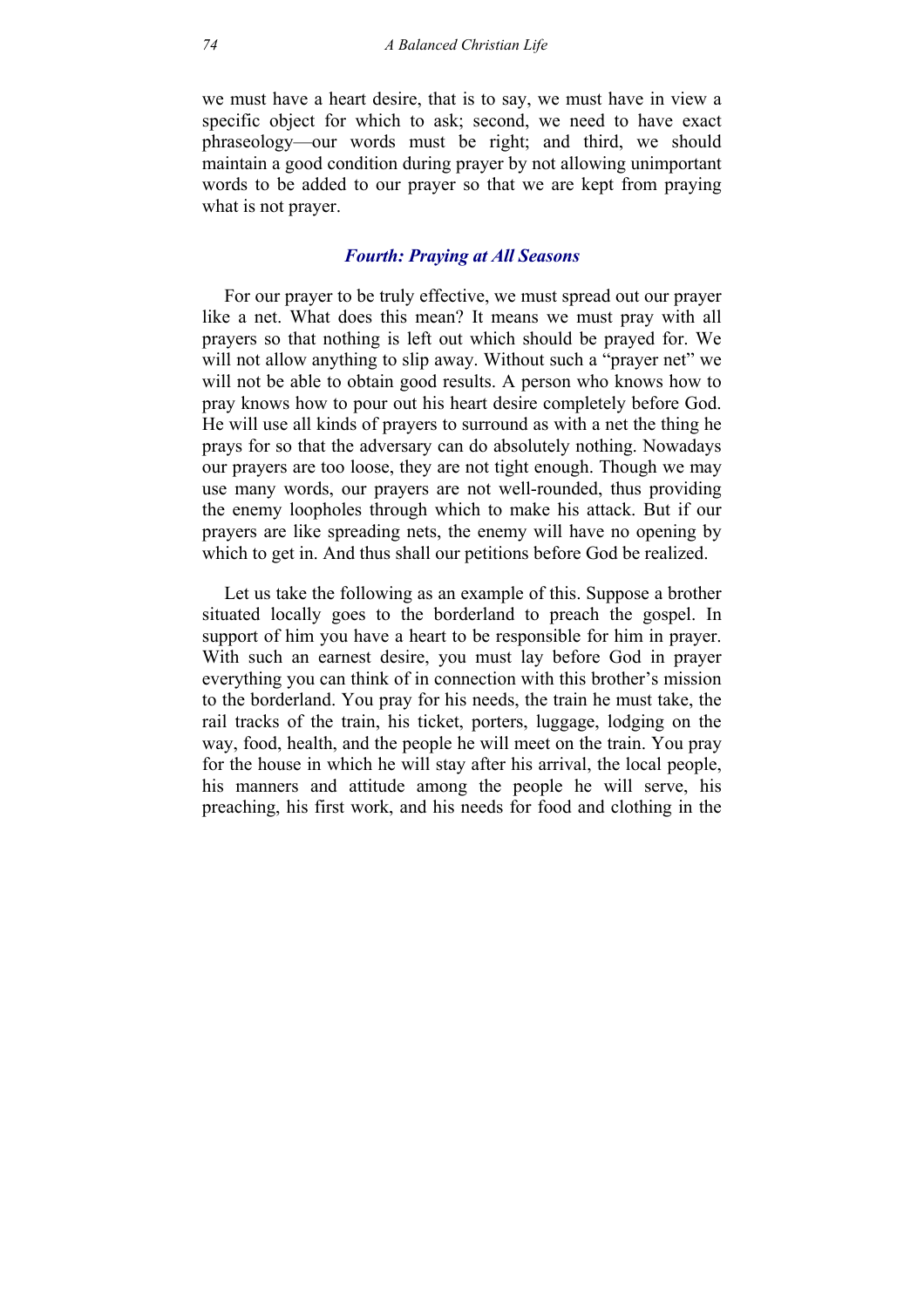borderland area. In short, you pray for everything you can think of in relation to this brother. You even pray for the delivery of his mail, asking God to protect every piece that none will be lost or stolen. This is praying with all prayers, by which you spread as it were a net for that brother, leaving nothing unprayed for so that he may have peace in all things. Satan will not be able to do anything towards that brother because you have already surrounded him with a protective net. With such a prayer net, the enemy's hand is completely tied.

Such kind of prayer naturally requires watching, for unless you watch, you will not know that there are so many aspects you need to pray for on his behalf. A hasty prayer or a passing prayer, a prayer overly economized in time, is usually a careless prayer which gives the adversary loopholes by which to enter in. Oftentimes such a careless prayer signifies a shallow desire. If you did have a deep desire, you would be compelled by the burden within you to pray with all prayers. Naturally, this of which we have been speaking has a close relationship to knowledge. You must therefore watch and open your eyes wide so that you may pray for everything you notice and think of. If you do not watch, your prayer may be concluded in two sentences, since you have nothing more to pray about.

Hence to serve the Lord well in prayer, we need to be watchful concerning time, attitude, and all the various aspects of things until all have been prayed for. This is not an easy task, but it is an expression of great love. If there is no love there, will there be such intercession? Without real love no one will intercede; no child of God will do the work of intercession.

# *Fifth: Watch after Prayer*

A good physician will not only be careful in prescribing medicine but will in addition consider the effect on the patient after he has taken it. For the doctor knows that as the patient's symptoms change, his physiology changes too. The physician must therefore change his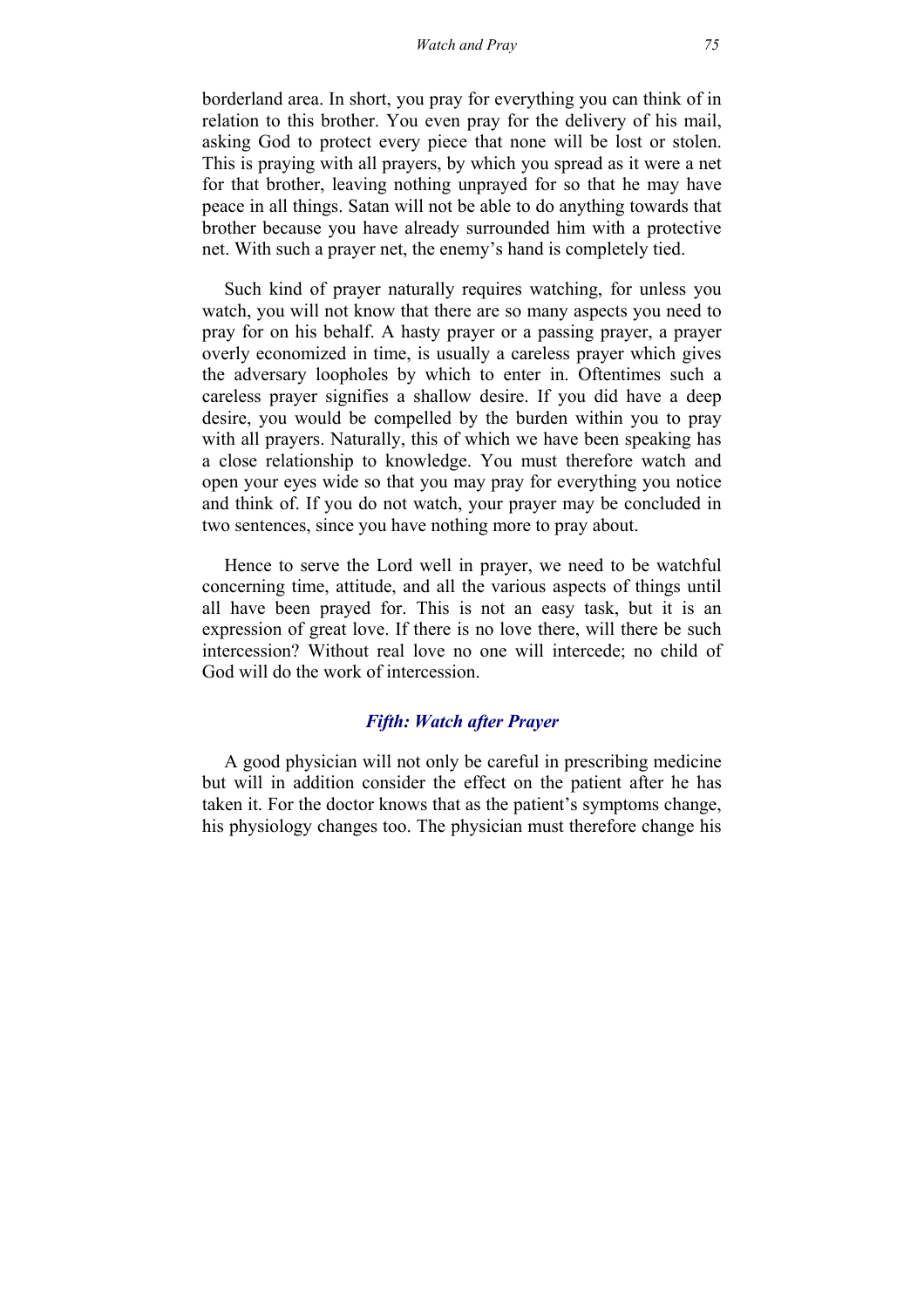method of care. In a similar way, with respect to prayer, after you have prayed, you must be watchful for any new discovery, new change or new attitude. You need to observe continuously if any new phenomenon appears in the person or thing that you prayed for. Otherwise, even though you have prayed, it will be of no avail if there is no watchfulness. It is very essential for you to watch "the afterwards" of the person or thing you prayed for. This will affect your prayer before God. Prayer must not only be with all prayers but in all seasons as well. Not just pray once, but pray many times. Not only with all prayers at one time, but with all prayers in all seasons. Without vigilance, prayer frequently becomes powerless. And thus we must be watchful *after* prayer.

Take as another example the following situation. Say that you pray for one who opposes the Lord. You ask God to make him believe. You pray for him with all prayers, and not just once but in all seasons. Meanwhile, you believe in God's promise and lay hold of His word. After several days, the situation appears to grow worse. He opposes the Lord more than ever before. Many people may ignore the phenomenon and keep on praying the old prayers. This is wrong. Prayer alone is not enough. You must observe and lay his opposition before God, telling Him that the man has increased his opposition. At the same time, you ask God why his condition has worsened and what you should now do. If you are watchful, God may give you light and let you know that this is due to the fact that your prayer has already affected the adversary; otherwise there would not be such a change. The enemy is afraid you will snatch this man away, and hence he has stirred up further opposition in the man. So you may begin to praise God. Although the outward opposition is increased, you know your prayer has touched that person. That is why the enemy has to throw a tighter protective ring around him. But you can now change to another kind of prayer and spread a new net. Perhaps after a little time has elapsed, his attitude begins to soften. Formerly he would ignore you, but now he seems willing to talk with you. At this juncture, you need to spread still another prayer net. In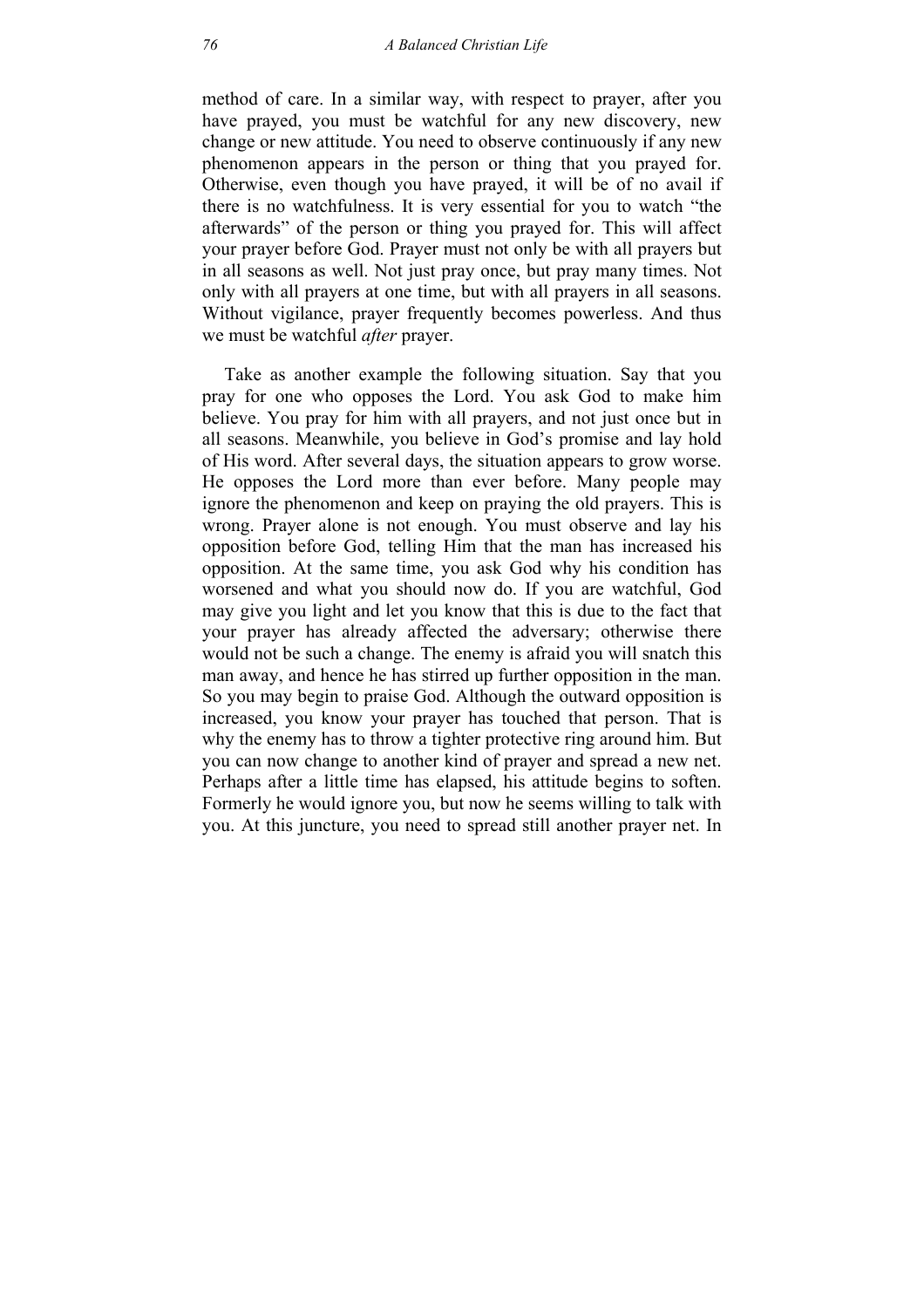other words, you need to alter your prayer according to the changing circumstances. For this, however, it demands much watching. One thing is certain here: that knowledge governs prayer. The clearer you are about a matter, the easier you can pray for it. Hence if anyone asks you to pray for a certain matter that person should clearly tell you about it. For you can pray only as much as you know.

Watching will help us to know which direction our prayer should go as well as how much change has occurred in the person or thing prayed for. We must continually be on the watch so as to notice the effect of our prayer as to whether the situation grows worse or gets better, whether it advances or retreats. Oftentimes we need to keep on watching a person, a work, a trial, or even a brother—because we must be not only faithful but also wise. Our eyes should be as open as they are closed. We need to close our eyes in order to pray faithfully for people, but we need also to open them to notice any change. If we merely close our eyes, the enemy will have plenty of opportunities to deceive us. In Ephesians 6, where spiritual warfare is spoken of, the most important element in it is mentioned last, which is that of prayer. But this prayer needs to be supported with watching. Only in this way will our prayer be effective.

Let us understand that the basic essential is to pray. But if we wish our prayer to be powerful, we must add to it the matter of watching. Unfortunately, many people today have not learned how to do the work of prayer. They are rather vague about it. Today we have no other motive than expecting God to revive us into doing this work. Please do not forget that in the life of every child of God the most attacked facet of his walk is prayer. For without prayer, there will be no power. Because of this fact, Satan especially tries to disturb the Christian's prayer life—causing him to have neither time nor strength to pray, causing him to use many vain words in his prayer, to omit many things without the matter being properly covered in prayer, and to fail to observe the changes after prayer.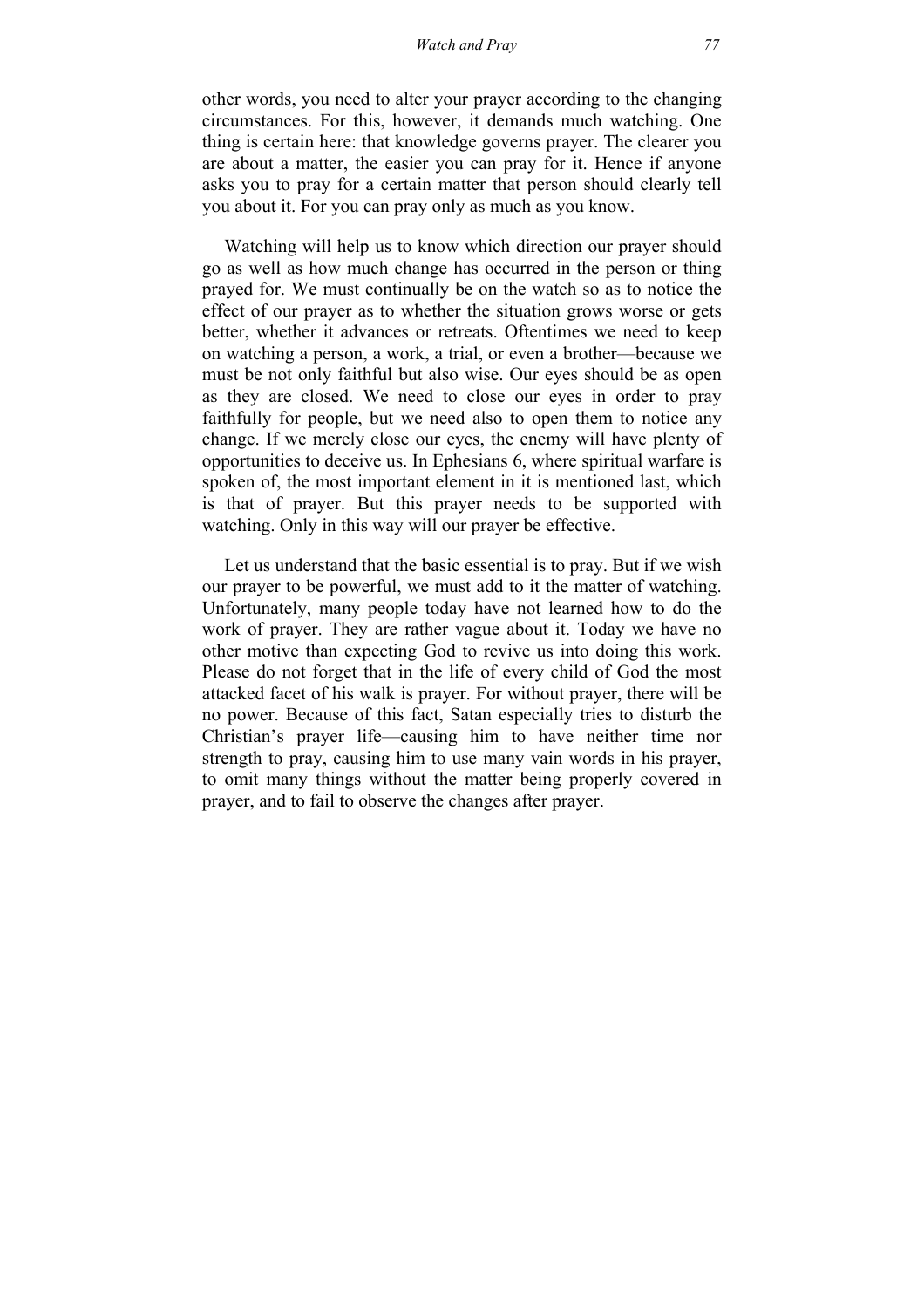In order to learn well how to pray, a person needs to pay attention to these five points. Although these matters are seemingly rather simple, they are nonetheless quite profound. People who have prayed for years have learned these five things well; beginners in prayer, on the other hand, should attend diligently to these five points. And as time goes on, they shall become more experienced in prayer.

May God be gracious to us today that we may pay attention to these five points.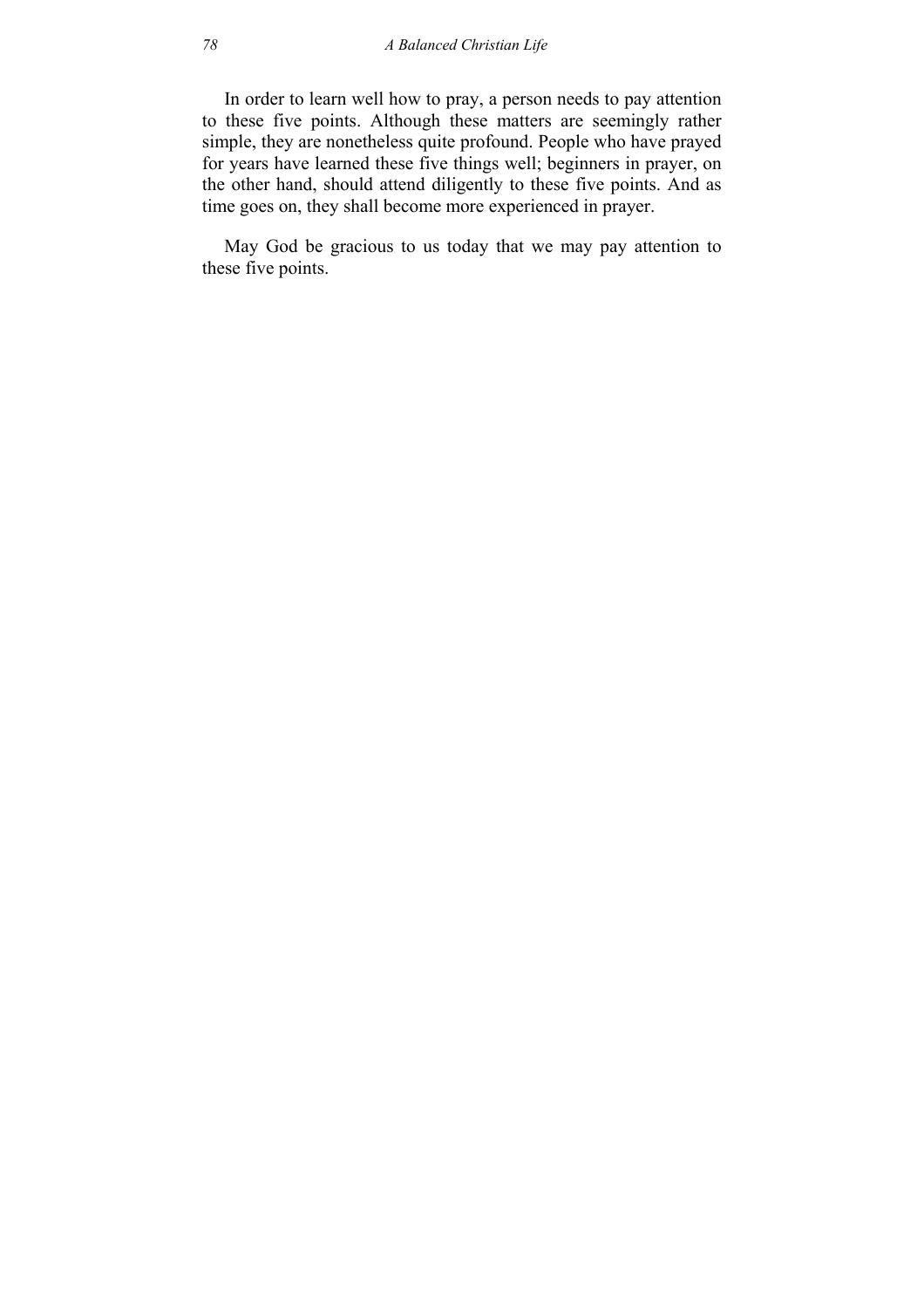# **6The Other Aspect of the Trespass-Offering**



*Jehovah spake unto Moses, saying, If any one sin, and commit a trespass against Jehovah, and deal falsely with his neighbor in a matter of deposit, or of bargain, or of robbery, or have oppressed his neighbor, or have*

*found that which was lost, and deal falsely therein, and swear to a lie; in any of all these things that a man doeth, sinning therein; then it shall be, if he hath sinned, and is guilty, that he shall restore that which he took by robbery, or the thing which he hath gotten by oppression, or the deposit which was committed to him, or the lost thing which he found, or any thing about which he hath sworn falsely; he shall even restore it in full, and shall add the fifth part more thereto: unto him to whom it appertaineth shall he give it, in the day of his being found guilty. And he shall bring his trespass-offering unto Jehovah, a ram without blemish out of the flock, according to thy estimation, for a trespassoffering, unto the priest. (Lev. 6.1-6)*

Let us study very carefully this portion of the Scriptures. It speaks of the trespass-offering which is a very important matter in the Bible. From Leviticus chapter 1 through chapter 6, five different offerings are mentioned. These five typify the different aspects of our Lord offering himself up as a sacrifice. Our Lord Jesus Christ is the sacrifice of God which can be viewed from five different perspectives. Only by so viewing it can the presentation of the sacrifice be complete.

# *The Relationship of the Trespass-Offering to the Other Four Offerings*

What is the relationship between the trespass-offering and the four offerings previously mentioned? In order to answer this, we need to describe these four briefly before we can make a comparison with the trespass-offering.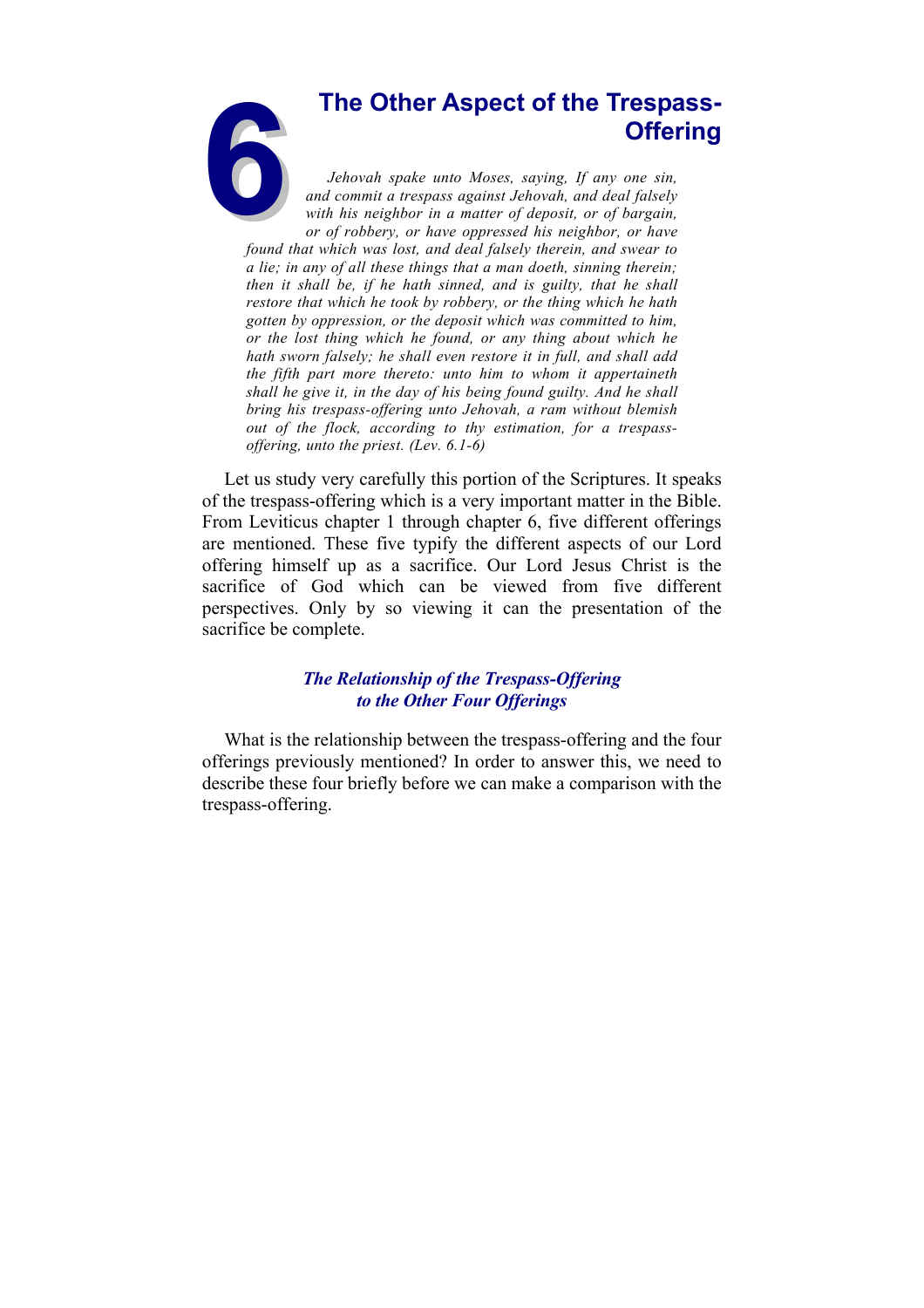1. *Burnt-offering.* This one signifies how our Lord offers himself up wholly to God. It is not for atonement, but by offering himself voluntarily to God He makes the work of atonement possible.

2. *Meal-offering.* There is no blood in this offering, because this one typifies the life of our Lord. His life on earth is most pure—He having lived purely and delicately before God. The emphasis of this offering is on His perfection. He is the perfect Man. Just as flour is good to men, so to us who believe He is our spiritual food.

3. *Peace-offering.* This one symbolizes the Lord making peace between God and men. He causes us to be at peace with God as well as causes God to be at peace with us.

4. *Sin-offering.* This offering suggests how through His redemptive work the Lord reconciles us to God. He makes atonement for our sins that we may be saved by His work.

5. *Trespass-offering.* Some may ask what is the difference between the sin-offering and the trespass-offering? "Sin" points to the sum total of our transgressions before God, whereas "trespass" refers to the sins we commit daily, we therefore being accountable. It may be said that the sin-offering is for our total sin, while the trespass-offering is offered up for our various particular sins which may be counted.

# *The Two Aspects of the Trespass-Offering*

The trespass-offering contains two parts: the first is recorded in Leviticus 5 and the second, in Leviticus 6. In chapter 5 we are told what we must do before God for the daily sin we commit against Him. Chapter 6 shows us what we must do to men if we have sinned against them in our daily life. What we shall focus on now is not chapter 5 but chapter 6, which deals with the action we need to take if we sin against men after we are saved.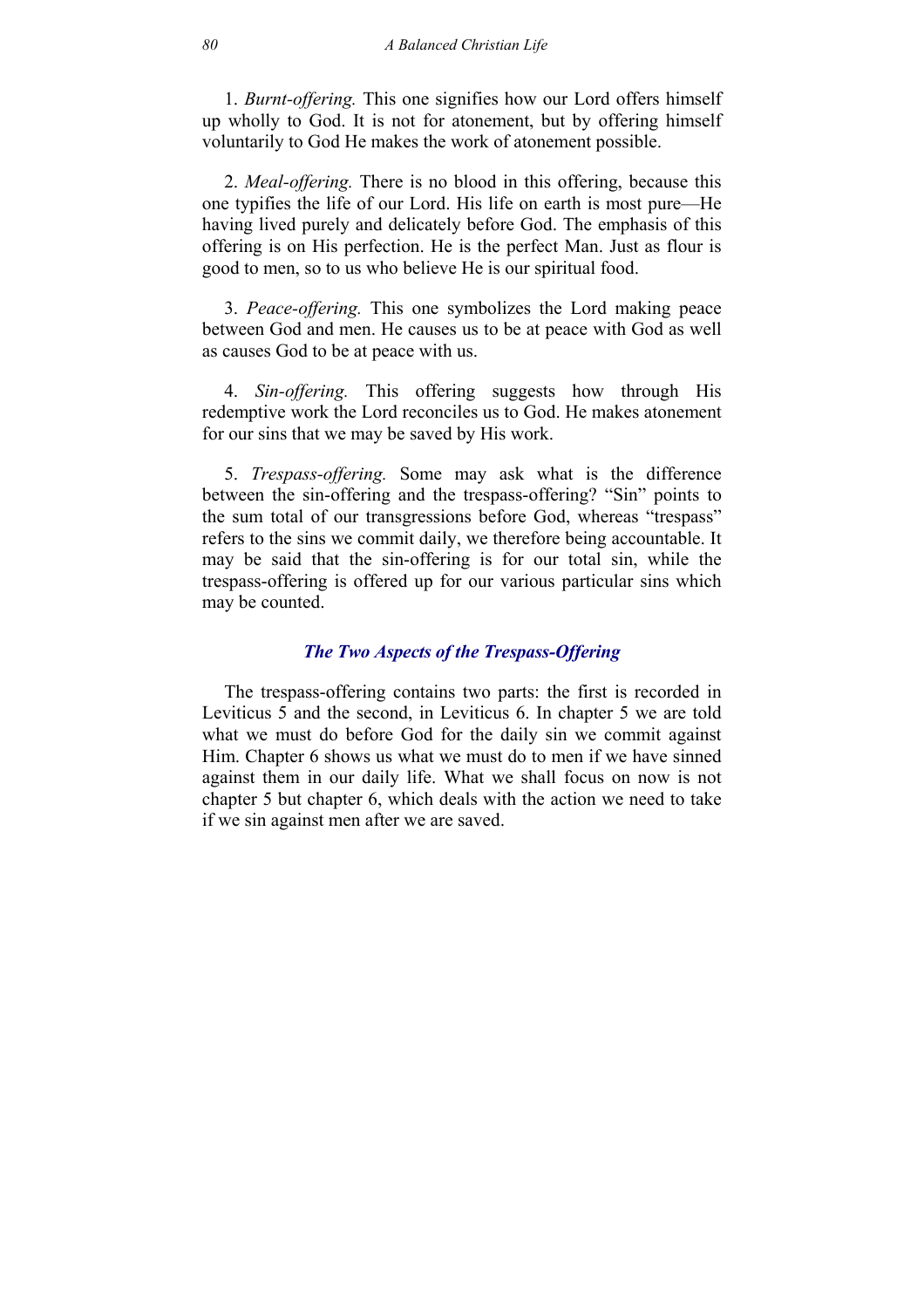# *The Importance of the Trespass-Offering*

I am not to be understood as saying that this offering may save us. We already have the burnt-offering, meal-offering, peace-offering and sin-offering—which all save us and give us life. The trespassoffering of chapters 5 and 6, however, deal with the problem of communion with God. To have life is one thing, to commune with God is another. As you believe in the substitutionary death of Christ and receive Him as your Savior, you have eternal life. But this does not imply that hereafter you will never once lack communion with God. It is true you are saved and that you have communion with God. Yet days after you are saved, you may lose communion with Him if you again sin and refuse to repent. At that time you feel you are far away from God, and you find it hard to pray and to read the Bible. This is not to suggest you are no longer saved. Since you believe, you are saved; and this will never change. Nevertheless, your communion with God is often changeable. If you should not get rid of your sin, you will lose communion with God. Many are saved, but they find prayer and Bible reading a great difficulty. This may be due to their failure to deal with their daily sins.

As soon as we are saved, we have the joy of salvation. We are eager to tell everybody how happy we are that we are saved. Unfortunately, such joy does not last long. Why do we lose it? Perhaps we have spoken an unkind word and have sinned against somebody. And hence we feel ashamed to approach God. The one we have sinned against is another person, yet the one who loses joy is ourselves. We sin against men, but we lose communion with God.

Today we want to learn the lesson of not only being saved but of also maintaining a living communion with God daily as well as to have good prayer, good Bible reading, and a good testimony every day. We can lose communion, though we will never lose salvation: "They shall never perish, and no one shall snatch them out of my hand. My Father, who hath given them unto me, is greater than all;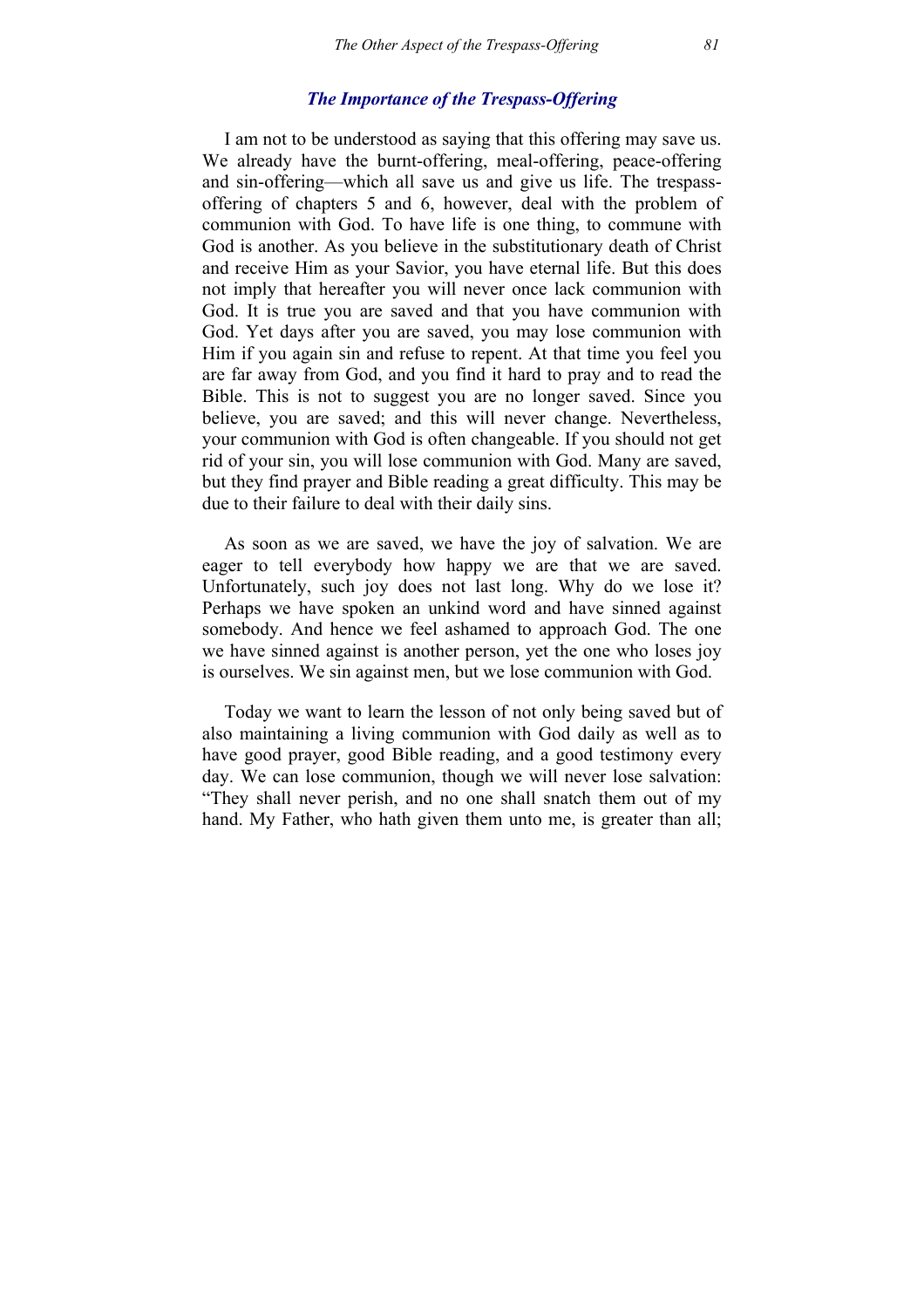and no one is able to snatch them out of the Father's hand" (John 10.28b,29). So says the Lord. Eternal life can never be lost, but there is one thing which may be lost—probably many times a day—and that is our communion with God.

Suppose, for example, a father has told his son he must behave and not do certain things. The son then steals a piece of candy in the cupboard, or plays with bad company, or soils his clothes with dirt. When he hears his father calling him, the son dare not face him. They still have the relationship of father and son; nevertheless, due to his doing something which his father will not be pleased with, the son dare not see the father's face immediately. His heart beats fast as he hears his father's voice, for he knows something is wrong between the two of them. He thinks to himself, How can I face my father? Will this change his relationship as son to his father? Certainly not. *That* relationship will never change; but the *fellowship* between them *will* change. In like manner, let us see that our relationship with God as our Father and we as His children is a life relationship which is not subject to change according to the changing condition of our daily life. What *does* change is that we lose our daily communion with God.

The trespass-offering leads us back to the restoration of our communion with God. As the sin-offering brings sinners to believe in the Lord Jesus, so the trespass-offering leads Christians back to communion with God. The sin-offering takes away our sins which occurred in the days we were yet unbelievers; the trespass-offering, though, gets rid of that which hinders our daily communication with God. One gives us life; the other gives us communion.

# *The Aspect of the Trespass-Offering towards Men*

We have already mentioned how the trespass-offering has two aspects: Leviticus chapter 5 shows us what we must do if we sin against God, whereas chapter 6 shows us what we must do if we sin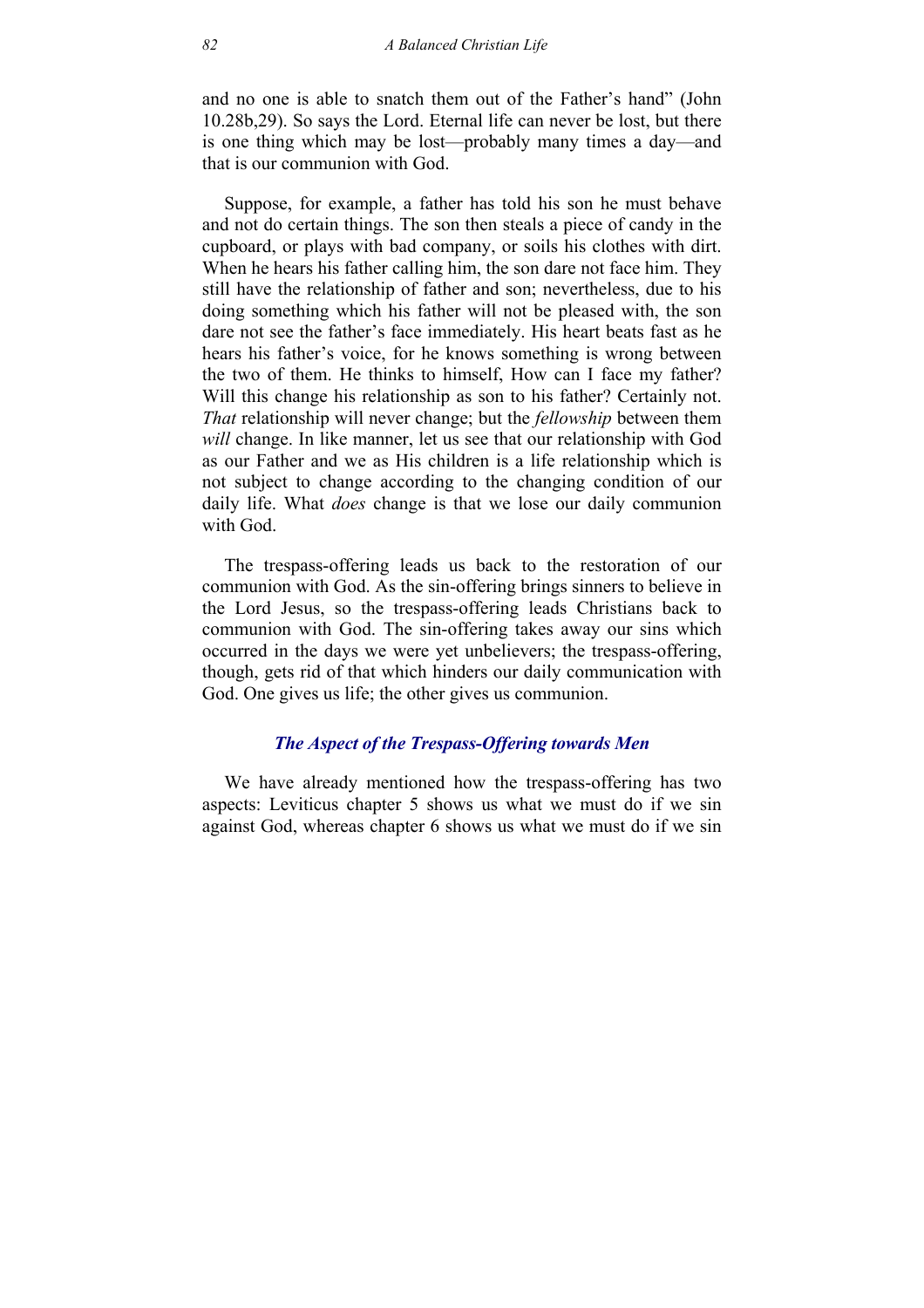against men. The latter aspect is what we would talk about here. If we have sinned against men, thus causing us to have our communion with God interrupted, what must we do? Simply remember that chapter 6 does not deal with salvation unto life but with how to restore our communion with God.

#### *Some Trespasses against Men*

"Jehovah spake unto Moses, saying" (6.1). This indicates that what follows is given by God, not by Moses. God tells us what the things are by which we may trespass against other people. It would appear as though God were giving us a list here.

"If any one sin, and commit a trespass against Jehovah" (v.2). If the trespasses listed below are against men, why do we have here the words "commit a trespass against Jehovah"? Simply because whatever trespasses are against men are also trespasses against God. God is the Creator who created mankind, and hence any sin committed against men constitutes a sin against God.

1. *Being unfaithful in trust*: "Deal falsely with his neighbor in a matter of deposit" (v.2). Such sin will most certainly interrupt our communion with God. Has anyone ever entrusted you with something? Once when I returned to Foochow, someone asked me to take some mangoes to my second aunt. Being a kind of tropical fruit, mango is easily spoiled. Though I tried greatly to keep them from spoiling, their color turned somewhat and they were near the point of spoilage. I thought to myself, If I bring them home, they shall probably spoil; so why not give some of them away for the other passengers on the steamer to eat? I therefore chose three green ones to keep, and gave the rest to the passengers on board. As I was approaching home, however, I felt somewhat uneasy because I was not being faithful to my neighbor's trust, since these mangoes did not belong to me. Whether they were still green or spoiled, I should deliver them all to my second aunt. I felt embarrassed about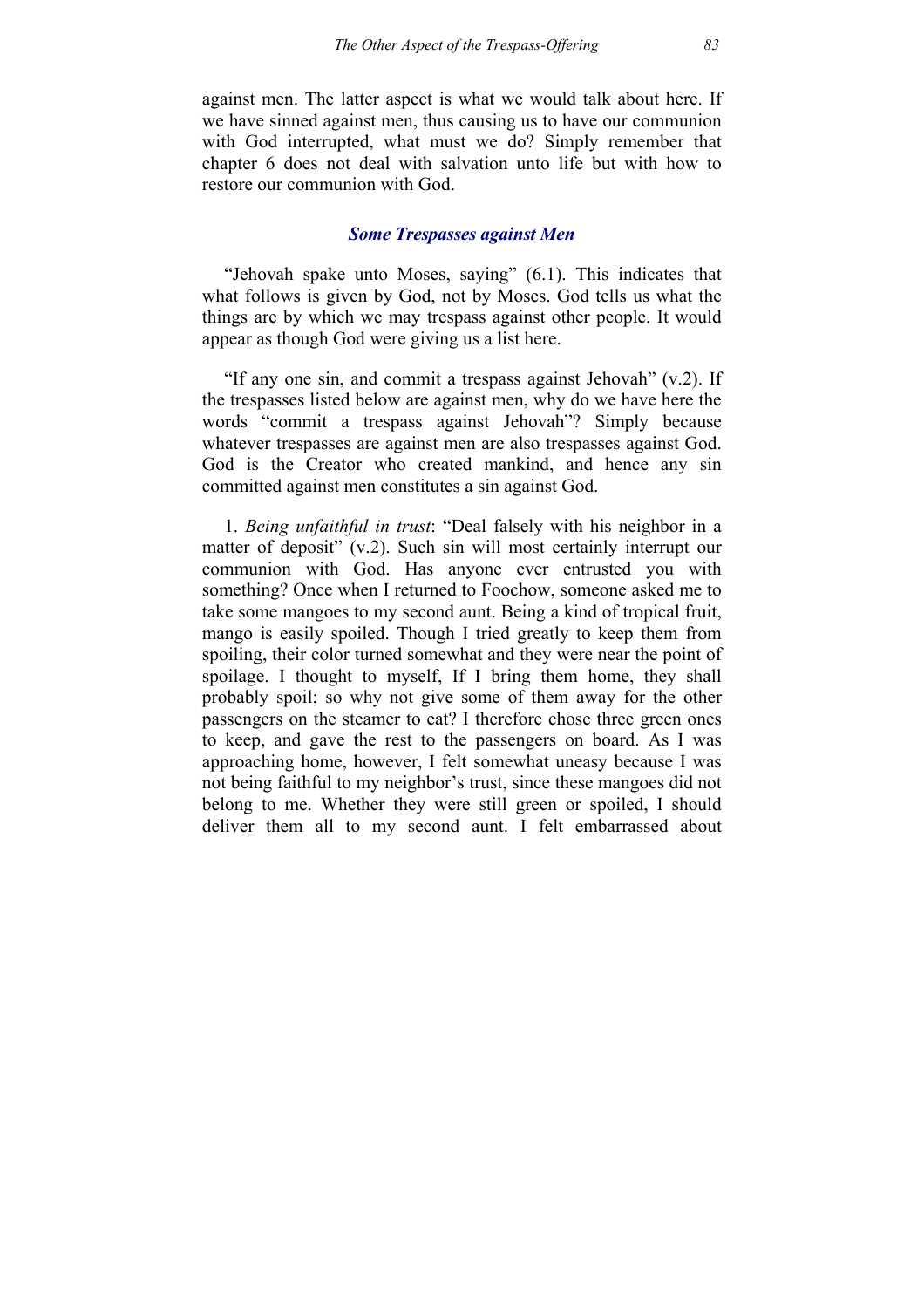explaining to my relative, yet *not* to explain was equally hard, for this would amount to unrighteousness. Finally, I did explain to my aunt what had happened on the steamer.

If people were to entrust us with fifty dollars, we would probably be faithful. But if we were to be entrusted with fifty pennies, we would perhaps not be so honest; because the amount is small, we will not consider them important. Nonetheless, such conduct would be dealing falsely with people, and it would cause us to lose our communion with God. If we are asked to carry a letter, we may not actually open it and read the contents, yet we may wish to examine the outside of it. Now to glance at it unintentionally would not matter, but it would be wrong if we wished to probe the secrets of others. Such can hinder our living and having intimate fellowship with God. I am afraid many do not study the Bible well because of such sin not being dealt with. If we are unfaithful and do not deal with it, we may lose that freedom of communion with God which is so vital to maintain.

2. *Dealing falsely in bargain*: "Deal falsely . . . in a matter . . . of bargain" (v.2). What was mentioned above is a rather common occurrence; but this now before us is not common but is rather special: it is a false dealing in trade. Yet please understand that this is not just a matter for the merchants; even people who are not in business may commit this sin. This is a matter of concern for every brother or sister in Christ.

I heard once about a family of four who were together in a bus. The mother asked her son to count out seventy pennies to be given to the conductor later. Actually she should have paid seventy-two pennies, but she attempted to save back two of them. This was not the dishonesty of the conductor but that of the passenger. Sometimes in a trolley car, three stations may have already been passed before the conductor comes to receive the fare. Will you be honest and pay the full fare? Or will you only pay the necessary amount from the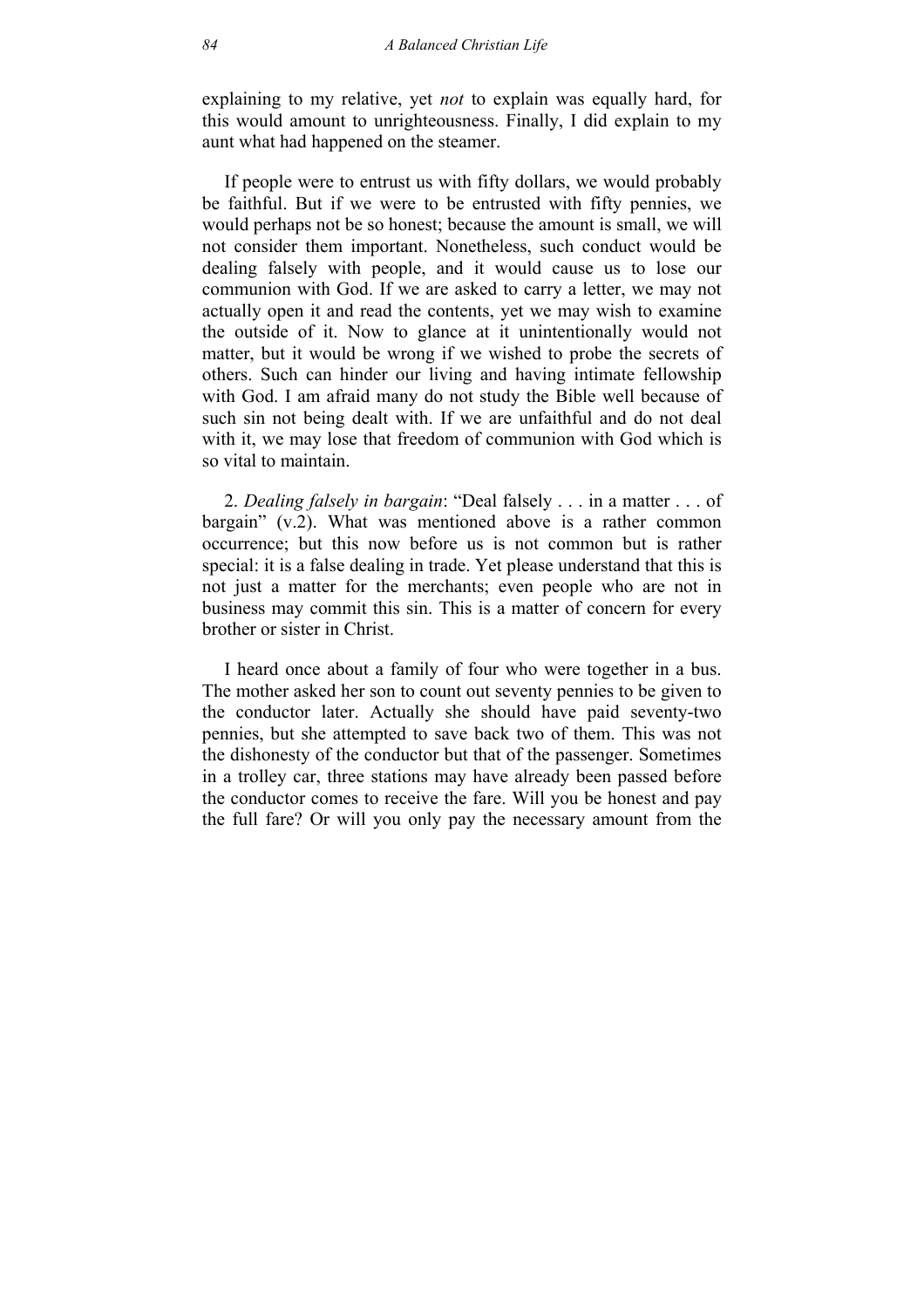current station? You may think, Why not save the money for myself instead of letting the conductor pocket the money. Yet that is an unrighteous attitude. As a Christian, you should not deal falsely. We Christians should not be careless in these matters. Sometimes in buying things we may inadvertently be given back two dimes. And if we become happy over the extra money gained, it is an indication that we love sin. You may think this to be a small thing, but we as believers cannot let it slip by.

Some brother has remarked to me that without telling a lie no business can ever be carried on. But let me tell you, we must do business honestly. At the beginning this principle may be more difficult to follow, yet at the end it will be profitable. Many honest brethren can testify to this. We do not need to lie, nor should we lie. If we lie in trade and bargaining, we shall lose our communion with God. This is something we do need to deal with.

3. *Robbing other people:* "In a matter . . . of robbery" (v.2). To rob or to usurp is a committing of the same sin. Whether something not yours is obtained by force or through an improper method is robbery. For example, suppose you are made the executor of a will. Do you faithfully carry out the will or do you try to retain something for your own self? If you alter the will of the deceased through any mishandling of it to suit your preference, you rob other people of their rightful property. Some of you may have been soldiers or custom inspectors in the past. Whatever you gained by an improper method can be deemed as robbery.

Believe in the Lord and receive life—this is a spiritual fact. Every one who trusts in the blood of the Lamb has his sins forgiven—this is also a spiritual fact. But if you sin against another person, God cannot forgive you on behalf of the other man. Suppose, for example, that I sin against brother Wong. God cannot forgive me on behalf of brother Wong if I only confess my sin to God. Sin committed against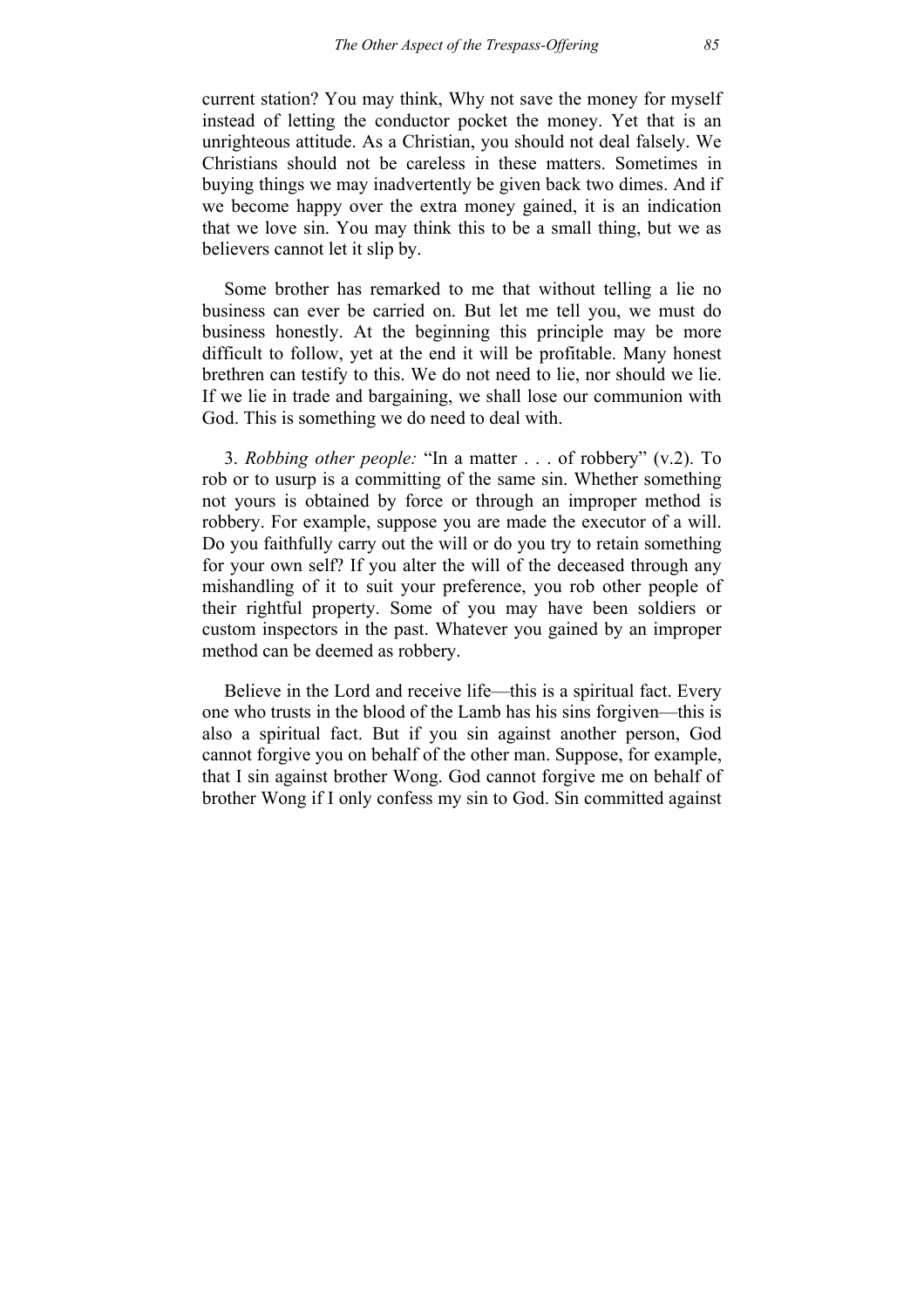other men must truly be dealt with, for although such sin will not take away life, it certainly can interrupt fellowship with God.

4. *Oppressing a neighbor*: "Or have oppressed his neighbor" (v.2). The term "neighbor" in the Old Testament points to another person. It does not necessarily only mean one's next door neighbor. It is a Hebraism. For a mother-in-law to oppress her daughter-in-law, for parents to oppress their children, for teachers to oppress their students, for people in high position to oppress those in low position—any of these is counted as "oppressing one's neighbor" and is an act with which God is not pleased. None of us may live carelessly. We must deal with these things. Many husbands are rather neutral; many wives are ferocious; many mothers are merciless. How frequently we oppress people and ill-treat our servants. Yet they all are equally created by God, and therefore we must not treat them unkindly. Sometimes they are in the wrong and may be unreasonable, but they do not have the environment, position and education we have. How can we expect them to be as understandable as we are. Even if they are wrong, we cannot oppress them. A Christian should not be unjust to other people, and neither can he oppress anyone. For God is not pleased with either kind of action.

5. *Dealing falsely with lost things*: "Or have found that which was lost, and deal falsely therein" (v.3). Though we may not take this matter seriously, it is nonetheless a trespass. We may speculate that there is nothing unrighteous in picking up what was lost. Still God declares that it is a false dealing. No Christian should take as his own what belongs to other people. Many have the idea that it is better for money to fall into their own pockets than into the pockets of other people. But this is unrighteous thinking. Once on a trolley car I saw someone drop a penny when he was counting out money for the fare. Another person immediately stepped on the coin so that the owner would not be able to find it.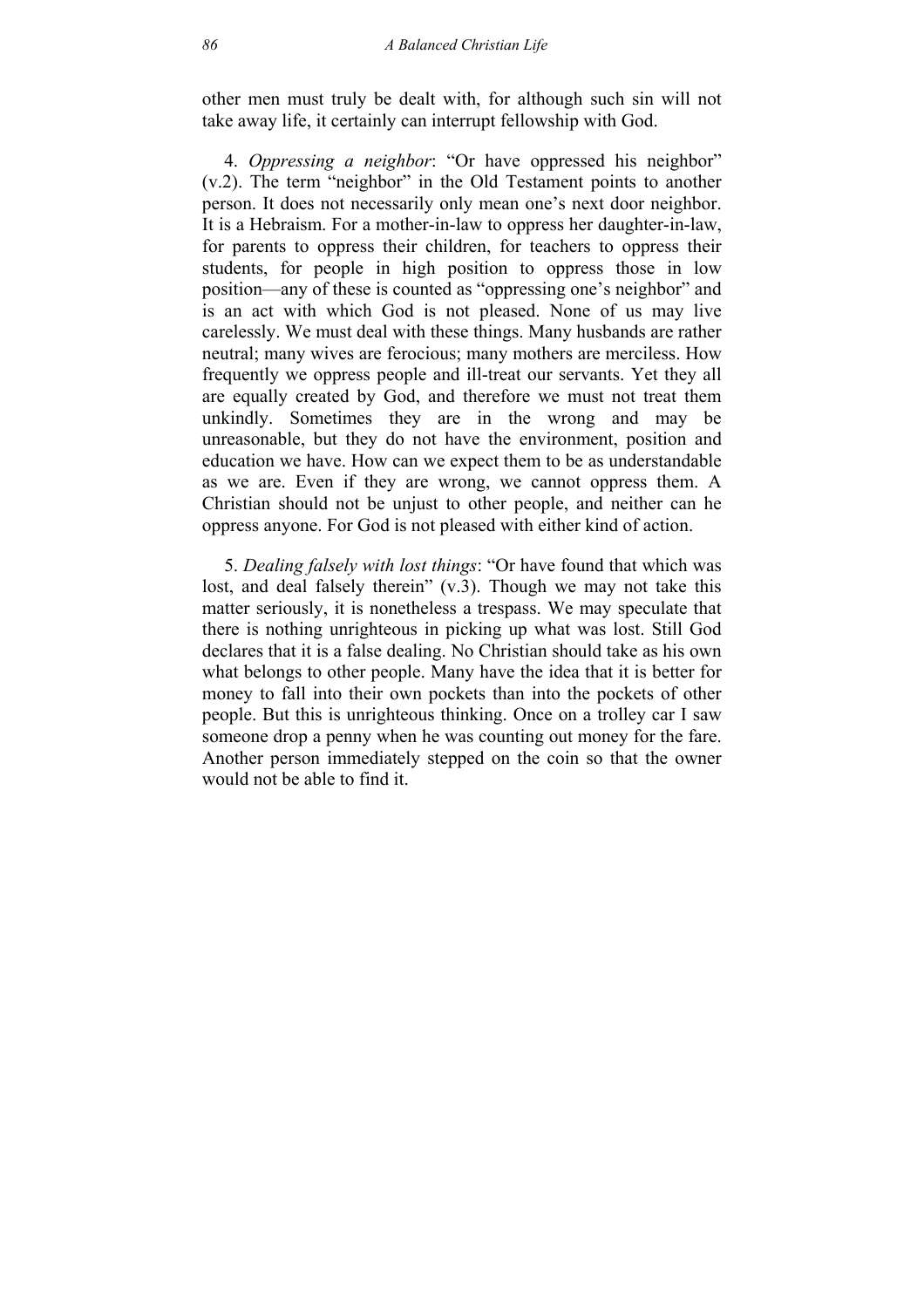We should not pick up anything and consider it ours, even if it is a handkerchief, a hat, a fountain pen or a letter. For this is unrighteous. We may have done such a thing in the past, but let us try our best to return it. We should either let the one who lost it regain it or deliver the lost item to the local authorities. Otherwise, we have sinned.

6. *Swearing to a lie*: "And swear to a lie" (v.3). The lie here has a special relationship to what was mentioned just before. If you pick up an item belonging to other people, you are lying if, when you are asked, you say with an oath that you have not taken it. This is not right, and is roundly condemned by God. We should never lie as a means of escaping difficulty.

To lie, commonly speaking, is a way used to escape from being caught. There are three main reasons for lying: (1) because of pride. Lying is used to protect a person's pride. If he has done something wrong, he will lie, when asked about it, if he says he has not done it but somebody else has. Such lying is to save his face. (2) because of being subjected to too demanding a discipline. A too demanding a mother will produce lying children; a too stern a teacher will have lying students; a too exacting a master will result in his having a lying servant. If we are too demanding of people, this will usually cause them to lie. If you are somewhat more lenient, you will be told by people when they have done wrong. But if you will not forgive the slightest mistake, people will tend to lie to you in order to avoid trouble. (3) because of a desire for gain. If by lying you can gain a hundred dollars, why not tell a lie? Lying may gain something for yourself. Some people lie for the sake of pride; some people lie because they are under circumstances that are too demanding; and some people do so for gain. Lying is condemned by God; and lying for gain is doubly condemned.

If you are a nurse, for example, and you intend to take home some cotton and medicine from the hospital and say when asked by the clerk of the storeroom that these are for patients elsewhere, you are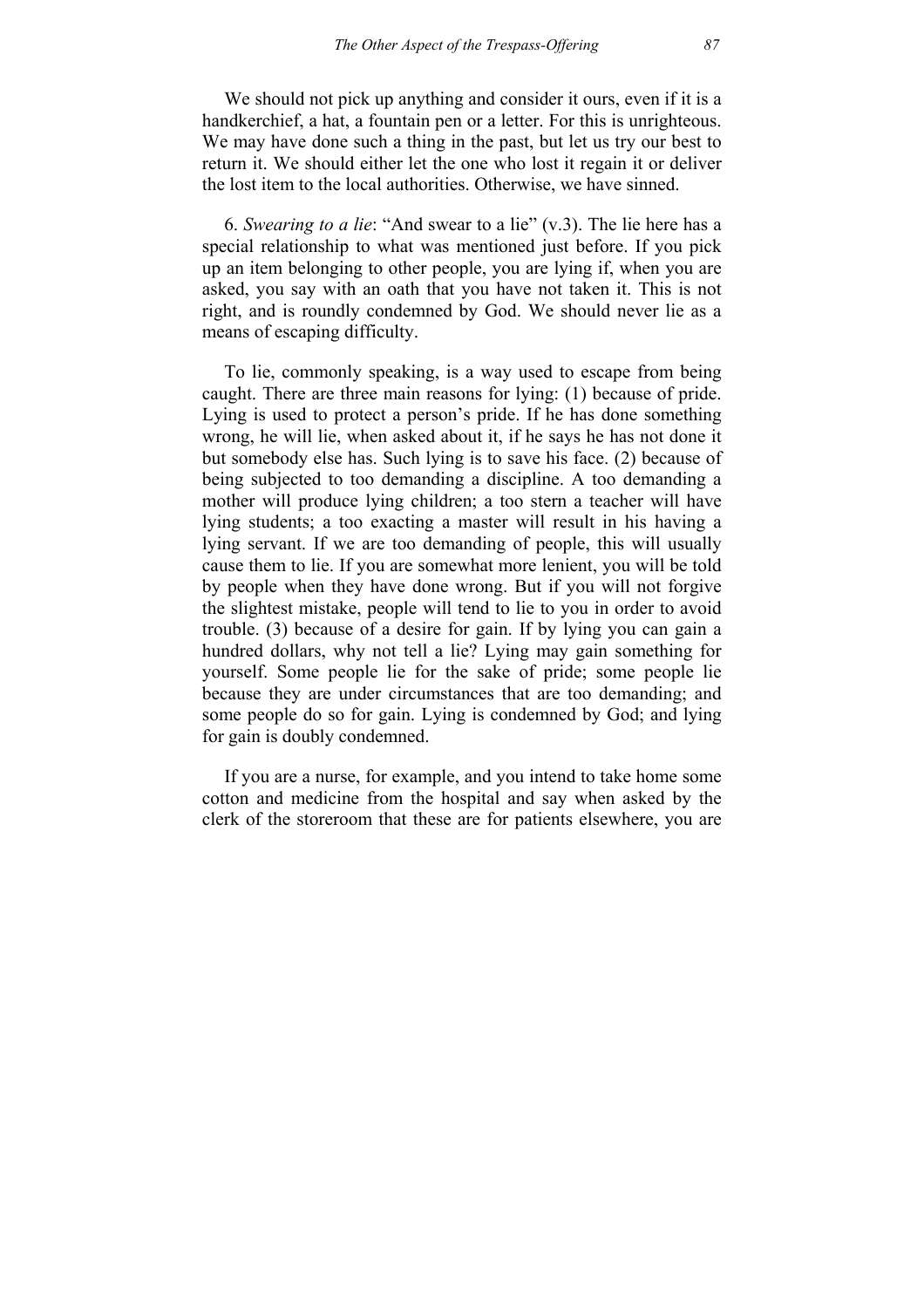using a lie to make some gain. How easy it is to tell a lie to gain access to public property. But being a Christian, I must not do so. I will only not feel guilty if someone in authority either gives such property to me or allows me to take it.

#### *How to Deal with Such Trespasses*

If we have committed such trespasses, what must we do? We know, of course, that they do indeed need to be dealt with.

"Then it shall be, if he hath sinned, and is guilty  $\ldots$  " (v.4). To sin is an act, to be guilty is to have a case against oneself before God. What should we do when there is a case before God against us?— "He shall restore that which he took by robbery, or the thing which he hath gotten by oppression, or the deposit which was committed to him, or the lost thing which he found, or any thing about which he hath sworn falsely; he shall even restore it in full, and shall add the fifth part more thereto: unto him to whom it appertaineth shall he give it, in the day of his being found guilty" (vv.4,5). This is a very important command. First, restore the thing taken in full to the original owner. Whatever is not yours should not remain in your house. How can you expect the society around you to be clean if you as a Christian are not clean? How can you expect other people to return things taken if you as a Christian do not return them? Every Christian must be clean. We should restore or apologize as much as we can.

There is a basic difference between the nature of the sin-offering and that of the trespass-offering. The sin-offering is "to propitiate" whereas the trespass offering is "to restore." We are not able to restore *to God* concerning that about which we have sinned against Him, nor can we propitiate men if we sin against them. Our sin must be propitiated before God through the blood of His Lamb. Whatever we sin against men, however, needs to be restored and not to be propitiated. If we are unfaithful in a matter of deposit or if we make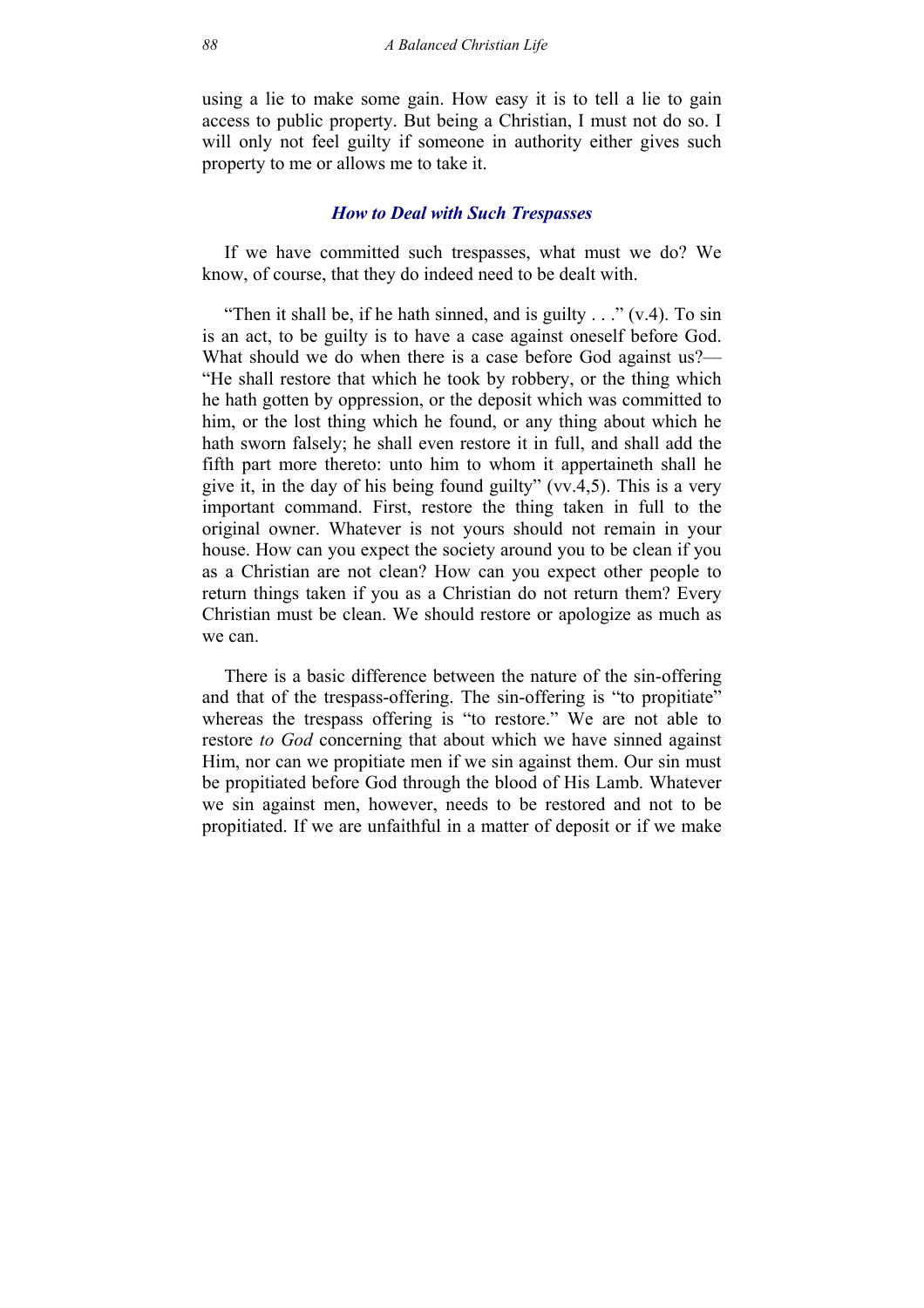gain through improper means, we must restore it to man. If we do not make restoration, we cannot offer a trespass-offering. To be forgiven by God through the blood of the Lord Jesus is truth. But you will lose the communion with God if you, having sinned against men, refuse to make restoration. Whenever you think of what you did, your conscience will be restive. You are therefore not free to commune with God.

Once F. B. Meyer was invited to speak at the Keswick Convention in England. What was the first message he gave at that time? He said this: "One thing we must clear up if we expect God to bless and revive us. And that is, if there is some account you have yet to settle, you must not expect to receive blessing or to be revived." This word was most effective. For the next day all the money orders at the post office in Keswick were sold out. From this incident we may conclude how many Christians are unrighteous.

Many will say, We have not killed anybody nor have we set fire on any house! But let me tell you that if you owe anything to anyone, it may cause you to lose your communion with God. The blood of Christ washes our sins away because it cleanses our conscience. It does not, however, cleanse our heart. Only when our earthly relationships are all cleared up shall our heart be cleansed.

A more difficult situation exists when the head of a household establishes his house on an unrighteous foundation. And if this unrighteousness is not dealt with, good communion with God is almost impossible. For this will press upon his conscience and hinder his growth. Therefore as much as is within your ability, return whatever belongs to others. And if restoration is absolutely impossible, because of the peculiar circumstances involved, the Lord will accept your willing heart. For instance, a certain brother owed tens of thousands of dollars. He had gained a great deal of money through improper means but then he squandered it almost entirely away, for only a few thousand dollars were left to him. Yet he had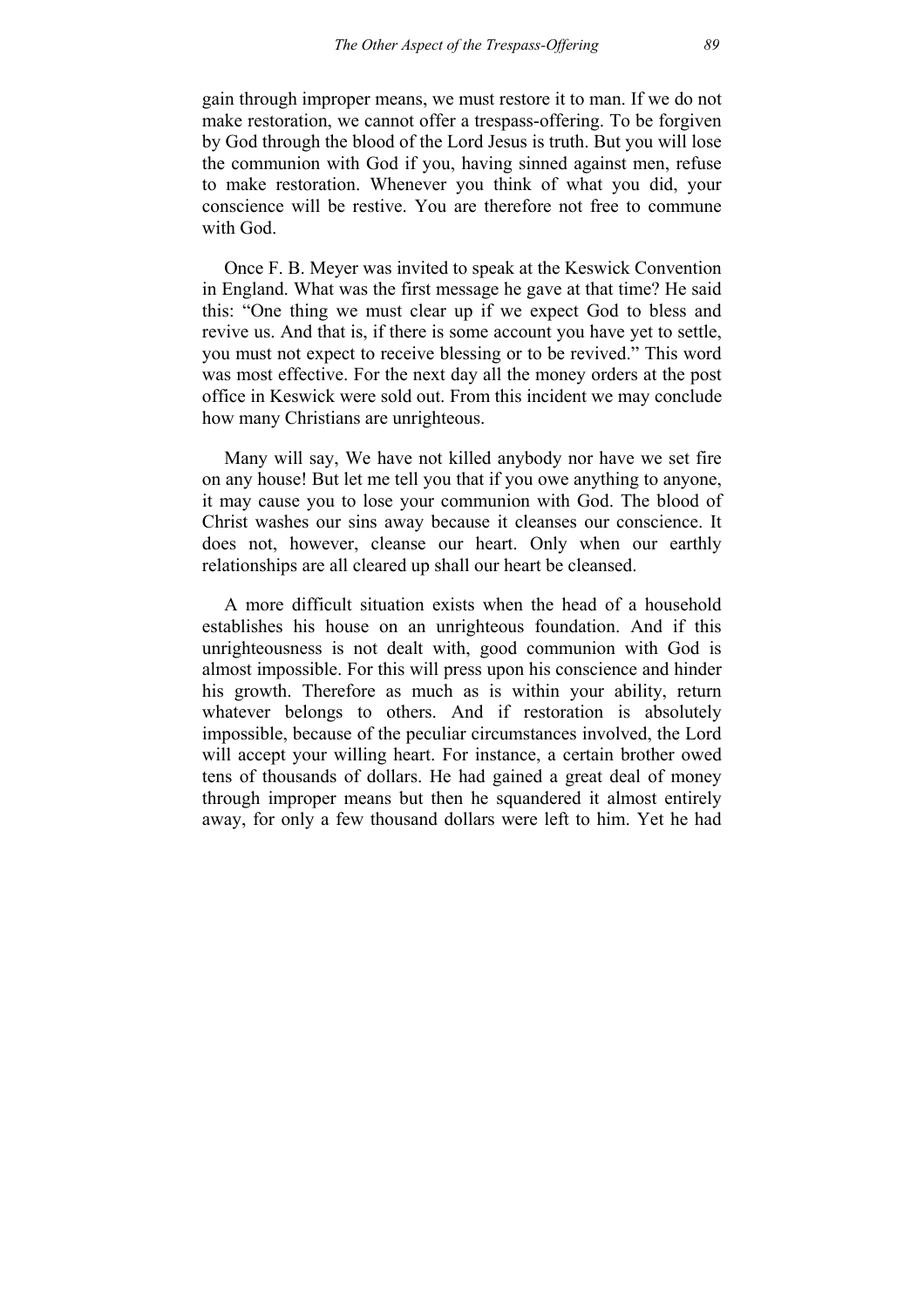children to support. He asked me what he should do. I told him, If you had fifty thousand dollars in the bank, would you refuse to return the money owed? If so, then it would not be due to any lack of money on his part but it would be because of his unwillingness to return the money. And if that were the case, God would not let him go free. This brother's conscience, from then on, would not give him any peace. So I advised him to return whatever he had. It was far better, I told him, to be poor than to have a wicked conscience. As long as our sins are left undealt with, our spiritual energy will be drained to exhaustion.

# *Add the Fifth Part More*

"He shall even restore it in full, and shall add the fifth part more thereto" (v.5). Suppose you owe five dollars; then you should return *six* dollars. The extra dollar is the interest. Any trespass against other people and anything gained through improper means should be restored in full and have added to it a fifth part. This is in order to recompense the damage caused to others by our illicit activity. It also means that it is good for us to add more in restoration. In restoring anything, do not return exactly the amount. It is always better to restore a little beyond the exact requirement lest we harm anybody. This is a most important principle. For instance, suppose I quarrelled with brother Wong. I then apologized to him later. If I were to say to brother Wong—"I should not have quarrelled with you today; I did not behave like a Christian; but neither should you have quarrelled with me"—that would be wrong. I indeed have acknowledged my fault, but I only restored in full without adding on the fifth part. If we still mention the other party's fault, it shows we still harbor an unforgiving heart. So when we apologize, it is much better to do somewhat more. We should have the attitude of not only restoring in full but adding the fifth part on as well. This is a very wholesome principle. We need to enlarge the margin. We ought to confess our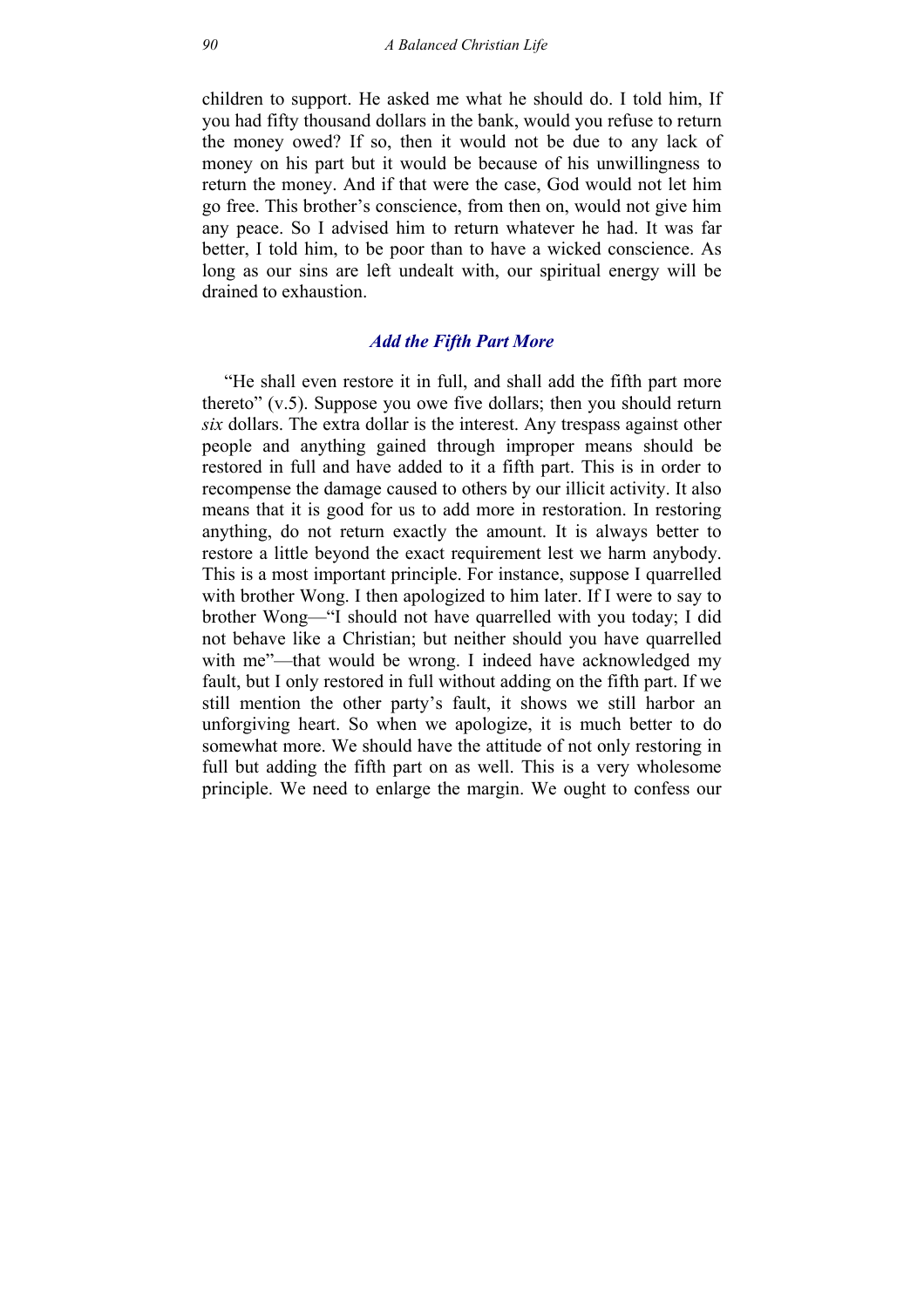sin only and not take a swipe at the other person too. Let us restore the extra fifth part as God has ordained. Let the margin be extended.

#### *The Time to Restore*

"Unto him to whom it appertaineth shall he give it, in the day of his being found guilty" (v.5). This tells us that *in the very day* of our being found guilty, we need to make restoration. There is no need to wait. As soon as we know, we should restore. We have no need to wait for the moving of the Holy Spirit, since it is obvious that the Holy Spirit has already moved to make us realize our sin. Do not wait, restore today. Do not delay, because that may result in two illeffects. First, the voice of the conscience may grow dimmer. Whenever the conscience speaks, it is most precious. But how terrible if it ceases speaking. Second, the accusation of the conscience may become so strong that your mouth is sealed from witnessing and you also are given no peace.

Hence, if we trespass against anybody, let us clear it up with that person immediately. Whatever we owe others or whatever things we obtained through improper means ought to be restored to the original owners. Do not be deceived by the thought that if we trespass against men, we need only confess to God and not confess to men. This cannot be. God will forgive you because of the blood of our Lord, but He will not forgive you for other men. Let the restoration be done on the same day it is discovered. Any delay will take away the strength to do it. Restoration requires strength, and the day of discovery is the greatest there will be.

#### *Bring in the Trespass-Offering*

"He shall bring his trespass-offering unto Jehovah, a ram without blemish out of the flock, according to thy estimation, for a trespassoffering, unto the priest"  $(v.6)$ . This is the second thing to do. After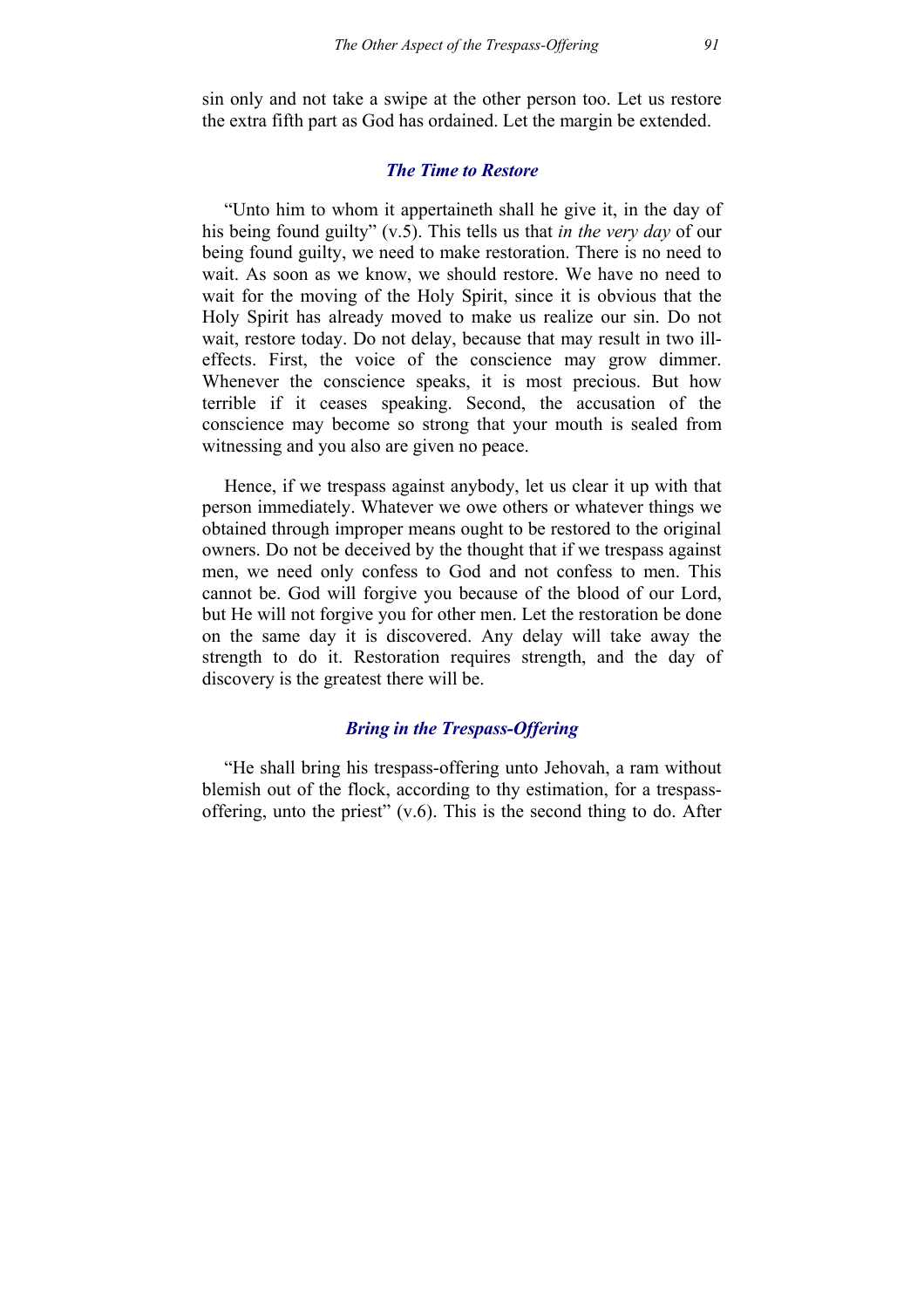you have restored the thing you owe another, there is one more thing you must do. Though you have made restoration to men, you will not have received forgiveness from God. You must offer a trespassoffering to Him. *No one in the world can receive God's forgiveness by confession alone.* If anyone sins against God, he will receive forgiveness through the blood of the Lord. But if he sins against man, he shall first clear it up with man, and then say to God, "O God, I know I have sinned against man, but I have already cleared it up with him. Now, though, I ask You to forgive my sin through the blood of the Lord Jesus." Since you have settled your trespass with man and you now confess your sin to God, your sin will be forgiven by Him through the blood of the Lord Jesus.

"The priest shall make atonement for him before Jehovah; and he shall be forgiven concerning whatsoever he doeth so as to be guilty thereby"  $(v.7)$ . There is no sin in the world too big for God to forgive. The issue lies in whether or not we confess, because the blood of the Lord Jesus is able to give us forgiveness and to restore to us our communion with God.

Let us see clearly the place of confession in God's word. Some advocate forgiveness without any confession of sin. That is not adequate. Others champion forgiveness by confession of sin. This is too much. According to the Bible, if anyone sins against man, he should clear it up with man on the one hand and confess to God on the other; and then God will forgive him through the blood of the Lord Jesus. Confessing to God only without also clearing up the matter with man fails to give the conscience peace nor to give the person strength to believe in the power of the blood of the Lord Jesus. Without the blood of the Lord, sin cannot be forgiven: yet without confession to man, the blood of the Lord will not be available for forgiveness either.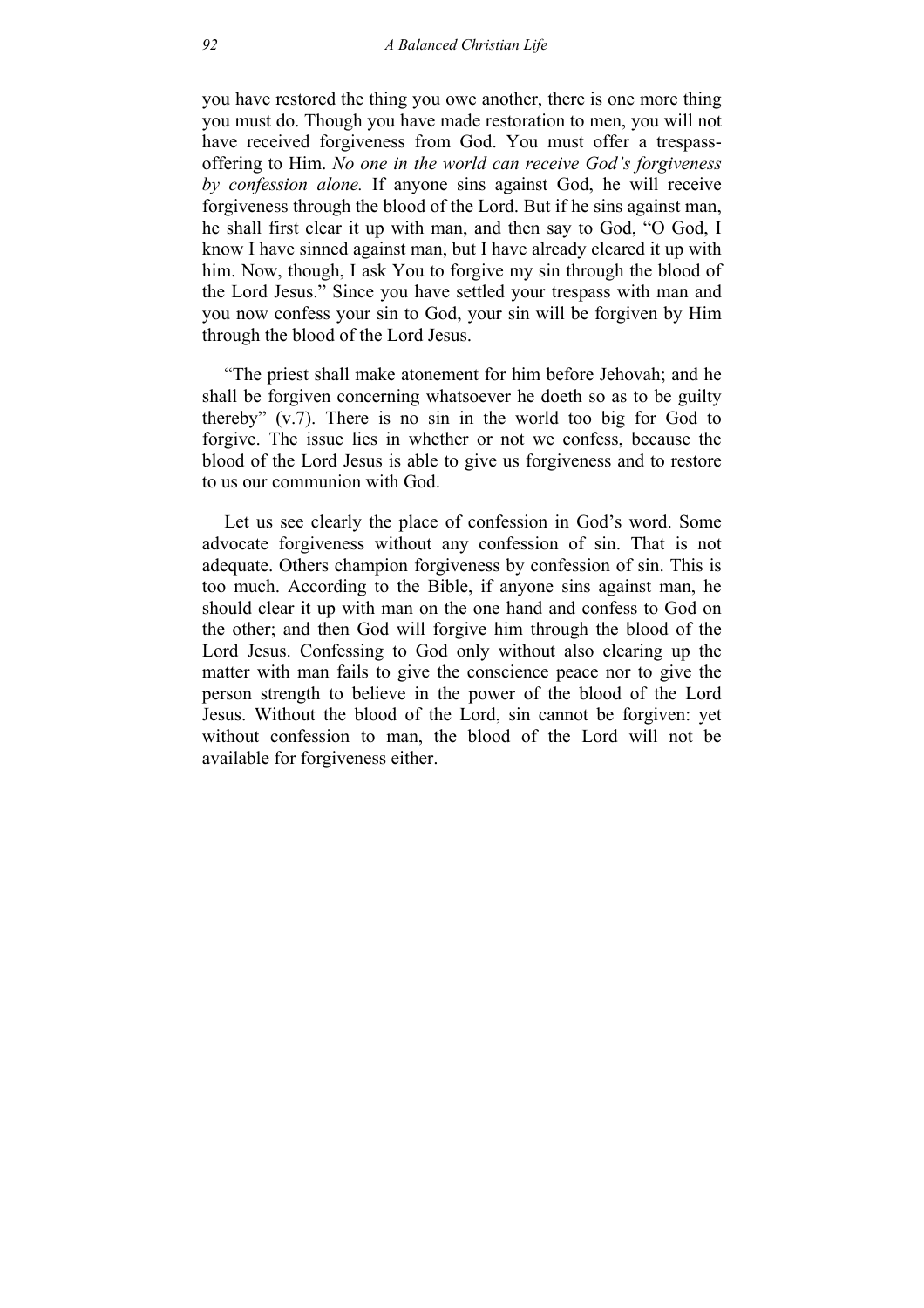Our hope today is to deal with everything in which we have sinned against men so that we may not lose our communion with God.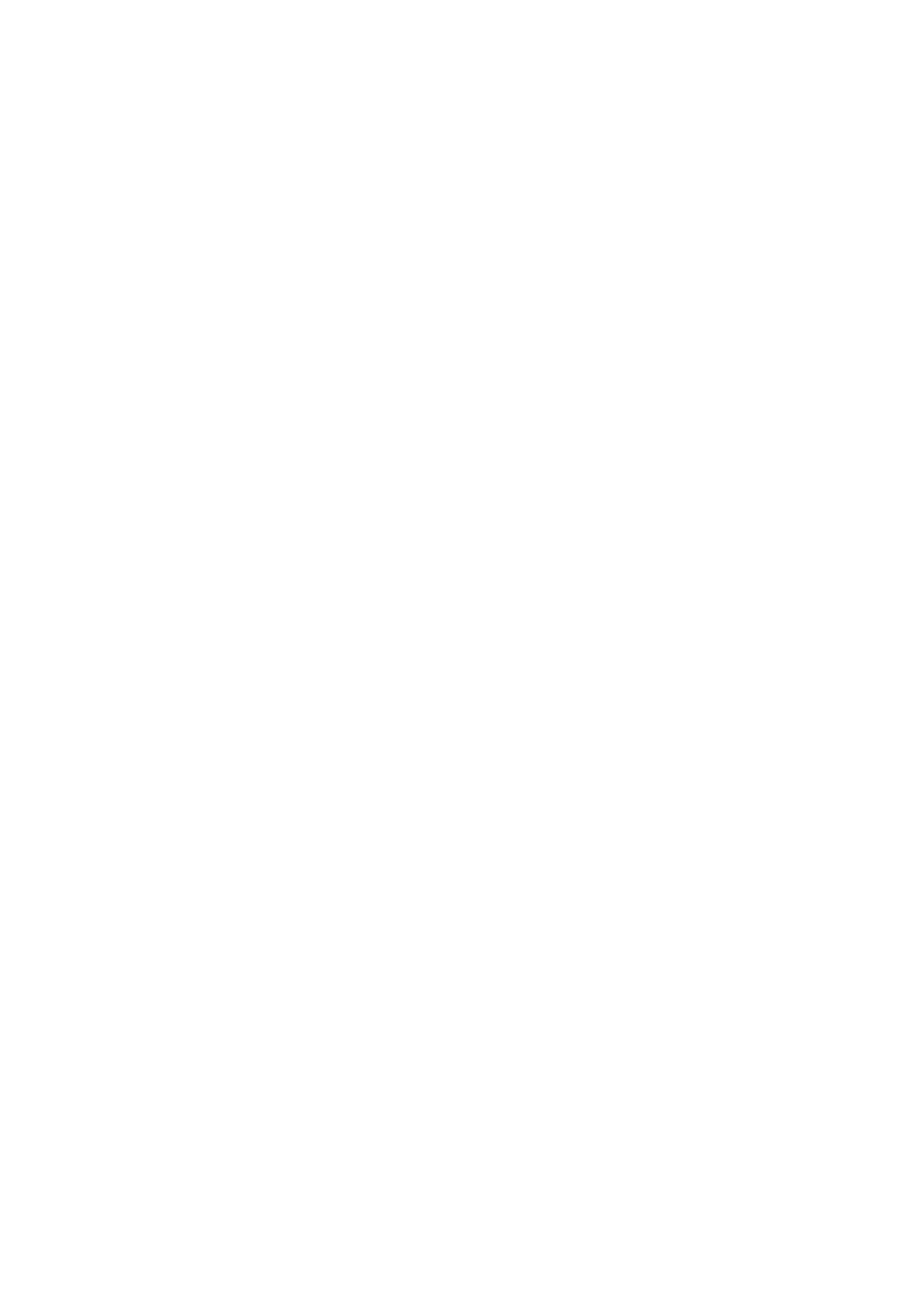**7Blessed Are the Meek\***<br>*Moses was instructed in all the wisdom of the*<br>*Egyptians; and he was mighty in his words and works.*<br>*(Acts 7.22)*<br>*The child grew, and she brought him unto Pharaoh's daughter, and he became her Moses was instructed in all the wisdom of the Egyptians; and he was mighty in his words and works. (Acts 7.22)*

*The child grew, and she brought him unto Pharaoh's daughter, and he became her son. And she called his name Moses, and said, Because I drew him out of the water. (Ex. 2.10)*

*It came to pass on the way at the lodging-place, that Jehovah met him, and sought to kill him. (Ex. 4.24)*

As we focus our attention on the difference between the wisdom of God and the wisdom of man, we shall see how God judges and rejects the wisdom of man both in life and in work so as to make us acceptable in His sight.

Before we can proceed on this subject, however, we first need to know the three aspects of our flesh which resist God most. These must be dealt with before we can do the good work of God. What are they? First, there is the wisdom of the flesh; second, the strength of the flesh; and third, the vainglory of the flesh. If these have not been crucified, we will not be able to do any good work. For they stand in the most adverse relationship to the work of God. Indeed, they destroy God's work. And their order is always first wisdom, then strength, and finally vainglory. This is their natural order and they are closely linked to one another.

1

<sup>∗</sup> This Chapter constitutes notes that were taken of the October Conference held in 1931 at which the author spoke.—*Translator*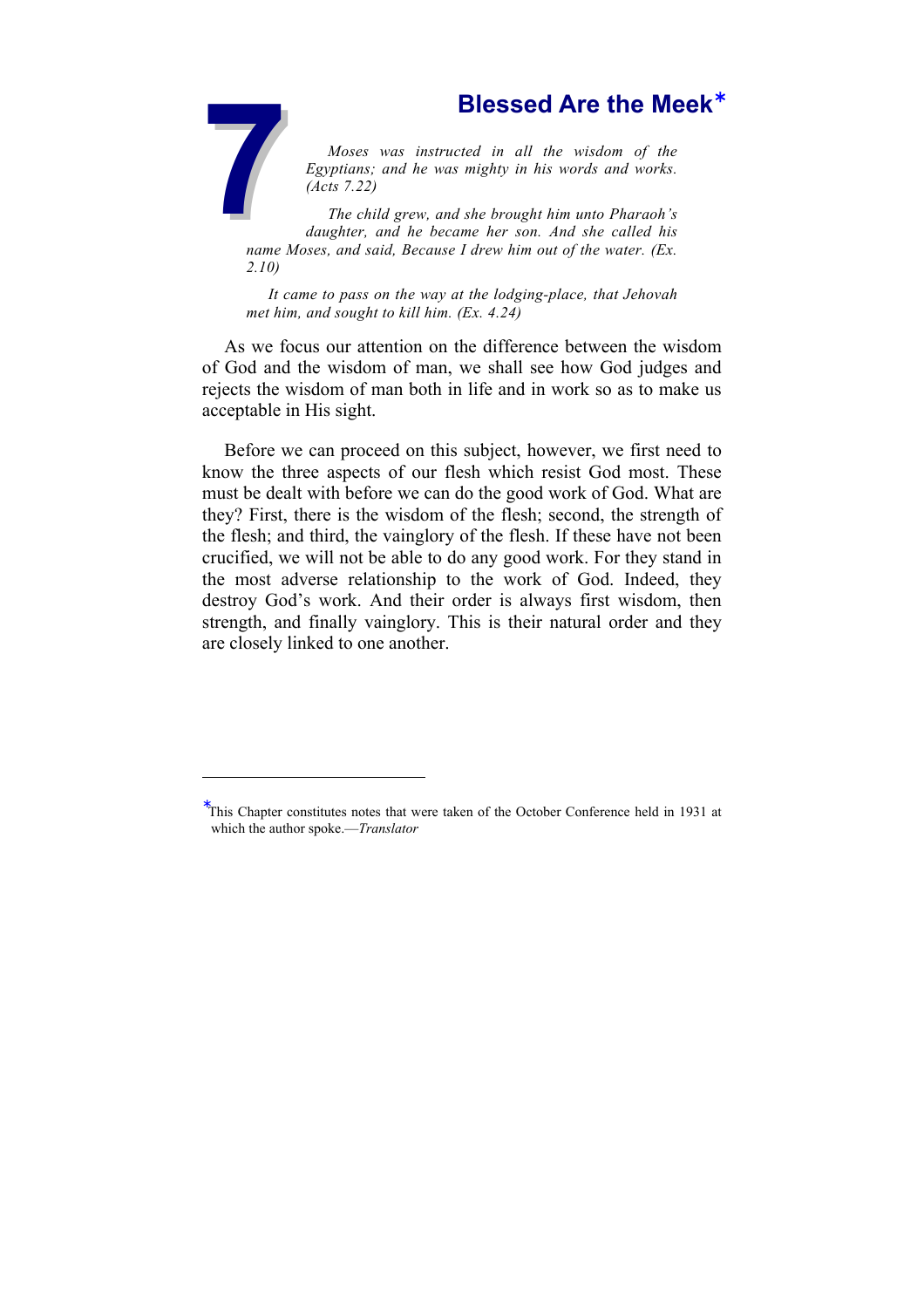#### *1. God's Operational Tactic: Dealing First with the Man*

Moses was the first servant chosen by God. He was the first person called by God to service. Though Abraham, Isaac and Jacob lived before the time of Moses, they were not, strictly speaking, God's servants. They were not covenanted with God as such. Just as Paul may be considered the first servant chosen by God in New Testament times, so Moses may be reckoned as His first chosen servant in the Old Testament period. How did God deal with Moses? In what way did Moses please Him? Before He could deal with the children of Israel, God had first to deal with Moses. Before He could deal with Pharaoh and the Egyptians, He had to deal with Moses.

A servant of the Lord once wrote: When man thinks of doing something he always thinks of the way of doing it; but when God intends to do a thing, He usually tries first of all to find the man. Except He finds the right person, God has no way. Today in the church we have all kinds of ways, places, and organizations available, but do we have men? For God does not lay stress on the way, but the man. How very different is man's idea from God's. People assume that a good method will lead to a satisfactory result. Yet they fail to consider the person who executes the method; consequently, they are not able to obtain the good fruit they expect.

The issue, of course, is not that God cannot find people with great talents today; what He cannot find are people who are usable. Three months after he was born, Moses was placed in the water. He was later pulled out of the water by the daughter of Pharaoh who adopted him as her son. Hence the name was given to him of "Moses" which means "the drawing out of water." He was the first one drawn out. Later on the multitudes of the children of Israel would follow in his train by being drawn out themselves (the Red Sea experience). In the wilderness God dealt with Moses first, and then in the same wilderness He dealt with the children of Israel after they had been led out of Egypt by Moses. Unless *we* are delivered, we cannot expect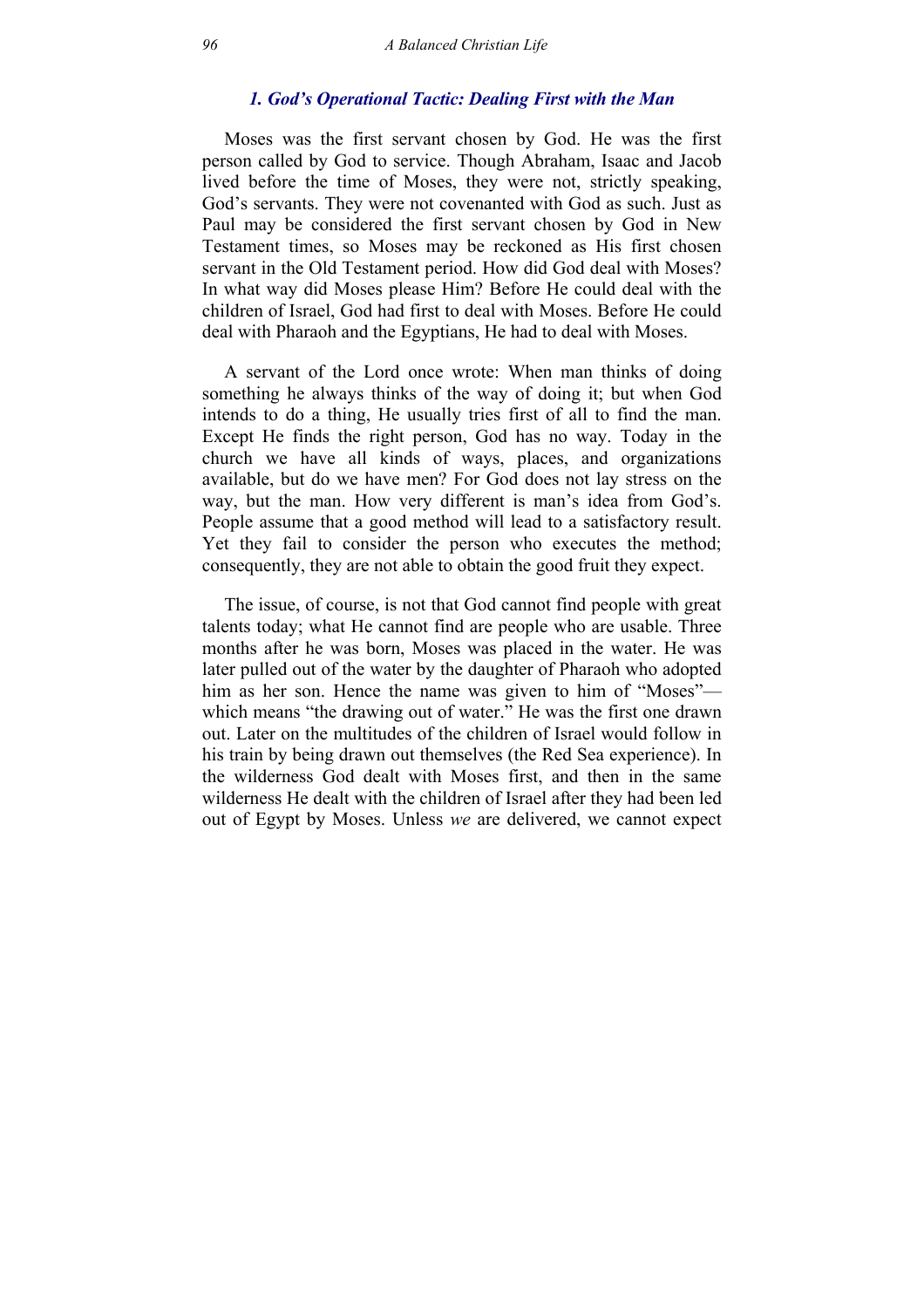*other* people to be delivered. If we do not have vision, how can we expect *others* to see God's way? Except *we* walk in it, no one *else*  will be able to follow. Today God wishes to deal with us first. And after He has gotten some of us, we can then expect to gain other people.

At the beginning of the age of grace God apprehended a few people through whom He was able to cover the entire Roman world with the gospel within three decades. Many new assemblies were raised up. He laid hold especially of Paul, who preached the gospel to the ends of the Roman world. Many believed in the gospel. If we were today like Paul was in the first century, the gospel would already have been preached to all nations. We would have no need today to resort to various means of boosting, propagating, or collecting money in order to draw people to the truth. If only we as persons would be gained by God, all would be well. Can He use you? Does the result of your labor come from your being used by Him or from your using certain means?

To deliver the children of Israel, God must first lay hold of Moses. Without him, God could not save the Israelites. If He did not obtain a man, He did not have any method. If the first man had not been drawn out, the many later would not have been drawn out. If the first man had not been dealt with in the wilderness the many would not have gone to the wilderness later to be dealt with. Except God saved Moses first, He could not have saved the nation of Israel. Now the same principle holds true for us today. Unless God is able to use you, He has no way. If the Holy Spirit has no opportunity to fill you, He cannot work through you to bring salvation to others. You will simply have no power to work, because His power and life have no way to flow out. Only through you can His riches be manifested. In order to be a person whom God can use, you must do two things: trust and obey.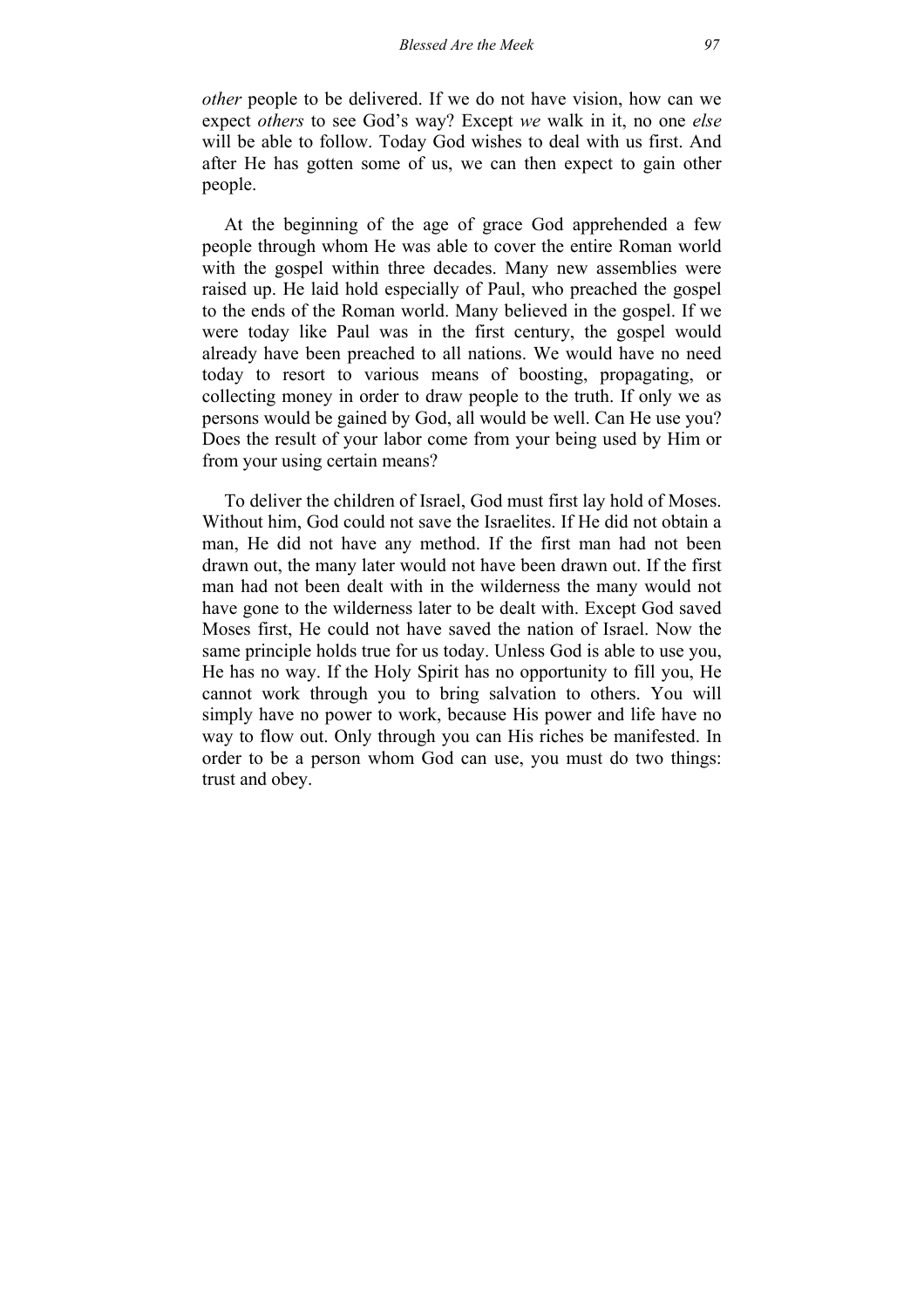God had made a covenant with Abraham, Isaac and Jacob to deliver their descendants. He saw how the children of Israel were illtreated by the Egyptians, and He heard their cry. So He intended to save them according to the covenant He had covenanted with them. But please realize that in order for God to save the people, He must first find a channel, that which could act as a liaison between Him and the people He would save. He must first obtain this channel and then He can work. Moses was that channel whom God used, and he did not fail Him. God was able to use him mightily. Today how many believers have disappointed the Lord because He cannot use them. God is currently looking everywhere to find the man whom He needs and whom He can use.

#### *2. God Needs the Man Who Knows the Cross*

The qualification for doing God's work does not lie in seminary study, sound faith, zeal, and the love of souls; it instead rests on a person's being totally apprehended by God. He needs men and women who have themselves been crucified so as to preach to others the cross of His Son.

Paul declared: "I determined not to know anything among you, save Jesus Christ, and him crucified" (1 Cor. 2.2). He knew only this and nothing else. He preached only this and nothing else. Let us not wrongly infer that what Paul emphasized was preaching. What he really stressed was knowing. Whether he was at home or abroad, whether he was alone by himself or with other people, whether persuading individuals or preaching publicly, he "knew" the cross just the same. For his entire life was spent under its shadow. God in our day needs people who know the cross far more than He needs those who preach the cross.

When Paul was working among the Corinthians, he said he knew nothing but Jesus Christ and Him crucified. This is how *he* preached the cross: "And I, brethren, when I came unto you, came not with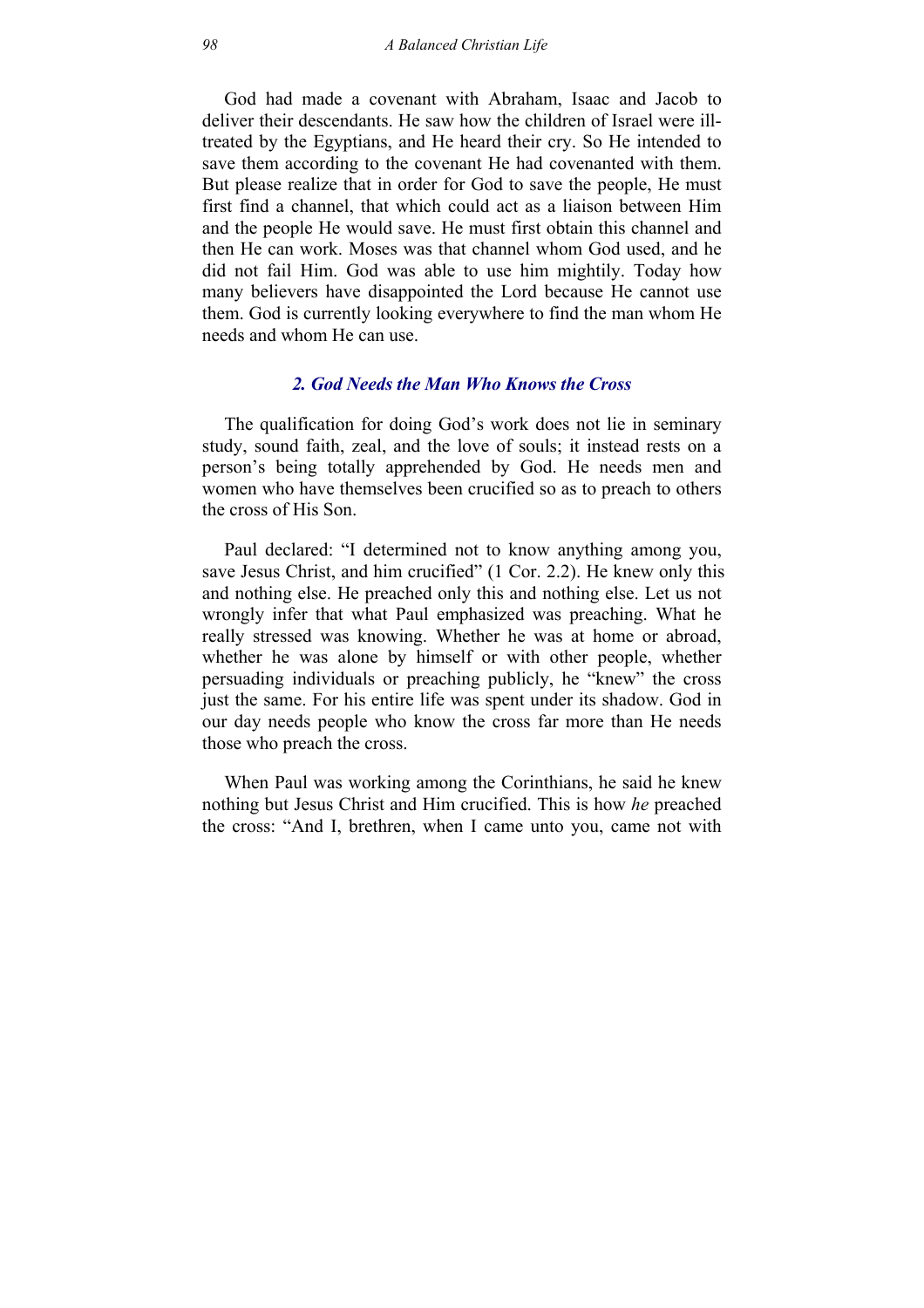excellency of speech or of wisdom, proclaiming to you the testimony of God. For I determined not to know anything among you, save Jesus Christ, and him crucified. And I was with you in weakness, and in fear, and in much trembling. And my speech and my preaching were not in persuasive words of wisdom, but in demonstration of the Spirit and of power: that your faith should not stand in the wisdom of men, but in the power of God" (l Cor. 2.1-5).

Please keep in mind that unless you work in the power of God, what you do shall all be in vain. Paul did not use persuasive words of wisdom; rather, he used the power of God in preaching the gospel. His attitude towards himself was one of considering himself as being in weakness, in fear and in much trembling. God must get you to forsake your own wisdom, cleverness and ability before He can use you. What He is looking for today are people who have no confidence in themselves nor are self-reliant and selfwilled. If He can find such people, He will use them. He will use them according to the measure of their not trusting in themselves. Yet many people think that so long as their faith is orthodox and they understand the Bible, they can serve God. But I wish to declare that the Holy Spirit can only work through those who are wholly in God's hand. Only people such as this can be channels for the outflowing of the power of life.

Just as Moses was first dealt with by God, you and I must also be dealt with by Him. If God had not dealt with His servant, He could have had no way of dealing with the children of Israel. If He had not dealt with Moses, He could not have dealt with Pharaoh and the Egyptians. And unless He first can deal with us, He has no way to deal with the people of the world as well as the evil spirits. Have we truly been apprehended by God? If so, He will be able to deal with Satan and with the worldly people.

"And being in readiness to avenge all disobedience, when your obedience shall be made full" (2 Cor. 10.6). Paul had to speak to the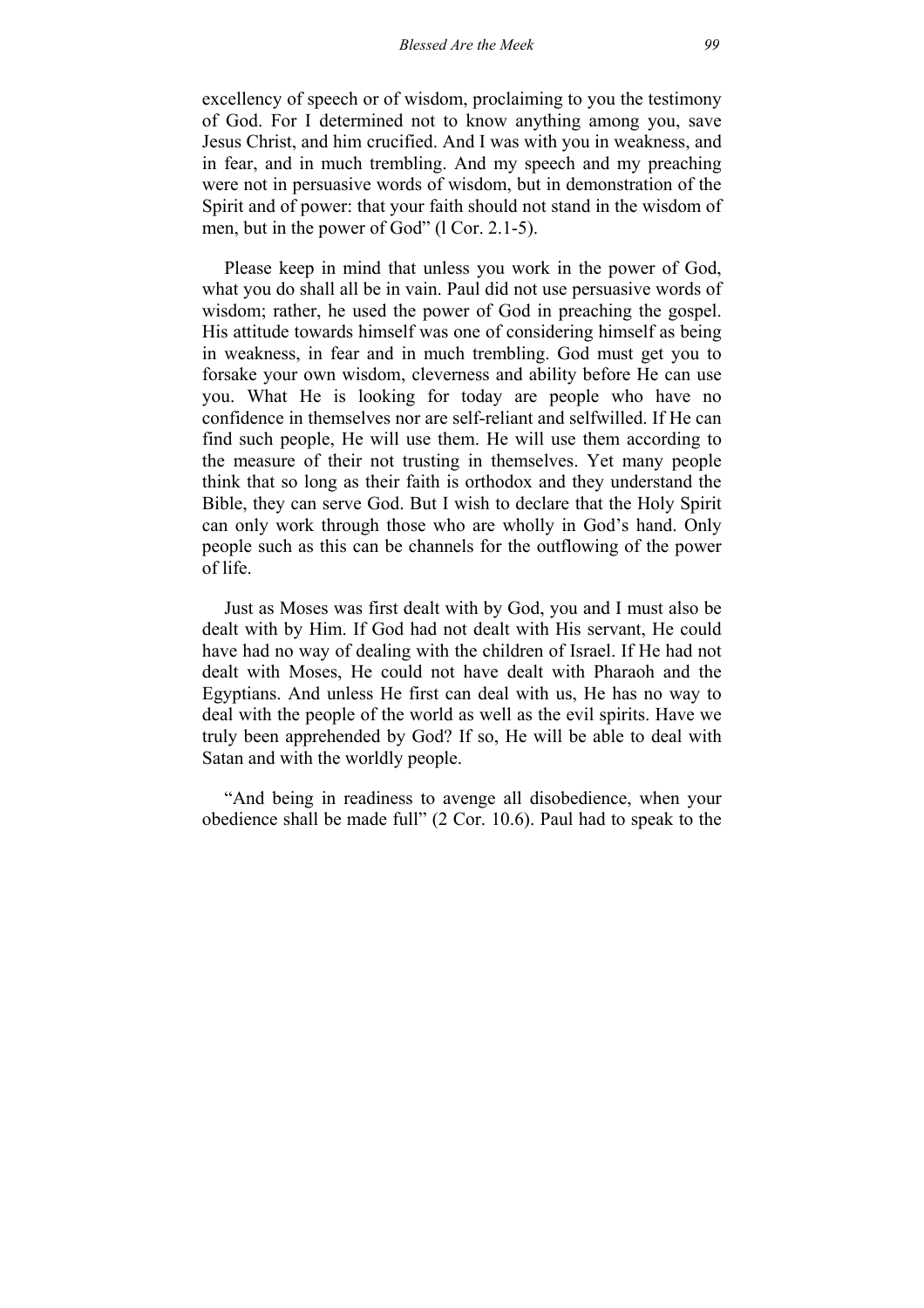Corinthian believers in this fashion because he knew very well that he could not deal with those who were in rebellion against God if the majority of the believers there were not themselves first dealt with. He must wait until they obeyed, and only then could he deal with the rebellious. Unless the believers were first dealt with, he had no way to deal with the few remaining ones.

# *3. God Deals with Moses*

From Acts 7.22 we can understand the education which Moses in his earlier years had received: "Moses was instructed in all the wisdom of the Egyptians; and he was mighty in his words and works." He learned all the wisdom of Egypt. He became eloquent and most capable. Yet his learning and ability, his brightness in words and deeds, did not qualify him to be usable by God; on the contrary, these accomplishments became the very reasons why God could *not* use him.

Oh how men look for wisdom and power, but God seeks out the foolish and the weak. 1 Corinthians speaks of the wisdom and power of Christ; it also declares that God chooses the foolish and the weak. The Greeks look for wisdom and the Jews seek for miracles which demonstrate power. But God sets aside man's wisdom and power. For where there is human wisdom, there is also fleshly power. Human wisdom and power can only be effective in human affairs. If they are used in God's work they will destroy it.

God will only use the might and power of the Holy Spirit to accomplish His work. And this might and power is manifested through the foolish and the weak. Unless we are brought by God to forsake in a practical way our own wisdom and power and become as the foolish and the weak before Him, we cannot be used by Him.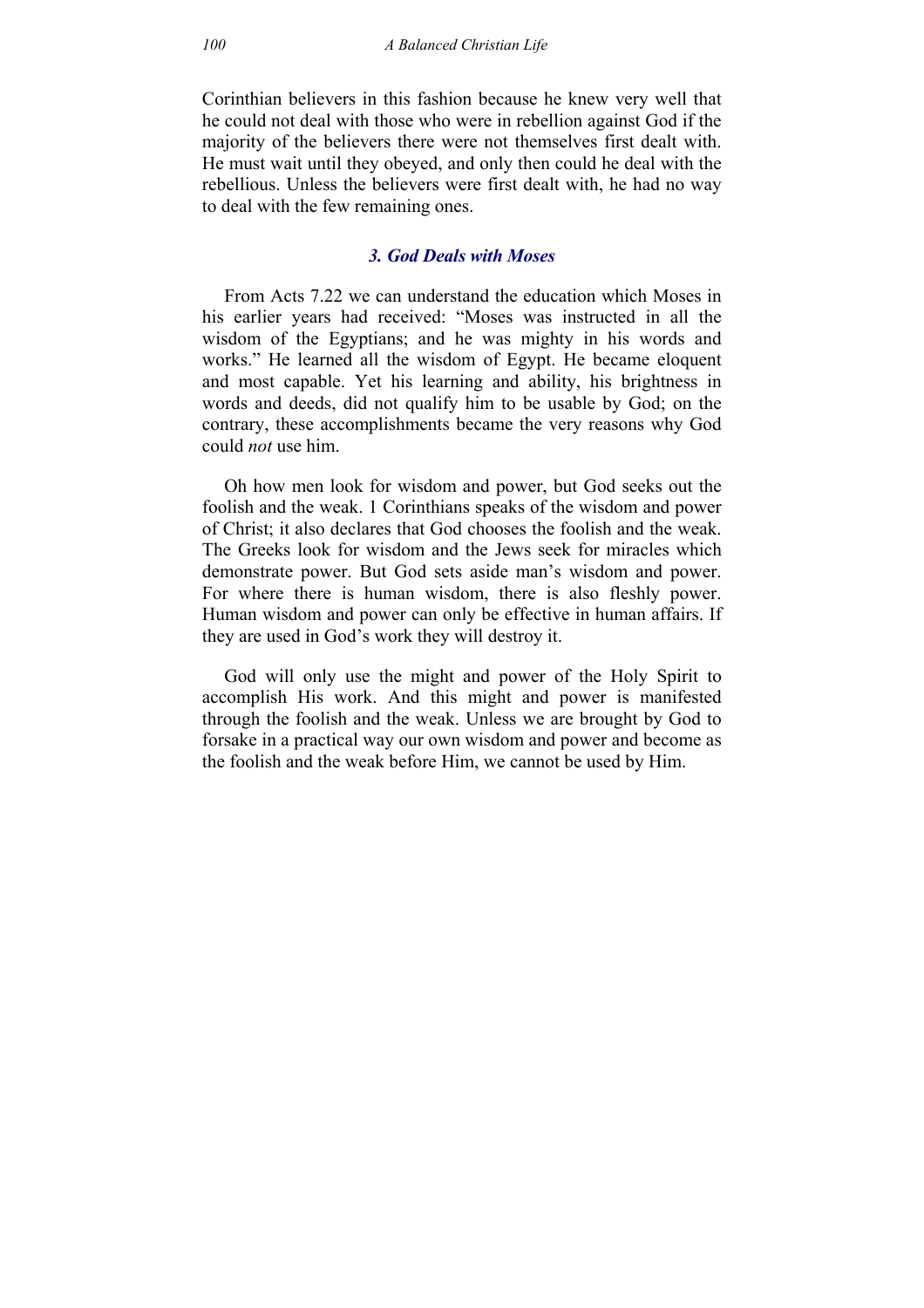#### *How God Deals with Moses' Fleshly Wisdom and Power*

We all are familiar with the story of Moses. He had eloquence, wisdom, power and learning. He felt he could do something with these endowments. He saw an enemy oppressing his brethren, so he killed an Egyptian with his own physical prowess. Then on the next day he found two Israelites striving together. He tried to reconcile them, he no doubt thinking this would be an easy job. To his surprise, he was rejected by them. They even mentioned his killing of the Egyptian the day before. In fear Moses fled to the land of Midian.

What did all this mean? Moses knew only his wisdom and power; he had yet to recognize his foolishness and weakness. God wanted to show him that in relying on himself there were things which he could not do. He sincerely wished to help God in saving the children of Israel, but God had no need of any human help. People who try to help Him with their fleshly wisdom and power will never receive His approval. Many are rejected by Him not because they lack in wisdom and power, but because they are too wise and powerful. Hence God cannot use them. He has to set them aside and let them cool down. He will wait until their natural fire is extinguished before He will use them.

Moses was a person who attempted to help God with human wisdom and power. God brought him to a halt and refused to use him since soulish and sentimental wisdom easily stirs up fleshly power. These have absolutely no place in the work of God. During those forty-odd years in the wilderness Moses was not only tried by God, but also taught by Him. He was taught to see how utterly vain everything was that he possessed. Not until then would he be useful.

Yet it is the same with us as well. Nowadays God puts us too in the wilderness, to test us and to teach us. When He sets you aside, you may not understand His will. So that once and again you become rebellious. Again and again He places you there, without giving you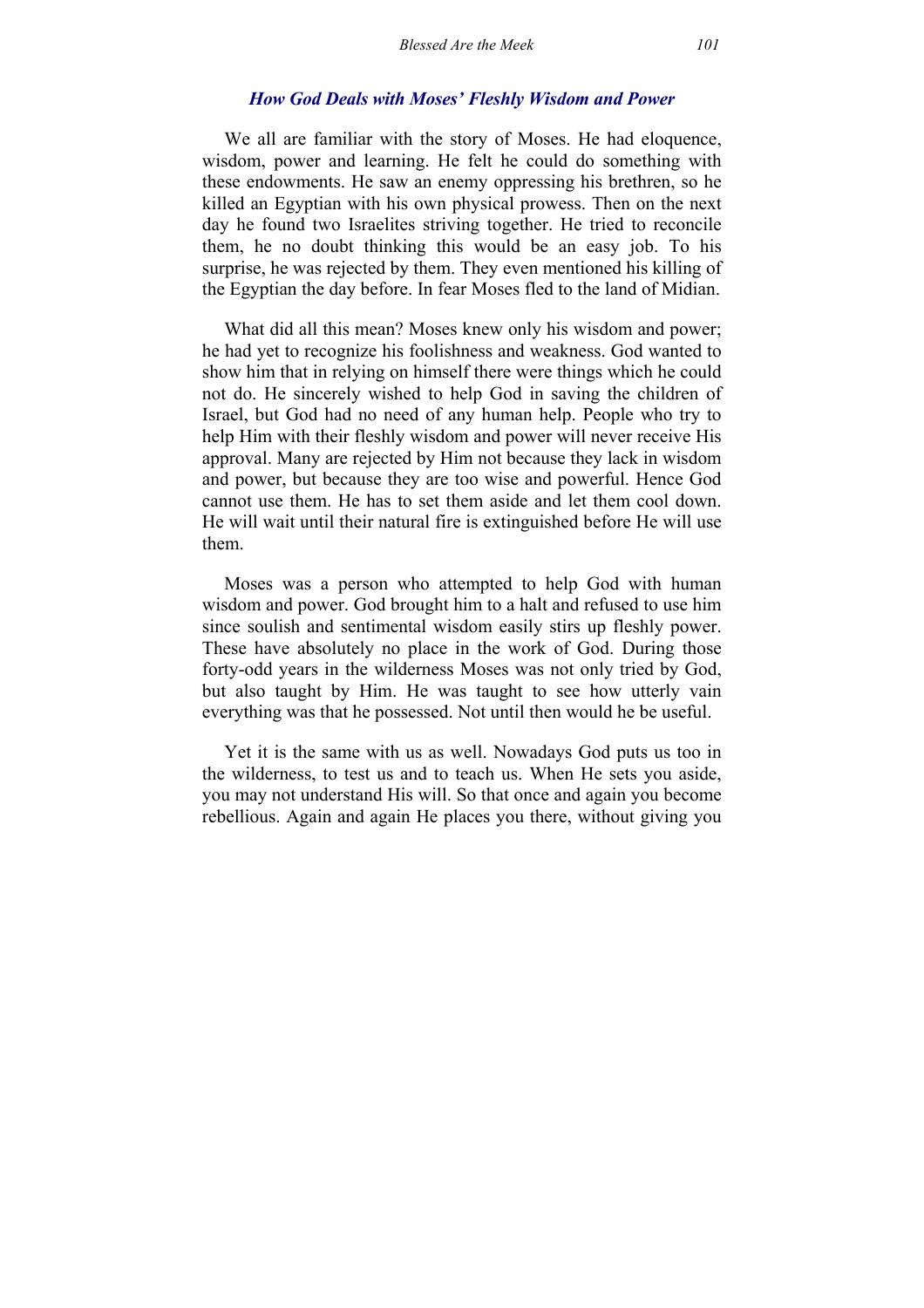favorable environment, so that you may submit yourself under His mighty hand. This is to test whether or not you will do His will, for your own will must be dealt with. This is a crisis you must face. The rejection of Moses by the children of Israel was of God. The seeking for his life by Pharaoh was also of God. His flight to the lonely wilderness was likewise of God. After having had numerous communications with God in the wilderness for forty years, he was finally taught by God, he at last realizing his total uselessness. He then no longer dreamed of saving the Israelites with his own ability. He no more thought of himself as a great and mighty man. He ceased to consider himself as being par excellence in the spiritual realm. He at last knew what he could not do. And that was precisely the place which God had wanted him to arrive at all along.

# *Reckoned Himself As Powerless*

Later at Mount Horeb God sent Moses to deliver the children of Israel. Had this happened forty years before, Moses would no doubt have jumped at the chance. But even *without* the command of the Lord, he would have volunteered to go. At that time he only knew what he *could* do; he did not know what he could *not* do. But now Moses was different. He today knew truly what kind of person he was. He also realized finally what his own wisdom and power could not do. So that he told the Lord: "Who am I, that I should go unto Pharaoh, and that I should bring forth the children of Israel out of Egypt?" (Ex. 3.11) How different he now was from what he had been before. Formerly he had conceived the idea he was the only one in the world; now, however, he confessed, "Who am I?" He was no longer self-confident and self-conceited. He looked upon himself as a nobody. And God will bring us to this point as well. This is a spiritual retreat, a holy retreat, a blessed retreat. Unless we see in our heart that we are nothing, we are not yet a person whom God can use.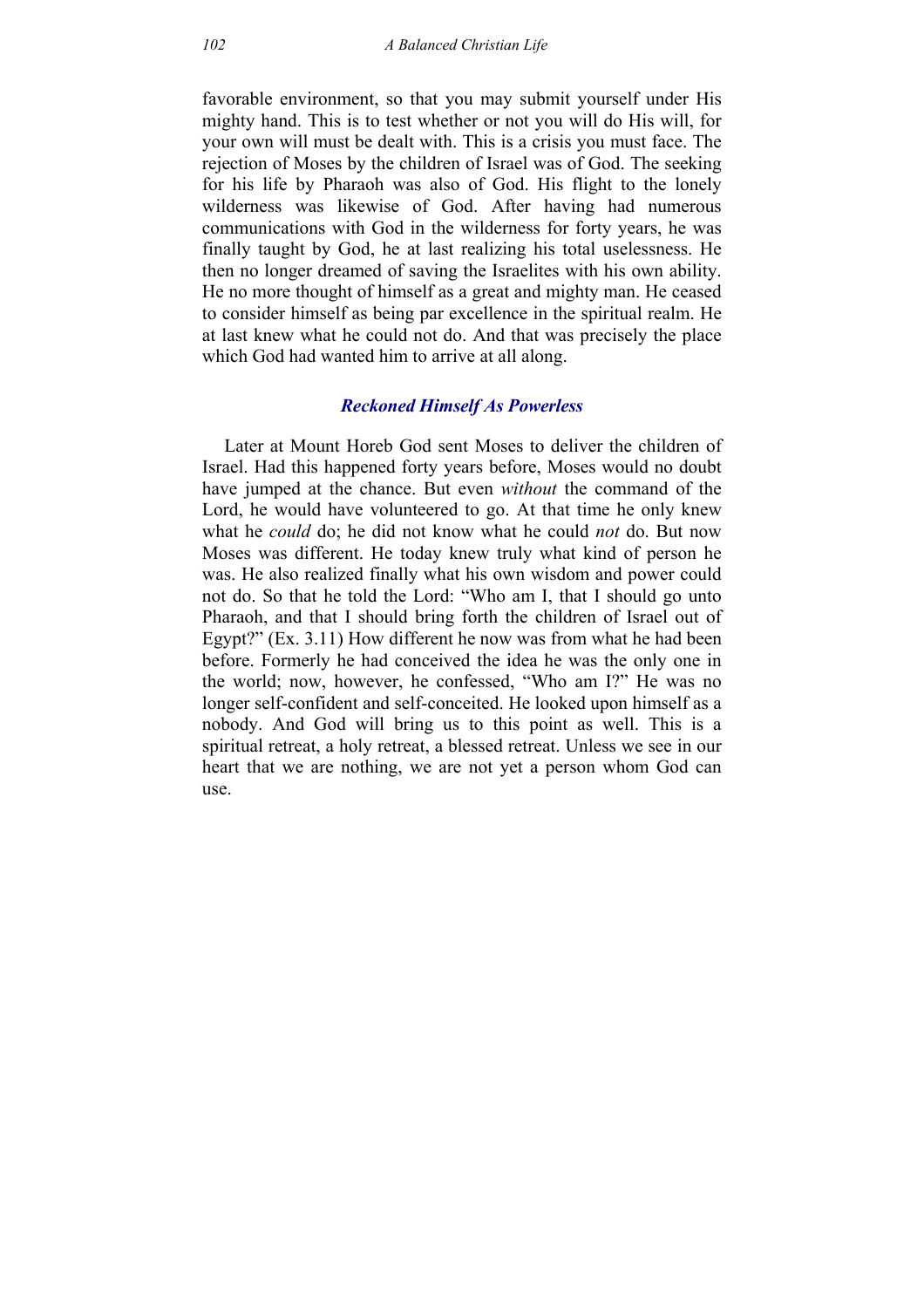Moses here confessed how he himself could never bring the children of Israel out of Egypt. He here considered himself to be insignificant and powerless. He recognized at last his own inability. Anyone who has not reckoned himself as such is not fit to work for God. Moses realized now that the work was too great. He also saw his own littleness. He had learned the lesson. He no longer dared to use his natural wisdom and fleshly power. He acknowledged his weakness and disability. He would not even measure himself in the slightest, for he asked God, "Who am I?"—and let God do the measuring for him. He had to be brought to such a point for God ever to use him.

# *Acknowledged His Lack of Eloquence*

But now God had to encourage Moses. All his former boldness, wisdom and power had died; and today all of them must be received anew from God's hand. Such is resurrection. This long period of forty years was like Aaron's staff having to spend the night before the Ark of the Lord. After the night is spent, however, all that has died shall be resurrected.

In God's work, everything must go through death and be resurrected before it can be used. When we observe a young man displaying knowledge, imagination and ability, we most likely will say that that person could be really useful in God's hand were he saved. But allow me to say that though he possesses knowledge, boldness and talent, he is nothing in the hand of God. For the Lord has no use for our wisdom just as He has no use for our foolishness. The wise one should let his wisdom die, even as the foolish one must put his folly to death. Only what emerges in the realm of resurrection can be used by God. Everything belonging to the natural must die, and then shall we receive from God the new and the resurrected.

This is a great principle pertinent to God's work: that whatever has not been raised from the dead is not workable. After forty long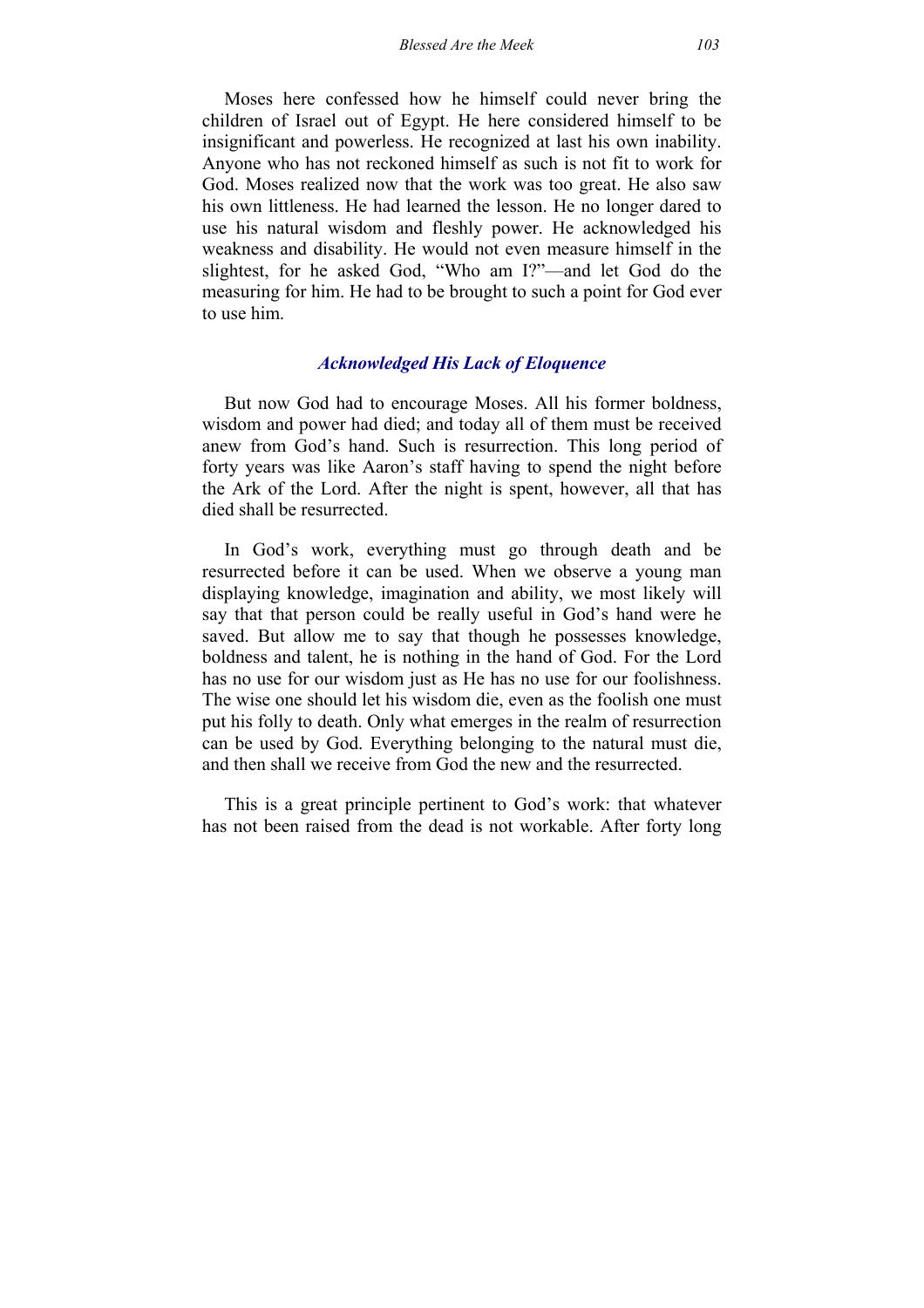years Moses finally understood that all his former talent, wisdom and power were totally useless. He had gone through death, and now God could give him resurrected courage and ability.

In Exodus 3.12 we find that God promised to be with Moses. In verse 13, however, Moses further inquired: "Behold, when I come unto the children of Israel, and shall say unto them, The God of your fathers hath sent me unto you; and they shall say to me, What is his name? what shall I say unto them?" Here he dared not look upon himself as any longer knowledgeable, as though he could instruct people By this time he had been dealt with by God. He neither assumed nor imagined. He dared not move presumptuously. That is why he asked the Lord in such a manner. He had learned his lesson, a lesson not unlike the one the Lord Jesus himself spoke about: "For I spake not from myself; but the Father that sent me, he hath given me a commandment, what I should say, and what I should speak. And I know that his commandment is life eternal: the things therefore which I speak, even as the Father hath said unto me, so I speak" (John 12.49,50).

Moses had come to realize that even the words which he spoke must be commanded by the Lord. How often our words lack the restraint of God. Especially those who are eloquent need His restraint. They fancy they can speak. Yet people who have been dealt with by God know how to be taught in speaking; they dare not rely on themselves. So that even after God told Moses His name, Moses was still afraid to go. He was afraid the children of Israel would not believe his word (Ex. 4.1).

Formerly he had dared to venture out alone and kill an Egyptian, he dared to admonish the two striving Israelites. But here, as the Lord ordered him to go, he trembled and grew fearful. His natural courage had completely vanished. His confidence in himself was entirely gone. He did not believe in himself anymore; he became humble. And his humility almost turned into timidity. Nevertheless,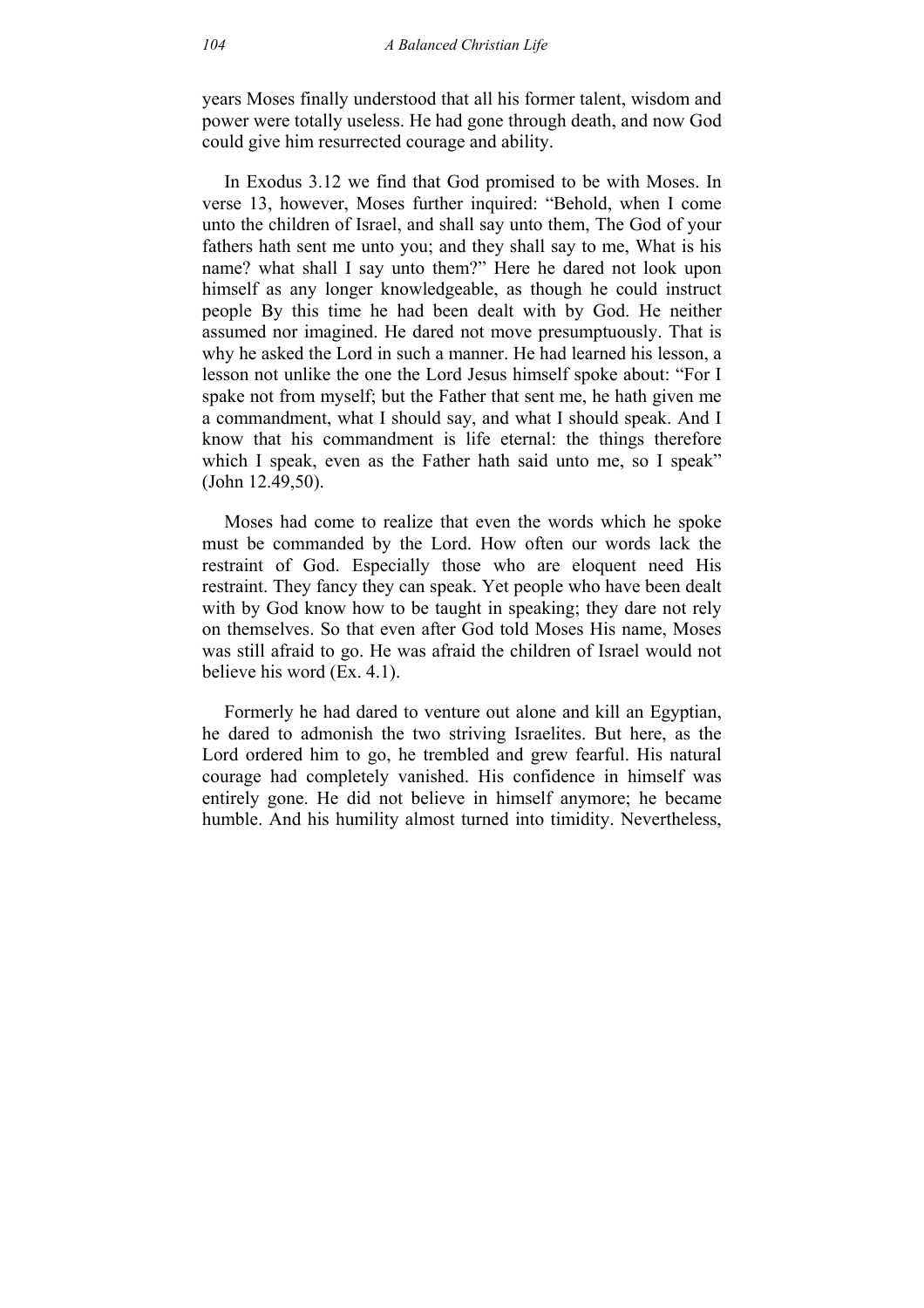true humility and no confidence in oneself are spiritual manifestations. Moses had now learned the lesson. He knew he could not do anything among the children of Israel by himself. The Lord, therefore, encourage him for the third time. He bestowed upon him the miracle-working power of turning a rod into a serpent, turning water into blood, and afflicting the hand with leprosy. Through these signs the people would believe in him.

Notwithstanding all these signs, however, Moses for the fourth time said: "Oh, Lord, I am not eloquent, neither heretofore, nor since thou hast spoken unto thy servant; for I am slow of speech, and of a slow tongue" (Ex. 4.10). This is totally opposite to the flavor of what is recorded in Acts 7.22, where it is told of how "Moses was instructed in all the wisdom of the Egyptians; and he was mighty in his words and works." Moses was trying to excuse himself by claiming he could not speak since he was not eloquent. Accordingly, the Lord made Aaron Moses' mouth.

Yet further on in the Scriptures we do not find that Aaron spoke to the people for Moses; instead, it was Moses who spoke to them. Why? Because through the many previous years Moses had learned that God had no use for natural eloquence, power and wisdom. Unless the Holy Spirit moves people and gives eloquence, wisdom and power, our natural ability is absolutely useless in the work of God. Spiritual power, though, is altogether necessary.

Do you know after much dealing from the Lord not to use your natural eloquence? You would rather not utter many persuasive words which carry the flavor of little cleverness. Have you received the dealing of the cross and died to your own speech? Without fail our speech will reveal what kind of person we are. God wants us to see that our excellency of speech may not produce fruit nor is it spiritual. If in our speech we are not overcome by God, we will do great damage to His work.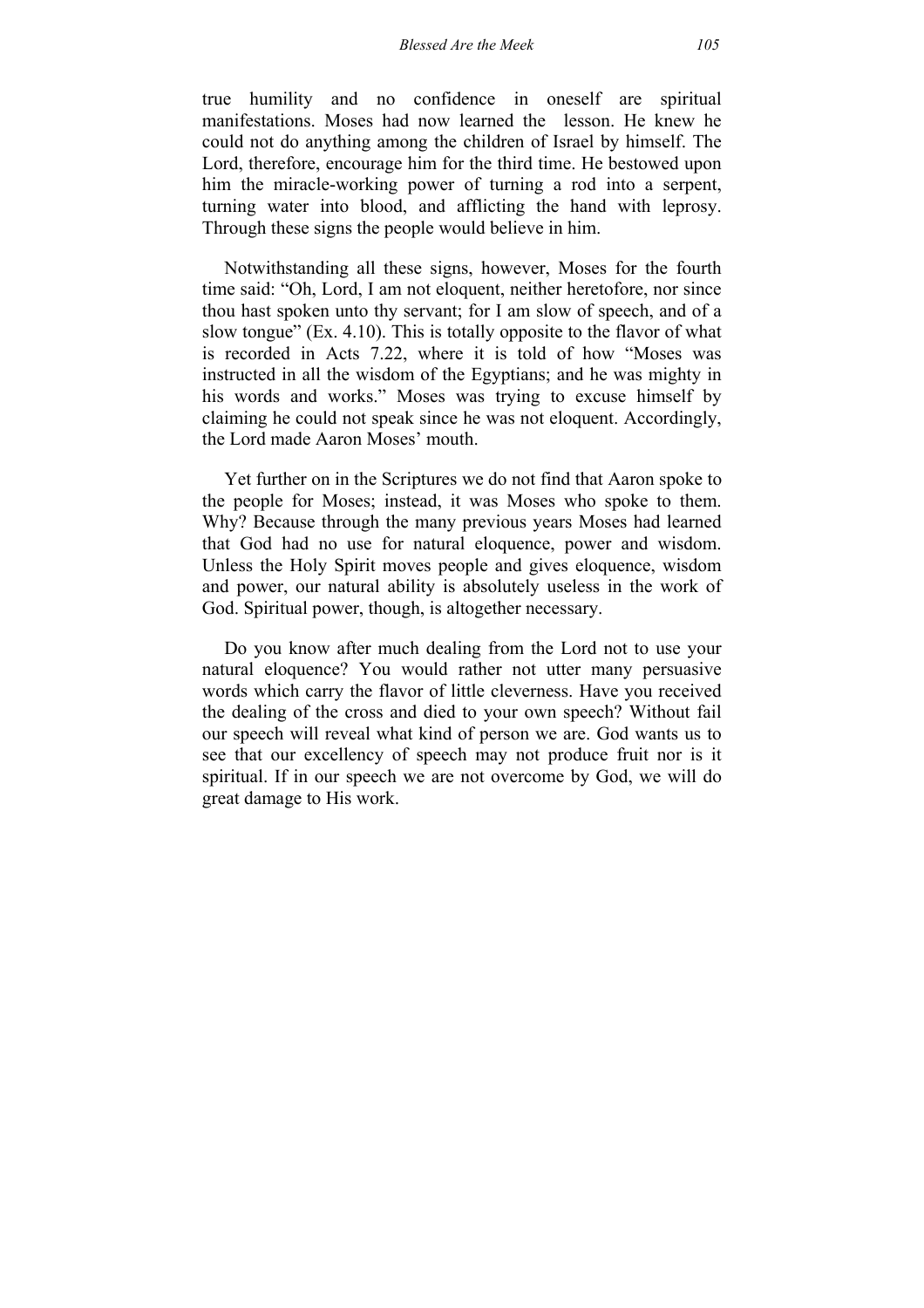Here we see that Moses made two excuses: first, he was never eloquent but was always slow of speech; and second, even after God had today spoken with him, he still had a slow tongue. He had ruled out himself completely before God. He reckoned that nothing of himself could stand before the Lord. He had truly learned a very deep lesson, for in those forty years he had been delivered from all which was of self and of the natural.

# *Excessive Withdrawal in His Not Knowing the Power of Resurrection*

Knowing one's own uselessness alone is still useless. The important thing is to know the power of God. And that is true resurrection. God had wanted Moses to know that it was He who had made man's mouth. God tried to encourage Moses. "Oh, Lord, send, I pray thee, by the hand of him whom thou wilt send" (Ex. 4.13). Moses again excused himself. When God heard this, He was angry with Moses. And why? Because even though it is of great importance and highly acceptable to God that we are brought to the place of no self-confidence and no self-reliance, nevertheless, if we stay *there*  and refuse to go forward by trusting in God, we will greatly displease Him.

How we need to be careful lest we swing from one extreme to the other. Having the promise of God in His granting us eloquence, we will sin against Him if we still do not advance. We should be humble but not draw back, careful but not timid. We must guard against not trusting in God as well as against trusting in self-confidence. God takes us through death in order to raise us up. Death is not the end, resurrection is the goal. We will be of no use if we remain in death and not come into resurrection.

Moses wanted to hide, and he was lazy. He even anticipated that it would be best if God did not send him. Now, it certainly is good to know one's weakness, but not to believe that God is able to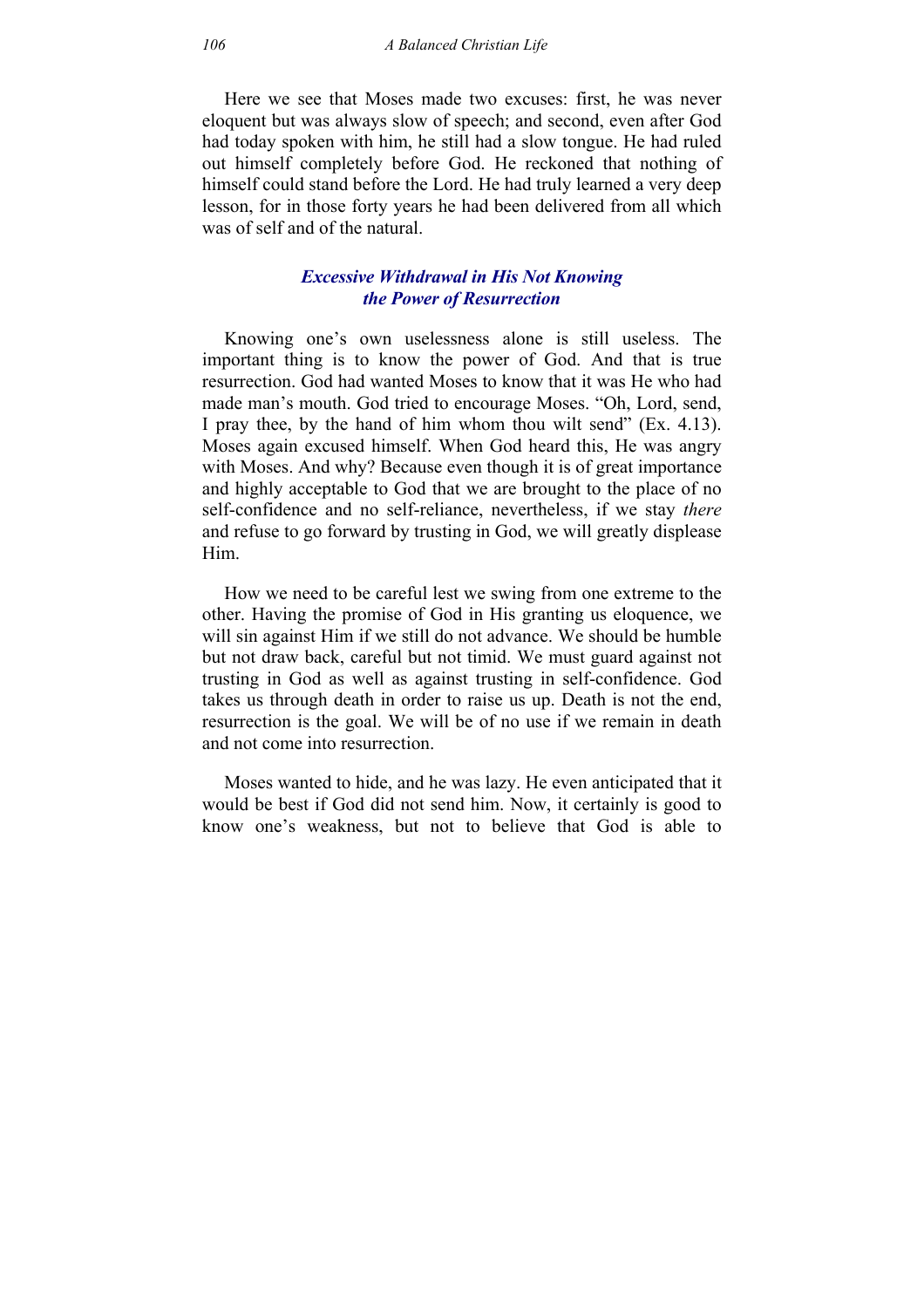strengthen a person is a harmful element in self-knowledge. Excessive judgment of one's weakness like an excessive estimate of one's power can cause one to not trust in God. Many shrinking backs do not constitute spiritual humility, they instead reflect a fear and laziness that stems from looking within oneself. We should on the positive side trust in the mighty power of God and be strong.

It is exceedingly important in spiritual work that there be such a clear transaction with respect to God's commission. The Lord Jesus did not come to this world on His own. The Bible says He was *sent*: the Father sent His Son to the world. Nowadays God's work is damaged by many who volunteer, people who are *not sent* by Him. God does not approve of people who go to work without being sent. He is not pleased with men's presumptuous actions. The sin of presumption is the same as the sin of rebellion. Not to act when ordered is sin; to act without an order is also sin. Moses did not go because he wanted to go. As a matter of fact, he did not even wish to go. But God commanded him to go.

I heard a missionary once say: if we are not able *not* to work for God, we will not be used by Him to save sinners; but if we are able not to work for God's sake, we will be used by Him to save people. This does not mean He is going to save souls without the instrumentality of the preaching of the gospel by men. Nevertheless, if a work is not of God's will, we must be willing not to do it. We must not act presumptuously. Without the command of God, we would rather be quiet than move ahead. And such kind of people will be sent by Him to save souls.

Today the church suffers great loss not because of outside opposition nor because of inside unbelief, but because many who confess to have sound faith move presumptuously without being sent or commanded by God. Thus their works have no spiritual value and reality. To do anything without being sent or ordered is like building a house on the sand or else like gold plating. It may stand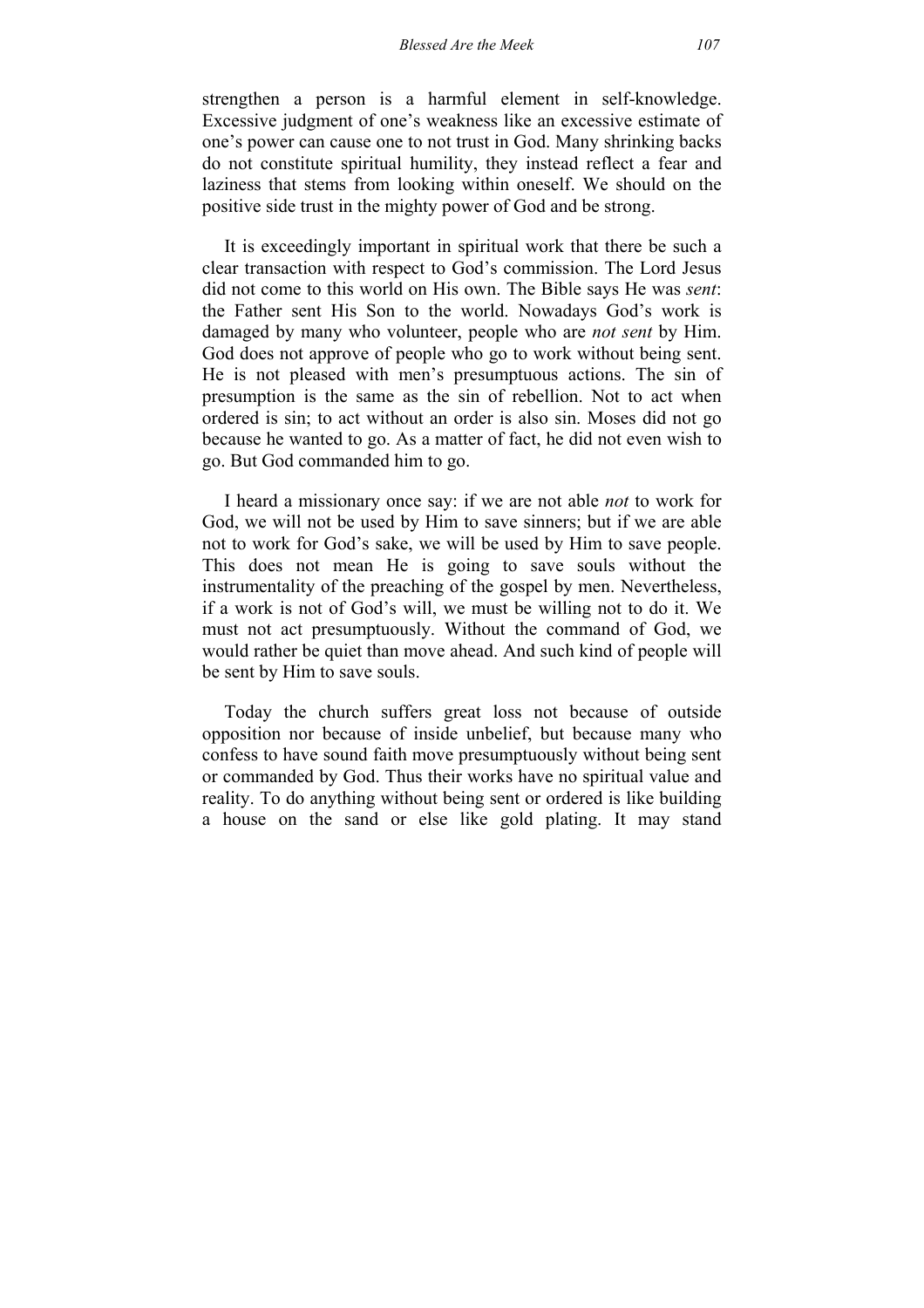temporarily or it may glitter for a while, but it will be destroyed at the judgment seat of Christ. Only those works that closely follow the command of God are useful.

# *Was Circumcised*

Moses at this point said no more. Yet he needed to demonstrate that he had completely denied all that was natural and fleshly by delivering this to death before he could ever go and save the children of Israel. And hence we read that "it came to pass on the way at the lodging-place, that Jehovah met him, and sought to kill him" (Ex. 4.24). Why such action by God? Because Moses was not under the sign of the covenant. Moses and his sons had not been circumcised. This made them the same as Gentiles. Soon he would begin to do God's work, and yet he was still as an uncircumcised Gentile. God could not let him go and deliver the children of Israel. He therefore sought to kill Moses in order to show him that His divine work could not be done by an uncircumcised person. Thus circumcision was performed. And after this was done, he was allowed to go and save the Israelites.<sup>∗</sup> Later on when the children of Israel came to the first station in Canaan, they too received the rite of circumcision.

What is the meaning of circumcision? "In whom ye were also circumcised with a circumcision not made with hands, in the putting off of the body of the flesh, in the circumcision of Christ" (Col. 2.11). This verse plainly tells us that circumcision has no other meaning but the putting off of the flesh. What is the flesh? It is all that we are naturally endowed with at the time of birth: "That which is born of the flesh is flesh; and that which is born of the Spirit is spirit" (John 3.6). Everything we have before our regeneration is the

-

<sup>∗</sup> From the record of Exodus 4.25, it would seem that only Moses' son was circumcised. Moses was probably circumcised on the eighth day by his parents back in Egypt.— *Translator*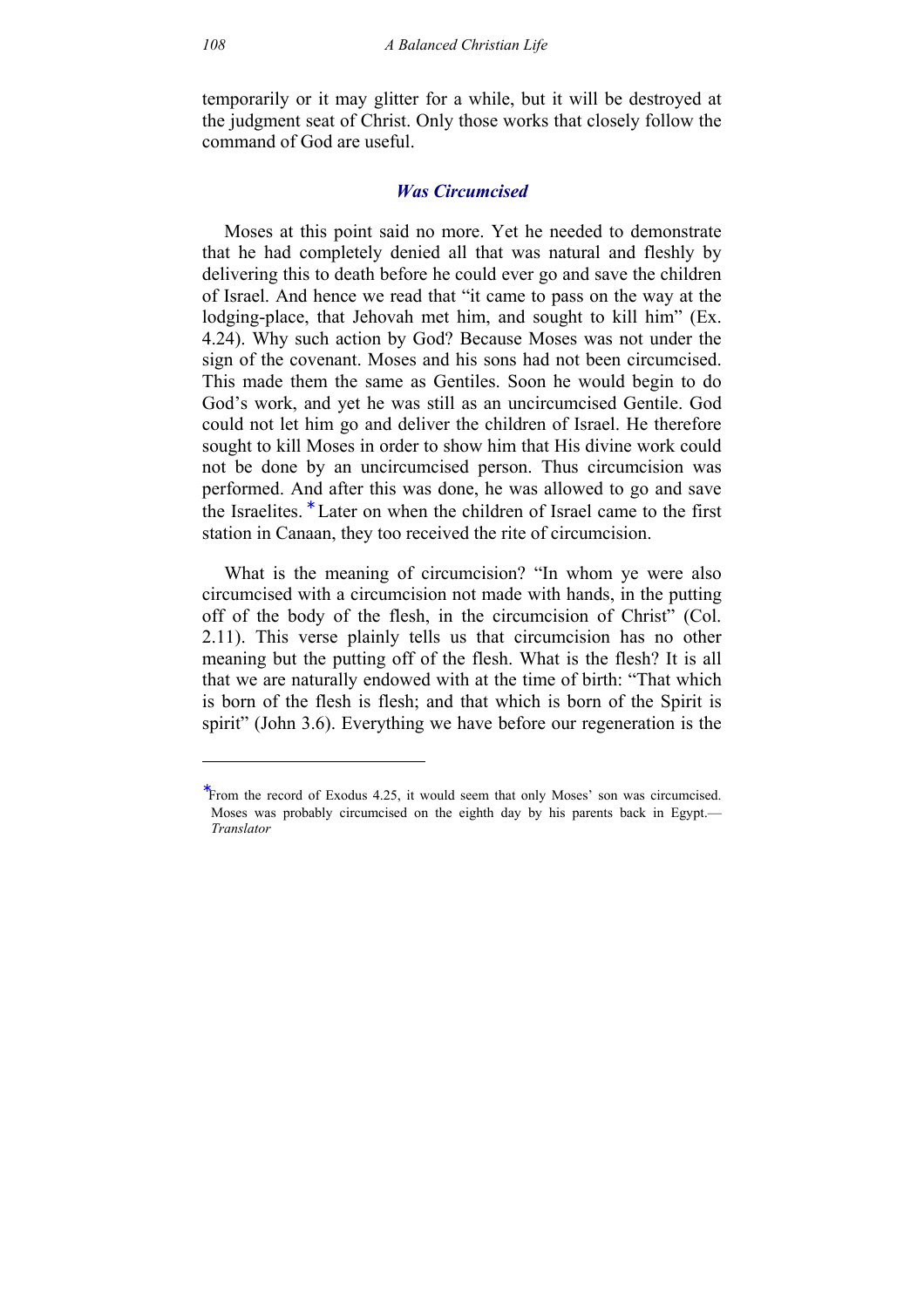flesh. What we have after being born again is spiritual. Natural eloquence, power, wisdom, cleverness and good works are all of the flesh. What must we now do? By the cross of Christ we should cut off all these natural specialties. We must deny our natural eloquence or power or wisdom. And such is the circumcision spoken of in Colossians chapter 2.

The work of God can only be done by those whom He has slain. The flesh has no place for itself but death in the sight of God. All who follow the flesh are marked by Him for slaughter. The work of God demands the very death of the natural man.

## *4. The Principle of the Cross*

Have you died? Have you forsaken your natural talents? If you have not done so, you are not qualified to do *God's* work. Nowadays many are working, but they are not doing God's work. Because it is not God who is working, then it is men who are doing so. It is not the new creation at work, the old creation is at work. So that the Holy Spirit does not work at all. To work by the power of the Holy Spirit is to work from spirit to spirit—that is to say, from your spirit reaching out to the spirit of other people.

Why does Paul refuse to preach the word of the cross with excellency of speech? Lest the word of the cross become ineffectual, for the cross is a fact. If you preach it with fleshly knowledge, you can only spread its reason. You have not spread its power and life. This is because you preach the cross without having the Spirit of the cross as well as the life of the cross. You do not preach according to the principle of the cross, and therefore you can only see the reason (or logic) of the cross being propagated and not its power. Because of this, the cross must become a kind of principle to us first.

We need to inquire as to what qualifies us to preach the cross? Do we do this work because we are deeply familiar with Bible doctrines,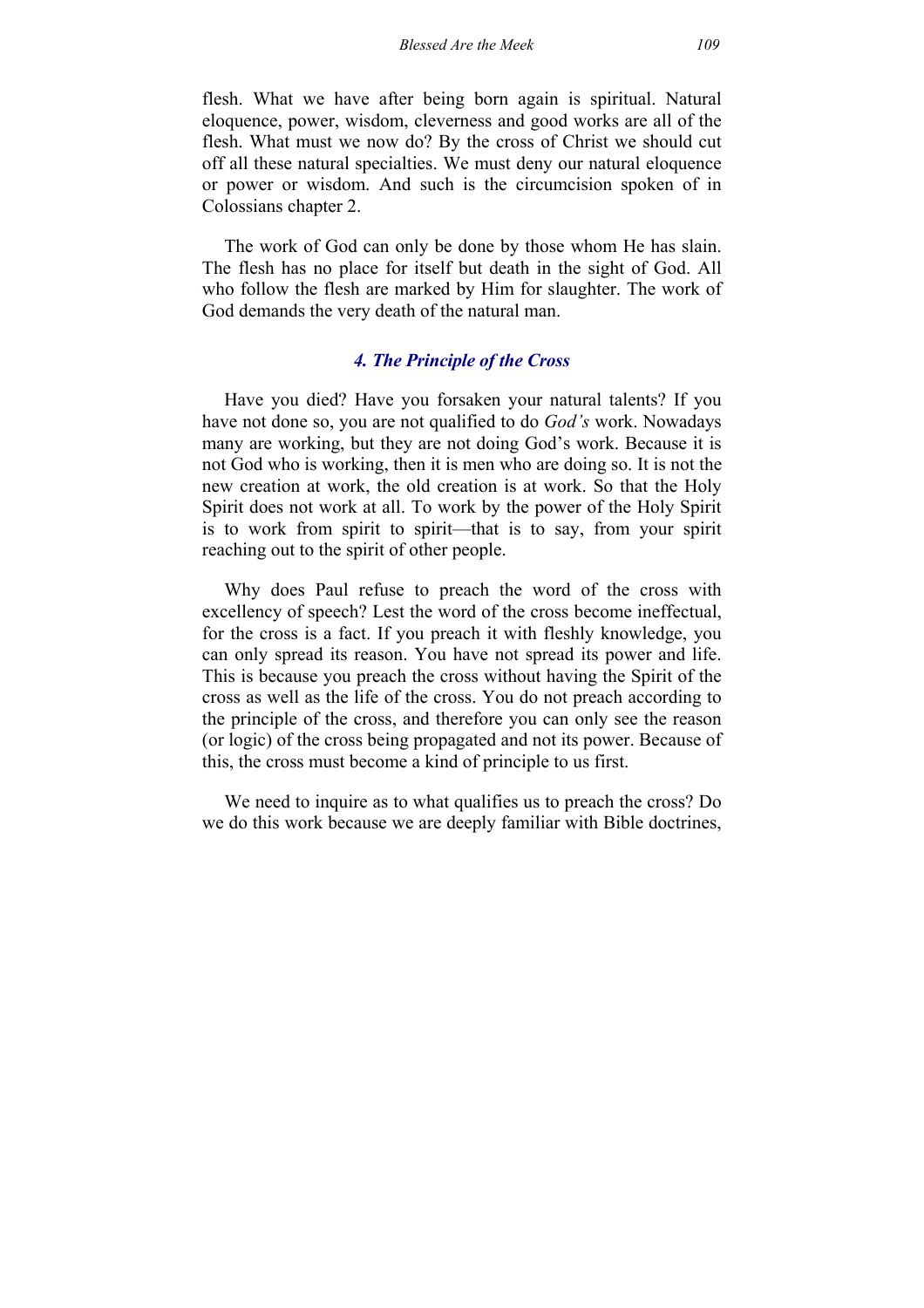or that we are capable of expounding them with eloquence, or because preaching is our profession? How pitiful if such be the case. Many leaders become such in the church not because of their spiritual experience and the life and power of the Holy Spirit actually many who listen to our preaching have better spiritual life, deeper experience, and more understanding in spiritual things than we who preach. In some places I have often seen young workers teaching older people who have little knowledge. Yet the fact of the matter is that these older people far exceed these younger workers in spiritual experience, faith and prayer. But solely because these younger people have a little knowledge and a little eloquence, they venture to teach the older ones in spiritual things.

We ought to know whether or not God has dealt with us. Has my natural talent been dealt with? Is God powerful in me? Without such deeper experience, I will only be telling people in my own ability that this is how they must walk, though I myself am totally ignorant of the way. How many today are the blind leading the blind! Many preachers know only how to propagate knowledge; they are not able to supply divine life and the Holy Spirit.

Hence the problem lies in the principle. A grain of wheat remains a solitary entity unless it dies. If your cleverness and natural ability have not died, you are of no use to God. For in spiritual things it is not a question of wisdom and cleverness, nor a matter of a good mind and understanding, but a concern to have experience and power in the spirit.

If after a person is saved he experiences deeply spiritual realities, he will have no need for people to revive him. Many travel around and lead meetings in the power of their natural wisdom. Do they not realize just how much they need God to revive them? If He does not revive them, then all their works shall be in vain. And other people will receive nothing as well. So that God must bring us to our end.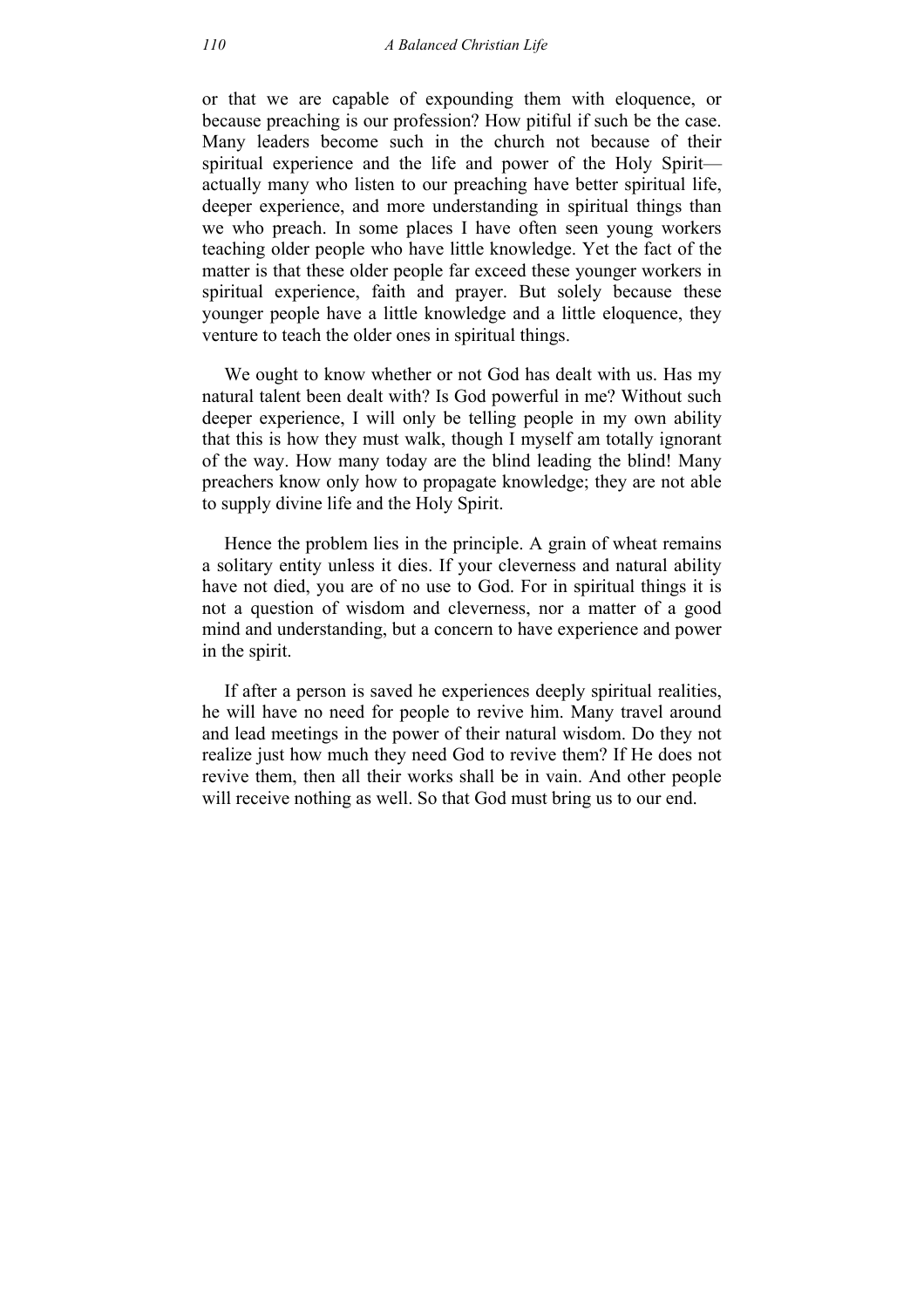I would rather quit preaching if I have to continue forward preaching only in my own strength. What must be the future result if such kind of preaching is done for thirty years? What must surely happen at the judgment seat of Christ? God would rather have us receive the light of the judgment seat beforehand so that we would confess our error and cease doing it again.

May God enlighten us to perceive how wrong it is for us to work with our knowledge and natural ability so that we will reckon all that is of the old Adamic creation to be dead. We will reject all of that just as we did at the time of our salvation. Let us truly deny all that is of the old creation and receive new life from Christ's new creation. And let us seriously ask ourselves how our way and future are determined. Are they decided by God's will and power or by our own self life?

Some people get revived after each revival meeting they attend. But after the meeting is over, their revival is also over. Such kind of revival is like injecting a stimulant, the dosage of which must be increased the second time around for it to continue to work. Since on the first occasion they were revived through outside enthusiasm and emotion, now they shall require even better eloquence and even more excitement on the second occasion to revive them—or else they will not be revived at all.

May God really obtain something in us for His name. If He does not obtain anything, He is not glorified. All ends in vanity. May we be so dealt with by God that we become all His, and that we may render to Him what He deserves to have. May we commit ourselves with simpleness of heart into His hand and wait for His leading. Were God already leading you, all you would need would be to deny completely your own wisdom and power and receive afresh from Him new power. Examine whether or not your way is truly appointed by God.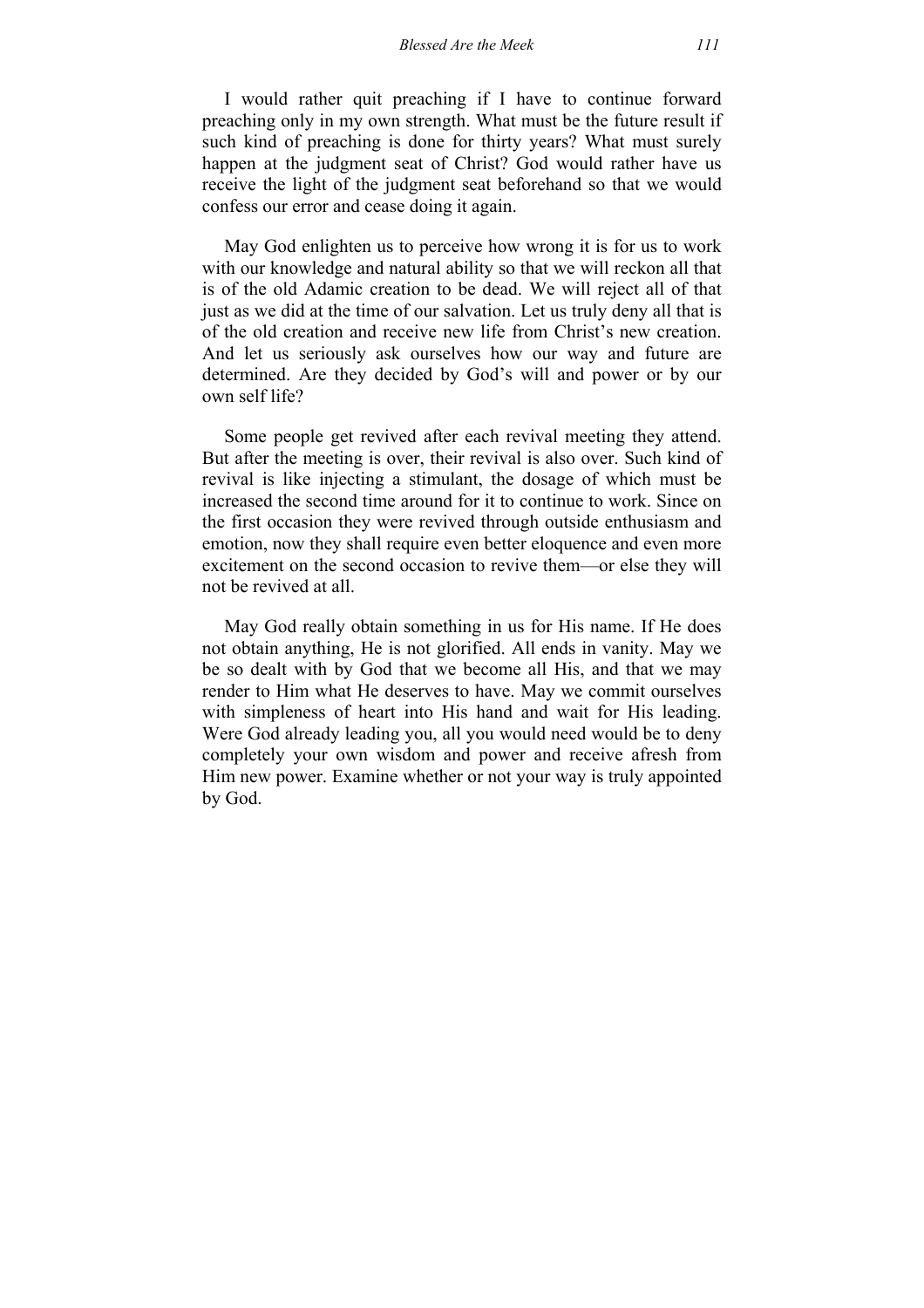We want to see the Lord glorified and His will done. We want Him, not us, to have possession. We shall never manage our life and work with fleshly wisdom. We shall only ask whether we are doing God's will. Have we done His will? Let us have no will of our own but take His will as ours.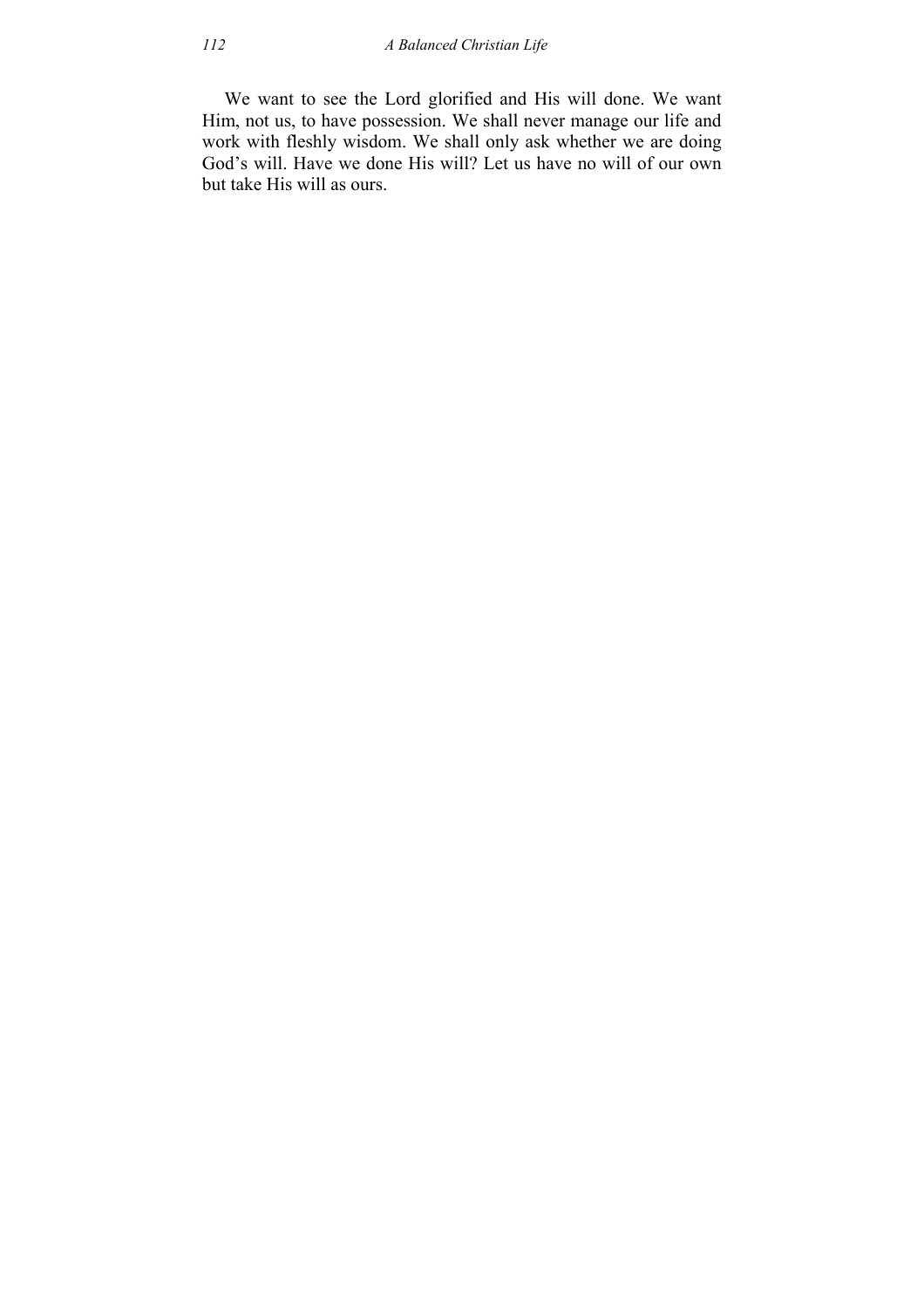

**8POOR Indeed**<br>Because thou sayest, I am rich, and have gotten<br>riches, and have need of nothing; and knowest not that<br>thou art the wretched one and miserable and poor and<br>blind and naked. (Rev. 3.17) *Because thou sayest, I am rich, and have gotten riches, and have need of nothing; and knowest not that thou art the wretched one and miserable and poor and blind and naked. (Rev. 3.17)*

## *One*

A very real problem is often found among God's children. It is "the attitude and mind of Laodicea." This attitude of mind is reflected in people thinking themselves spiritually rich when they are actually very poor.

In spiritual matters it is rather easy to solve the problem of have or have not, but it is not an easy thing to resolve the question of whether one is rich or poor. He who has nothing can easily find God, but he who is poor has difficulty in meeting Him. Many really have nothing before God, and yet they are frequently met by Him. The worst person is he who says he has, and he does indeed have something. If you mention one thing, he declares he knows; if you speak of another thing, again he knows. But does he really know? Not at all. He says he has so much, yet he hardly moves a step forward. He is truly a poor man.

The biggest problem with a poor man is that he does not easily recognize his poverty. The one who has nothing will readily confess his nothingness. If he has, he has; and if he has nothing, he has nothing. This is quite simple to understand and easily shown. But poverty is something relative: A may not be as rich as B, A may be poorer than B. B may not be as rich as C, and B may be poorer than C. Hence it is rather difficult to conclude who is the poor one.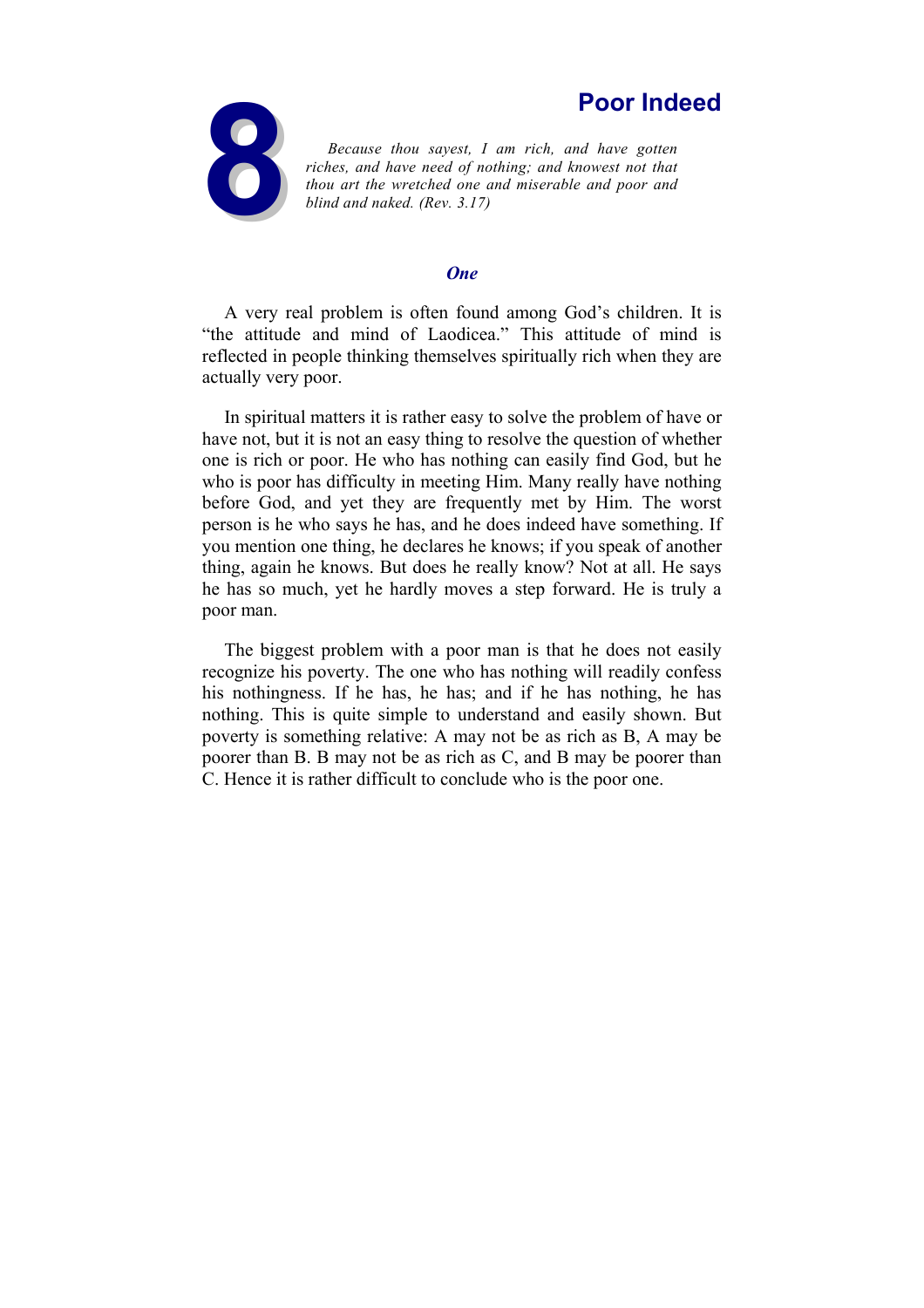When a child gets his first allowance, he thinks he has more money than anybody else in the world. He does not truly know his poverty, however. If he has nothing, he readily sees he has nothing; but having a little makes it hard for him to understand the insufficiency of what he has. In spiritual things, God has a way with him who has absolutely none; but in the case of the poor, his little will hinder him because it creates unwarranted self-conceit and selfsatisfaction.

Someone during the past decades may have obeyed God three times. He can never forget how previously he had obeyed God. Yet while he is talking about obedience, those who have really learned the lesson of obedience and who are sensitive in their spirit will rise up and say: "What do *you* know of obedience?" For that man is a poor man, he is truly poverty-stricken!

There are some other people who like to talk about the cross. "A" says a person needs the cross before God, and "B" says he certainly needs the cross. But those who really know the cross will say, "Brethren, do you know what the cross is?" Do not imagine because you have been dealt with by the Lord a few times that your self has been touched. Do realize that the first day in which you were saved and were dealt with by God does not mean that you have already learned a very deep lesson. You are far from it. The one who mentions the cross frequently and yet knows it not is a truly poor person.

Some brother may say he is clear in his understanding about the church, for as he perceives the body of Christ, he acts and reacts accordingly. Some sister may say she is one who seeks the kingdom since she is willing to lay down everything for the kingdom's sake. Those who know them will nonetheless say that neither he nor she knows the body or the kingdom. Many of God's children possess a cheap obedience, a cheap cross, and a cheap kingdom. They do not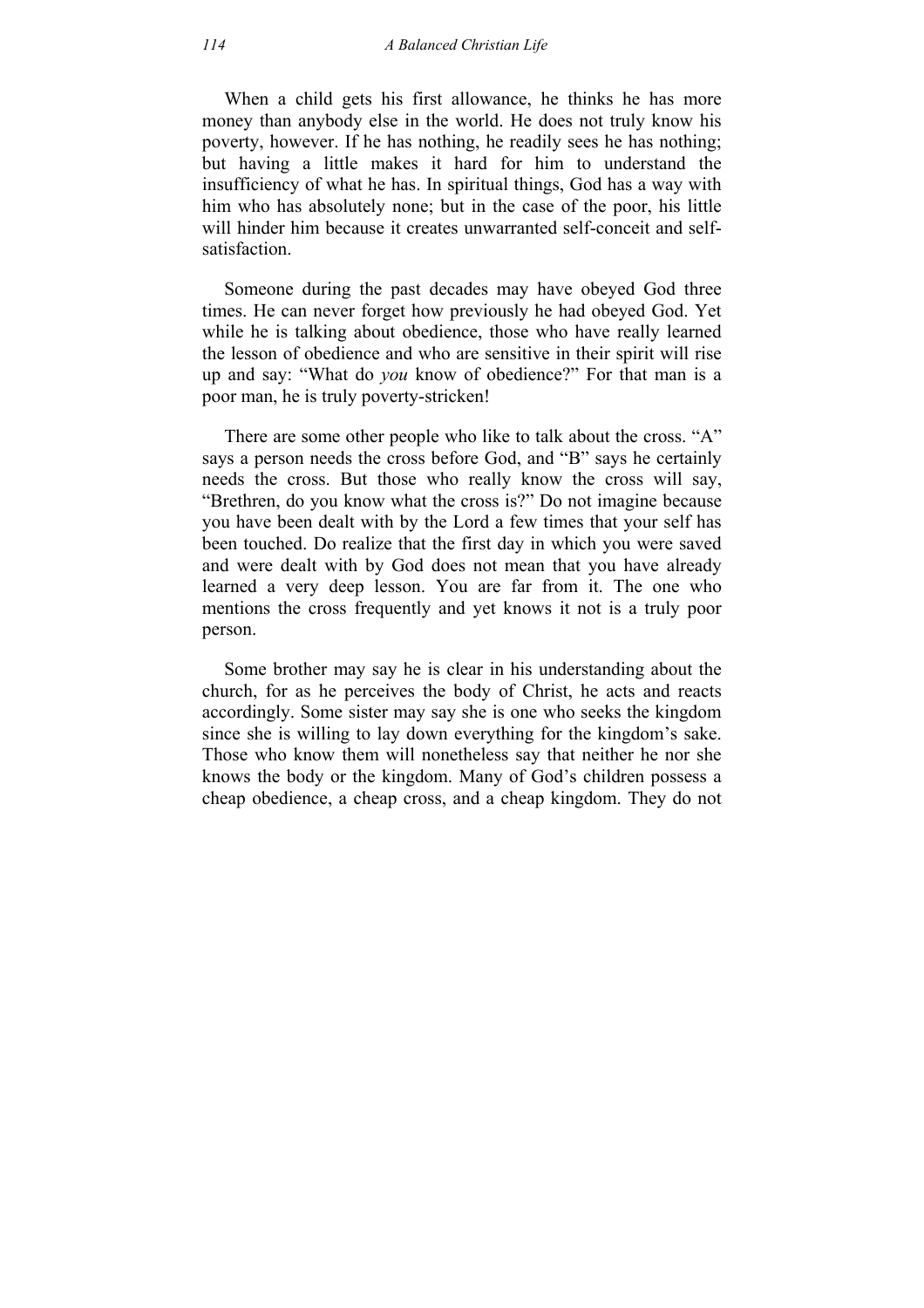know in reality what obedience, the cross and the kingdom are. This we call poverty.

## *Two*

Poverty without pride is not an absolute obstacle to spiritual progress. But poverty which falls into pride creates an impossible situation. Poverty itself is not the problem, and yet *Laodicea* is a problem because she is not only poor but also proud, not merely poor but also considering herself rich. How few are those who are poor and not proud in spiritual things; the rich, though, are usually not proud. Is it not sad that many of God's children are circling around without making real progress because their self-conceit has damaged them? Many are talking about the flesh, though they are really ignorant of what the flesh is. Many are speaking of revelation and yet they do not know what revelation basically is. They have much to say about obedience, about the kingdom, and even about how the cross deals with the natural life of man; nevertheless, in their very talking they expose themselves as being quite poor and ignorant. For they have yet to touch God. When people speak on things they do not experience, they can only deceive themselves and those who are like them. In spiritual things, therefore, a person who styles himself as being rich will never convince others that he is rich; to the contrary, he will be recognized as poor.

"I am rich, and have gotten riches, and have need of nothing," declares the church in Laodicea. (These riches do not point to material but to spiritual things.) She feels she *has* achieved riches, yet God declares, "Knowest not that thou art the wretched one and miserable and poor and blind and naked"? Do you have anything? You most likely *do* have a few things, but what you have has not had much effect in your life. If you genuinely have them, you *should* be joyful; but unfortunately, you are' wretched and miserable. You do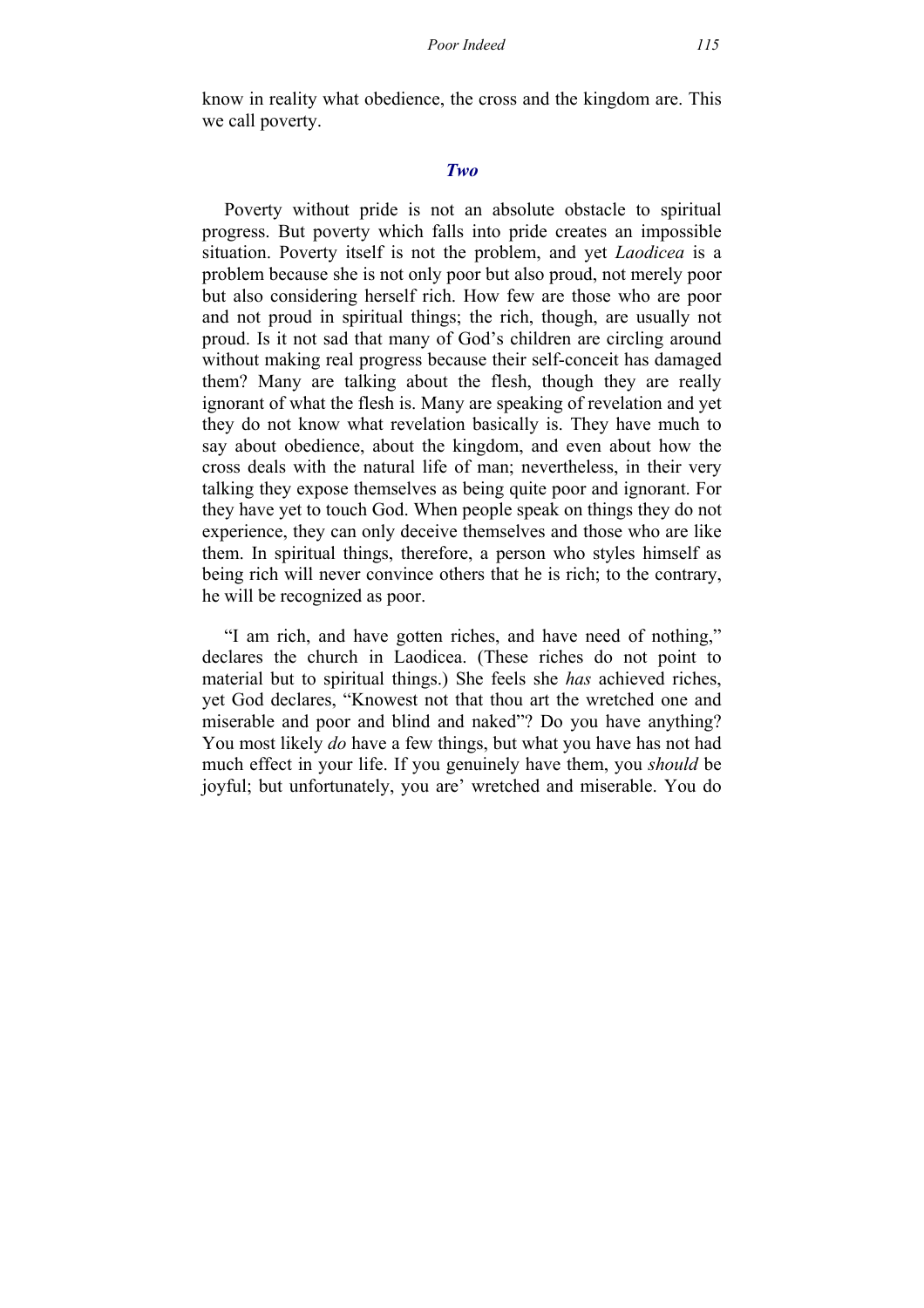not give the appearance of one who possesses. Your wretchedness and misery betray to people the fact that you are poor.

Poverty is closely related to blindness. He who is poor is unable to see into spiritual things. He who does not see usually deems himself to be rich. He who does not see the cross will think that he has the cross, he who does not see the kingdom will believe he has the kingdom and he who has never known the body of Christ will assume he knows the church. Whosoever therefore reckons himself as possessing is actually a poor man spiritually. Whenever we truly perceive, we will not boast that we are rich. Whenever anyone's eyes are opened, he will see his nakedness and acknowledge it. Only the foolish one will brag that he possesses. Being poor and yet not realizing his poverty makes of him a Laodicean. And just this is what we all need to be warned about.

## *Three*

What is poverty? Poverty is not a matter of quantity. It is rather a matter of quality. 1 Corinthians 3 shows us the difference between gold, silver and precious stones on the one hand, and wood, hay and stubble on the other. 2 Timothy 2 speaks of the vessels of gold and silver and the vessels of wood and earth. This clearcut disparity in description tells us which is rich and which is poor. Hence even if you *have*, you need to see exactly what you *do* have. If you have a large pile of wood, hay and stubble, you are yet poor. Having a vessel is not enough to know; the question must be asked whether it is a wooden and earthen vessel or one of gold and silver. How easy for us to be proud because we feel we have something. We think as long as we have something, we are in an excellent state. But let us realize that if we do not know what we have, we are numbered among the poor.

Viewing this whole issue from still another angle, poverty can also be said to be shallowness, infantilism, and immaturity. An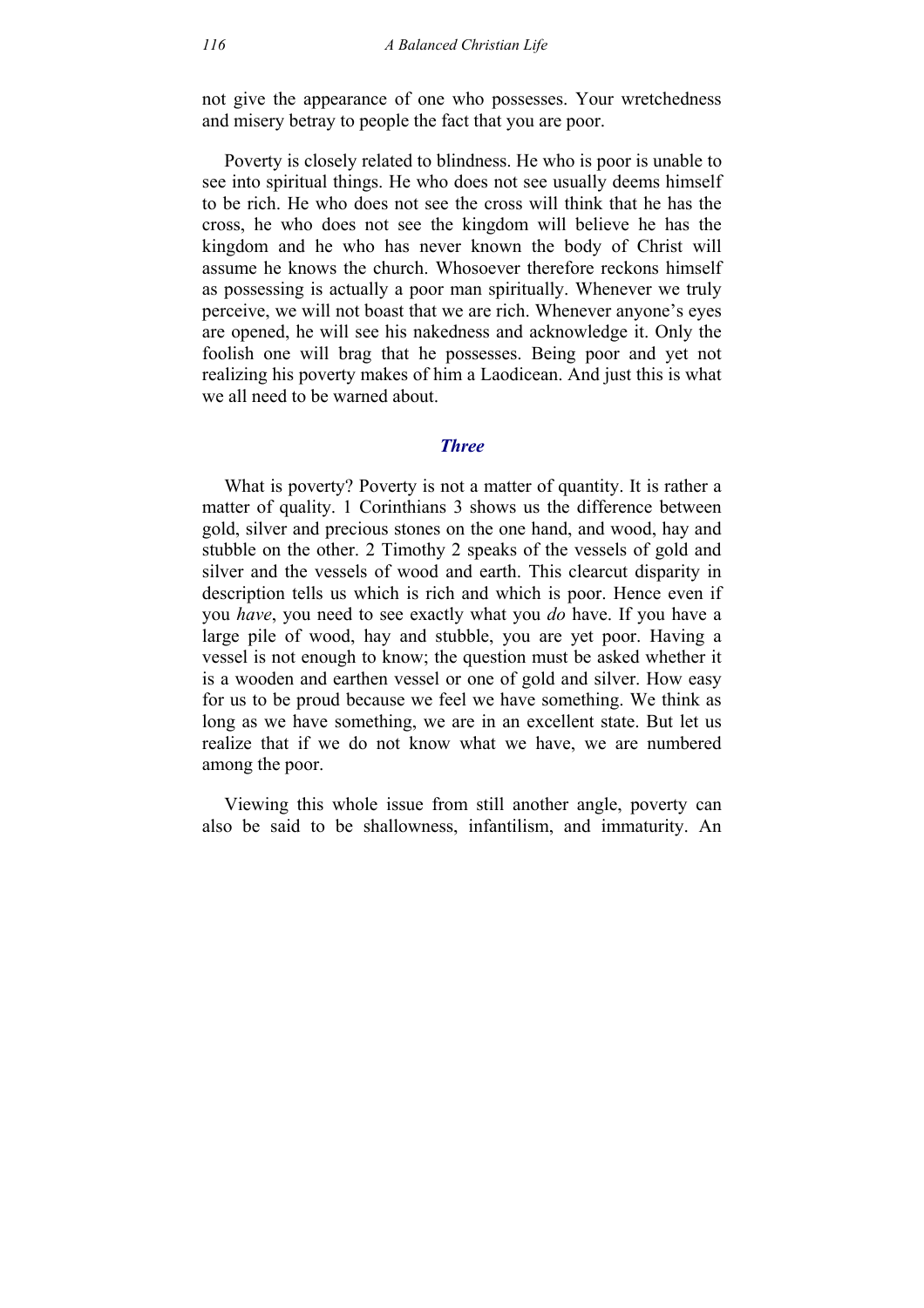abundant life is a matured life. We know the difference between growing and arriving at maturity. A child will grow annually; but after he comes of age, it is no longer a matter of growth, but is to him a matter of maturity. He who only experiences the period of growing does not have abundant life; it requires the time of maturing to achieve abundance. All who deem the beginning to be the whole will consider themselves fully possessing everything. And as such they are today's Laodiceans: they are the spiritually poor. How harmful, then, initial experiences can be to entering into deeper experiences. A shallow experience may hinder us from having a truly deep experience; having superficial knowledge may hamper us from having deeper knowledge.

## *Four*

Abundance is not a matter of merely having or having not; it is primarily a matter of *what* we have, of how *much* we have, and how *deep*. Abundance is not an initial experience; neither is it a mental understanding of the teaching on the abundant life nor its elucidation. Abundance is rather a being brought by God one day into divinely seeing, thus entering into the realm of spiritual abundance.

A brother during the first year of his salvation spent much time in searching the Scriptures. He studied especially concerning the second coming of the Lord. He managed to analyze the events surrounding the Lord's return. And as a result, he felt fairly proud of himself. One day he met a sister who had deep experience with the Lord. They conversed together on the second coming. She, however, did not analyze as he did. What she stressed was how to wait for the Lord's return. On that day, that brother learned a deep lesson. He had been one who *talked* about the second coming of the Lord Jesus, but here was another person who was *waiting* for the Lord's return. Whoever merely talks about Jesus' second coming is poor, whereas the one who waits for the Lord's return is quite rich.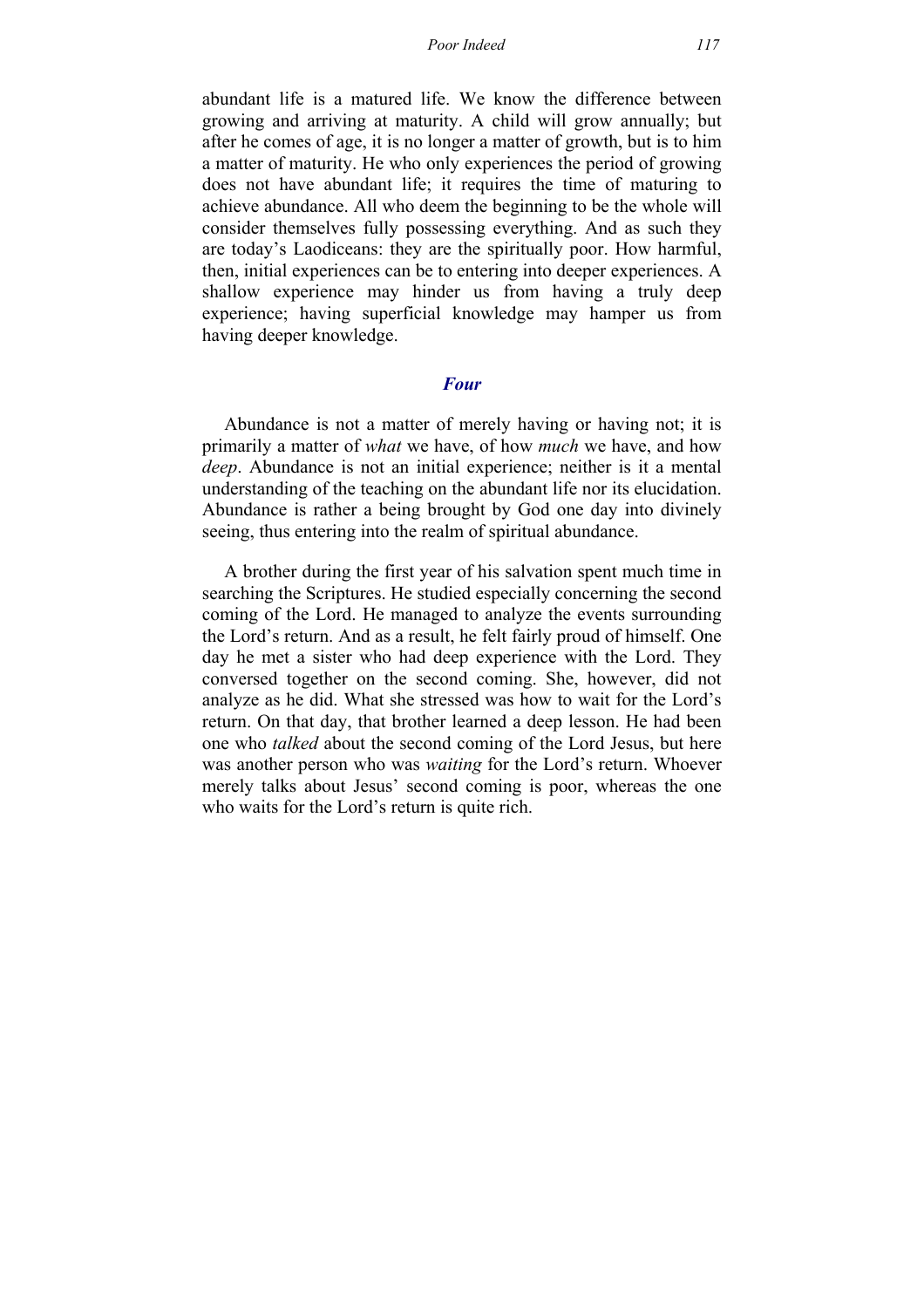All who have really seen before God will not dare to be selfcomplacent. For example, to really perceive Romans 6 may take one, two, ten or twenty times of reading. When you first read Romans 6, you may feel good about it and declare that you have seen it. But when you read it the second time, you will say, "Alas, I had not really seen it before." This shows that when light comes, it destroys what you had held originally. There was once a brother who knew about the church quite well. On one occasion when several people had together received some light on the church, he announced, "How strange; I had never really known the church before. But thank God, today I *see* it." Others might have thought, because of his previous knowledge, that if *he* did not know the church, who else could know the church! Yet as he later received divine light, he saw that he actually had nothing. For when light enlightens, it devours. The greater light will swallow up the lesser light. All lesser lights will be lost in the greater light. Each time one truly sees something before God, he feels as if he had never seen. This does not mean that he has literally seen nothing before, because he could very well *have* seen something in the past; it only means that when he subsequently receives greater light, it will be to him as if that which he saw before pales by comparison with this new light, and he will be only conscious now of his having nothing!

Abundance comes from enlightenment. As light shines upon us, we become rich. Yet strange to say, when we do receive such enlightening, we feel on our side as though decreased and not increased. For the shining of light will break up your past sight. It destroys what you originally had. Under the illumination of God, we actually do increase, and yet we do not feel it that way! So that what in the sight of God actually is, and what is our own feeling, are two different things. As God gives light, if you think you have increased then in reality you have seen nothing. But in case you indeed see, then you will feel as though you have just been saved and have only begun. It should not be inferred from this that you were not saved before; it simply signifies that so far as your feeling is concerned,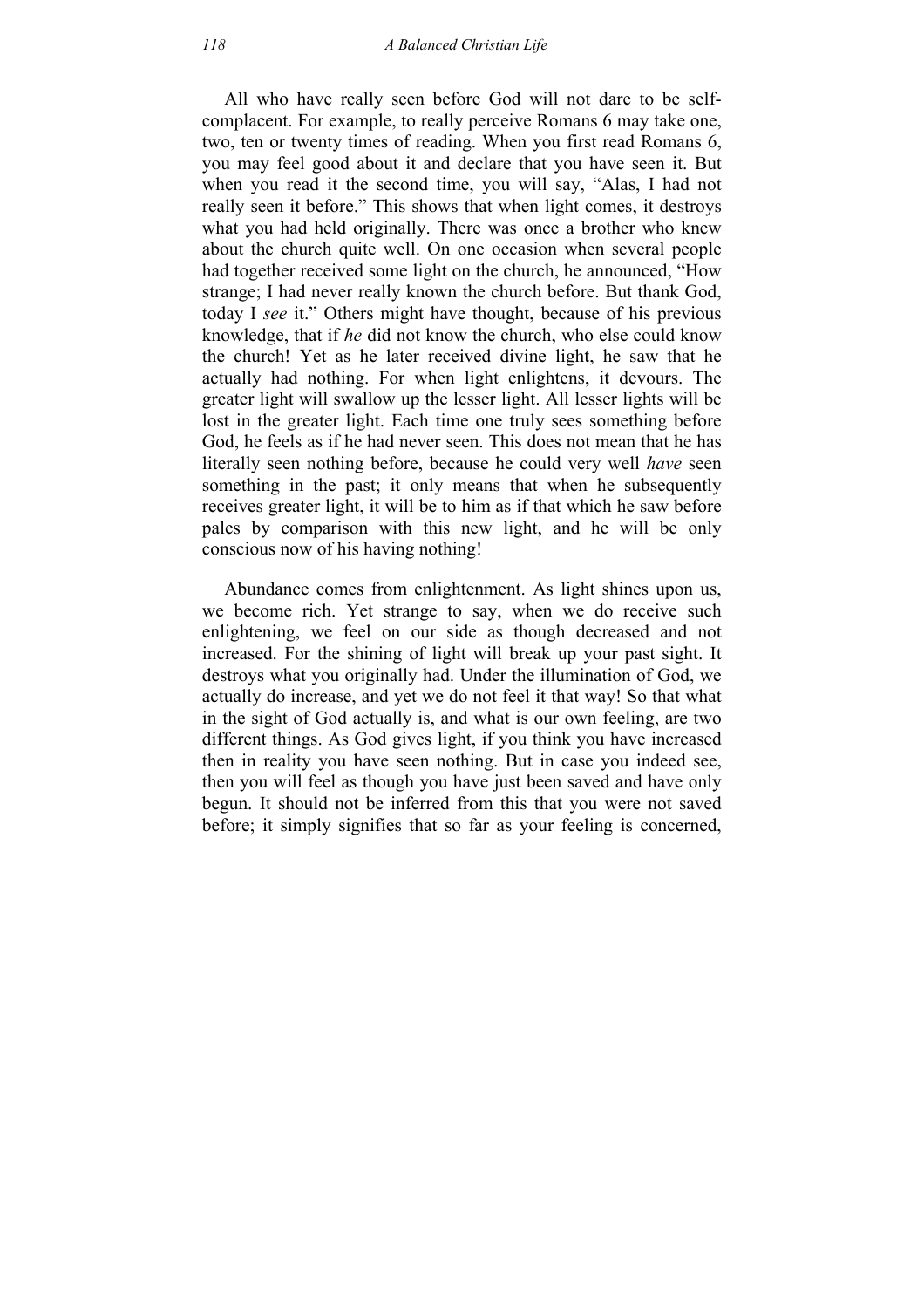you sense an emptiness as though you had never commenced walking on the spiritual pathway of life. One who is truly abundant senses himself to be nothing under the light of God.

Our God is the God of abundance. He does not wish His children to be poor. The works He desires are not those of wood, hay and stubble. The vessels He uses are not wooden and earthen vessels. Being the God of riches, He will only use rich vessels. His riches are deep and abundant: "There shall not be room enough to receive it" (Mal. 3.10). Such is His grace! Whatever He does in our lives is superabundant. It is never forced or weak or small. Oh, this God of abundance can make us rich because He always gives more. And each time He gives more, we feel as if it is the very first time of our receiving *anything*. Although it seems strange, yet how true it is.

May God have mercy upon us that we may indeed see light. The proud man is foolish for he is poor. May God empty us that we may enter into His abundance.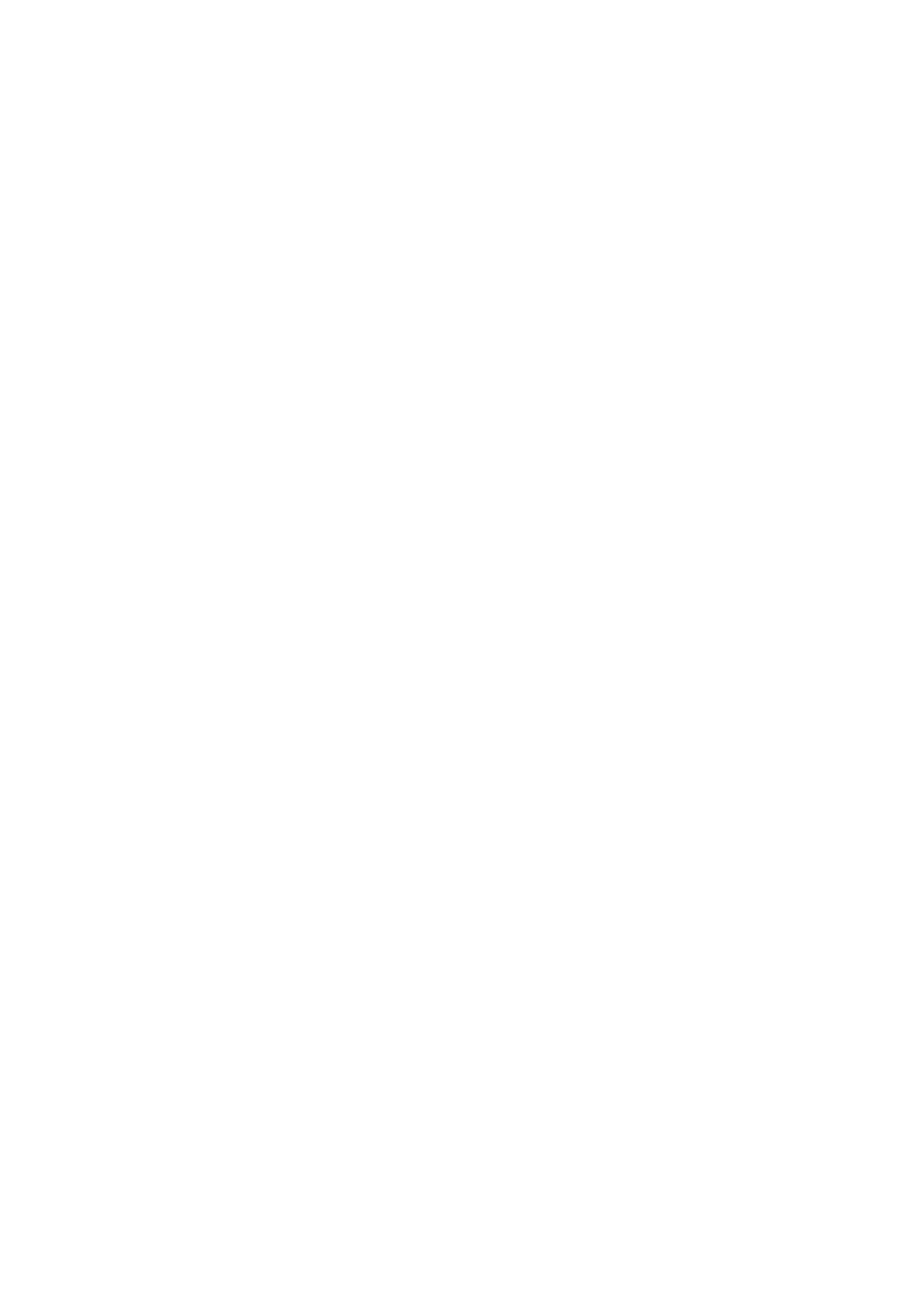

**9The Significance of Faith**<br>When the fulness of the time came, God sent forth his<br>son, born of a woman, born under the law, that he might<br>redeem them that were under the law, that we might<br>receive the adoption of sons. (G *When the fulness of the time came, God sent forth his son, born of a woman, born under the law, that he might redeem them that were under the law, that we might receive the adoption of sons. (Gal. 4.4,5)*

*So belief cometh of hearing, and hearing by the word of Christ. (Rom. 10.17)*

*Without faith it is impossible to be well-pleasing unto [God]. (Heb. 11.6)*

*Because ye are sons, God sent forth the Spirit of his Son into our hearts, crying, Abba, Father. (Gal. 4.6)* 

*The Comforter, even the Holy Spirit, whom the Father will send in my name, he shall teach you all things, and bring to your remembrance all that I said unto you. (John 14.26)*

*Howbeit when he, the Spirit of truth, is come, he shall guide you into all the truth. (John 16.13)*

Today I sense deeply the need of preaching to you a special message on the significance of faith. "Without faith it is impossible to be well-pleasing unto [God]," declares Hebrews 11.6. We know that the most important thing in a Christian's life is to be wellpleasing to God. Yet he cannot please Him without having faith. Why is faith so significant? If we were to go through a concordance on the word "faith" we would find that all the grace which God has provided for men is given to them through faith. Faith is so essential that God will not give grace for any other reason. Why is it that many people seem to be quite obedient and willing to do good, yet they do not receive much of God's grace? We need to realize that in God's way of redemption, there are four essentials:

*(1) The work of Christ.* The first step is having Christ's accomplished redemption for us. Through His own death and resurrection, He has completed the work of redemption for us.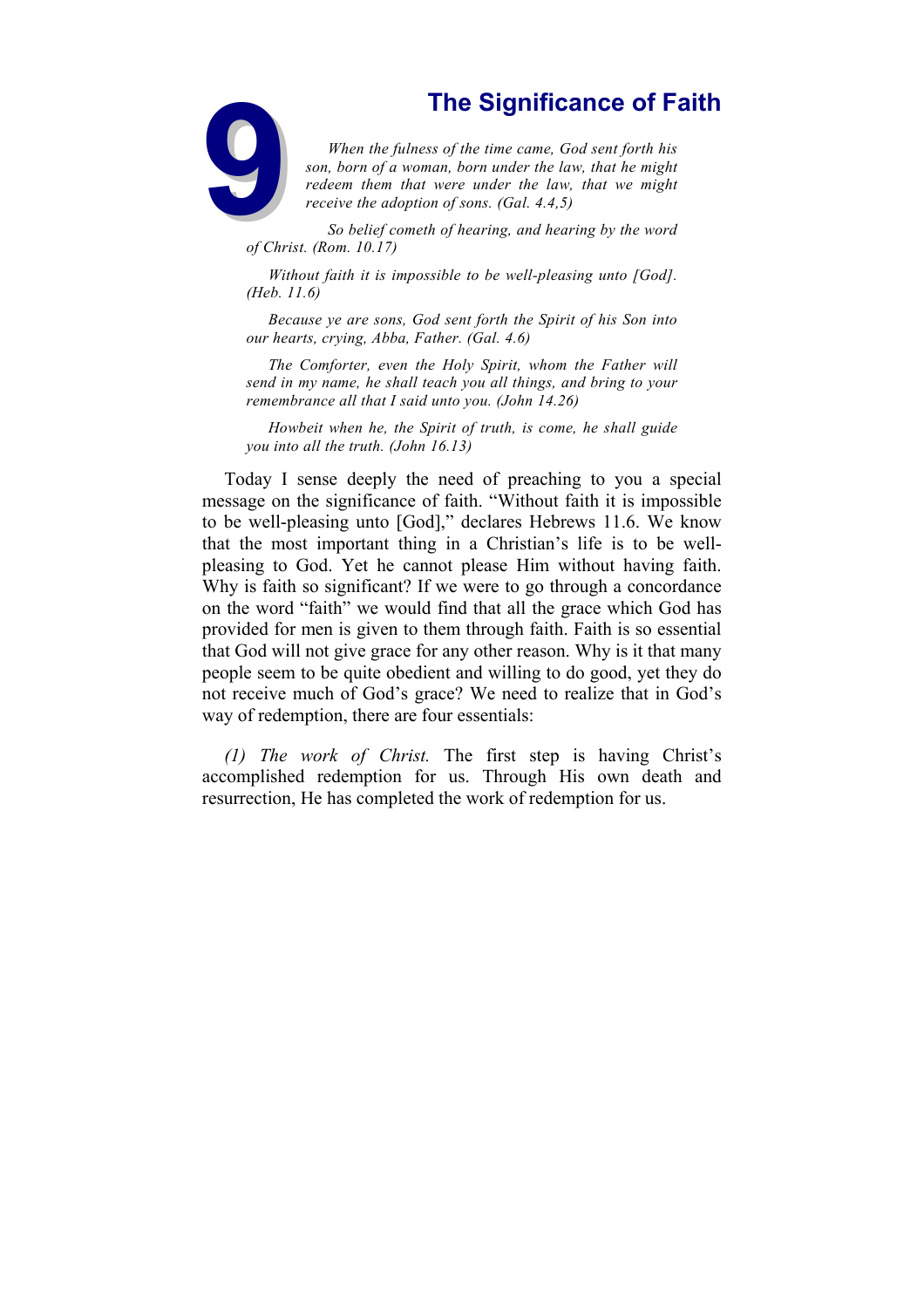*(2) The word of God.* Through His word God tells us what He has done for us men. The word of God spreads the news concerning the accomplished work of Christ.

*(3) Men believing God's word.* What we believe is the word of God, not the work of Christ. His work has satisfied the heart of God. He has accomplished what God has purposed. What we trust in is the work of Christ, but what we believe in is the word of God. For without the word of God we cannot place our trust in the work of Christ. Without God's word, we have no knowledge of Christ's work. Hence believing God's word is trusting in Christ's work.

*(4) The Holy Spirit working into believers the finished work of Christ.* When the Bible mentions the Holy Spirit, it puts special emphasis on the communion of the Holy Spirit because it is the Spirit who channels the finished work of Christ into us as well as leads us into the truth of God. Truth is reality, that is, spiritual reality. The Biblical conception of truth is twofold: (a) truth points to Christ and to that which He has accomplished, for the Lord says, "I am the truth" (John 14.6); and (b) it points to the word of God, because Christ also declares: "thy word is truth" (John 17.17). The Holy Spirit is the Spirit of truth. It is He who causes us to enter into Christ and all that Christ has done for us. It is also He who makes God's word real in our lives.

Now such being God's way of redemption, no one may receive anything without faith. Although Christ has accomplished all and God's word has testified to it, the Holy Spirit can do nothing and we will receive nothing if we do not believe.

How much does the work of Christ include? Some time ago, when a few sisters were baptized, I spoke on the riches in Christ. Sanctification, perfection, end of condemnation, deliverance from sin, holiness, God's pleasure, and so forth—all these have been achieved by Christ. When He died, you too died in Him. When He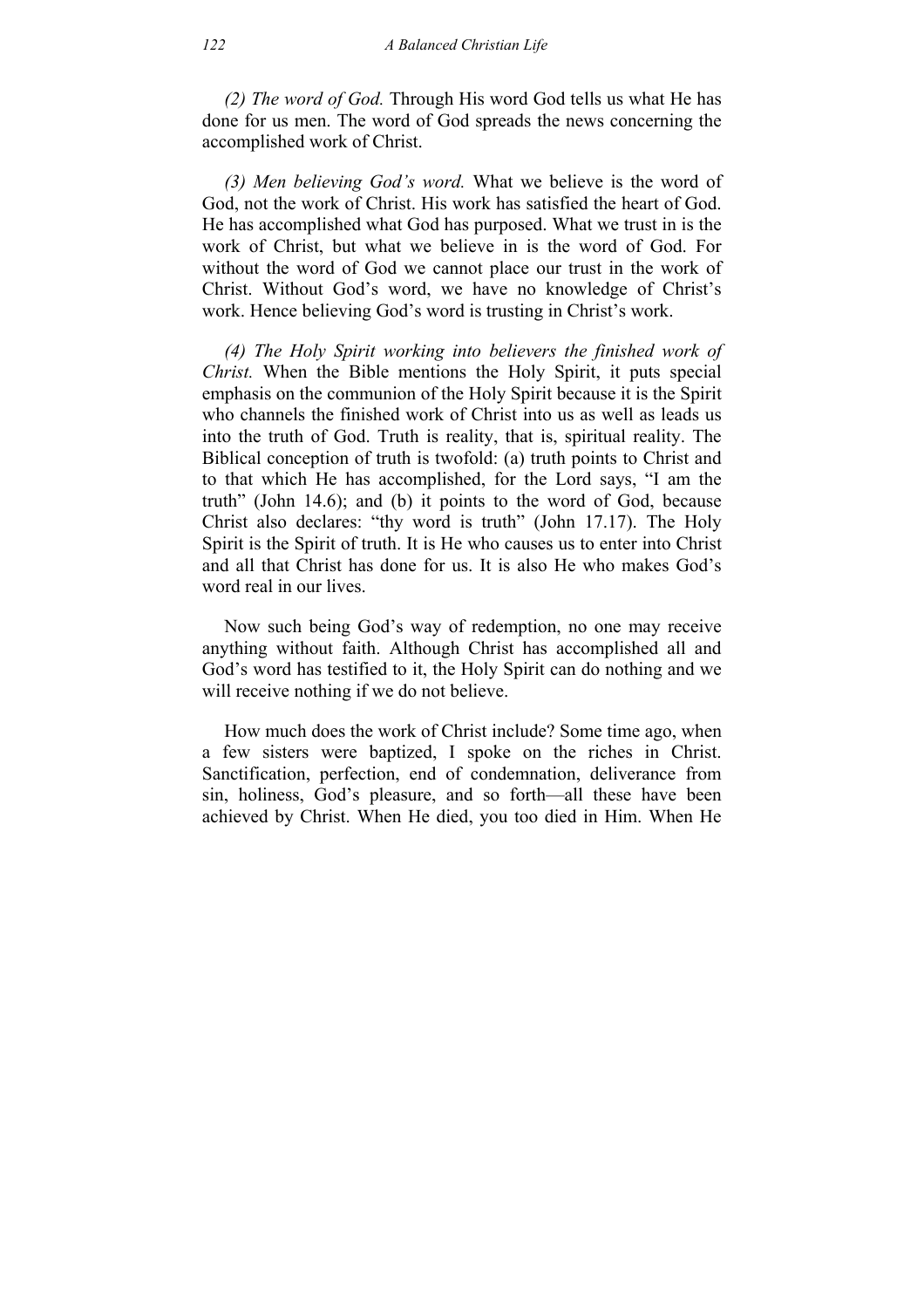was resurrected, you also were resurrected in Him. When He ascended, you ascended in Him as well. You do not seek to die, for this Christ has already died for you. You may be told—when you are spiritually or morally weak—that you need to die and then you will sin no more; but the word of God tells you that about 2000 years ago you had already died. What you cannot do yourself, Christ has already done for you.

No sinner can be saved by works. One day he understands that salvation is on the basis of the work of Christ, and so he enters into rest. Today many Christians are in a dilemma. They appear to be unable to die. Today they are bad, and tomorrow they will still be bad. No matter how much they try to be good, they try in vain. Oh, let me say that it is an erroneous gospel if it calls upon you *to do it yourself*. The Bible explicitly states this: "In [Christ] ye were also circumcised with a circumcision not made with hands, in the putting off of the body of the flesh, in the circumcision of Christ" (Col. 2.11). All is done for us by Christ. This is His work. We ought to reckon what has been done in Him.

What the Lord Jesus has accomplished is to cause us to be perfect in Him; and the Holy Spirit incorporates within us everything which is in Christ. He has not only died but has also been resurrected. When Christ died, we also died; when He was resurrected, we also were resurrected; and when He ascended, we also ascended. Our inheritance in Him is in fact far beyond our expectation.

When we read the Bible we must take note of this point: are we going to obtain what is in Christ or have we already obtained it? Once I told a brother to read Romans 6 and learn how much he ought to do and how much he had already obtained with regard to death and resurrection. His answer was that he must die and be resurrected. I assured him that my Bible did not say that, for Romans 6 in my Bible states that he had already died and been resurrected; and that therefore all he needed to do was to consecrate himself to God.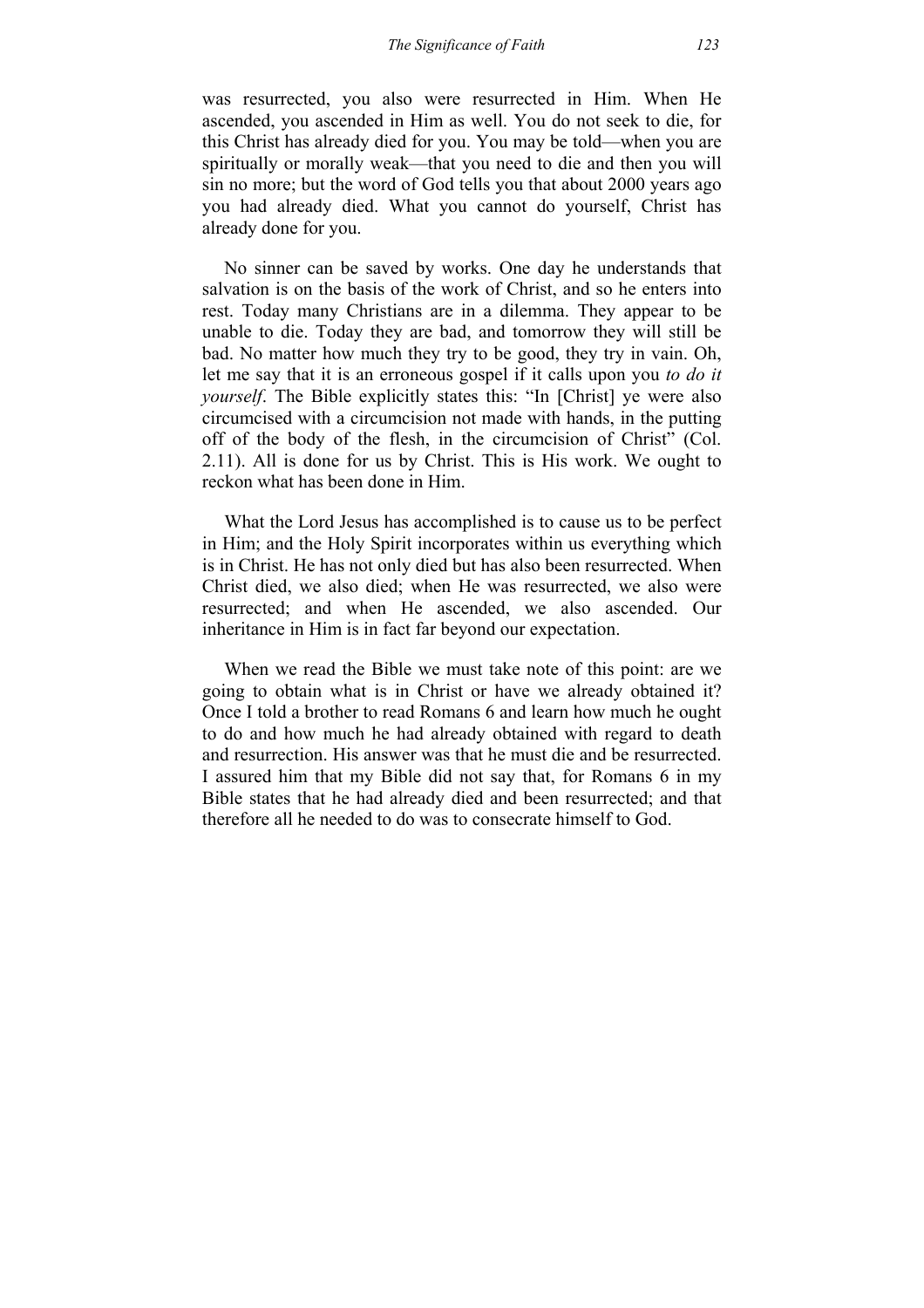People in this world also talk about death and resurrection, but they have no basis for the fulfillment of these. We thank God, that Christ has already accomplished everything. Yet how can we believe unless the Bible—the word of God—has told us that Christ has already died and been resurrected? Through the Scriptures we come into the knowledge of what Christ has done. For this reason, what we believe is God's word and not Christ's work. How can we believe since we were not eyewitnesses to the death of Christ? We can believe because the word of God tells us so. God commanded His servants to write down all that Christ had accomplished in His dying and being raised from the dead for us. And this gives us the ground of faith.

Believing God's word is most essential. "He that believeth on the Son," says the Scripture, "hath eternal life" (John 3.36). When the Bible talks about "believing in Me," "believing in My name," etc., what is it that we must believe? In believing in the Lord Jesus, does it mean to believe in His work? "Belief cometh of hearing, and hearing by the word of Christ" (Rom. 10.17). If there is no word, what can we believe? God's word brings near to us that which is far away. Unless we lay hold of God's word, we have not believed. Without God's word, our faith shall be groundless; it will but be psychological.

What is the difference between faith and psychology? Psychology is to make believe what is not said, whereas faith is believing what has been said. For example, nobody has invited me to eat dinner tonight, but I say I believe Mr. So-and-So has invited me for dinner tonight. This is nothing but psychology operating; it certainly is not faith, since Mr. So-and-So has not stated such an invitation. But if somebody has indeed said he invites me to have dinner with him tonight, and I thus believe he has invited me to dinner, then that is faith because he has said so. Hence in spiritual matters we must have the word of God before we can believe. We have not seen ourselves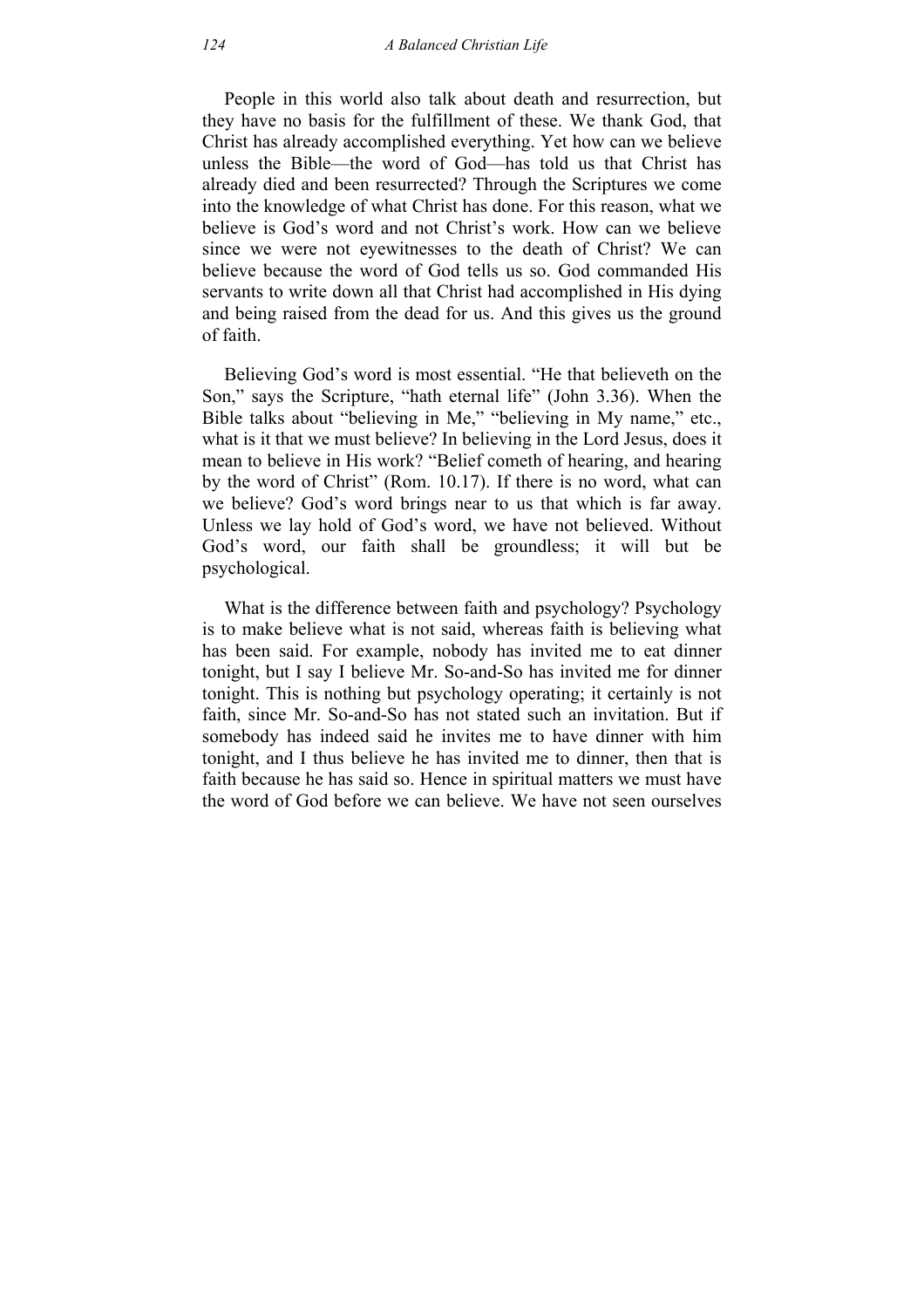crucified by God; that is done by God himself. And so we need God to tell us that we have been crucified, and then we can believe it.

How do we know that the word of God is true? Because *what God has done is true*. What He says simply reflects what He has already done. As an illustration of this, let us suppose that I went to the park yesterday. Today I tell you that yesterday I was in the park. Since my visit to the park was real and true, what I say about it is also real and true. The work of Christ is finished, and the word of God tells us what Christ has accomplished. We therefore believe, and it becomes ours. We do not need to do anything but believe in God's word. Without it there can be no faith.

Faith is believing the word of God. It is the most difficult thing to do in the world and yet it is also the easiest thing to do in the world. Is this paradoxical? Yes, and yet it is quite true. Frequently we cannot believe; but the moment we do believe, all is ours. This is borne out by our experience.

J. Wilbur Chapman had at one time preached in Shanghai, and his work was very effective. Although at a certain point in his career he had already become a doctor of divinity, he was not saved. Once after a meeting was over, D. L. Moody invited him for a talk. "Dr. Chapman, are you a saved Christian? Do you belong to Christ?" "I dare not say I am, though I hope I may belong to Him," replied Chapman. So Moody read John 3.16 with him. At the end of his reading, Moody asked him again, "Dr. Chapman, are you a saved Christian? Do you belong to Christ?" He still replied, "I dare not say, but I most eagerly hope I am." Whereupon Moody read John 3.16 once more.

After he finished reading it a second time, he looked at Chapman intently. Chapman felt so embarrassed by Moody's look that he muttered aloud: "I really hope I may say I belong to Christ." Moody then spoke with great sincerity, "Dr. Chapman, do you know whose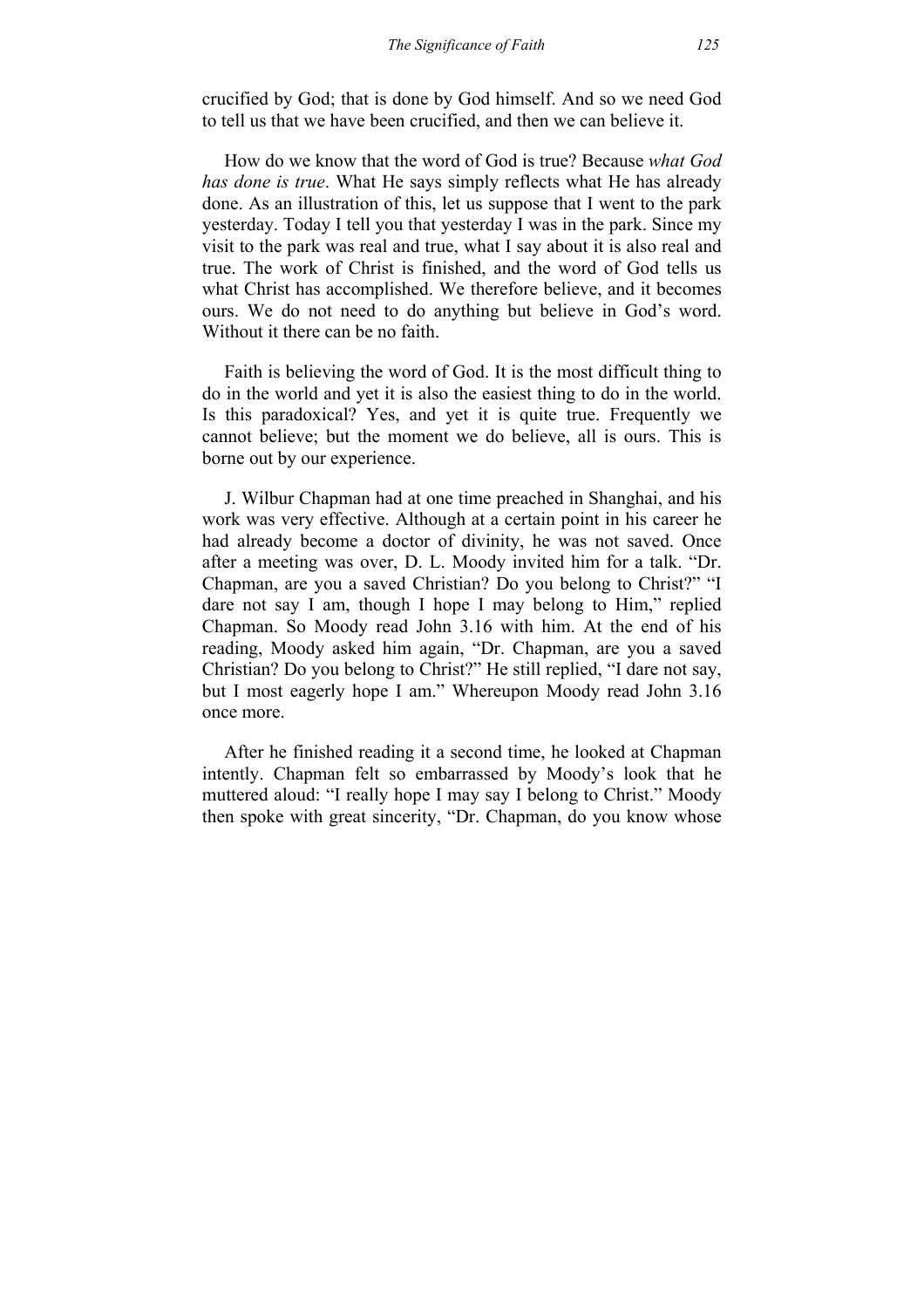word you are now doubting?" Immediately Chapman was awakened to reality and he realized that he had been doubting the word of God.

Afterwards, throughout his entire life, Chapman continually testified that whatever God had said, that for him was it. Initially he had thought he had had to do better in order to be qualified for heaven. But now he realized that God has said: "he that believeth on the Son hath eternal life" (John 3.36); so that whoever believes has eternal life indeed.

Let us reckon with this fact, that God has already accomplished all things for us in Christ; we therefore believe, and therefore we possess. To believe in God's word means nothing more nor less than to believe precisely as God has said.

In America there was once a president of a Bible school. He had been able to overcome many things in his life except for four or five sins which he committed repeatedly. He confessed that his history was a story of continual confession. One day he read Romans 6.14: "Sin shall not have dominion over you: for ye are not under law, but under grace." He accordingly prayed as follows: "Your word says sin shall not have dominion over me, but my situation attests that sin *has had* dominion over me. Nevertheless, today I believe in Your word, therefore I declare I have already overcome my sin." Later on, when one of the same temptations came his way, he would still fall if he looked at himself; but whenever he trusted in the word of God, telling God that His word could not be untrue, he experienced victory. And thus he lived a victorious life. Here is the most important thing for us to lay hold of: God's word. If you look at yourself, you shall be as corrupted as you were before. If you look at your environment, it will be as difficult as it has always been. But if you believe in God's word, you are able to overcome.

There was once a woman who was extremely weak physically. She had a son of sixteen, bad and uncontrollable. One day she prayed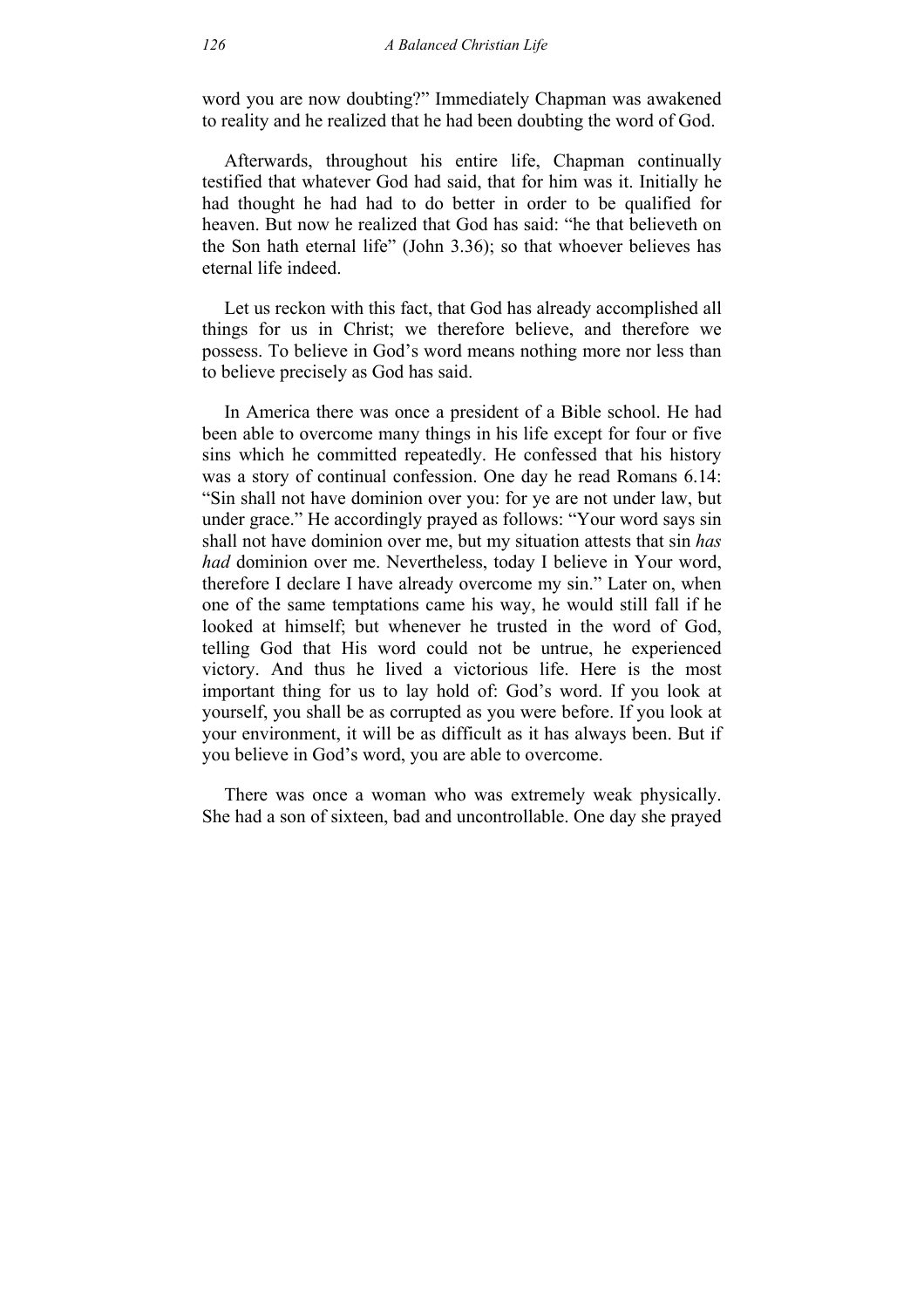to God: "I cannot bear such a heavy burden any longer. Please give me a promise." She received what she asked for in Philippians 4.6 and 7: "In nothing be anxious; but in everything by prayer and supplication with thanksgiving let your requests be made known unto God. And the peace of God, which passeth all understanding, shall guard your hearts and your thoughts in Christ Jesus." She believed God that it would be even as it had been spoken to her. However, her son went from bad to worse as time went on.

One day, she suddenly was notified by the police that her son was at the station because he had been run over by a car. She went to the police station and found her son in a very bloody state. Her husband had also come along, and he fainted when he saw his son's bloody condition. Other relatives arrived as well. Yet they all wondered why she could remain smiling under such trying circumstances. Was her heart so hard? "No," she said, "for God has promised in His word to give me peace that passes all understanding. And today I meet up with this accident, but I have been given the peace which surpasses understanding. Therefore I can be calm." Faith is a laying hold of God's word.

If I meet a patient and ask him how he is, I may get an answer from him that he believes God will eventually heal him. Yet I know God will not heal him because he does not have God's word. One brother was nearsighted and intended to get a pair of spectacles. Someone told him he should believe God and not wear spectacles. Now he had come to consider his faith to be stronger than that of other people. And so he prayed. Later on he was invited to preach the gospel. He thought his eyesight would be restored after preaching. He even asked me to pray with him. I told him frankly that I could predict God would not heal him. He asked why. I said because he did not have God's word, and therefore his faith was not faith but feeling. What he was professing to have was in fact not faith but hope. How can anyone believe if there is not the word of God present?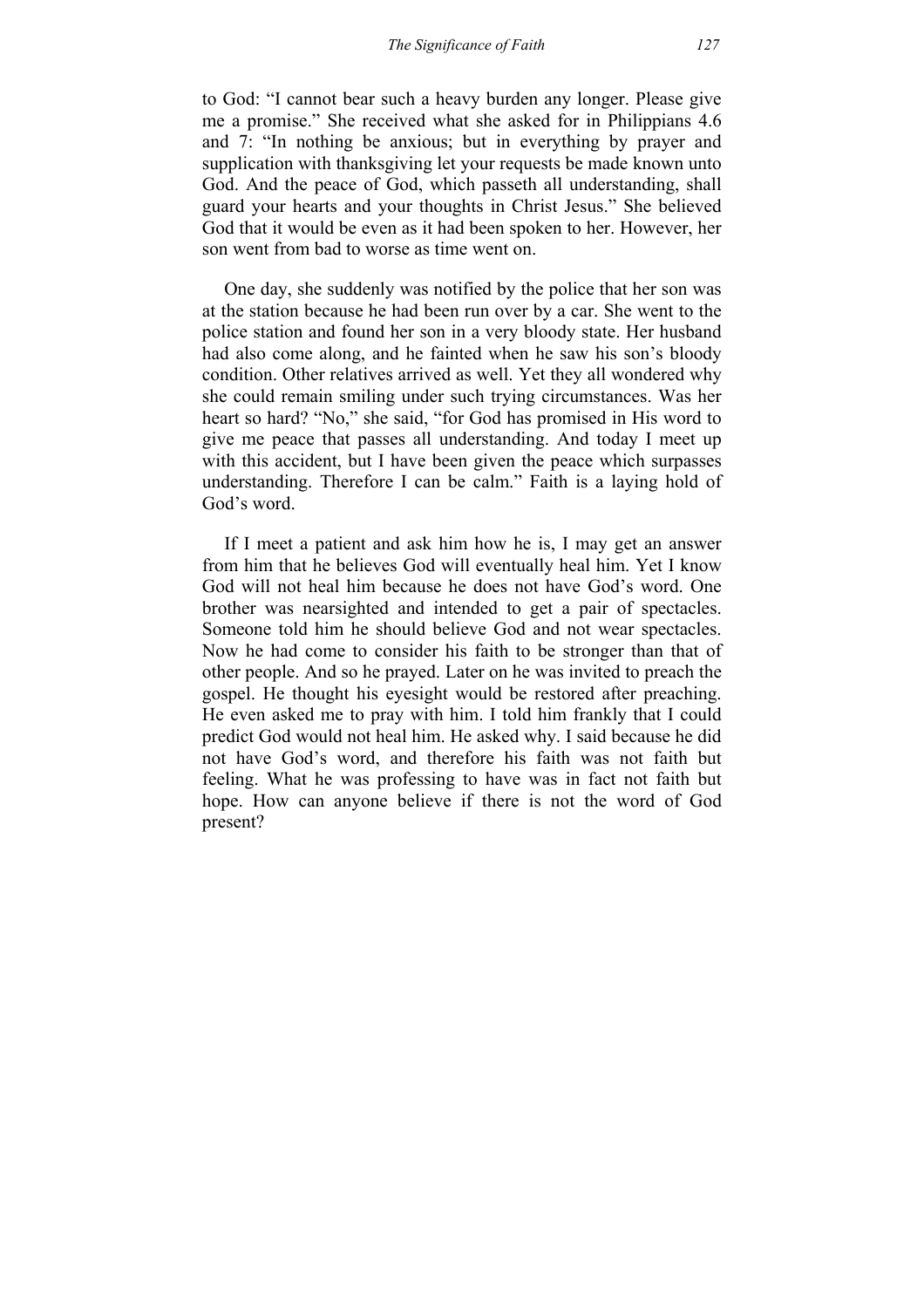The work of Christ is real, yet the whole world will still perish if there is not the word of God. With the presence of the word of God, though, even the whole world cannot overturn what you and I believe. Once long ago our Lord had ordered His disciples as follows: "Let us go over *unto the other side*." Whereupon He went to sleep in the stern of the boat. Suddenly there arose a great storm of wind, and the waves beat high upon the boat so much that it was now filling up with water. The disciples awakened the Lord, saying, "Teacher, carest thou not that we perish?" He then rose up and rebuked the wind; and the wind ceased, and there was a great calm. Afterwards, what did He say to the disciples? "Why are ye fearful? have ye not yet faith?" (see Mark 4.35-41) Since the Lord had commanded to go to the other side, He *will* be responsible, no matter what happens on the way—be it storm or wave. Not believing what the Lord has spoken is nothing less than discounting His word. Suppose, for instance, that I give you a ten dollar bill to have changed. How do you know you are entitled to receive ten dollars' worth of change? Because the correct amount of value is printed on the ten-dollar bill. So too is it with divine things, for whatever amount God says there is, the exact amount shall be forthcoming. Whatever God says is true. If the Lord commands you to go to the other side, to the other side you will go. You can bravely challenge the wind to blow and the wave to roar, for you will still get to the other side because you believe that the Lord has said so. But if you doubt His word, you shall indeed sink to the bottom of the sea through the opposition of the wind and the waves.

The word of God alone is true. Even if circumstances should all be against you, His word remains true. When you have problems with your home, school, business or personal needs, your prayers will be in vain if you do not believe God's word. You have not, because you pray not. You pray and still have not, because you do not believe in God's word (cf. James 4.2,3). It is a waste of time to pray without believing in the word of God. In order to receive God's grace, one thing which is so necessary is to lay hold of His word.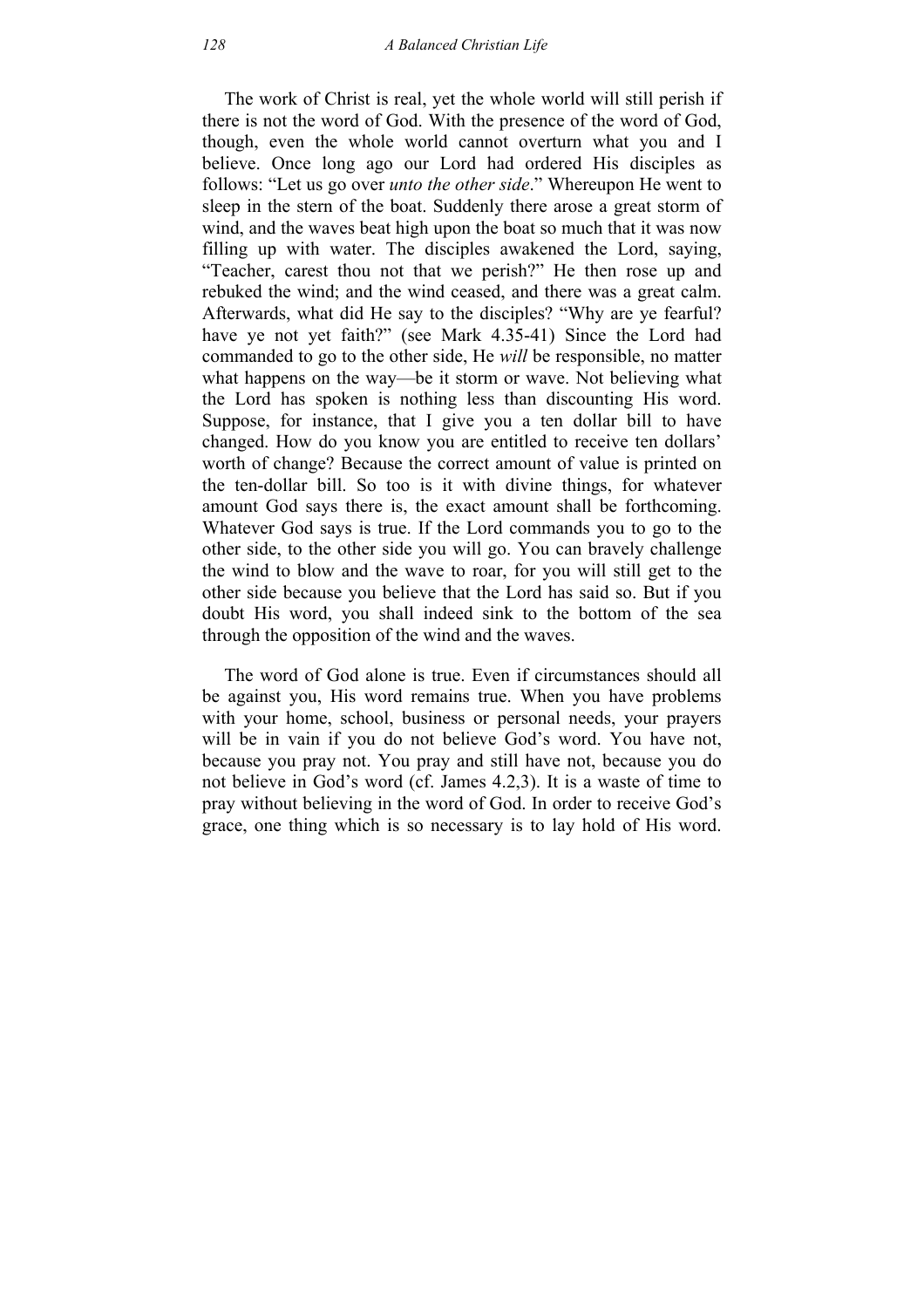You believe and God performs. Whenever something confronts you, you must ask Him to give you a word. And then with His word, you shall be able to break through any problem whatsoever. To have God's word in such a manner is to possess the sword of the Spirit. Almost all the armor mentioned in Ephesians 6 is for defensive purposes; only the sword of the Holy Spirit, "which is the word of God," is for offensive use. Having God's word, you can overthrow every obstacle and solve all problems.

I had a friend who once had spent her last penny. During that time she read the Bible and prayed: "O God, give me a word. I do not ask you to place a thousand dollars before me. I only want you to give me a word." God caused her to recall a statement in Psalm 23: "my cup runneth over" (v.5). At that moment, she was not only unfilled but literally empty. Yet she believed God's word and wrote the following poem:

*There is always something over, When we trust our gracious Lord; Every cup He fills o'erfloweth,* 

*His great rivers all are broad. Nothing narrow, nothing stinted, Ever issued from His store;* 

*To His own He gives full measure, Running over, evermore.* 

*There is always something over, When we, from the Father's hand, Take our portion with thanksgiving, Praising for the path He planned. Satisfaction, full and deepening, Fills the soul, and lights the eye, When the heart has trusted Jesus All its need to satisfy.* 

*There is always something over, When we tell of all His love; Unplumbed depths still lie beneath us, Unscaled heights rise far above. Human lips can never utter* 

*All His wondrous tenderness. We can only praise and wonder, And His name forever bless.* 

*—Margaret E. Barber*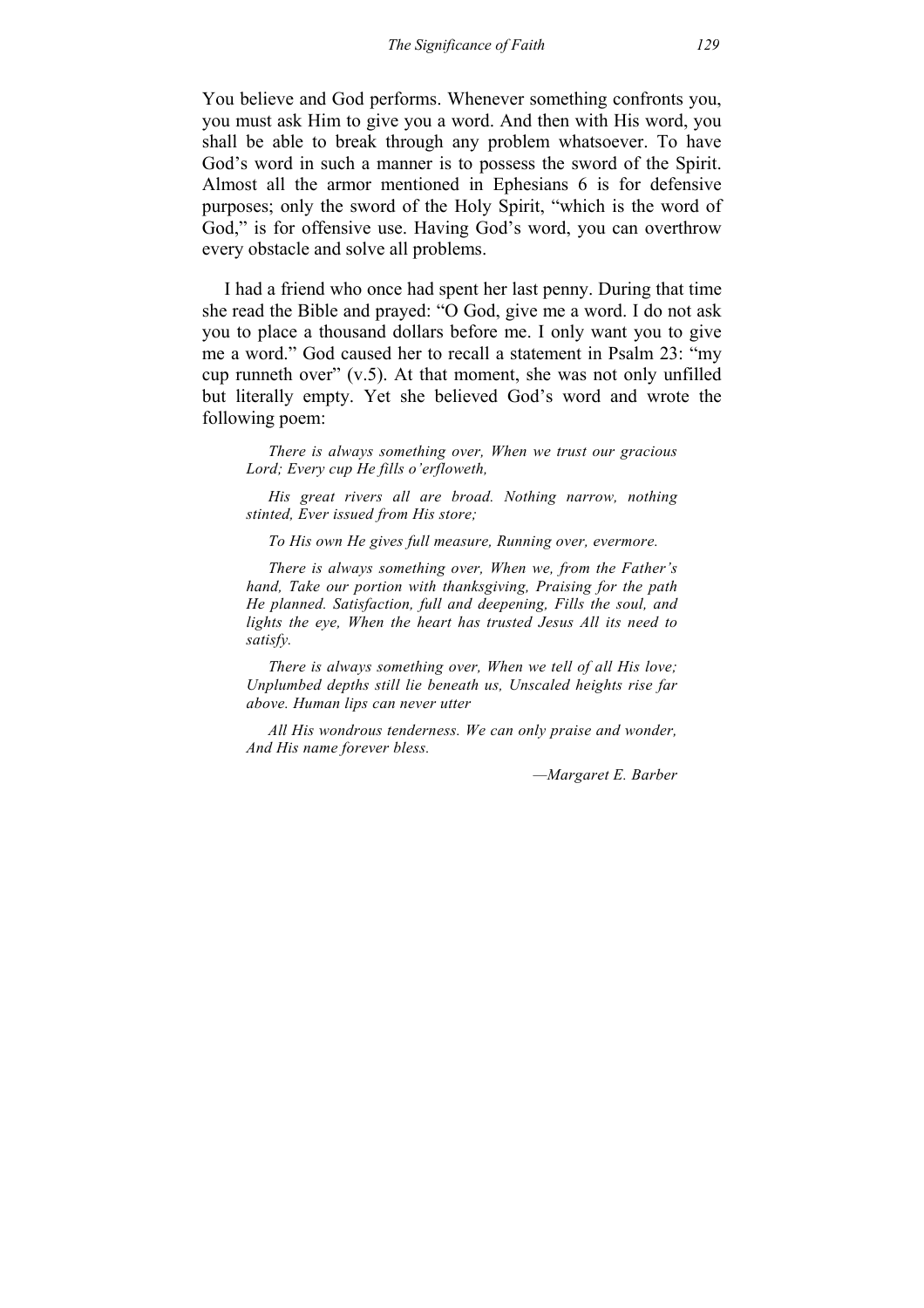She sent this poem to a friend. After a while her friend wrote back and said this: "Having read your poem, I imagine God must have really blessed you so that you have so much left over." Yet who knew that she did not even have a penny? But did the word of God fall short? Not at all, for after two days God supplied her need through some human instrument.

Oh, if you have the word of God, you have an inexhaustible source of supply. The ravens will supply your needs, the brook will also supply you; even the handful of a widow's meal will also be your supply (see 1 Kings 17). And if there is neither raven nor brook nor widow, God will open the window of heaven and give you supply from above. This is faith.

The work of Christ is done, and the word of God has also declared it. I believe, and so I have everything. The Spirit of God's word is the Holy Spirit. Whoever believes in God's word, the Holy Spirit is responsible to put into that one the reality of God's word. If you believe, then the Holy Spirit will lead you into Christ and into all He has accomplished. The work of Christ is finished and the word of God is given; but the Holy Spirit cannot apply to you what Christ has accomplished if you do not believe.

Why is it that having seen and understood what God has accomplished in Christ, we still do not possess our possession? It is because we have no faith. We may say we have believed, yet why do we not receive? May I say that in point of fact we have *not* believed, else if we had truly believed, the Holy Spirit would have been responsible to translate our belief into reality. Knowing alone is not enough; faith must be added to knowledge. Oftentimes we read an entire chapter of the Bible, and yet we most probably have not believed even one verse of it. We lack faith in many things. The moment we believe, however, the Holy Spirit immediately accomplishes in us what we believe.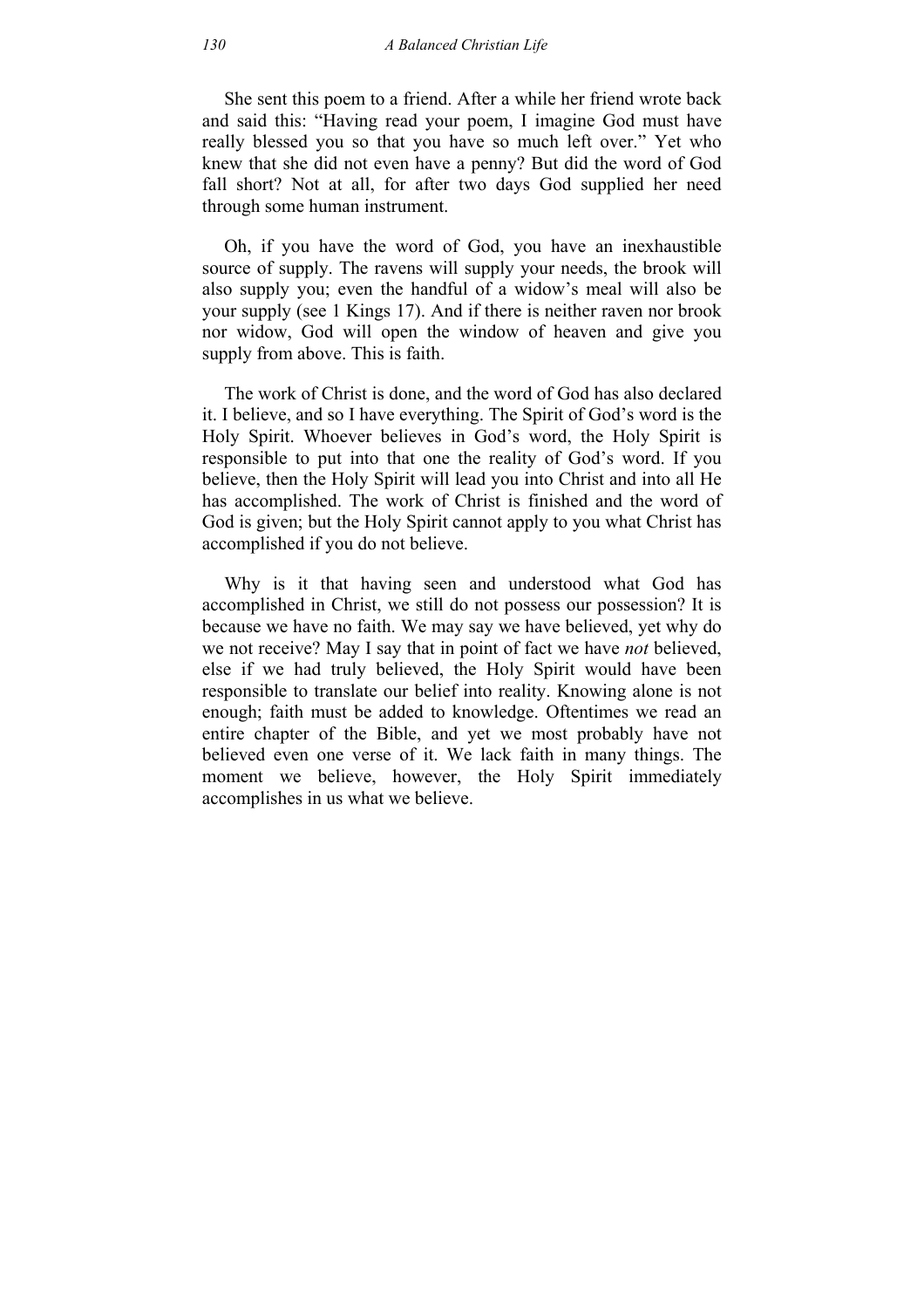When God says, Let there be light, there is light indeed. Whatever God speaks, it is done in the universe. In the beginning God spoke, and the universe obeyed Him. Today He continues to speak, and the universe still obeys; for every word of God has power in it. And the power behind the word is the Holy Spirit. As God speaks, the Holy Spirit instantly accomplishes what God has said.

This is equally true with sinners being saved. As soon as a sinner believes in the word of God, the Holy Spirit immediately gives him that which Christ has accomplished. The opium smoker or the helpless drunkard finds deliverance as he believes in God's word. The habit of smoking or drinking is cut off as by a sword. This is none other than the Holy Spirit giving that person the power to overcome.

I once had a classmate who according to his nature was most crafty. He could wrap the entire class around his little finger because all his classmates were afraid of him. Later he was converted to Christ and became my fellow-worker. Not knowing his past, no one would ever have dreamed that he had been that kind of person before. He was what he now was purely because of the power of resurrection.

The wonder of wonders in this world is that a dead person may receive God's life. As soon as anyone believes, the Holy Spirit will put in him all which Christ has accomplished. He may say "I believe" as he is listening to the preaching of God's word or perhaps as he sits in the last row of the auditorium or even as he is walking on the street. And just when he believes, at that very moment the Holy Spirit communicates to him what Christ has accomplished.

My responsibility has been to deliver this message to you. It is well if you believe. May God work in our midst, causing us to believe His word just as it was written.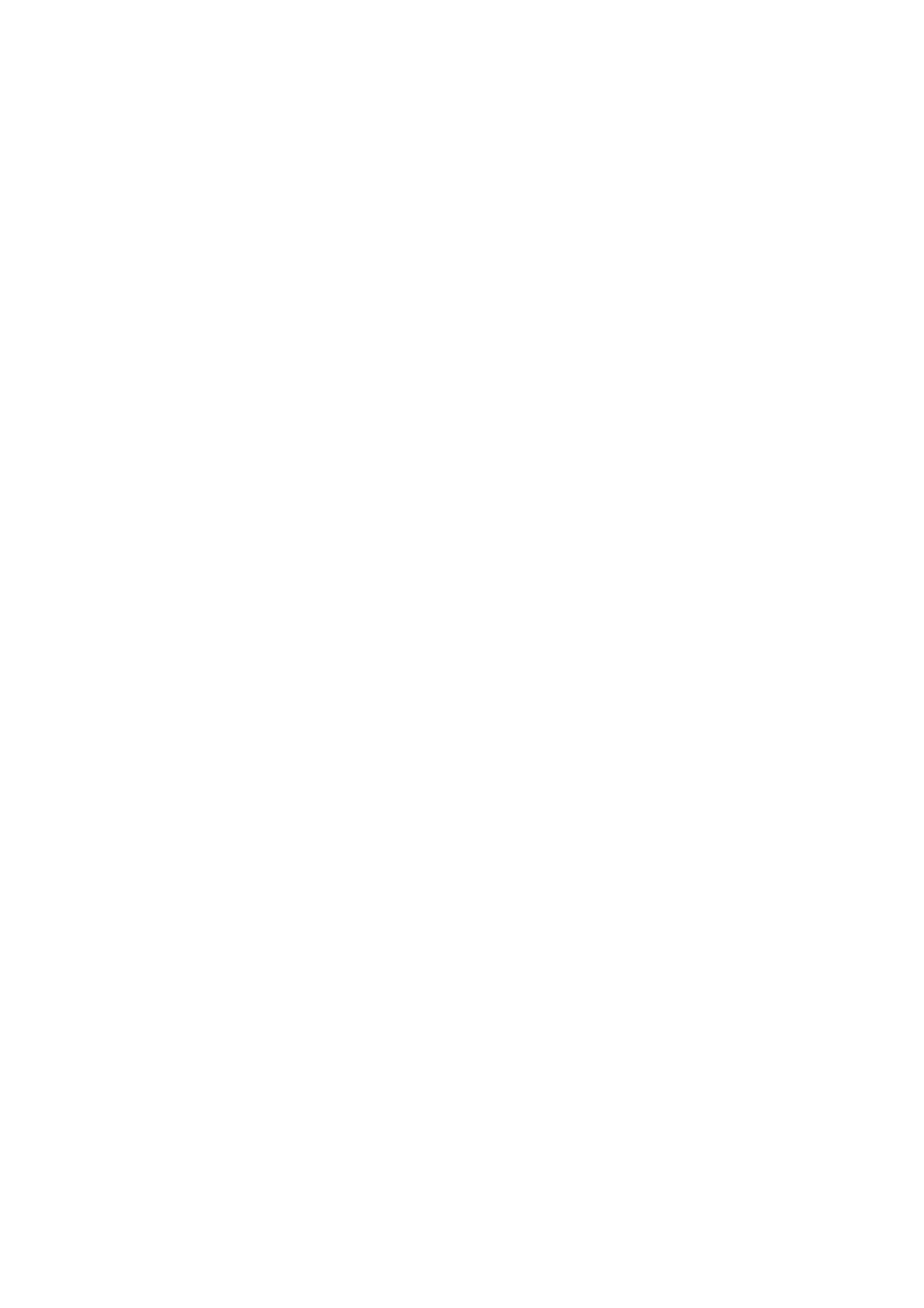# **10Four Significant Stages in**<br> **10Four Significant Stages in**<br> *10Four Mand it came to pass, when Jehovah*<br> *Mad it came to pass, when Jehovah*<br> *Mad it came to pass, when Jehovah*<br> *10Four Mand Elijah by a whirlwind into*

# **Life's Journey**

*And it came to pass, when Jehovah would take up Elijah by a whirlwind into heaven, that Elijah went with Elisha from Gilgal. And Elijah said unto Elisha, Tarry* 

*here, I pray thee; for Jehovah hath sent me as far as Bethel. And Elisha said, As Jehovah liveth, and as thy soul liveth, I will not leave thee. So they went down to Bethel. . . . And Elijah said unto him, Elisha, Tarry here, I pray thee; for Jehovah hath sent me to Jericho. And he said, As Jehovah liveth, and as thy soul liveth, I will not leave thee. So they came to Jericho . . . And Elijah said unto him, Tarry here, I pray thee; for Jehovah hath sent me to the Jordan. And he said, As Jehovah liveth, and as thy soul liveth, I will not leave thee. And they two went on. . . . And Elijah took his mantle, and wrapped it together, and smote the waters, and they were divided hither and thither, so that they two went over on dry ground. And it came to pass, when they were gone over, that Elijah said unto Elisha, Ask what I shall do for thee, before I am taken from thee. And Elisha said, I pray thee, let a double portion of thy spirit be upon me . . . And it came to pass, as they still went on, and talked, that, behold, there appeared a chariot of fire and horses of fire, which parted them both asunder; and Elijah went up by a whirlwind into heaven. . . .He took up also the mantle of Elijah that fell from him, and went back, and stood by the bank of the Jordan. And he took the mantle of Elijah that fell from him, and smote the waters, and said, Where is Jehovah, the God of Elijah? and when he also had smitten the waters, they were divided hither and thither; and Elisha went over. (2 Kings 2.1-14)*

In this passage of Scripture, we find delineated for us four stages in a particular journey; it started from Gilgal, proceeded onward to Bethel, went next to Jericho, and finally crossed over the Jordan River.

At the time when Elijah was going to be taken up to heaven and when Elisha was soon to receive a double portion of the Holy Spirit, these two men of God traveled along a pathway which connected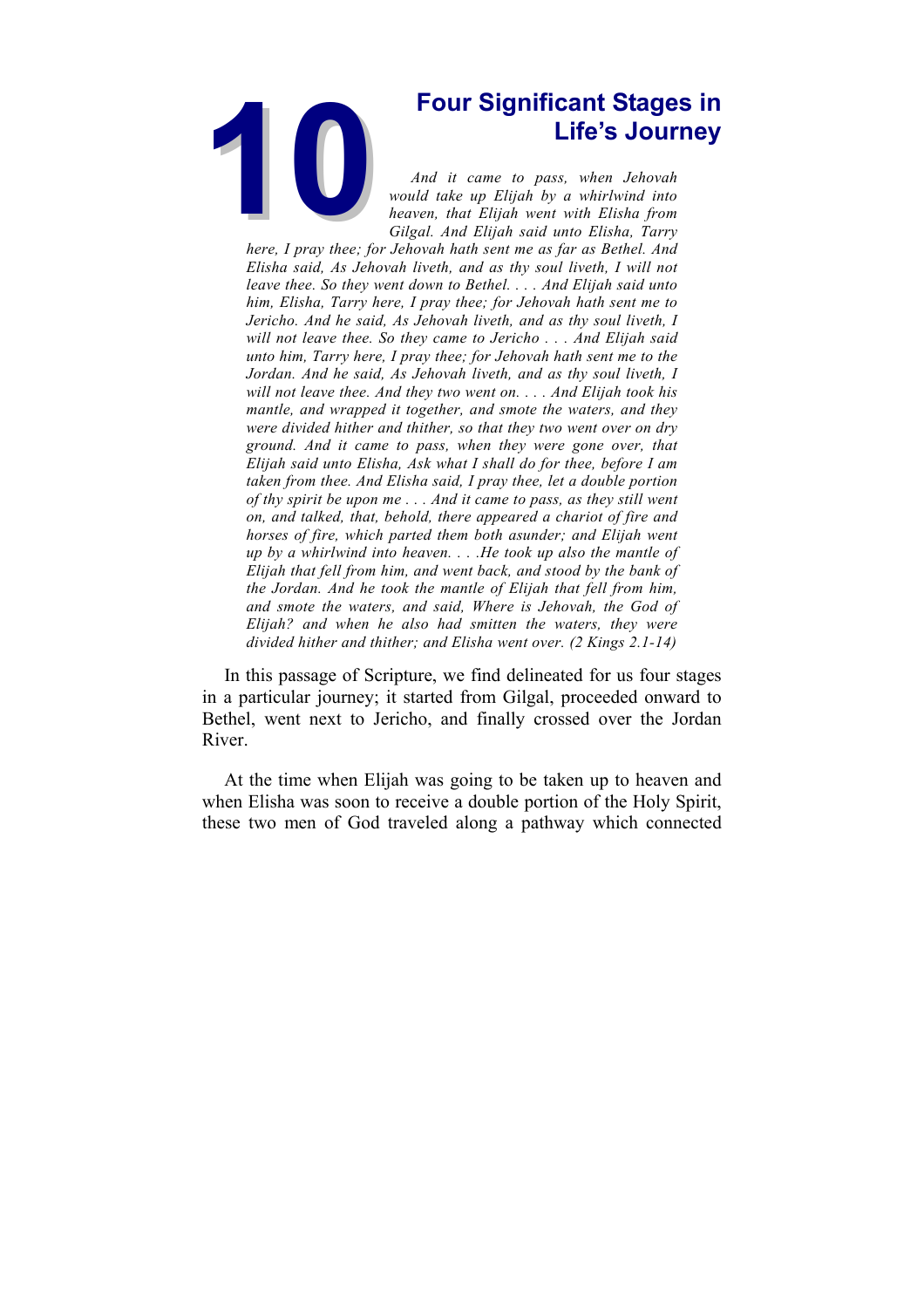these four locations. From the physical and geographical we can derive a very important spiritual lesson here—which is, that if we wish to be raptured to heaven like Elijah or to receive the Holy Spirit as a mantle like Elisha, we must travel through these same four stages of life as are typified for us by these four places in their journey. Whether we look forward to being raptured or we expect to receive the power of the Holy Spirit, we too must commence a journey at Gilgal and travel forward until we also cross the river Jordan. Let us now see exactly what these four places can represent.

# *1. Gilgal (v. 1)—Dealing with the Flesh*

In order to interpret correctly the meaning of Gilgal, we first must understand the principle of first mention in the Scriptures. We learn from Joshua 5.9 (the clearest earliest reference as to its meaning) that Gilgal as a place name means "rolled away." From reading verses 2 through 9 we understand that the generation of the children of Israel who initially came out of Egypt were all circumcised, but that the generation of Israelites who were afterwards born in the wilderness were not circumcised. This latter generation were now at this time entering Canaan. They would soon inherit their inheritance. Therefore the old flesh must be "rolled away"; the reproach of Egypt must be put off or removed from them, that they might have a change towards a new life; for the meaning of circumcision, as revealed to us in the New Testament, is "the putting off of the body of the flesh" (Col. 2.11).

Who truly recognizes what the flesh is? Who understands what is meant by dealing with the flesh? or the judging of the flesh? Many people deem victory over sin to be the hallmark of perfection. Yet they do not know that there is the flesh which sins! According to the Scriptures, "the flesh" is condemned by God. It is something with which God is most displeased. The flesh is everything we have through birth: "That which is born of the flesh is flesh" (John 3.6).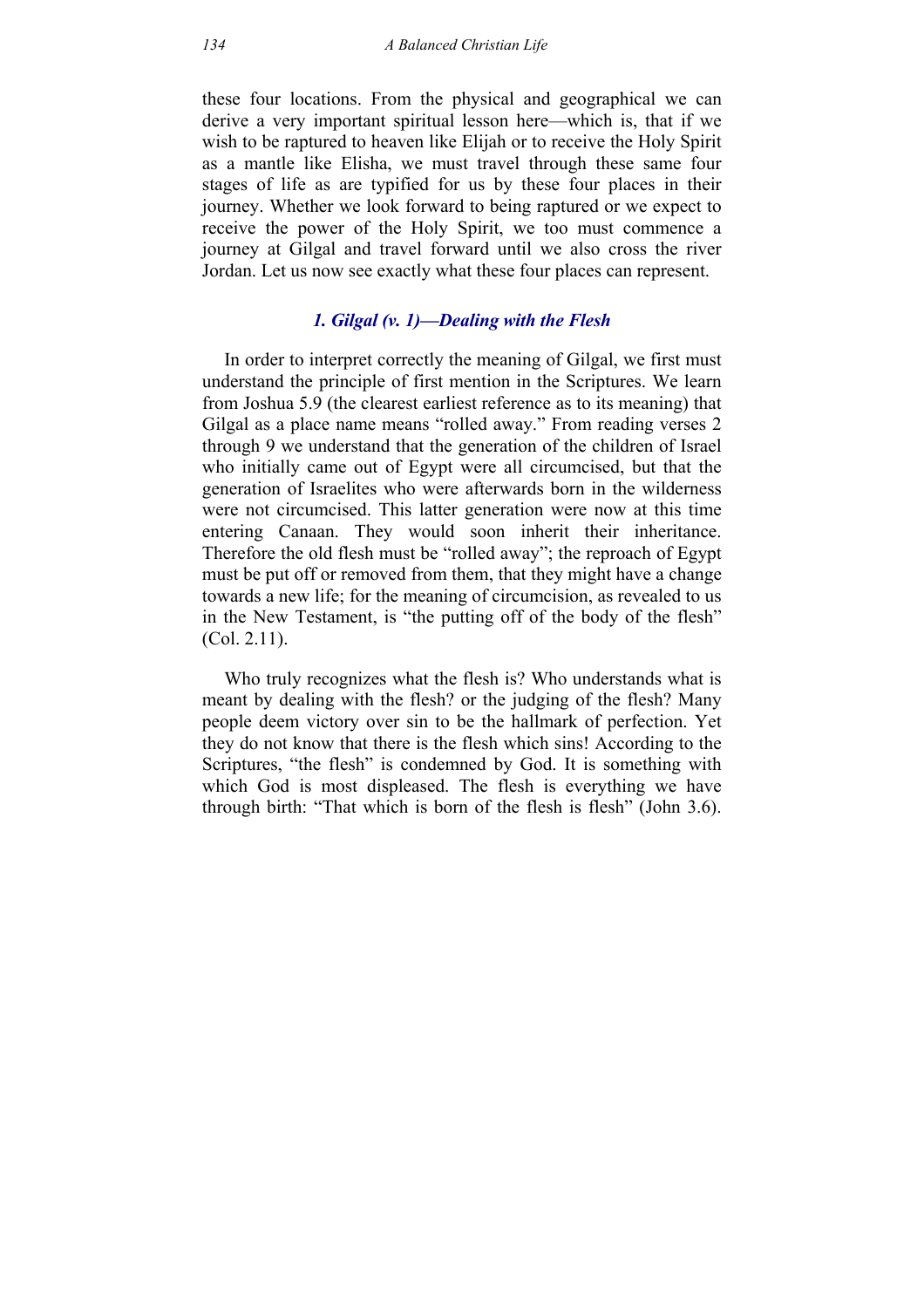Whatever we have by birth is of the flesh, and includes not only sin and uncleanness and corruption but also natural goodness, ability, zeal, wisdom and power. A most difficult lesson to be learned in a believer's life is for that one to know his own flesh. The Christian must be brought through all kinds of failures and deprivations before he knows what his flesh is.

What hinders a believer's progress the most in life and work is his flesh. He is unaware of God's calling him to deny his entire flesh. He imagines that forsaking sins is quite enough. He is ignorant of God's equal displeasure with his own ability, zeal and wisdom in God's work and his own goodness and power in spiritual life. Whatever we reckon as good according to the flesh, whatever we plan and ingeniously arrange by means of the flesh is something we must deny, deliver up to death, and allow to pass through judgment according to God. The Lord has no use for the help of the flesh, neither in spiritual life nor in spiritual work.

Now Gilgal in Joshua's time was precisely the place where the physical flesh was cut off and judged. And for the believer today, in type it is the place where the flesh must be judged by the light God gives to us. God declares that the flesh must be put off; let us agree with Him. He declares it must be circumcised; let us therefore be circumcised in heart. In our spiritual journey through life we too must start from Gilgal and deny the flesh. But please note that this does not specify the degree of one's cutting away; it merely declares that the flesh must be judged. The current error is for people to look for zeal and good works but to overlook the denial of the flesh. Yet what is more essential for them to do is to judge the flesh as God has judged it.

According to very personal experience with the Lord, the highest expression of spiritual life is not regeneration, sanctification, perfection, victory over sin, or power. It is instead the denying of the flesh, which is both the aim and the way of spiritual life. Those who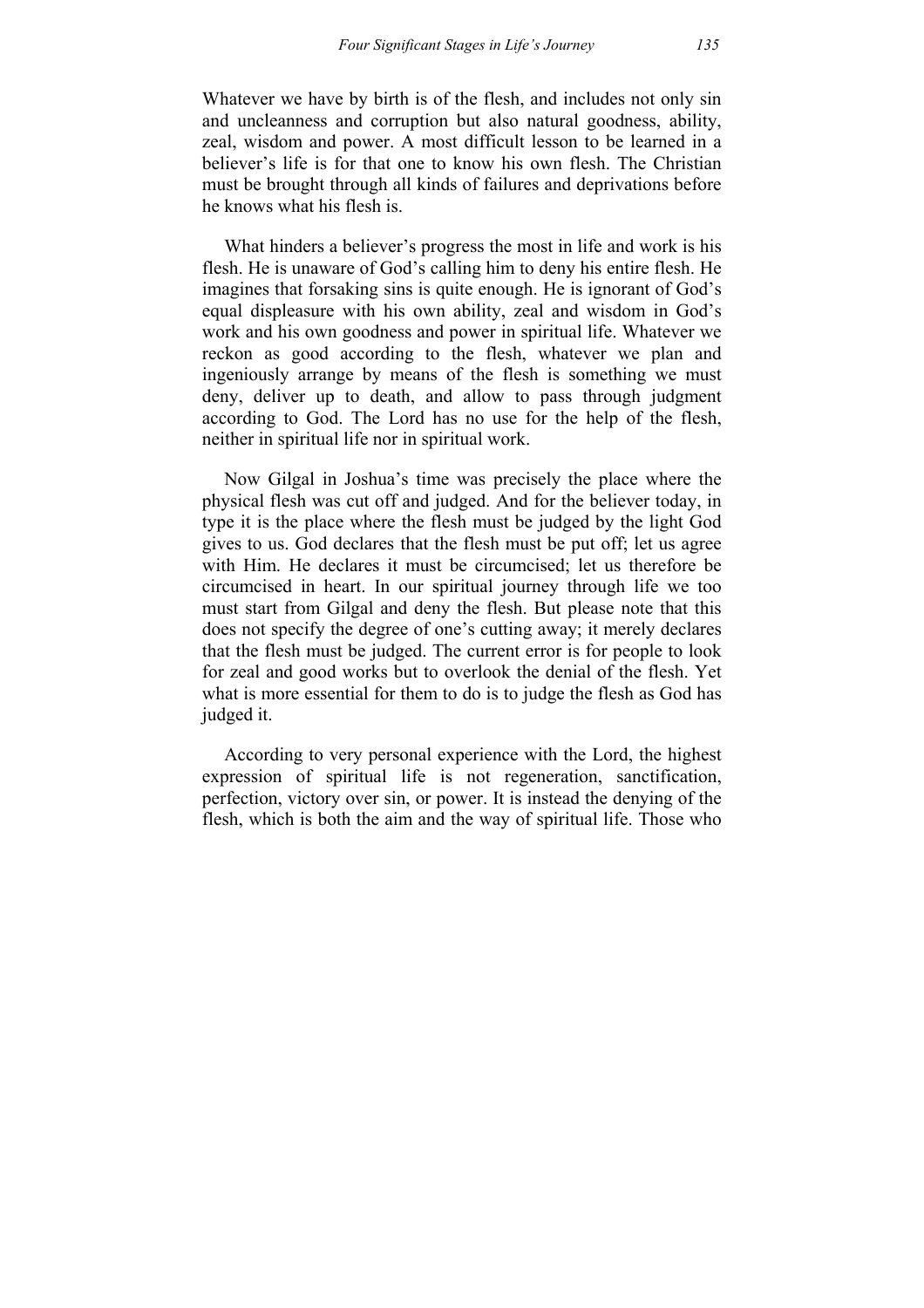have not started out from Gilgal have never really commenced their spiritual journey. Those who do not learn how to deny the flesh do not know what true spiritual life is. Such persons may be zealous in good works and may be quite happy in doing so, but they have no conception of real spiritual life.

# *2. Bethel (vv.2,3)—Dealing with the World*

From Gilgal we have now come in our journey to Bethel. What is meant by the place name of Bethel? Again let us discover where it is first mentioned in the Bible, and thus we can decipher its meaning for us today. Please read Genesis 12.8. Bethel was the place where Abraham built an altar. An altar is for the purpose of communication with God, of offering sacrifices to God, and of being wholly given to Him.

Genesis 12.9-14 records the descending of Abraham to Egypt. *There* he built *no* altar. His communication with God was thus interrupted, and his heart of consecration was set aside. This marks the difference between Bethel and Egypt. Bethel, therefore, signifies all that is contrary to whatever Egypt stands for.

What Genesis 13.3,4 records is very meaningful: "And he went on his journeys from the south even to Bethel, unto the place where his tent had been at the beginning, between Bethel and Ai, unto the place of the altar, which he had made there at the *first*: and there Abram *called on the name of Jehovah*. " Abraham had had no fellowship with God while he was in Egypt. It was when he returned to the original location—which is to say, to Bethel—that he once again called on the name of the Lord. Only at spiritual Bethel will people commune with God and give themselves to Him.

Hence, whereas Gilgal speaks of our overcoming the flesh, Bethel speaks of our overcoming the world, because Egypt in Scripture represents the world. Overcoming the world is a condition for rapture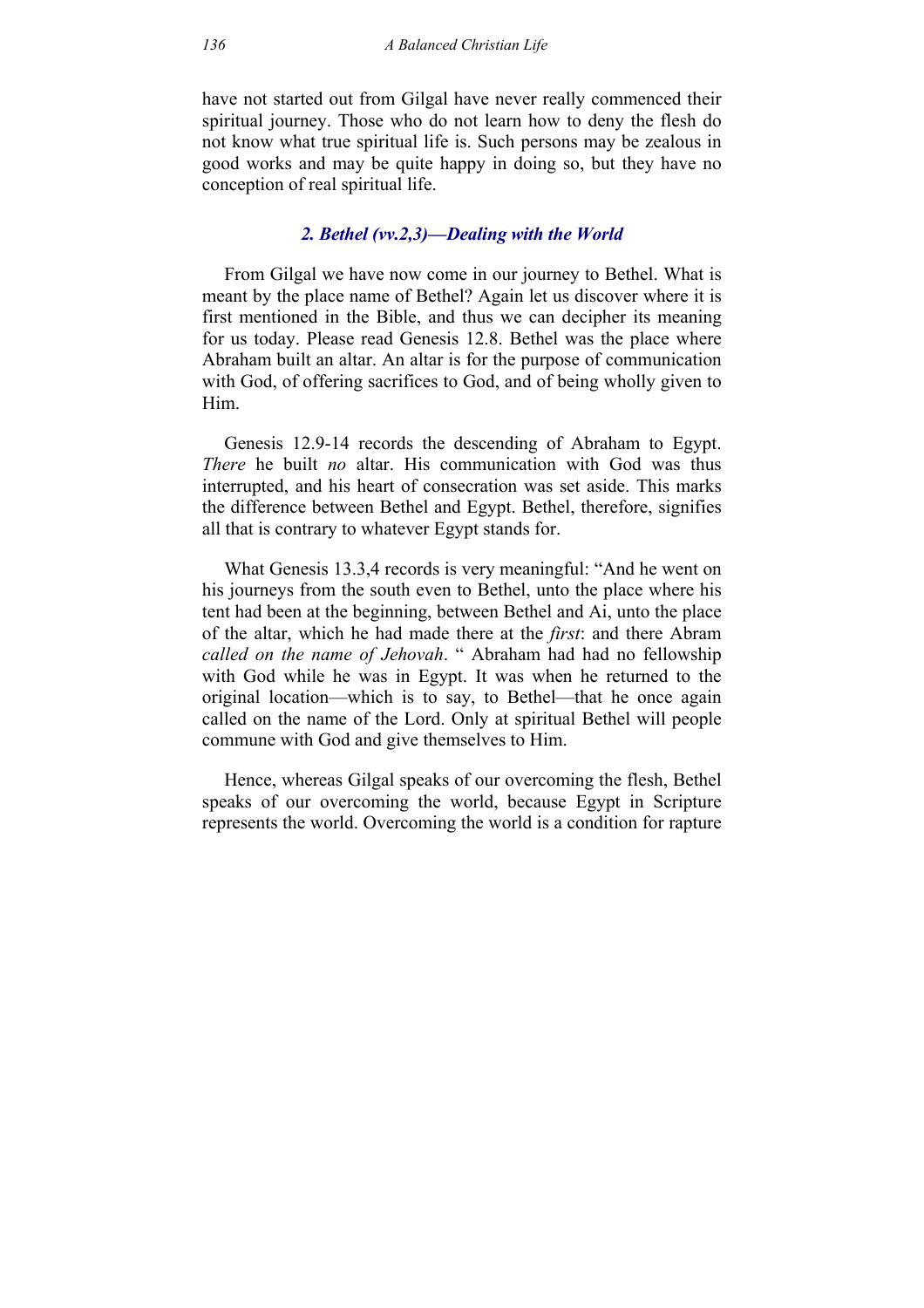and for the power of the Holy Spirit. Our lives must reach a point where the world is unable to touch our heart. How much are we in fact separated from it? Do we express through our lives that we are separated? Do our attitudes and words show that we no longer belong to this world? What about our intentions? Do we cherish some secret desire for the things of the world? Do we still surreptitiously look for the praise of men? Do we allow ourselves to suffer a great deal inwardly because of the libel of men? When we incur loss, do we feel that loss intensely? Is there any difference between our feeling towards the world and that of the people of the world themselves?

If our heart has not completely overcome the world, if the people, things and events of this world have not lost their place in us, we will not be able to arrive at our goal. A believer must pay the price in following the Lord if he expects to be filled with the Holy Spirit and to be raptured. We must forsake the world and learn to commune with God at the altar of consecration. Such consecration and communion are imperative.

In Egypt there was generally no famine; yet even when it had had such, it only had its old grain for relief. In Canaan, however, there seemed to have been frequent famine. This, spiritually speaking, indicates to us that in the world there is little or no famine for the one who is not only in the world but of the world as well; but for the person who is in the way of obedience to God, there will sometimes *be* famine; for by comparison there is little or no trial in the world, whereas in the way of obedience there may be much trial. Nevertheless, this is the way to power and to rapture. Yet however great is the trial, with God there is always a living way out (see 1 Cor. 10.13). Hence let us be watchful as well as faithful. If we are not watchful we will fall back into Egypt, where there is neither consecration nor communion with God. To stay in Egypt, even temporarily, is to sin for a time. How pitiful should anyone ever take up his *permanent* residence there. Though he may avoid trial, in Egypt there is no altar.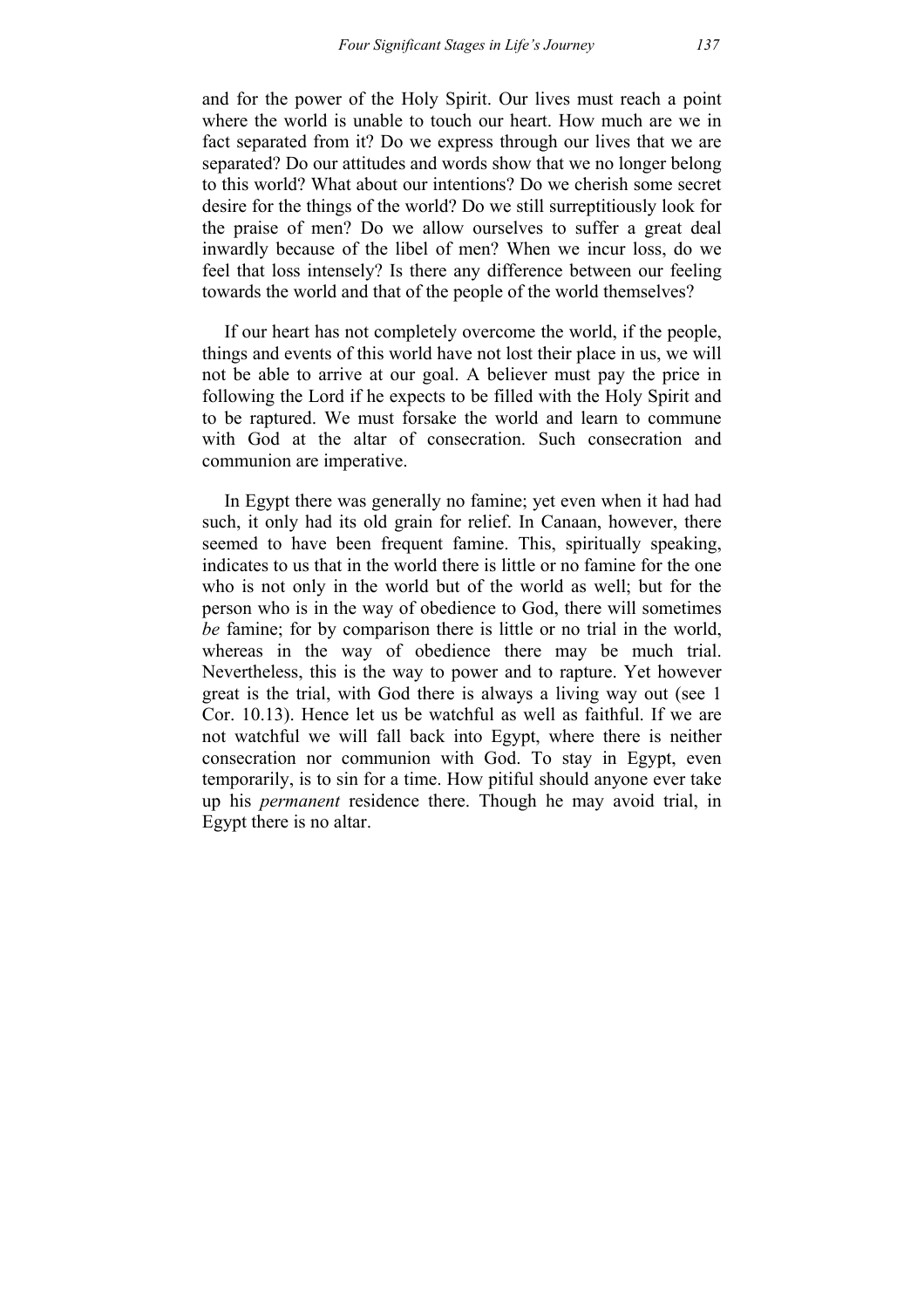Some people are like Abraham who did not go to Egypt all at once. He first moved towards the South, which was *in the direction* towards Egypt although he had not yet *arrived* in Egypt. To be in the South may be described spiritually as belonging half to the world and half to God. But in the South there is also no altar—no communion with God. Bethel, on the other hand, is an absolutely separated place. It is neither the Egypt of the world nor the South of worldly compromising.

It has been estimated that between two and three million Israelites came out of Egypt, yet God had not allowed a single one of them to have an altar in Egypt. For them to serve God at all, it was necessary for them to leave Egypt and to travel three days' journey beyond! (Ex. 8.25-27) In Egypt they might indeed have the passover because God had there delivered them from the penalty of sin which was death; but for them to come under the name of the Lord and to worship Him, they must leave Egypt.

## *3. Jericho (v.4)—Dealing with Satan*

The clearest reference concerning the significance of Jericho is found in the book of Joshua. There we can observe the conquest of the entire city of Jericho.

"Joshua charged them with an oath at that time, saying, Cursed be the man before Jehovah, that riseth up and buildeth this city Jericho" (6.26). Thus Jericho means being cursed. This portion of Biblical history narrates how the children of Israel overcame their enemies for the first time in Canaan. The various peoples in Canaan, spiritually speaking, represent the evil spirits who belong to the devil. These can be likened to the spiritual hosts of wickedness in high places mentioned in Ephesians 6.12. And these are the enemies with which we believers fight today.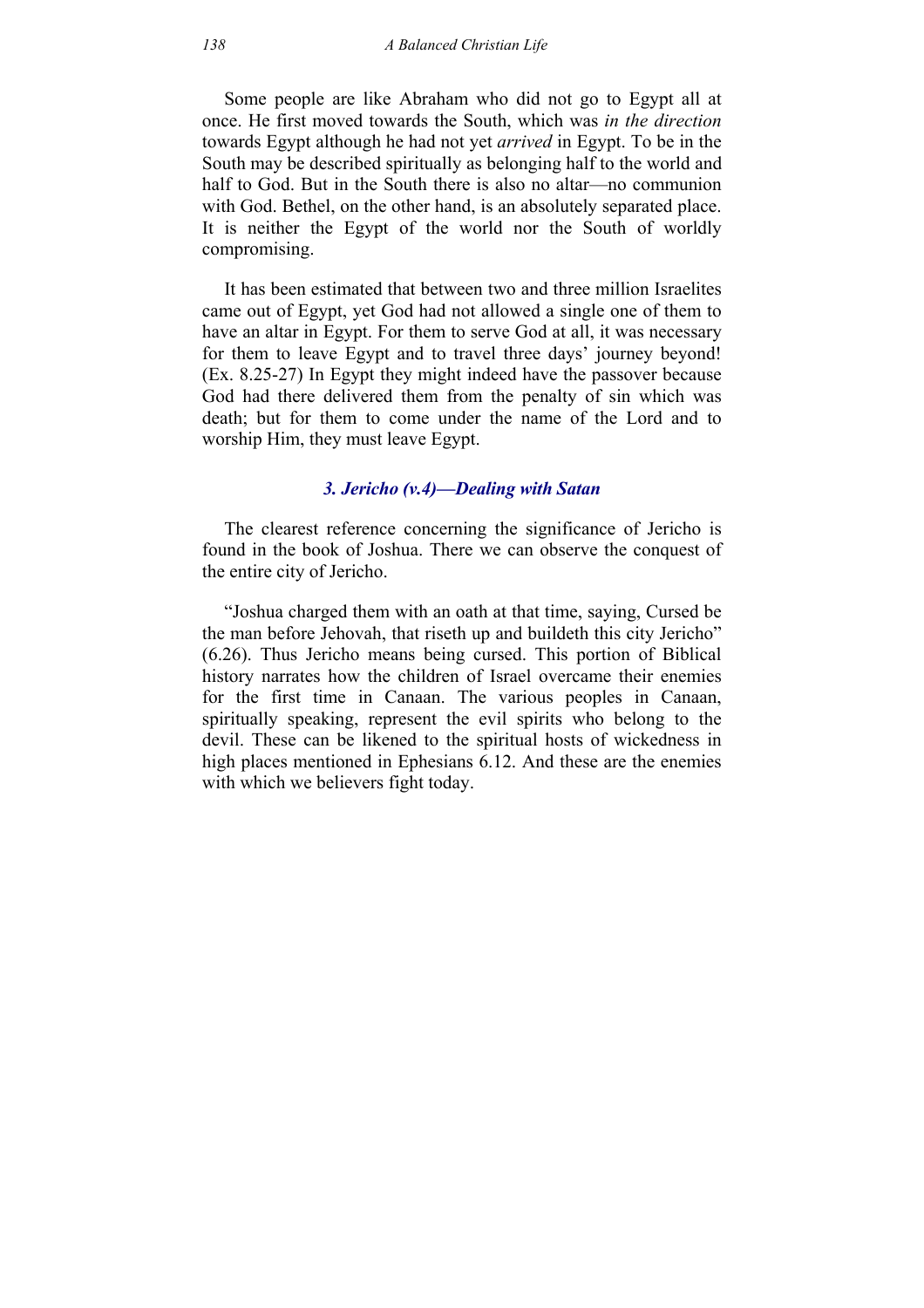We need not only to overcome the flesh and the world, we must also overcome the enemy. There is only one way to overcome him: by believing in God's word and acting accordingly. We believe that we will obtain the promised result by acting according to His word. God has spoken, and this is enough. The people living in today's Jericho say they have the city, but we say we believe in God's word. They say their walls reach to heaven, but we say that our God is in heaven. They say all the territory included in the city is theirs, but we say God has promised to give us every place whereon the sole of our feet shall tread (see Joshua 1.3).

Many people know only the battle between the spirit and the flesh; they do not perceive the conflict that rages between us believers and the evil spirits as described in the sixth chapter of Ephesians. The real spiritual battle is fought between us and Satan with his evil spirits. This battle is joined by all matured believers, for the children of God on earth are frequently attacked by evil spirits. Such attacks sometimes occur in the believers' environment, sometimes in their physical bodies, sometimes in their thoughts, sometimes in their emotions, and sometimes in their spirits. Especially in this last hour the evil forces shall redouble their efforts to prevent believers from serving the Lord well by causing them to be distressed over many things. Too often believers are not aware of being attacked by evil spirits. They do not understand why everything seems to be against them, creating terrible confusion and trouble. They too often take these things as natural, not realizing that they are being supernaturally oppressed by the evil spirits.

In this last hour it is of utmost importance for believers to recognize their enemy and to know how to fight and overcome him. Even if we have overcome the flesh and the world, we will not be able to make great progress if we fail to overcome the works of the enemy. The fall of Jericho of old could not be attributed at all to human strength but to (1) the word of God and (2) the position the children of Israel took. To overcome the attack of the evil spirits, we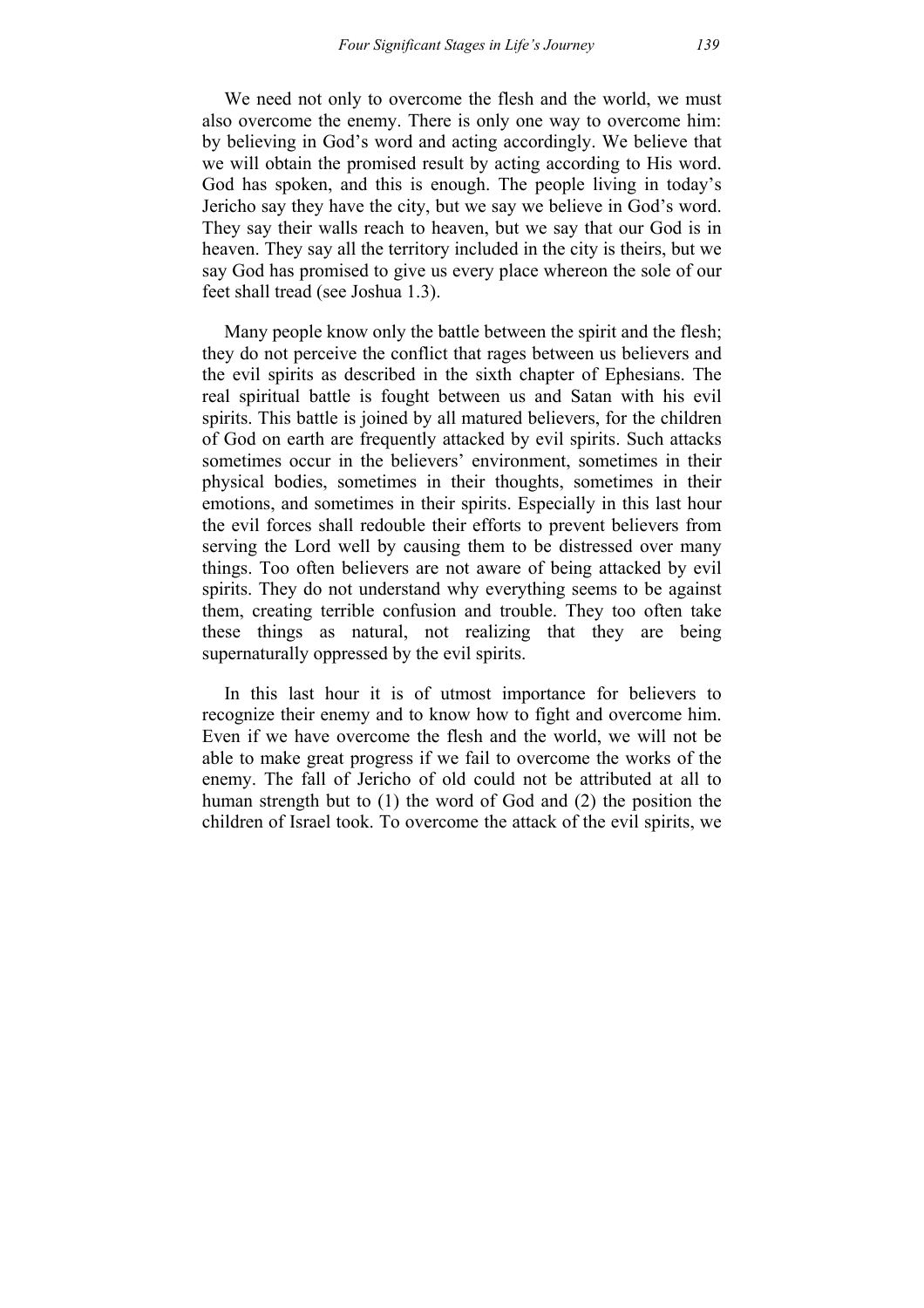(1) must not be mindful of circumstance and feeling but believe in the word of God's promise, thus putting the enemy to flight; and (2) must stand in the heavenly position which Christ has given to us, thereby keeping Satan and his evil spirits on the lower ground.

Without the word of God and without taking the position God has given us by faith, there can be no victory over the enemy.

# *4. The River Jordan (vv. 6-14)—Dealing with Death*

The river Jordan points to the power of death; and hence crossing the Jordan River is overcoming death. And that is rapture.

This facet of the journey has a special relationship to the Lord Jesus, since the Lord was himself baptized in the river Jordan. His having gone down into the waters of baptism signifies death. His coming up out of the water denotes resurrection. He overcomes death through the power of resurrection. The greatest power of Satan, we know, is death itself (see 1 Cor.15.26). It is as if the Lord challenges His enemy by saying, Do whatever you can to Me (cf. Heb. 2.14). And Satan indeed does his uttermost. But God has the power of resurrection. Satan aspires to put the Lord to total death, yet the Lord has a life which cannot be touched or held by death. The Lord, as it were, goes through on dry ground! Apart from the Lord's resurrection, there is no power which can overcome death. The life which we receive at the time of regeneration is this very resurrection life. And the power of resurrection life will sweep away all death.

Crossing the Red Sea and crossing the Jordan River are quite different in significance. Crossing the Red Sea is an event that was forced by circumstance. The children of Israel were pursued by the enemy Egyptians; they would have been slaughtered had they not crossed it. Crossing the river Jordan, however, was a voluntary and self-chosen action. Some people today refuse to cross the river Jordan; they do not seek after the power of resurrection. But Paul